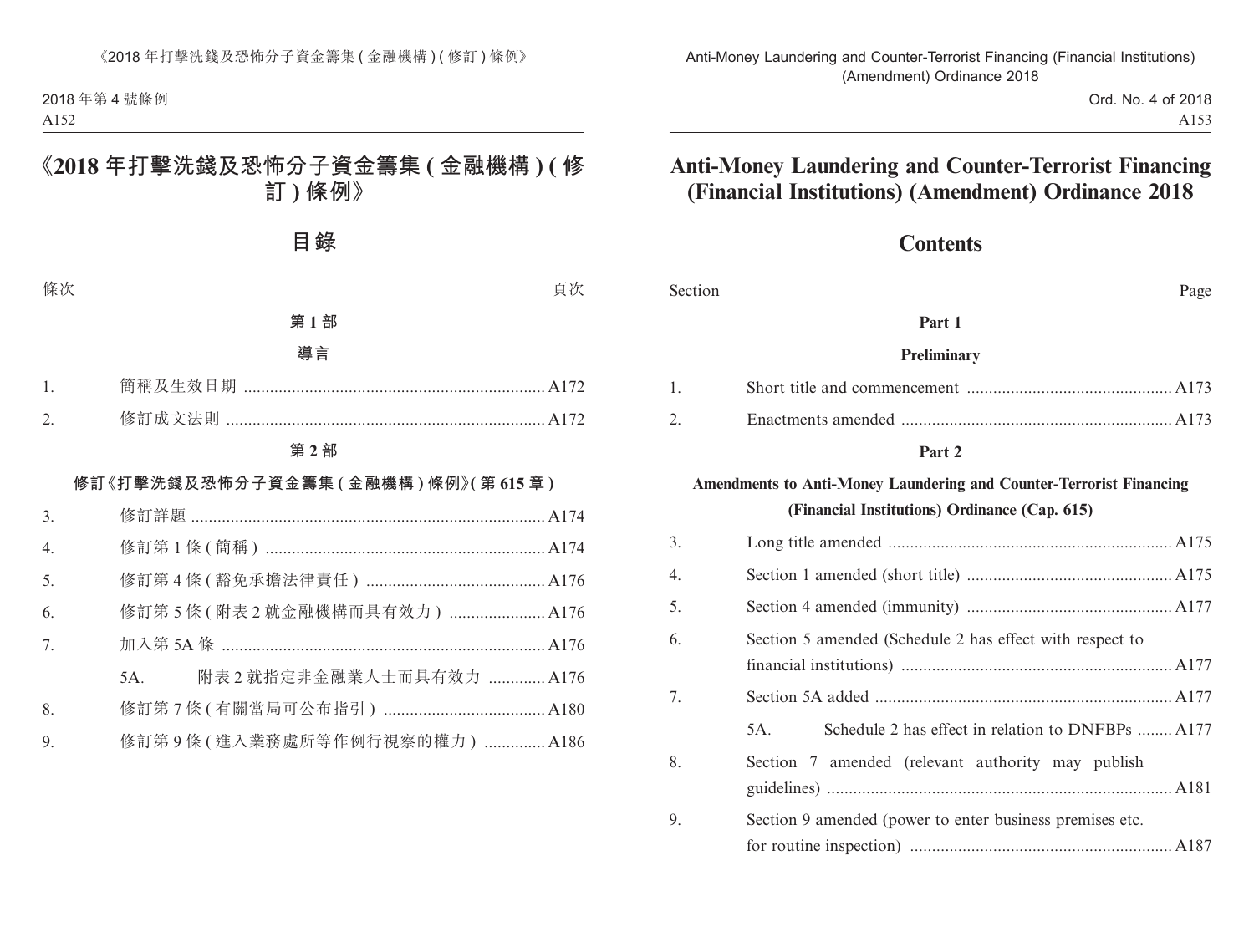2018 年第 4 號條例 A154

| 條次  | 頁次                                      |
|-----|-----------------------------------------|
| 10. | 修訂第10條 (不遵從根據第9條施加的要求的罪行)  A190         |
| 11. |                                         |
| 12. | 修訂第12條(調查員要求交出紀錄或文件等的權力)  A194          |
| 13. | 修訂第13條 (不遵從根據第12條施加的要求的罪行)  A196        |
| 14. |                                         |
| 15. |                                         |
| 16. |                                         |
|     | 39A.                                    |
| 17. |                                         |
| 18. | 加入第 5A 部 ………………………………………………………………… A202 |

### **第 5A 部**

### **對信託或公司服務提供者的規管**

#### **第 1 分部——導言**

#### **第 1 次分部——釋義及本部不適用的情況**

| 53A. |  |  |
|------|--|--|
|------|--|--|

### 53B. 不適用的情況 ....................................................... A206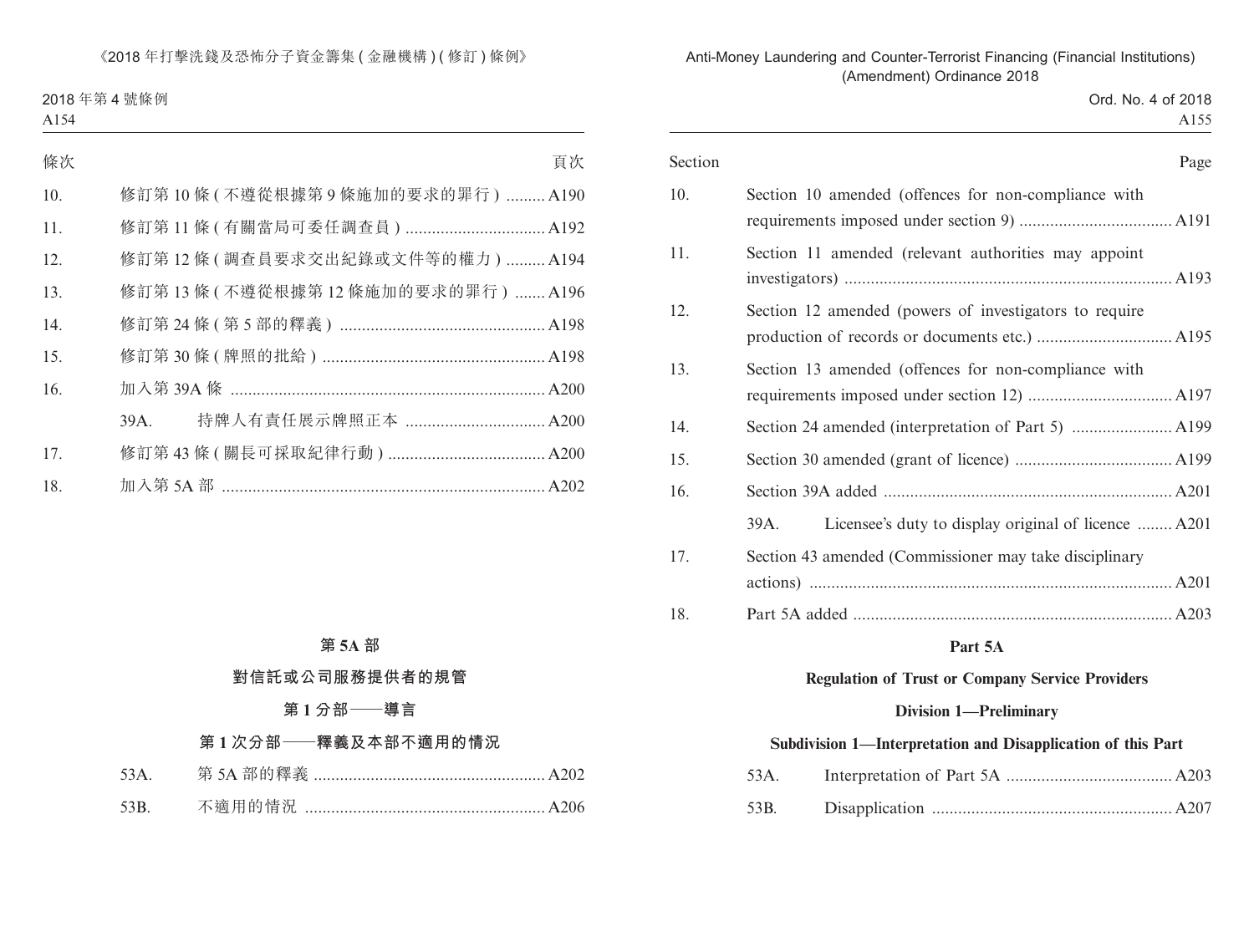# 2018 年第 4 號條例

### A156

條次 いっちょう しょうしょう しゅうしょく かんしょう うないしょう 買次 しょうしょう

#### **第 2 次分部——公司註冊處處長轉授職能及持牌人登記冊**

#### **第 2 分部——信託或公司服務提供者的領牌事宜**

#### **第 1 次分部——對經營信託或公司服務業務的限制**

53F. 無牌經營信託或公司服務業務的罪行 ................. A212

#### **第 2 次分部——牌照申請、批給牌照及牌照續期**

| 53G. |                         |  |
|------|-------------------------|--|
| 53H. | 僅在信納某人屬適當人選時方批給牌照  A214 |  |
| 53I. |                         |  |
| 53J. |                         |  |
| 53K. |                         |  |
| 53L. |                         |  |
| 53M. |                         |  |

#### **第 3 次分部——牌照的格式及有效期**

| 53N. |  |
|------|--|
| 53O. |  |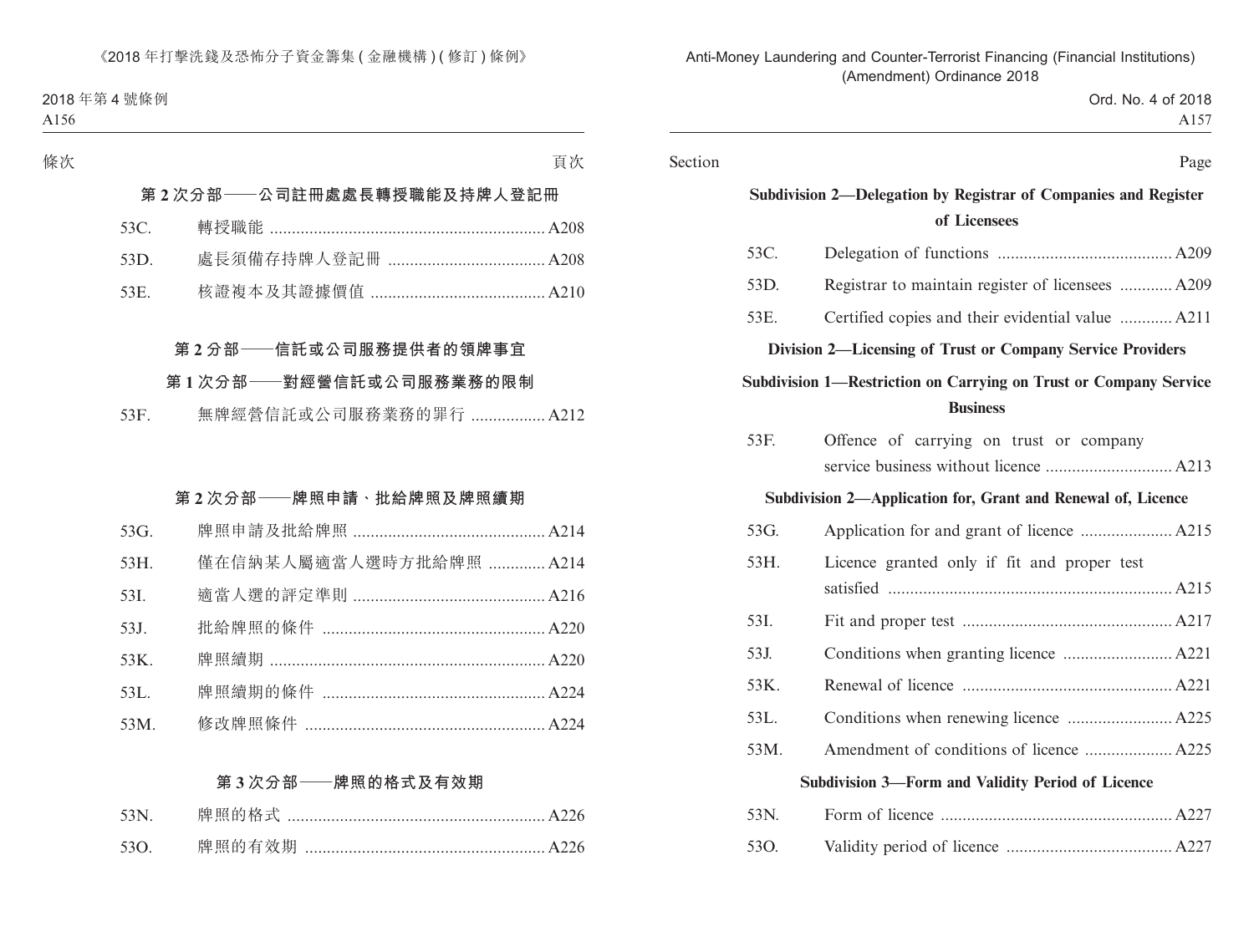《2018 年打擊洗錢及恐怖分子資金籌集 ( 金融機構 ) ( 修訂 ) 條例》

# 2018 年第 4 號條例 A158

條次 いっちょう しょうしょう しゅうしょく かんしょう うないしょう 買次 しょうしょう

| 在若干事件發生時不再有效  A228<br>53P. |  |  |  |  |  |  |
|----------------------------|--|--|--|--|--|--|
|----------------------------|--|--|--|--|--|--|

### **第 4 次分部——牌照的撤銷或暫時吊銷**

| 53Q. | 何時可撤銷或暫時吊銷牌照  A230 |  |
|------|--------------------|--|
|------|--------------------|--|

| 撤銷或暫時吊銷牌照的程序  A232<br>53R. |  |  |  |  |
|----------------------------|--|--|--|--|
|----------------------------|--|--|--|--|

### **第 3 分部——處長的批准**

| 須獲批准成為持牌人的最終擁有人  A234 | 53S. |
|-----------------------|------|
| 須獲批准成為持牌人的合夥人  A234   | 53T. |
| 須獲批准成為持牌人的董事  A236    | 53U. |
|                       |      |

### **第 4 分部——向處長具報**

| 第5分部——處長的紀律處分權力                         |  |
|-----------------------------------------|--|
|                                         |  |
| 53X.   具報停業 ………………………………………………………… A240 |  |
|                                         |  |

| 53Z.   處長採取紀律行動 ………………………………………… A242 |  |
|---------------------------------------|--|
|                                       |  |
|                                       |  |

53ZC. 登記處以罰款的命令 ............................................ A248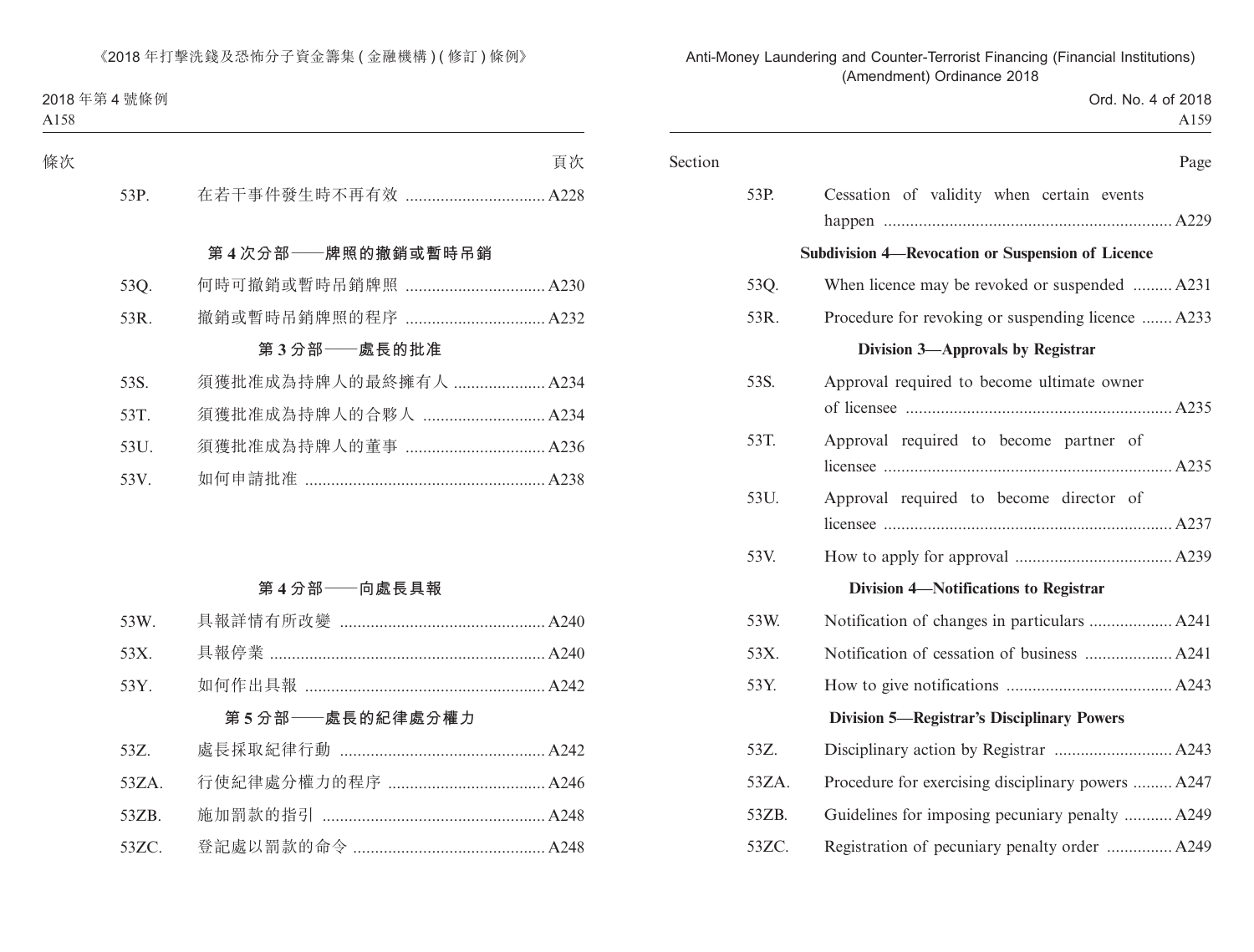| 2018年第4號條例 |  |  |
|------------|--|--|
| A160       |  |  |

條次 いっちょう しょうしょう しゅうしょく かんしょう うないしょう 買次 しょうしょう

53ZD. 紀律處分權力就法團董事適用的情況 ................. A250

### **第 6 分部——進入處所的手令**

53ZG. 要求交出可閱讀形式材料的權力 ........................ A254

### **第 7 分部——保密的規定**

### **第 8 分部——雜項條文**

|       | 53ZN. 提供虛假或具誤導性資料的罪行  A268 |  |
|-------|----------------------------|--|
|       |                            |  |
| 53ZP. | 關於認證及交付有關文書的規定  A270       |  |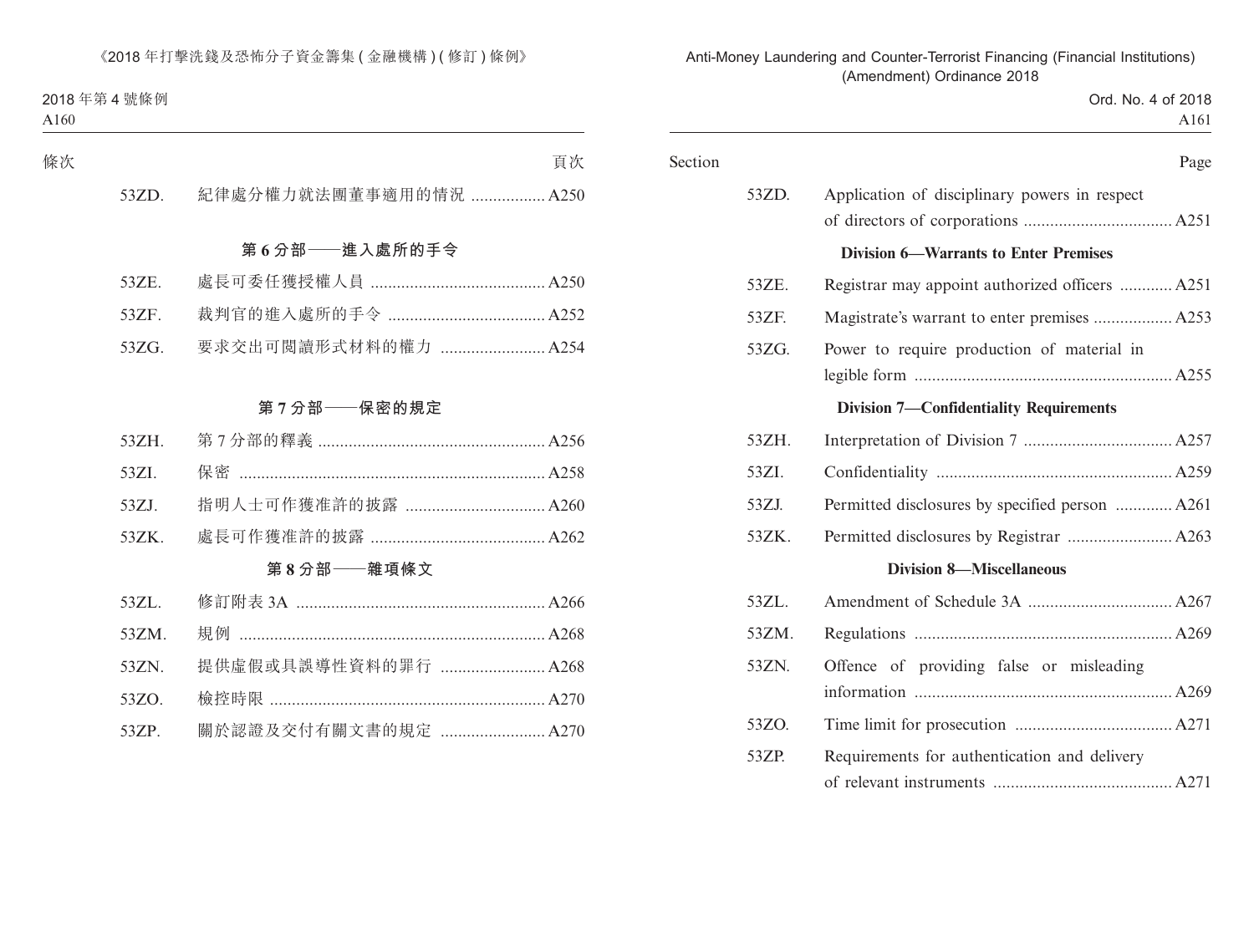### 2018 年第 4 號條例

### A162

| 條次  |                                 | 頁次 |
|-----|---------------------------------|----|
|     | 第9分部——就信託或公司服務提供者訂立的過渡安排        |    |
|     | 53ZQ.                           |    |
| 19. | 修訂第6部標題(打擊洗錢及恐怖分子資金籌集(金融        |    |
| 20. |                                 |    |
| 21. | 修訂第6部第2分部標題(打擊洗錢及恐怖分子資金籌        |    |
| 22. |                                 |    |
| 23. | 修訂第 77 條 (行政長官會同行政會議訂立規例)  A282 |    |
| 24. |                                 |    |
| 25. |                                 |    |
| 26. | 修訂附表2(關於就客戶作盡職審查及備存紀錄的規         |    |
| 27. |                                 |    |
|     | 附表 3A                           |    |
| 28. | 修訂附表 4 (關於打擊洗錢及恐怖分子資金籌集 (金融     |    |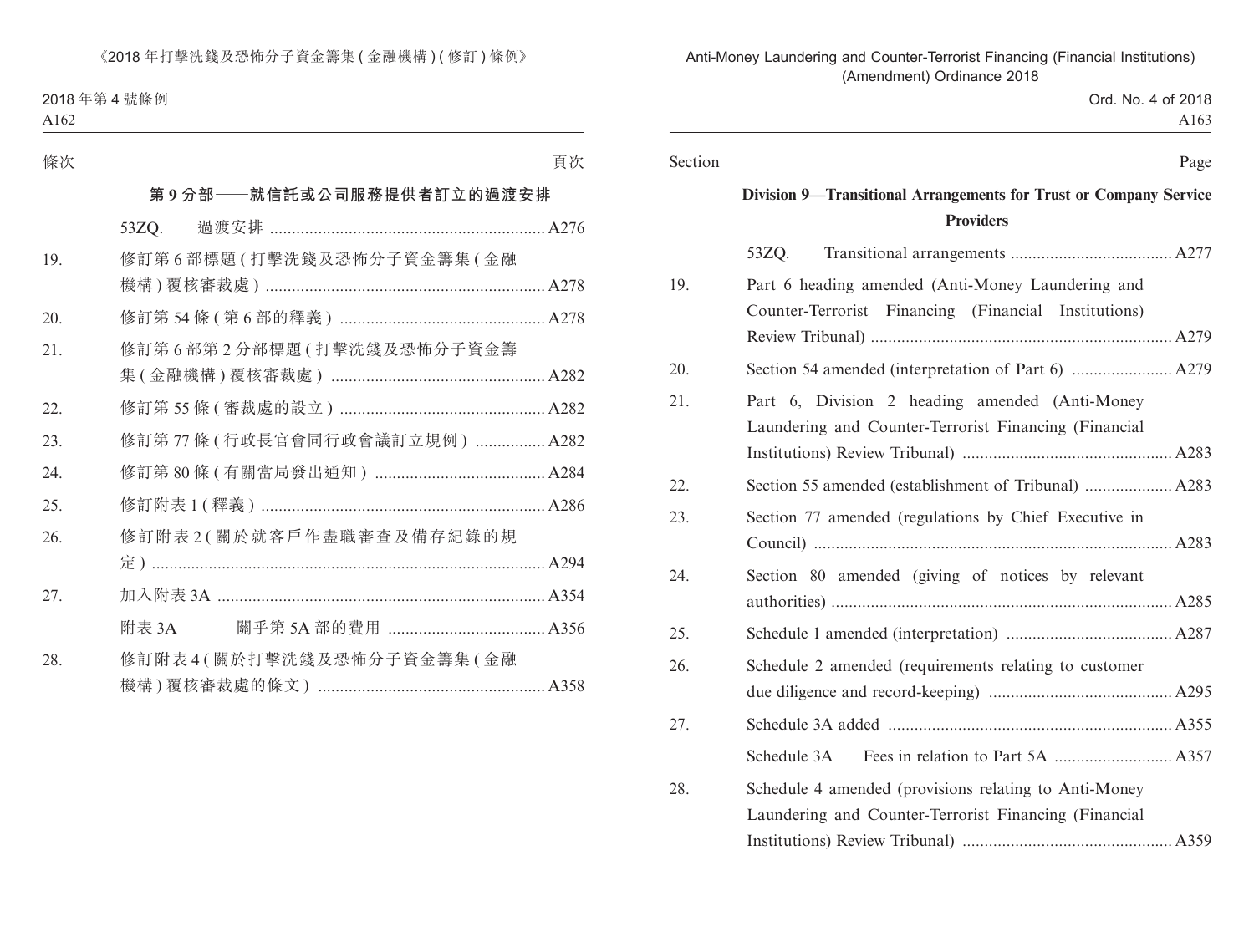### 2018 年第 4 號條例

#### A164

條次 いっちょう しょうしょう しゅうしょく かんしょう うないしょう 買次 しょうしょう

#### **第 3 部**

#### **修訂《規管條例》等及相應修訂**

#### **第 1 分部——修訂《規管條例》**

#### **第 1 次分部——修訂《專業會計師條例》( 第 50 章 )**

| 29. |  |
|-----|--|
|-----|--|

- 30. 修訂第 34 條 ( 紀律條文 ) ....................................................... A362
- 31. 修訂第 35B 條 ( 同意令 ) ........................................................ A366
- 32. 修訂第 41A 條 ( 紀律處分條文對事務所的適用 ) ................. A366
- 33. 修訂第 42C 條 ( 調查委員會的委出 ) ..................................... A368

#### **第 2 次分部——修訂《法律執業者條例》( 第 159 章 )**

34. 修訂第 9A 條 ( 對律師、外地律師等行為操守的申訴 ) ........ A368

#### **第 3 次分部——修訂《地產代理條例》( 第 511 章 )**

| 36. | 修訂第 27 條 ( 暫時吊銷牌照或撤銷牌照 )  A374 |  |
|-----|--------------------------------|--|
|     |                                |  |
|     |                                |  |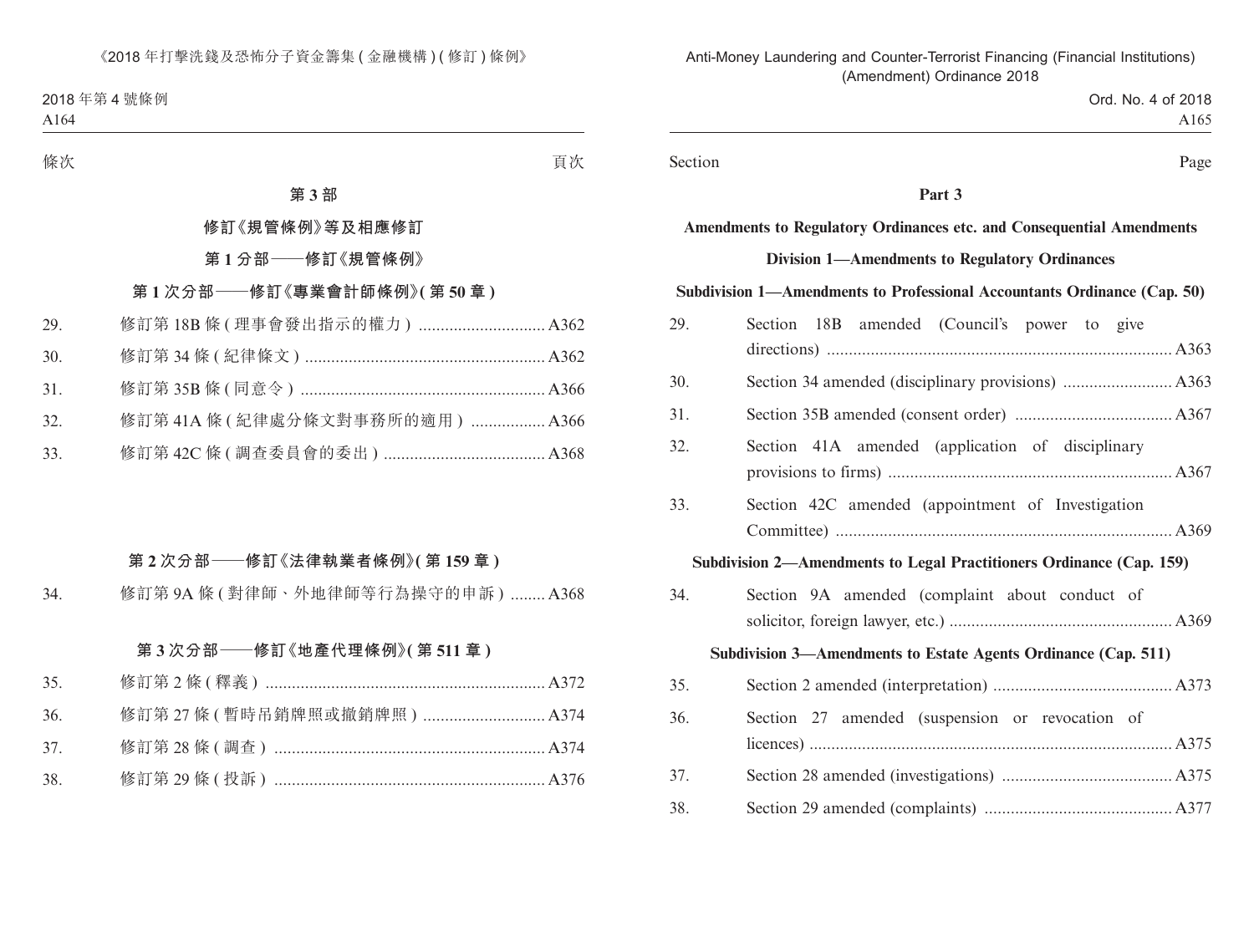#### 2018 年第 4 號條例 A166

條次 いっちょう しょうしょう しゅうしょく かんしょう うないしょう 買次 しょうしょう

#### **第 2 分部——修訂設立公司註冊處營運基金的立法局決議 ( 第 430 章,**

#### **附屬法例 B)**

39. 修訂附表 1 ( 藉營運基金提供的服務 ) .................................. A376

#### **第 3 分部——相應修訂**

#### **第 1 次分部——修訂《保險業條例》( 第 41 章 )**

40. 修訂第 53A 條 ( 保密 ) ............................................................ A378

**第 2 次分部——修訂《郵政署條例》( 第 98 章 )**

41. 修訂第 7 條 ( 法律責任的豁免 ) ............................................. A378

#### **第 3 次分部——修訂《銀行業條例》( 第 155 章 )**

42. 修訂第 120 條 ( 公事保密 ) ..................................................... A378

#### **第 4 次分部——修訂《證券及期貨條例》( 第 571 章 )**

- 43. 修訂第 130 條 ( 存放紀錄或文件的處所的適合性 ) .............. A380
- 44. 修訂第 180 條 ( 對中介人及其有聯繫實體的監管 ) .............. A380
- 45. 修訂第 378 條 ( 保密等 ) ......................................................... A380
- 46. 修訂第 381B 條 ( 由金融管理專員作出的披露 ) .................... A380
- 47. 修訂附表 1 ( 釋義及一般條文 ) .............................................. A380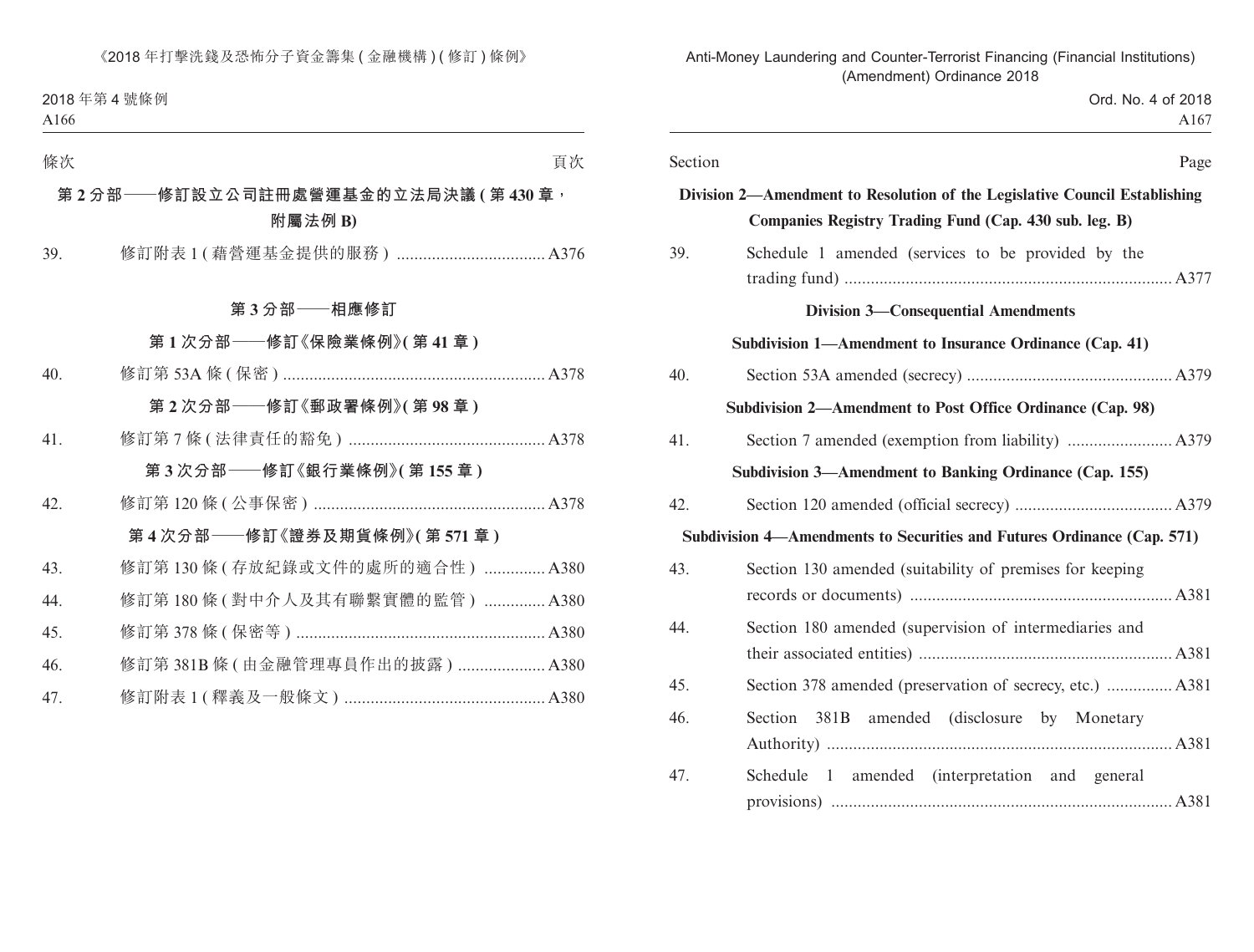|                  |  | 2018年第4號條例 |
|------------------|--|------------|
| A <sub>168</sub> |  |            |

| 條次  |                                      | 頁次 |
|-----|--------------------------------------|----|
|     | 第5次分部一<br>——修訂《支付系統及儲值支付工具條例》(第584章) |    |
| 48. |                                      |    |
| 49. |                                      |    |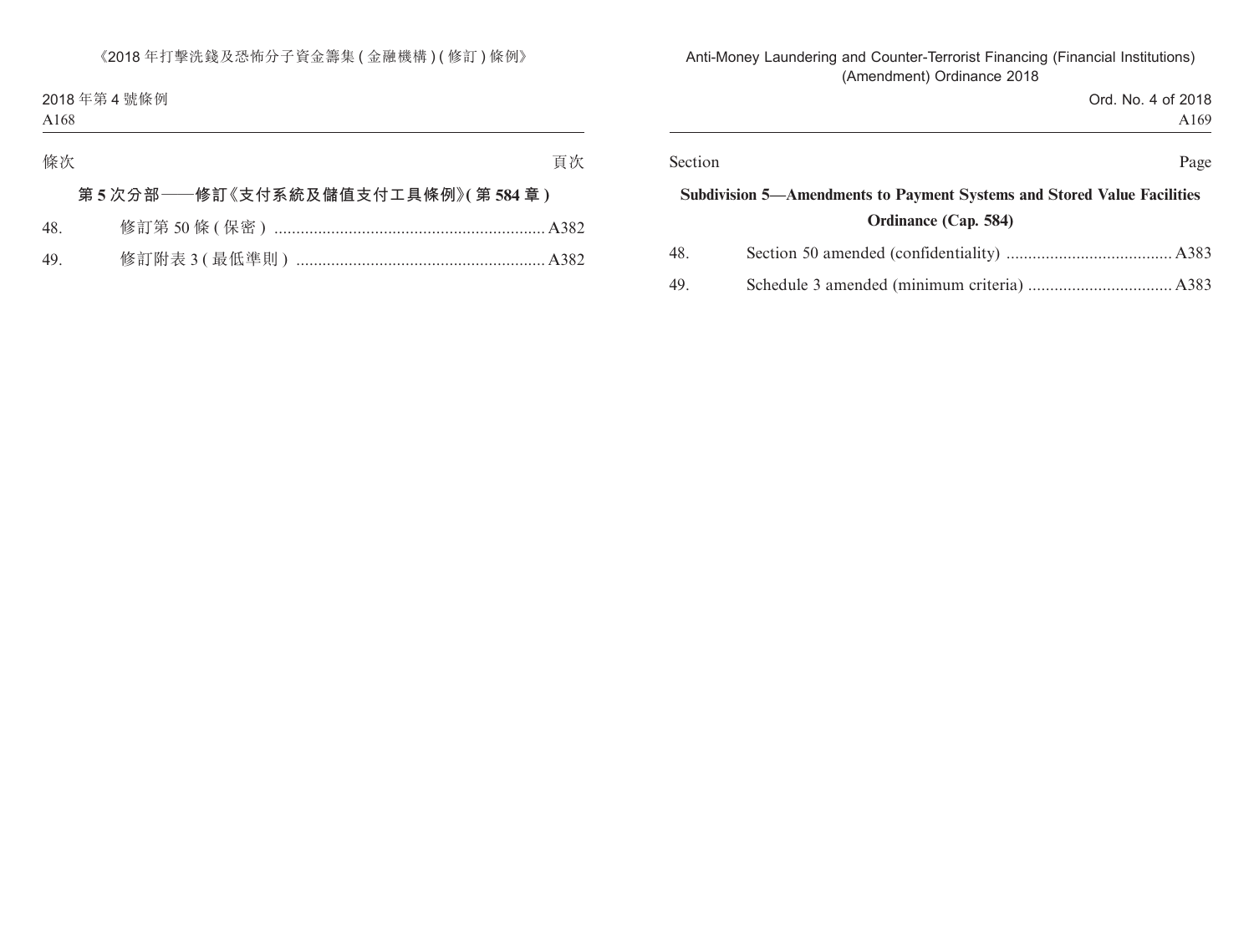2018 年第 4 號條例 A170

#### **香港特別行政區**

#### 2018 年第 4 號條例



署理行政長官 張建宗 2018 年 2 月 1 日

本條例旨在修訂《打擊洗錢及恐怖分子資金籌集 ( 金融機構 ) 條例》, 使就客户作盡職審查及備存紀錄的規定,就律師及外地律師、 會計師、地產代理及信託或公司服務提供者 ( 統稱為指定非 金融企業及行業人士 ) 在進行若干交易的情況下而適用;為 該目的而就信託或公司服務提供者設立規管制度及對其他界 別的規管條例作出修訂;以及對主體條例作出相關及雜項修 訂及對其他條例作出相應修訂。

[2018 年 3 月 1 日 ]

由立法會制定。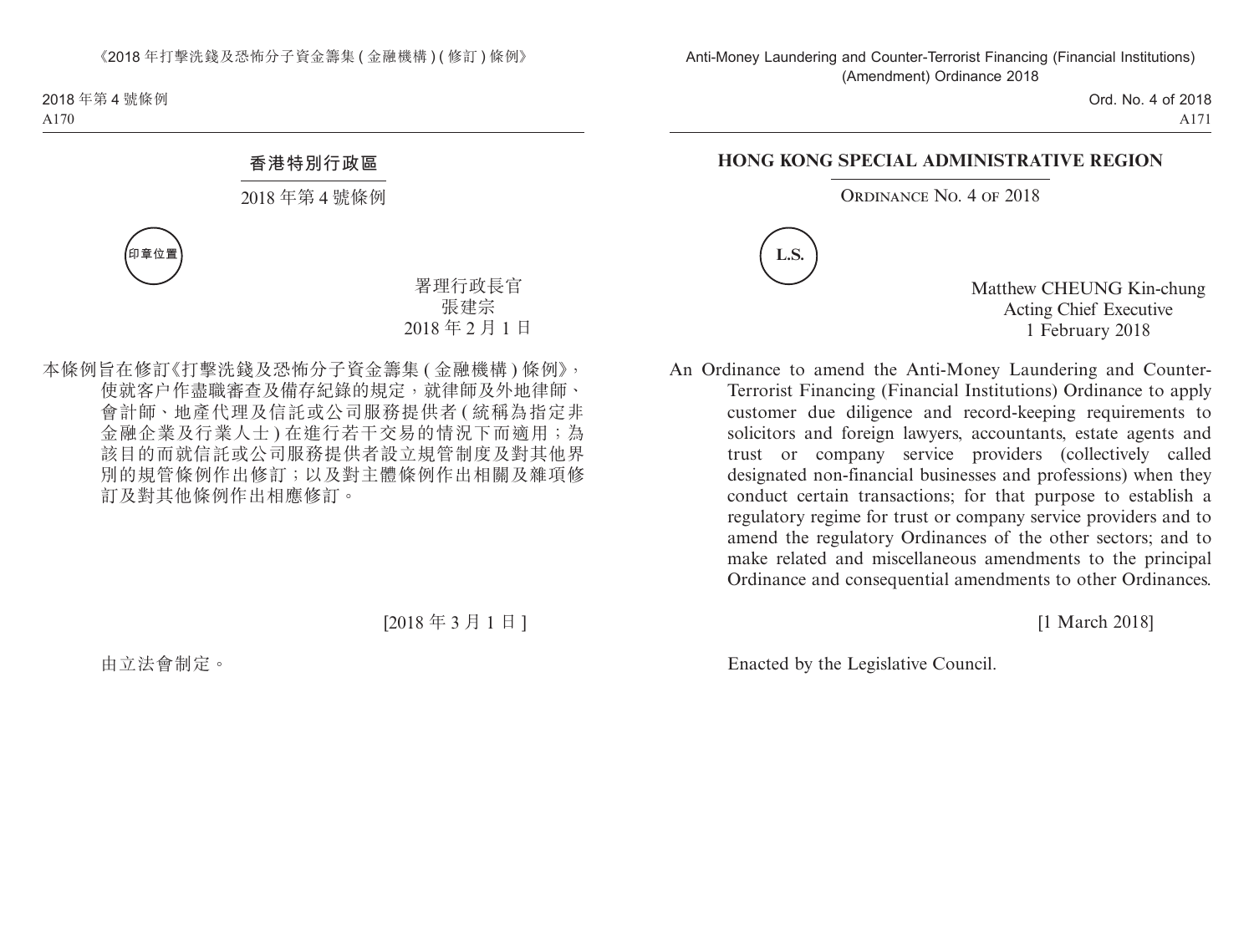| 2018年第4號條例 | 第1部 |  |
|------------|-----|--|
| A172       | 第1條 |  |

# **第 1 部**

# **導言**

- **1. 簡稱及生效日期**
	- (1) 本條例可引稱為《2018 年打擊洗錢及恐怖分子資金籌集 ( 金融機構 ) ( 修訂 ) 條例》。
	- (2) 本條例自 2018 年 3 月 1 日起實施。

#### **2. 修訂成文法則**

第 2 及 3 部指明的成文法則現予修訂, 修訂方式列於該兩部。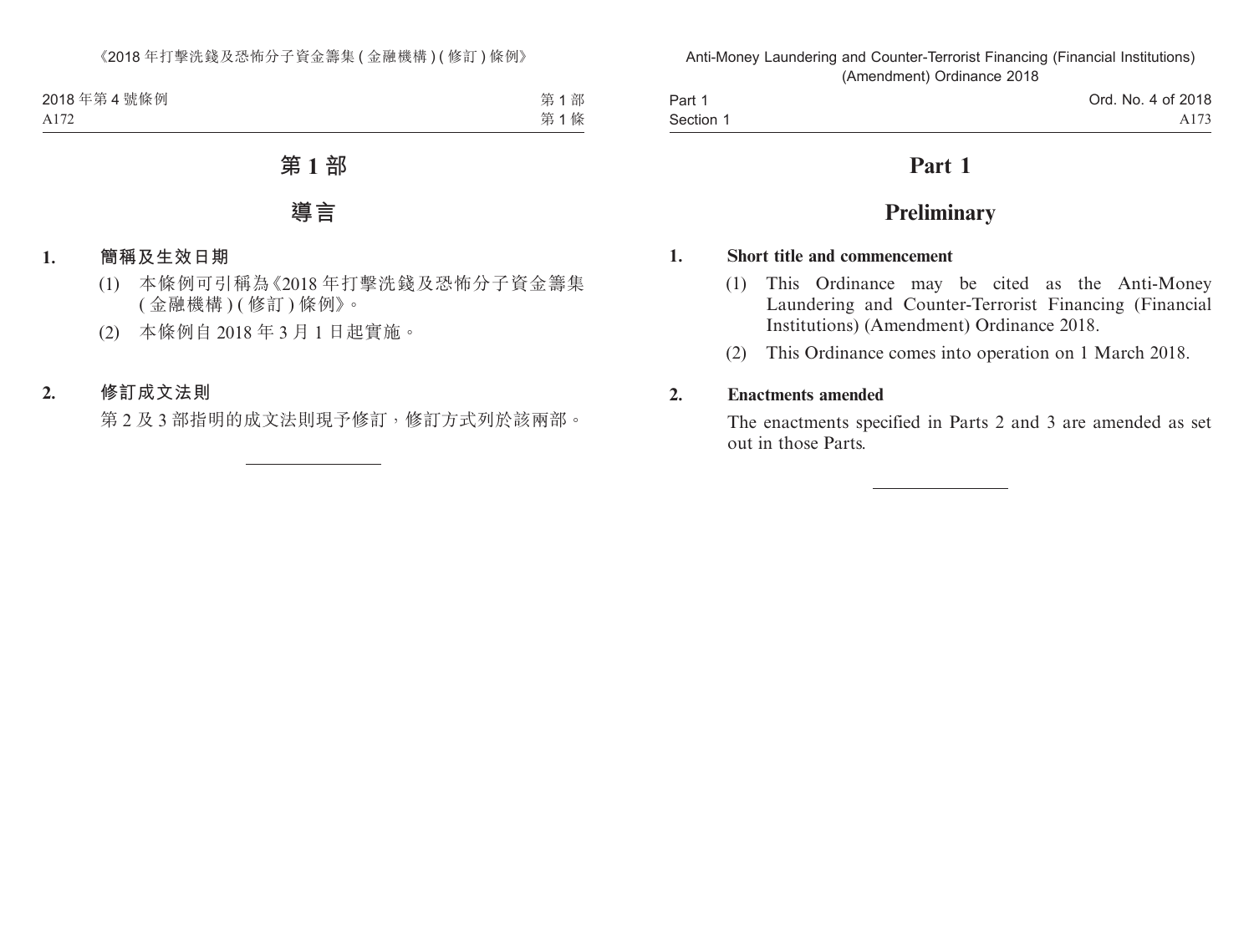| 2018年第4號條例 | 第2部 |
|------------|-----|
| A174       | 第3條 |

**第 2 部**

# **修訂《打擊洗錢及恐怖分子資金籌集 ( 金融機構 ) 條例》 ( 第 615 章 )**

- **3. 修訂詳題**
	- (1) 詳題——
		- **廢除**

"機構"

**代以**

"機構及指定非金融企業及行業人士"。

(2) 詳題——

#### **廢除**

"予有關當局"

#### **代以**

"予有關當局及監管機構"。

(3) 詳題——

#### **廢除**

"文;設"

**代以**

"文;就規管經營信託或公司服務及信託或公司服務提 供者的領牌事宜,訂定條文;設"。

**4. 修訂第 1 條 ( 簡稱 )**

第 1(1) 條——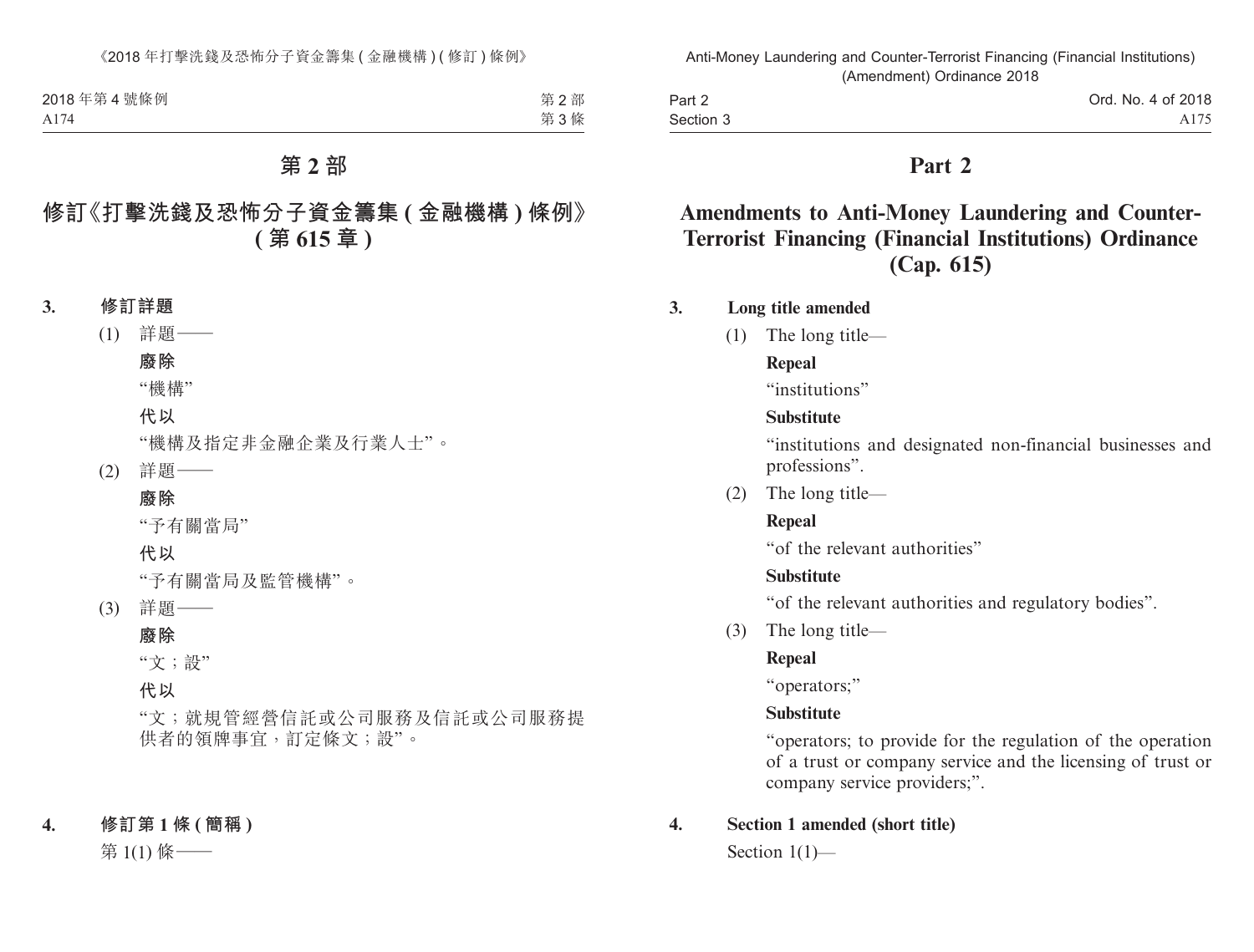| 2018年第4號條例 | 第2部 |
|------------|-----|
| A176       | 第5條 |

#### **廢除**

"( 金融機構 )"。

#### **5. 修訂第 4 條 ( 豁免承擔法律責任 )**

在第 4(1) 條之後——

**加入**

"(1A) 監管機構如在執行或本意是執行藉本條例或根據本 條例賦予或委予該機構的職能時,真誠地作出任何 作為或有任何不作為,均無須就該作為或不作為而 招致任何民事法律責任。"。

# **6. 修訂第 5 條 ( 附表 2 就金融機構而具有效力 )** 第 5(11) 條,**指明的條文**的定義——

### **廢除**

 $`` \cdot (4)"$ 

#### **7. 加入第 5A 條**

在第 5 條之後——

#### **加入**

#### "**5A. 附表 2 就指定非金融業人士而具有效力**

- (1) 附表 2 就指定非金融業人士按照本條而具有效力。
- (2) 凡反洗錢及恐怖分子集資規定是藉有關條文或根據 有關條文而訂立,而該條文符合以下說明,則該規 定適用於某特定類型的指定非金融業人士——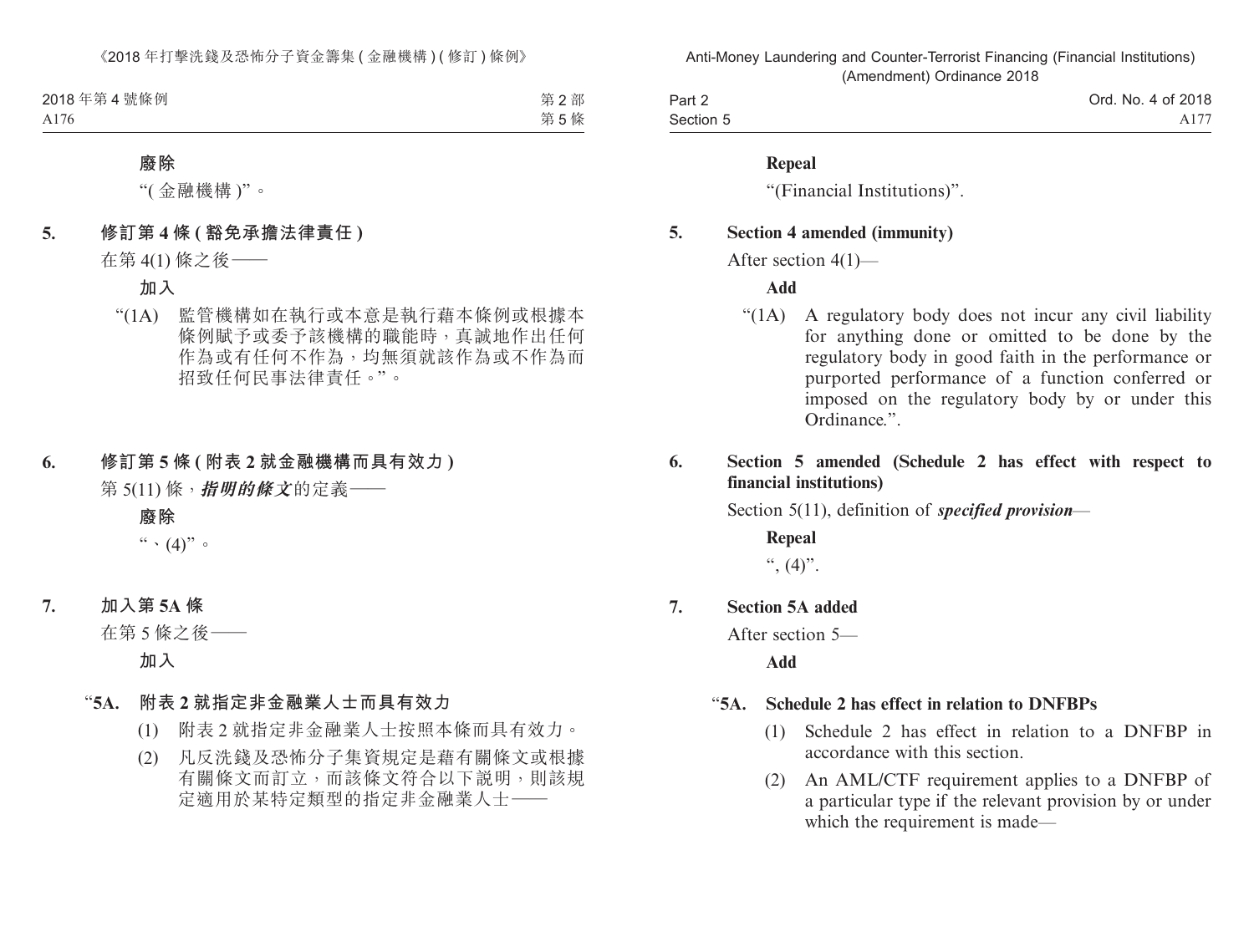《2018 年打擊洗錢及恐怖分子資金籌集 ( 金融機構 ) ( 修訂 ) 條例》

| 2018年第4號條例 | 第2部 |
|------------|-----|
| A178       | 第7條 |

- (a) 該條文述明該條文適用於指定非金融業人士 ( 不 局限指定非金融業人士的類型 ) 或該特定類型 的指定非金融業人士;
- (b) 該條文要求指定非金融業人士 ( 不局限指定非 金融業人士的類型 ) 或該特定類型的指定非金 融業人士遵守該條文;或
- (c) 該條文以其他方式將該規定或該條文適用於指 定非金融業人士 ( 不局限指定非金融業人士的 類型 ) 或該特定類型的指定非金融業人士。
- (3) 凡指定非金融業人士屬會計專業人士或法律專業人 士,則適用於該指定非金融業人士的反洗錢及恐怖 分子集資規定,僅在該會計專業人士或法律專業人 士,以業務形式在香港為客户擬備或進行任何關乎 以下一項或多於一項內容的交易的情況下,方適用 於該指定非金融業人士——
	- (a) 購買或出售地產;
	- (b) 管理客户的款項、證券或其他資產;
	- (c) 管理銀行户口、儲蓄户口或證券户口;
	- (d) 為成立、營運或管理法團而組織資金;
	- (e) 成立、營運或管理——
		- (i) 法人;或
		- (ii) 法律安排;
	- (f) 購買或出售業務實體;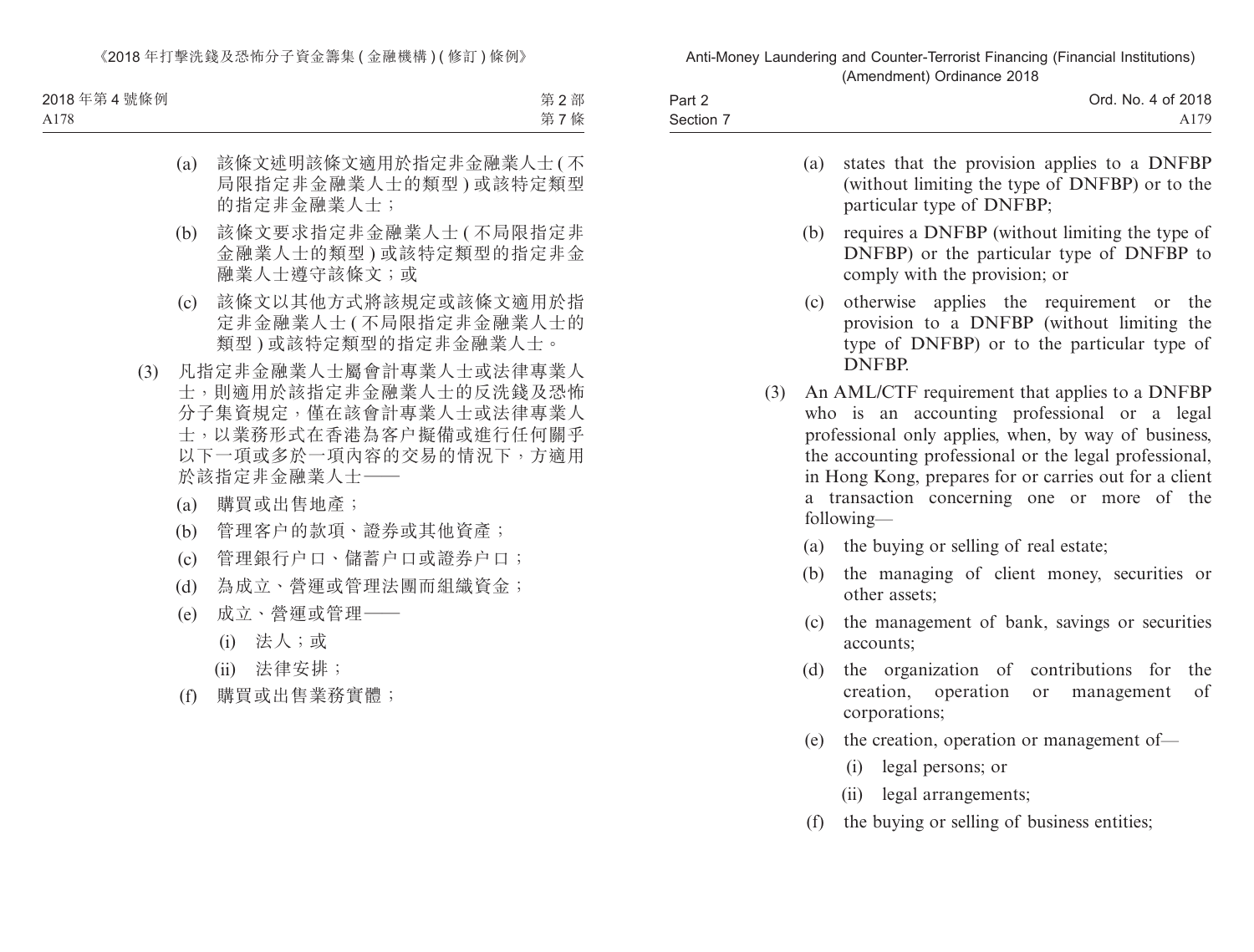《2018 年打擊洗錢及恐怖分子資金籌集 ( 金融機構 ) ( 修訂 ) 條例》

| 2018年第4號條例 | 第2部 |
|------------|-----|
| A180       | 第8條 |

- (g) 附表 1 第 1 部第 1 條**信託或公司服務**的定義中 指明的服務。
- (4) 凡指定非金融業人士屬地產代理,則適用於該指定 非金融業人士的反洗錢及恐怖分子集資規定,僅在 該地產代理在香港涉及任何關乎為客户(《地產代 理條例》( 第 511 章 ) 第 2(1) 條所界定者 ) 購買或出 售地產的交易的情況下,方適用於該指定非金融業 人士。
- (5) 凡指定非金融業人士屬信託或公司服務持牌人,則 適用於該指定非金融業人士的反洗錢及恐怖分子集 資規定,僅在該持牌人以業務形式在香港為客户擬 備或進行任何關乎附表 1 第 1 部第 1 條**信託或公司 服務**的定義中指明的服務的交易的情況下,方適用 於該指定非金融業人士。
- (6) 為免生疑問,為施行本條,第 (3)、(4) 或 (5) 款提述 的交易的標的,不論是位於香港或其他地方,均無 關重要。
- (7) 在本條中——
- **反洗錢及恐怖分子集資規定** (AML/CTF requirement) 指 附表 2 第 2、3 或 4 部所列出的規定。"。
- **8. 修訂第 7 條 ( 有關當局可公布指引 )**
	- (1) 第 7 條,標題——

**廢除**

"**有關當局可公布指引**"

**代以**

"**施行附表 2 的指引**"。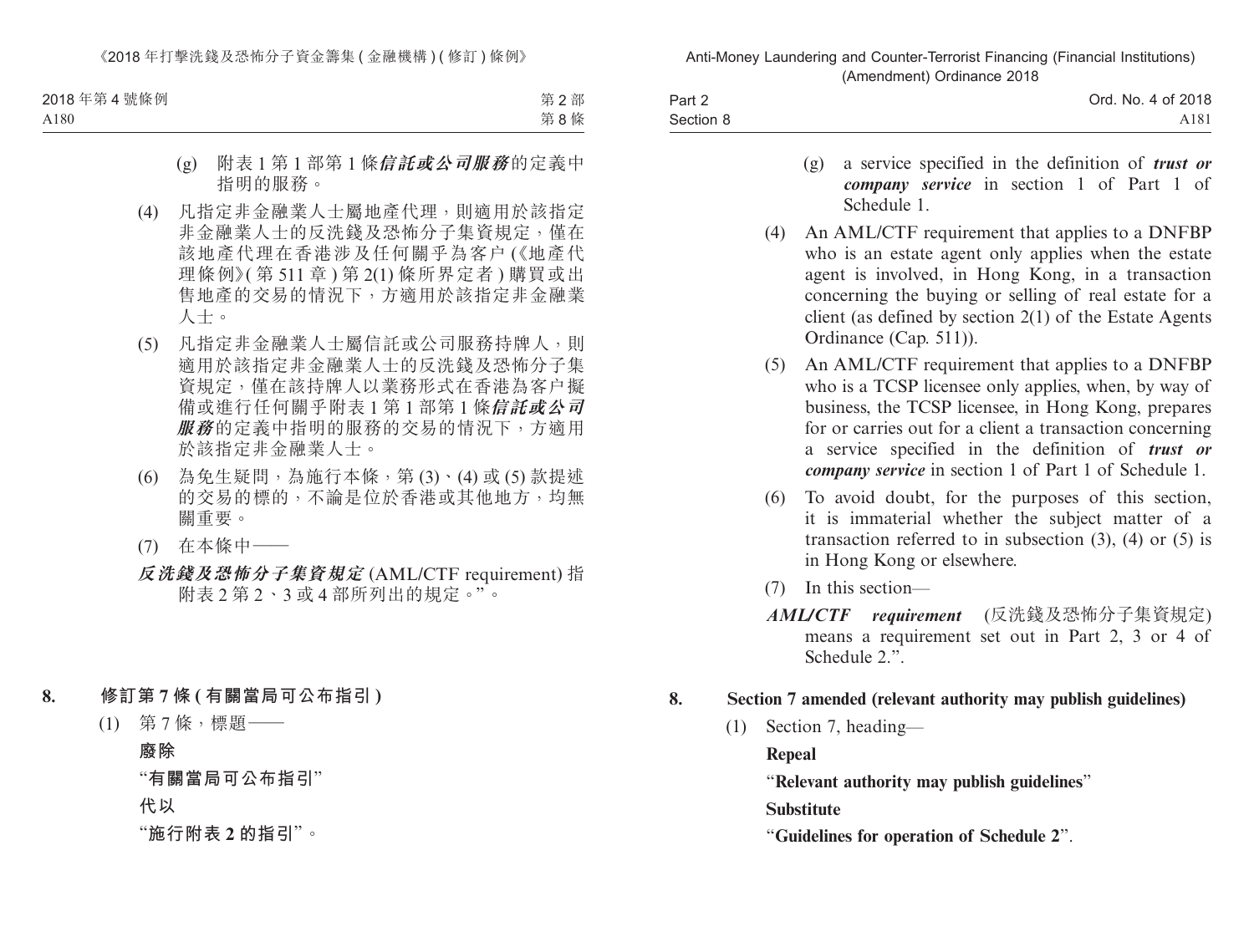| 2018年第4號條例 | 第2部 |
|------------|-----|
| A182       | 第8條 |

(2) 第 7(1) 條,在"有關當局"之後—— **加入** "或監管機構"。

(3) 第 7(2) 條——

#### **廢除**

"或保監局公"

### **代以**

"、保監局或監管機構公"。

(4) 第 7(2) 條——

#### **廢除**

"或保監局根"

### **代以**

"、保監局或監管機構根"。

(5) 第 7(3) 條,在"有關當局"之後—— **加入**

"或監管機構"。

(6) 第 7(3) 條,中文文本,在"該當局"之後—— **加入**

"或該機構"。

(7) 第 7(5) 條,在"有關當局"之後—— **加入**

"或監管機構"。

(8) 在第 7(5) 條之後—— **加入**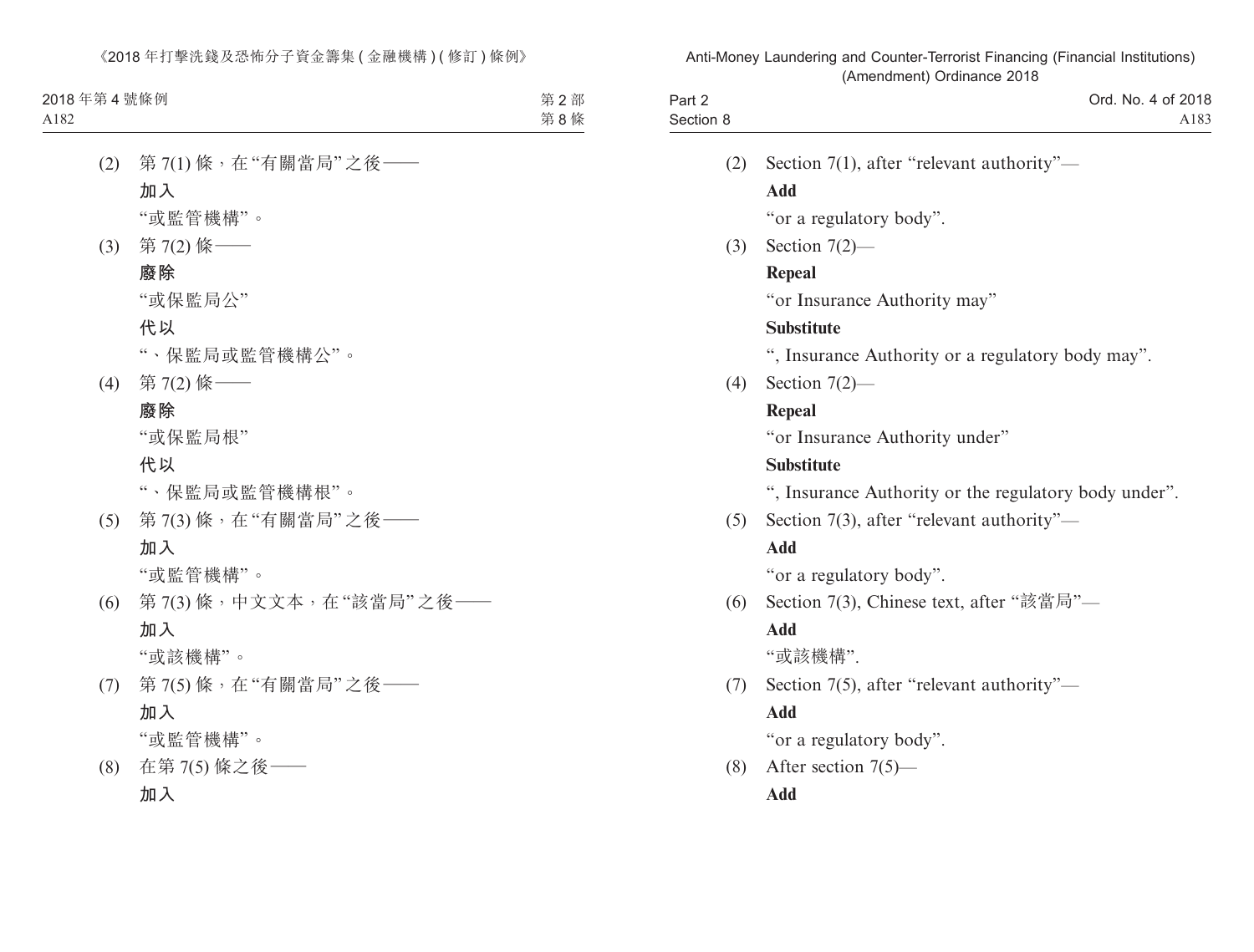2018 年第 4 號條例

A184

第 2 部 第 8 條

- "(5A) 為免生疑問,就法律專業人士而言,根據本條公布 指引的權力,並不影響律師會決定執業指引 P ( 就 律師會而言的有關條例第 9A(3) 條所界定者 ) 的內 容的完全酌情權。"。
- (9) 第 7(7) 條,**有關條例**的定義,(b) 段——

#### **廢除**

- (10) 第 7(7) 條,**有關條例**的定義,(c) 段—— **廢除句號 代以分號。**
- (11) 第 7(7) 條,**有關條例**的定義,在 (c) 段之後—— **加入**
	- "(d) 就香港會計師公會而言,指《專業會計師條例》( 第 50 章 );
		- (e) 就律師會而言,指《法律執業者條例》( 第 159 章 ); 及
		- (f) 就地產代理監管局而言,指《地產代理條例》( 第 511 章 )。"。

<sup>&</sup>quot;及"。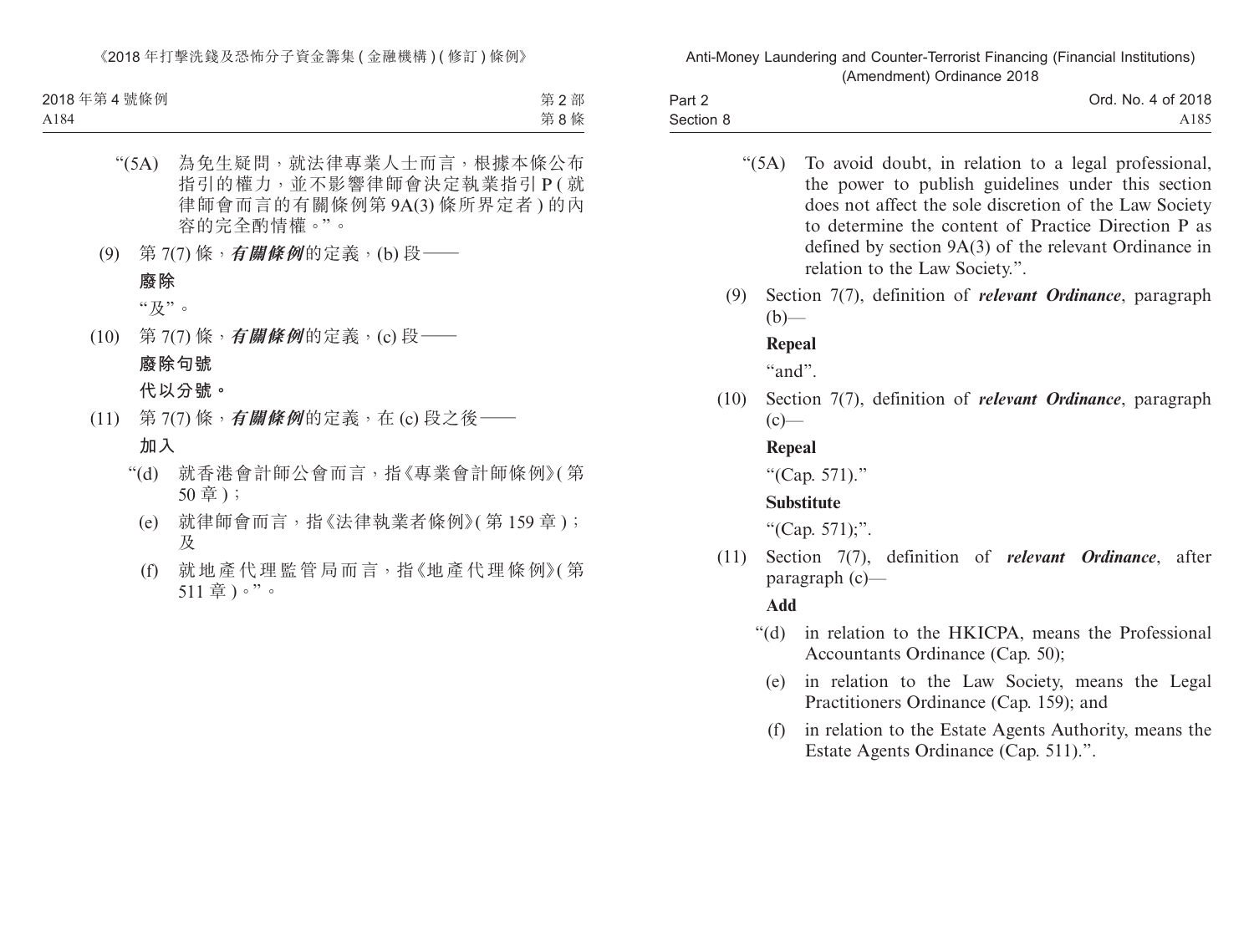| 2018年第4號條例 | 第2部 |
|------------|-----|
| A186       | 第9條 |

### **9. 修訂第 9 條 ( 進入業務處所等作例行視察的權力 )**

(1) 第 9(1) 條——

### **廢除**

"金融機構"

#### **代以**

"金融機構或某信託或公司服務持牌人"。

(2) 第 9(1) 條——

#### **廢除**

所有"該機構"

#### **代以**

"該機構或該持牌人"。

(3) 第 9(3)(a) 條 ——

### **廢除**

"機構"

#### **代以**

"機構或信託或公司服務持牌人"。

(4) 第 9(3)(b) 條——

#### **廢除**

"該機構"

### **代以**

"該機構或該持牌人"。

(5) 第 9(5) 條——

### **廢除**

"機構或"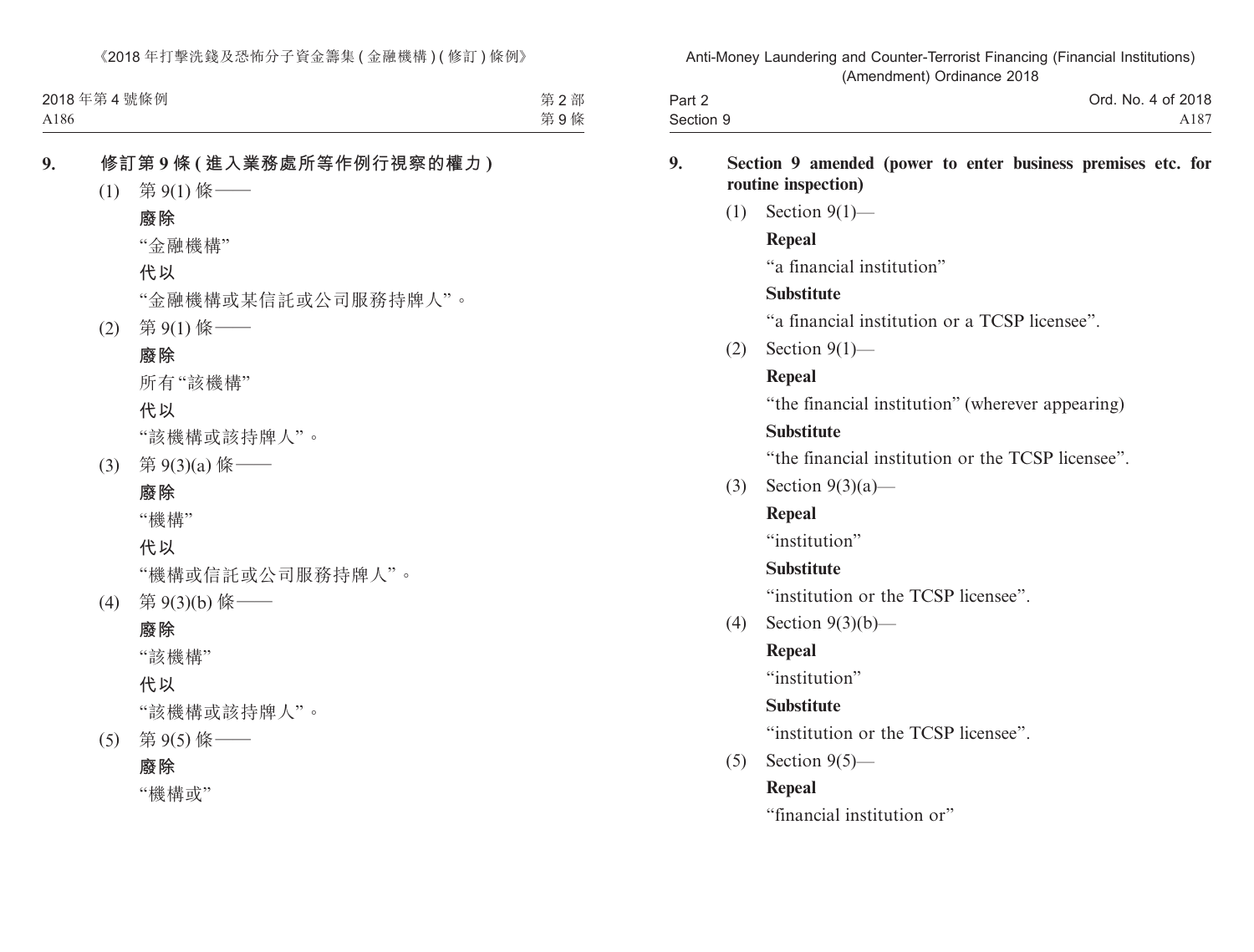《2018 年打擊洗錢及恐怖分子資金籌集 ( 金融機構 ) ( 修訂 ) 條例》

| 2018年第4號條例 | 第2部 |
|------------|-----|
| A188       | 第9條 |

#### **代以**

"機構、信託或公司服務持牌人或"。

(6) 第 9(8) 條——

#### **廢除**

"金融機構"

#### **代以**

"金融機構或某信託或公司服務持牌人"。

(7) 第 9(8) 條——

### **廢除**

"該機構"

### **代以**

"該機構或該持牌人"。

(8) 第 9(15) 條,**業務處所**的定義,(g)(ii) 段——

### **廢除**

"及"。

(9) 第 9(15) 條,**業務處所**的定義,(h) 段—— **廢除句號**

#### **代以**

 $``; R"$ 

- (10) 第 9(15) 條,**業務處所**的定義,在 (h) 段之後—— **加入**
	- "(i) 就信託或公司服務持牌人而言,指該持牌人經營業 務所在的處所,包括用作以下用途的營業地點——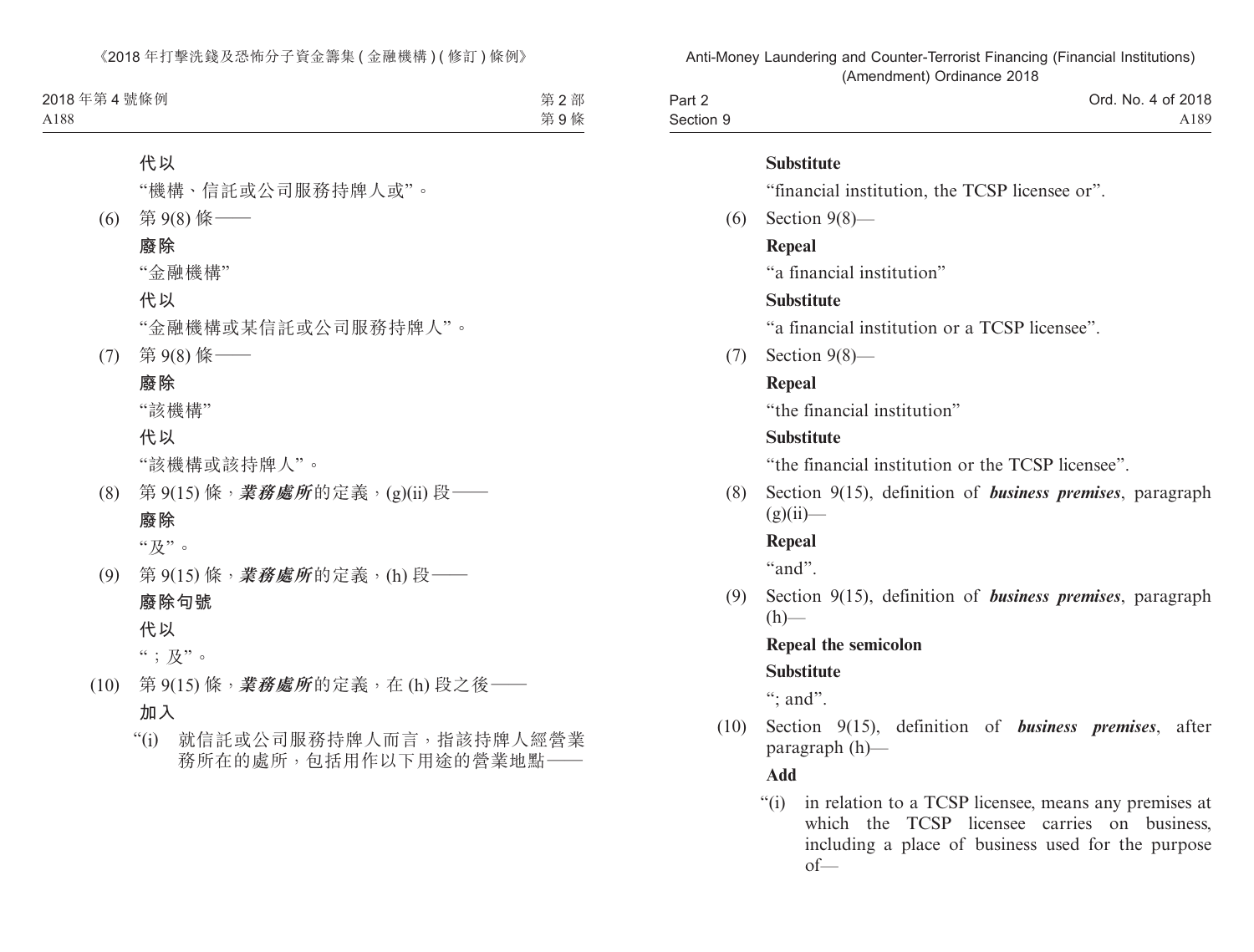| 2018年第4號條例 | 第2部  |
|------------|------|
| A190       | 第10條 |

- (i) 該持牌人的事務或業務的行政管理;
- (ii) 處理交易;或
- (iii) 儲存文件、數據或紀錄。"。

### **10. 修訂第 10 條 ( 不遵從根據第 9 條施加的要求的罪行 )**

(1) 第 10(7) 條——

#### **廢除**

在"沒有"之前的所有字句

#### **代以**

- "(7) 任何屬金融機構或信託或公司服務持牌人的僱員、 或受僱為金融機構或信託或公司服務持牌人工作、 或關涉金融機構或信託或公司服務持牌人的管理的 人,如出於詐騙意圖而致使或容許該機構或該持牌 人"。
- (2) 第 10(7) 條——

#### **廢除**

"對該機構"

**代以**

"對該機構或該持牌人"。

(3) 第 10(8) 條——

#### **廢除**

所有"金融機構"

### **代以**

"金融機構或信託或公司服務持牌人"。

(4) 第 10(8) 條——

#### **廢除**

所有"該機構"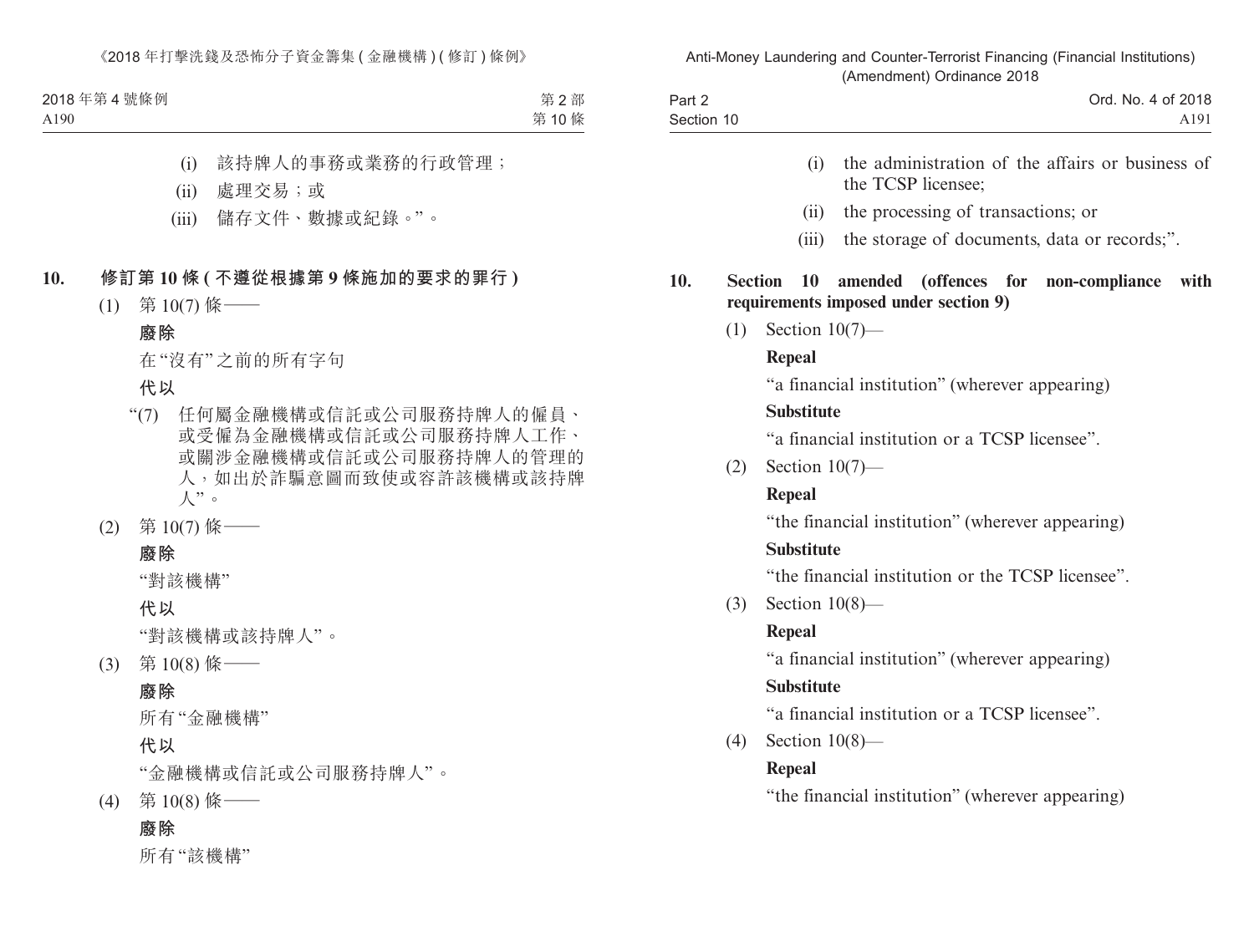| 2018年第4號條例 | 第2部  |
|------------|------|
| A192       | 第11條 |

### **代以**

"該機構或該持牌人"。

#### **11. 修訂第 11 條 ( 有關當局可委任調查員 )**

(1) 第 11(1)(a) 條 ——

**廢除**

"或"。

(2) 第 11(1)(b) 條——

**廢除**

"為"

**代以**

"就某金融機構而言,為"。

(3) 第 11(1)(b) 條——

## **廢除**

"某金融機構是否"

### **代以**

"該機構是否已"。

- (4) 第 11(1)(b) 條——
	- **廢除**

 $``\star$ ,"

**代以**

"文;或"。

(5) 在第 11(1)(b) 條之後—— **加入**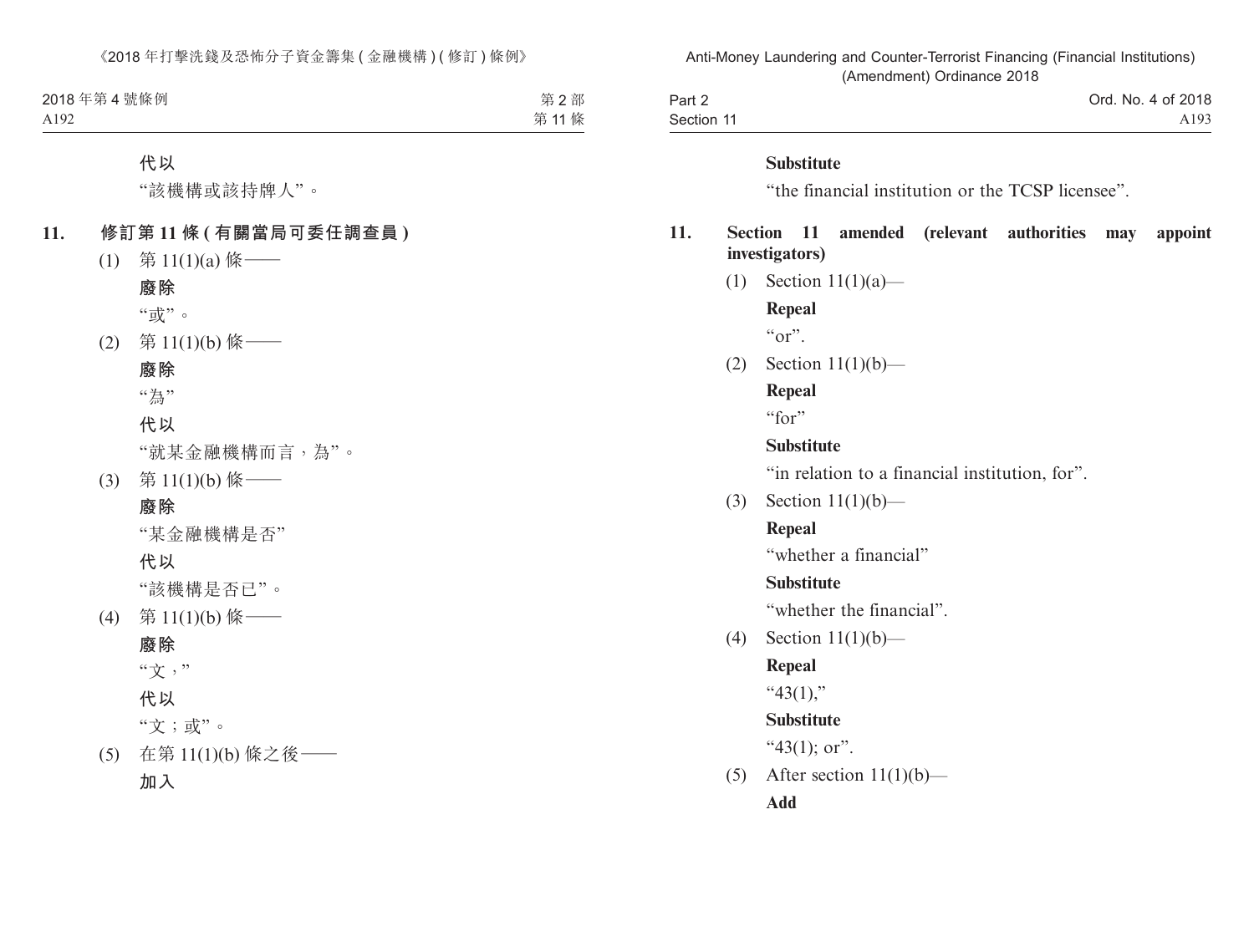| 2018年第4號條例 | 第2部  |
|------------|------|
| A194       | 第12條 |

- "(c) 就信託或公司服務持牌人而言,為考慮是否根據第 53Z 或 53ZD 條行使權力,有理由查訊是否已有第 53Z(2)(a) 或 (b) 條提述的違反情況,"。
- (6) 第 11(2)(c) 條——

### **廢除**

"及"。

(7) 第 11(2)(d) 條——

**廢除句號 代以**

 $``$ ;  $\mathcal{R}"$ 。

(8) 在第 11(2)(d) 條之後——

**加入**

"(e) 就處長而言,受僱任職於公司註冊處的公職人員。"。

#### **12. 修訂第 12 條 ( 調查員要求交出紀錄或文件等的權力 )**

(1) 第 12(7) 條——

### **廢除**

"金融機構"

**代以**

"金融機構或某信託或公司服務持牌人"。

(2) 第 12(7) 條——

#### **廢除**

"該機構"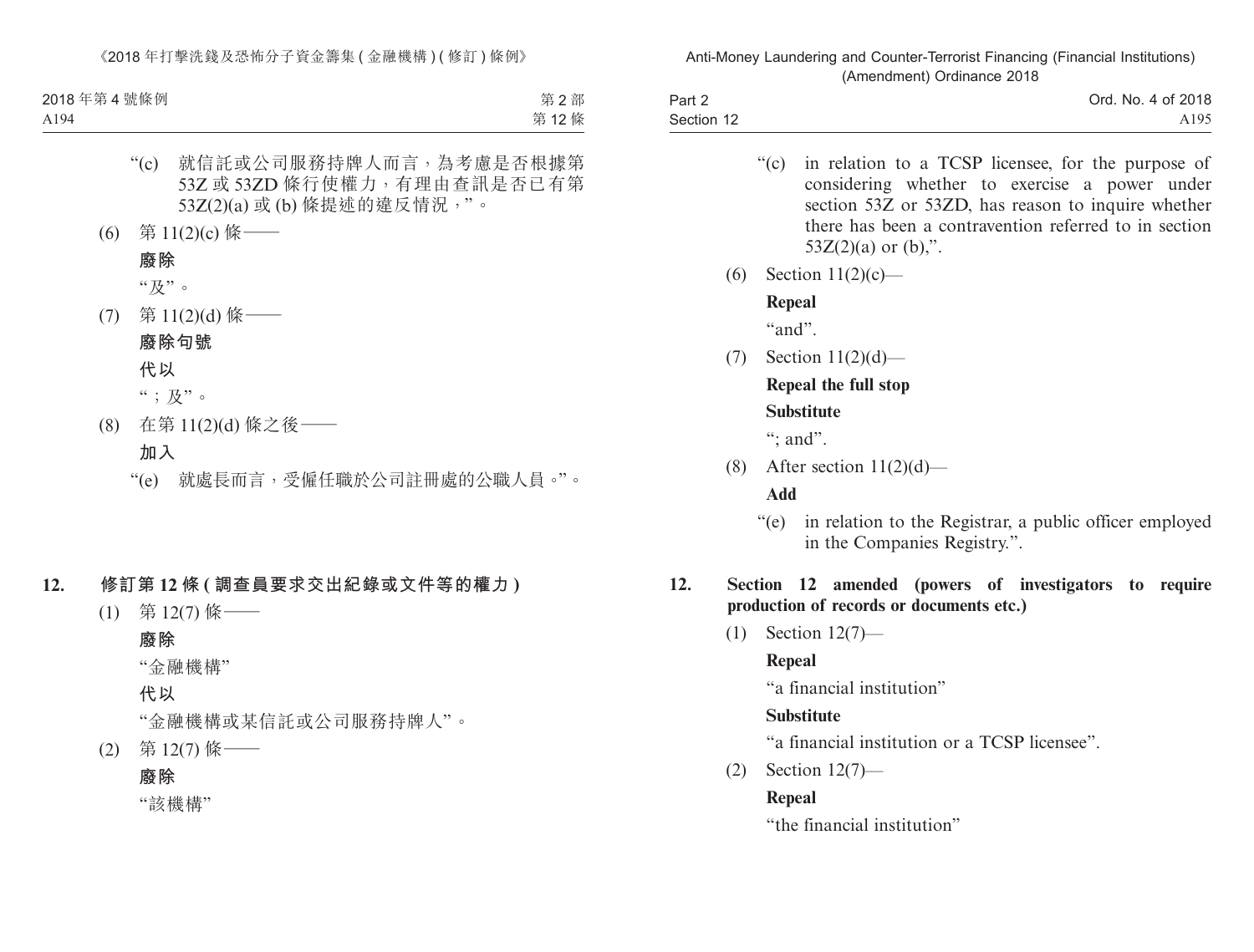| 2018年第4號條例 | 第2部  |
|------------|------|
| A196       | 第13條 |

#### **代以**

"該機構或該持牌人"。

#### **13. 修訂第 13 條 ( 不遵從根據第 12 條施加的要求的罪行 )**

(1) 第 13(7) 條——

# **廢除** 所有"金融機構"

## **代以**

"金融機構或信託或公司服務持牌人"。

(2) 第 13(7) 條——

### **廢除**

所有"該機構"

# **代以**

"該機構或該持牌人"。

(3) 第 13(8) 條——

### **廢除**

所有"金融機構"

### **代以**

"金融機構或信託或公司服務持牌人"。

(4) 第 13(8) 條——

### **廢除**

所有"該機構"

### **代以**

"該機構或該持牌人"。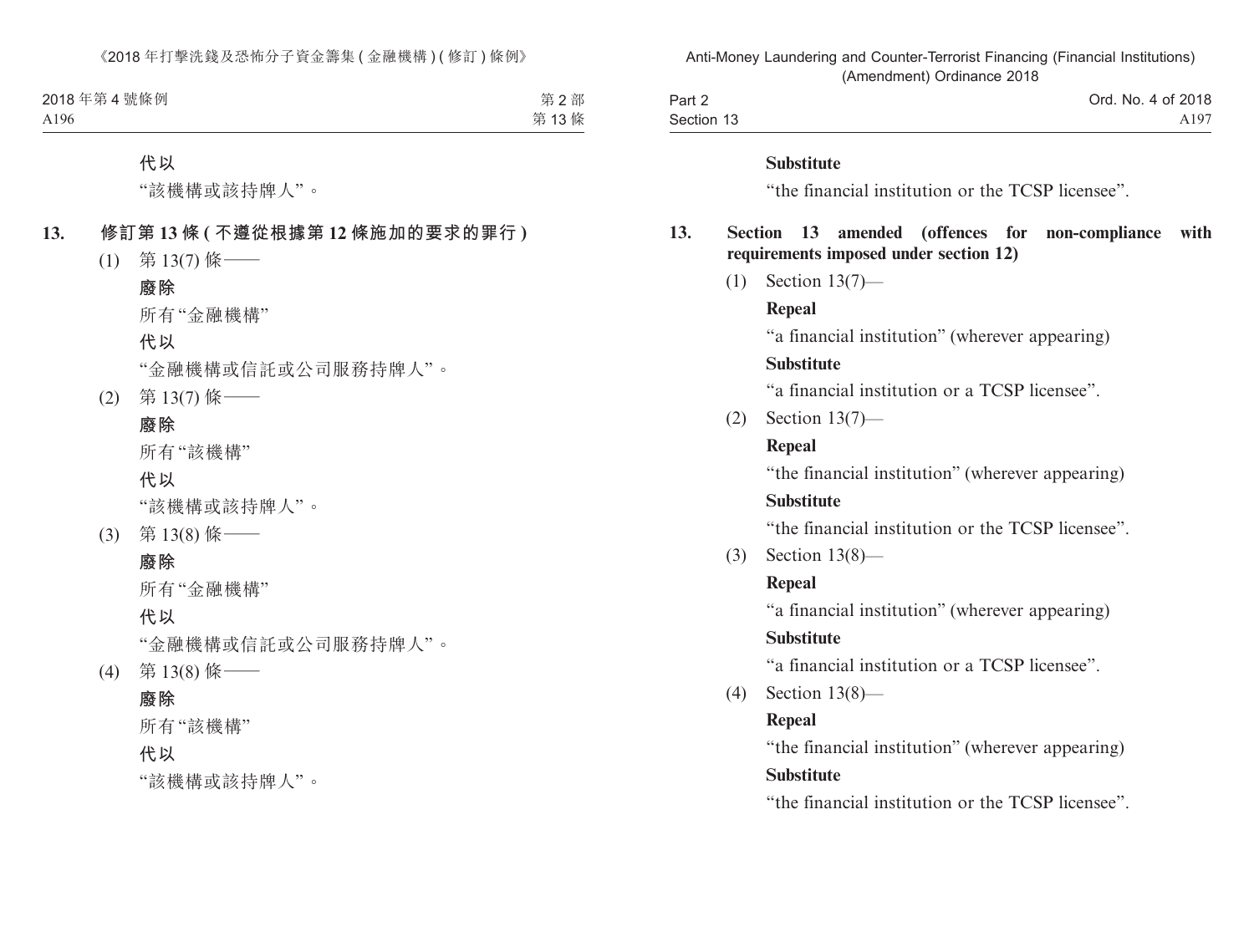| 2018年第4號條例 | 第2部  |
|------------|------|
| A198       | 第14條 |

#### **14. 修訂第 24 條 ( 第 5 部的釋義 )**

- (1) 第 24 條,**最終擁有人**的定義,(b)(i) 段——
	- **廢除**

"不少於 10%"

**代以**

"25% 以上"。

(2) 第 24 條,**最終擁有人**的定義,(b)(ii) 段——

### **廢除**

"不少於 10%"

### **代以**

"25% 以上"。

(3) 第 24 條,**最終擁有人**的定義,(c)(i) 及 (ii) 段——

### **廢除**

"不少於 10%"

### **代以**

"25% 以上"。

- **15. 修訂第 30 條 ( 牌照的批給 )**
	- (1) 第 30(4)(a)(i) 條,中文文本——
		- **廢除** " $17(8)$ "
		- **代以**
		- " $17(9)$ " 。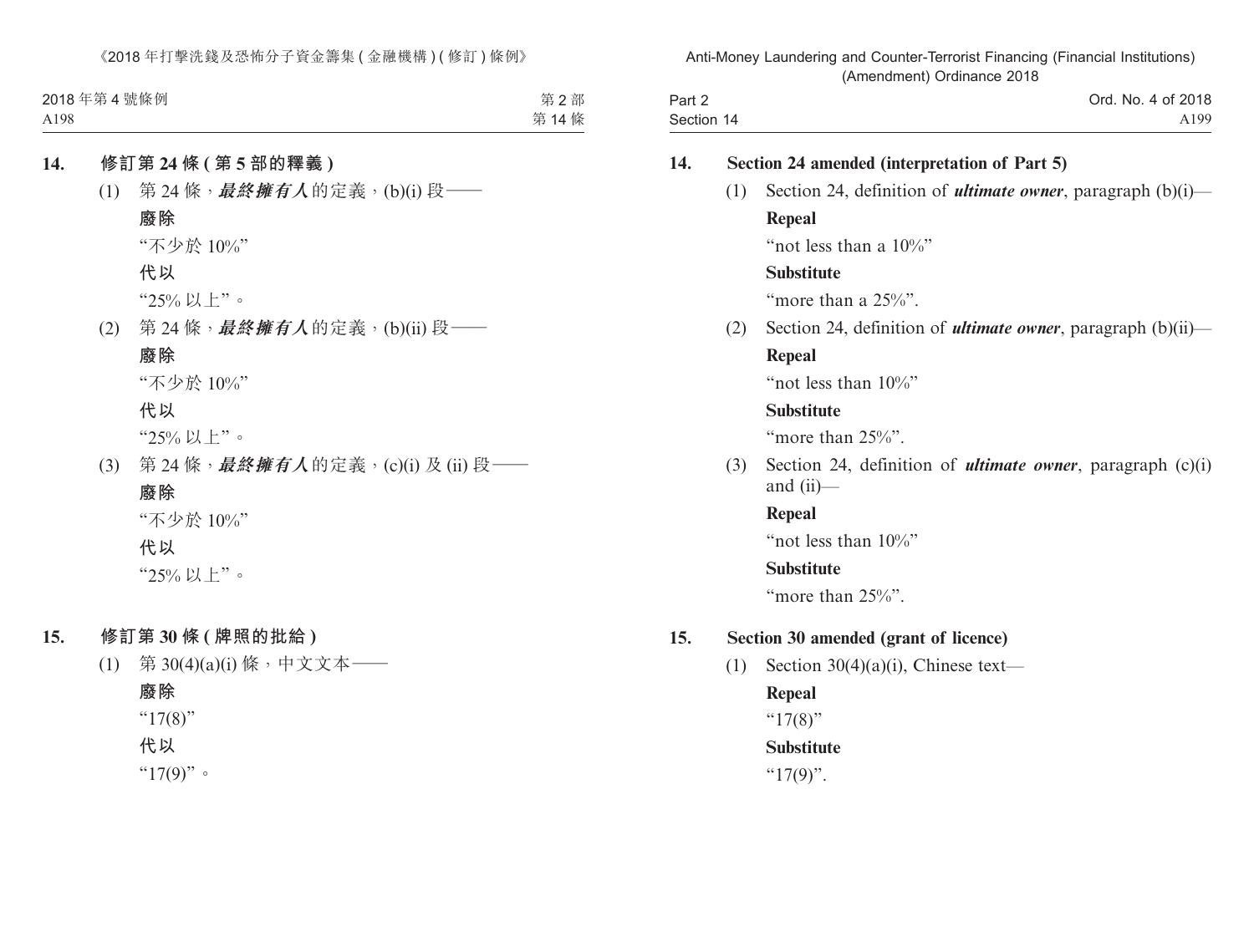| 2018年第4號條例 | 第2部  |
|------------|------|
| A200       | 第16條 |

(2) 第 30(4)(a)(ii) 條 —— **廢除**

 $"14(1)"$ 

- **代以**
- $``14"$
- $(3)$  第 30(4)(a)(ii) 條 ——
	- **廢除**

"第 7 或 8 條的條文而屬違反該條例"。

- **16. 加入第 39A 條**
	- 在第 39 條之後——

- "**39A. 持牌人有責任展示牌照正本**
	- (1) 領有牌照在牌照指明的處所經營金錢服務的持牌 人,須在該指明的處所內的一處顯眼地方,展示該 牌照的正本。
	- (2) 任何持牌人無合理辯解而違反第(1)款,即屬犯罪, 一經定罪,可處第 5 級罰款。"。
- **17. 修訂第 43 條 ( 關長可採取紀律行動 )**

第 43(1)(c) 條——

# **廢除**  $"39(1) \cdot "$

**代以**

 $"39(1) \cdot 39A(1) \cdot "$ 

**加入**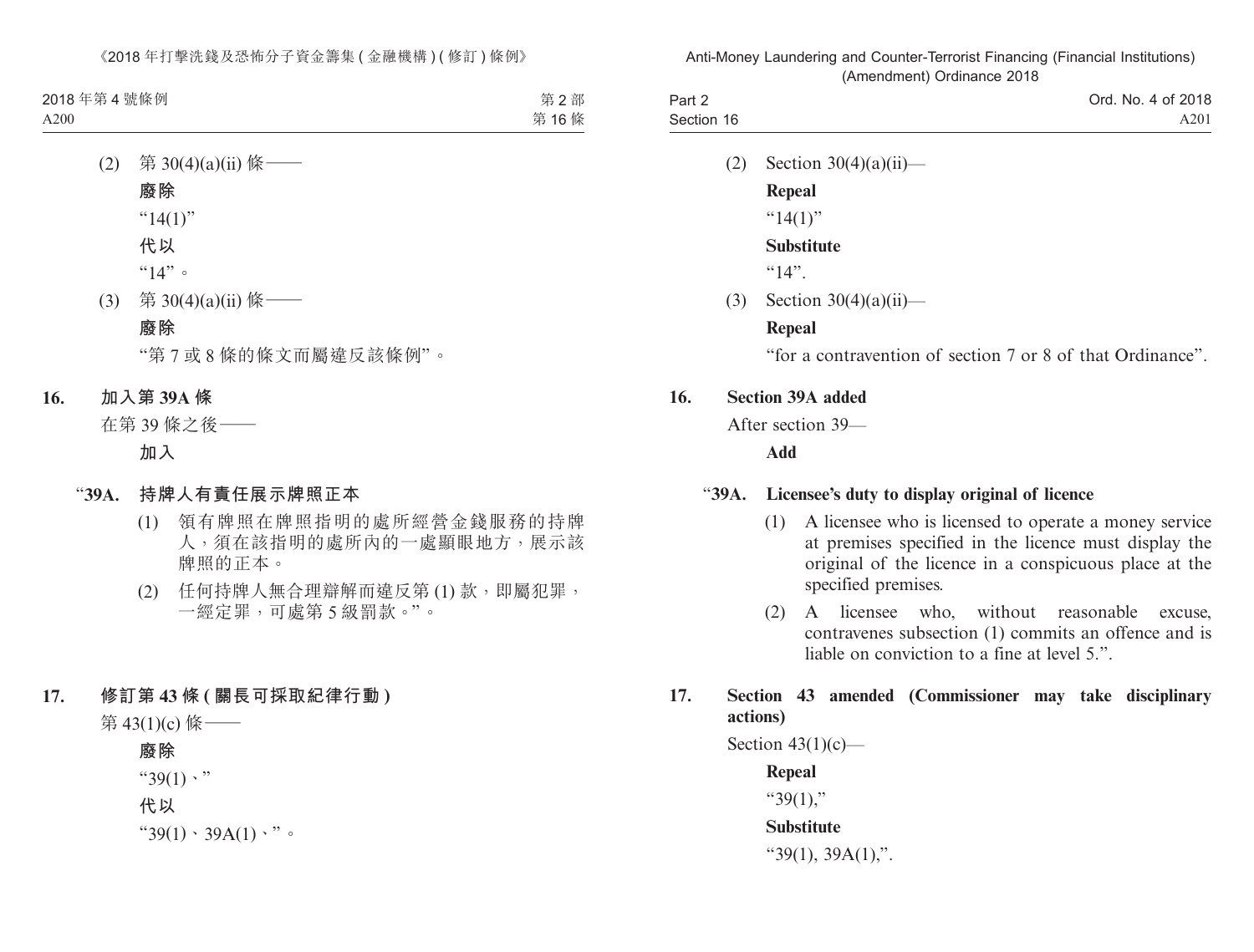| 2018年第4號條例 | 第2部  |
|------------|------|
| A202       | 第18條 |

#### **18. 加入第 5A 部**

在第 5 部之後——

**加入**

# "**第 5A 部**

# **對信託或公司服務提供者的規管**

### **第 1 分部——導言**

### **第 1 次分部——釋義及本部不適用的情況**

 **53A. 第 5A 部的釋義**

在本部中——

**持牌人** (licensee) 指——

- (a) 持有根據第 53G 條批給的牌照的人;或
- (b) 持有根據第 53K 條續期的牌照的人,

並 ( 除在第 2 次分部及第 2 分部第 2 及 3 次分部以外 ) 包括第 53ZQ(5) 條所界定的當作持牌人;

**紀律處分權力** (disciplinary power) 指處長可根據第 53Z 條行使的權力;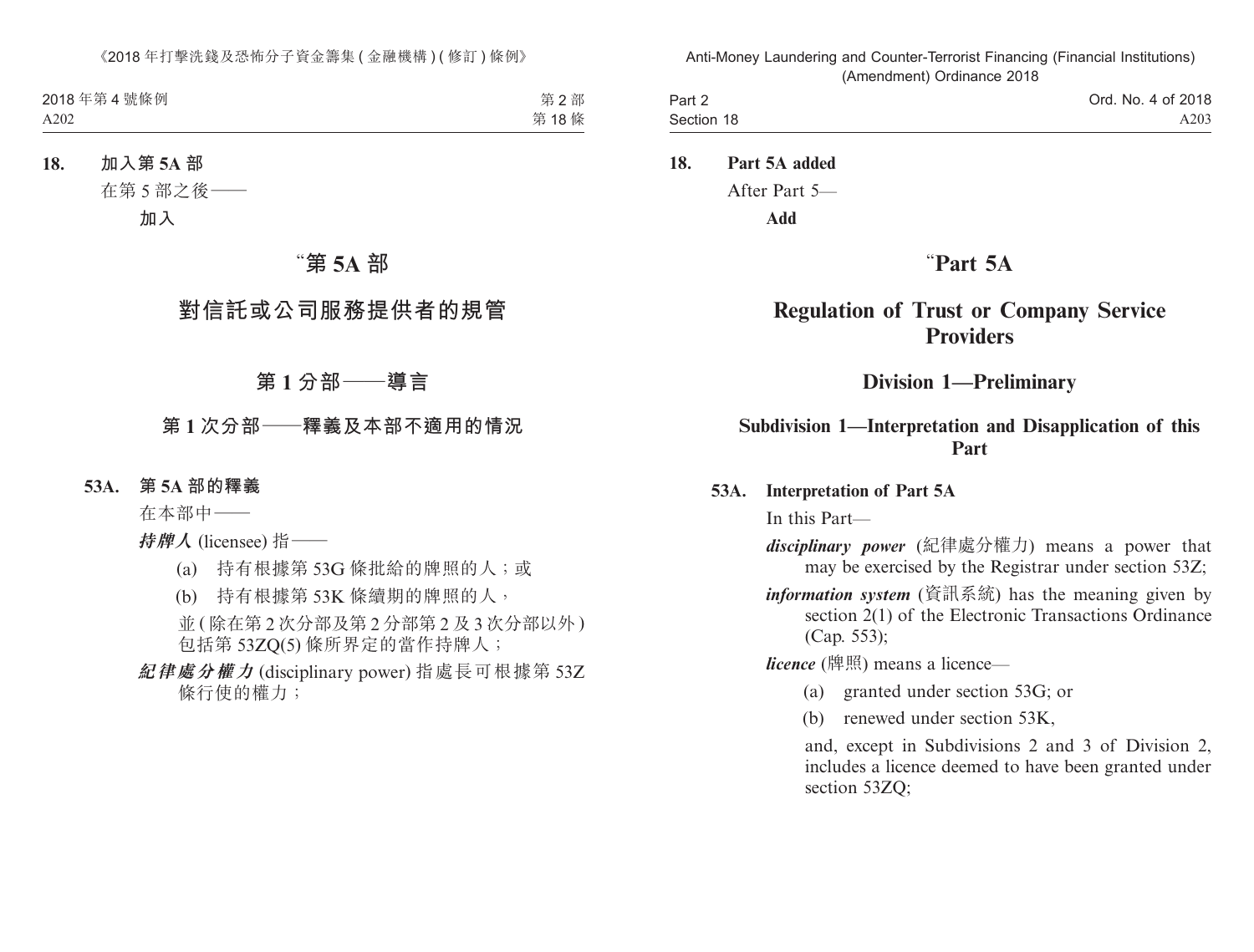| 2018年第4號條例 | 第2部  |
|------------|------|
| A204       | 第18條 |

### **最終擁有人** (ultimate owner)

- (a) 就個人而言——
	- (i) 指最終擁有或控制該名個人 (**首述個人** ) 的信託或公司服務業務的另一名個人; 或
	- (ii) ( 如首述個人是代表另一人行事 ) 指該另 一人;
- (b) 就合夥而言,指符合以下說明的個人——
	- (i) 直接或間接地有權攤分該合夥的資本或 利潤的 25% 以上;
	- (ii) 直接或間接地控制該合夥的資本或利潤 的 25% 以上;
	- (iii) 直接或間接地有權行使在該合夥的投票 權的 25% 以上,或支配該比重的投票權 的行使;或
	- (iv) 行使對該合夥的管理最終的控制權;及
- (c) 就法團而言,指符合以下說明的個人——
	- (i) 直接或間接地擁有或控制 ( 包括透過信託 或持票人股份持有 ) 該法團已發行股本的 25% 以上;
	- (ii) 直接或間接地有權行使在該法團的成員 大會上的投票權的 25% 以上,或支配該 比重的投票權的行使;或
	- (iii) 行使對該法團的管理最終的控制權;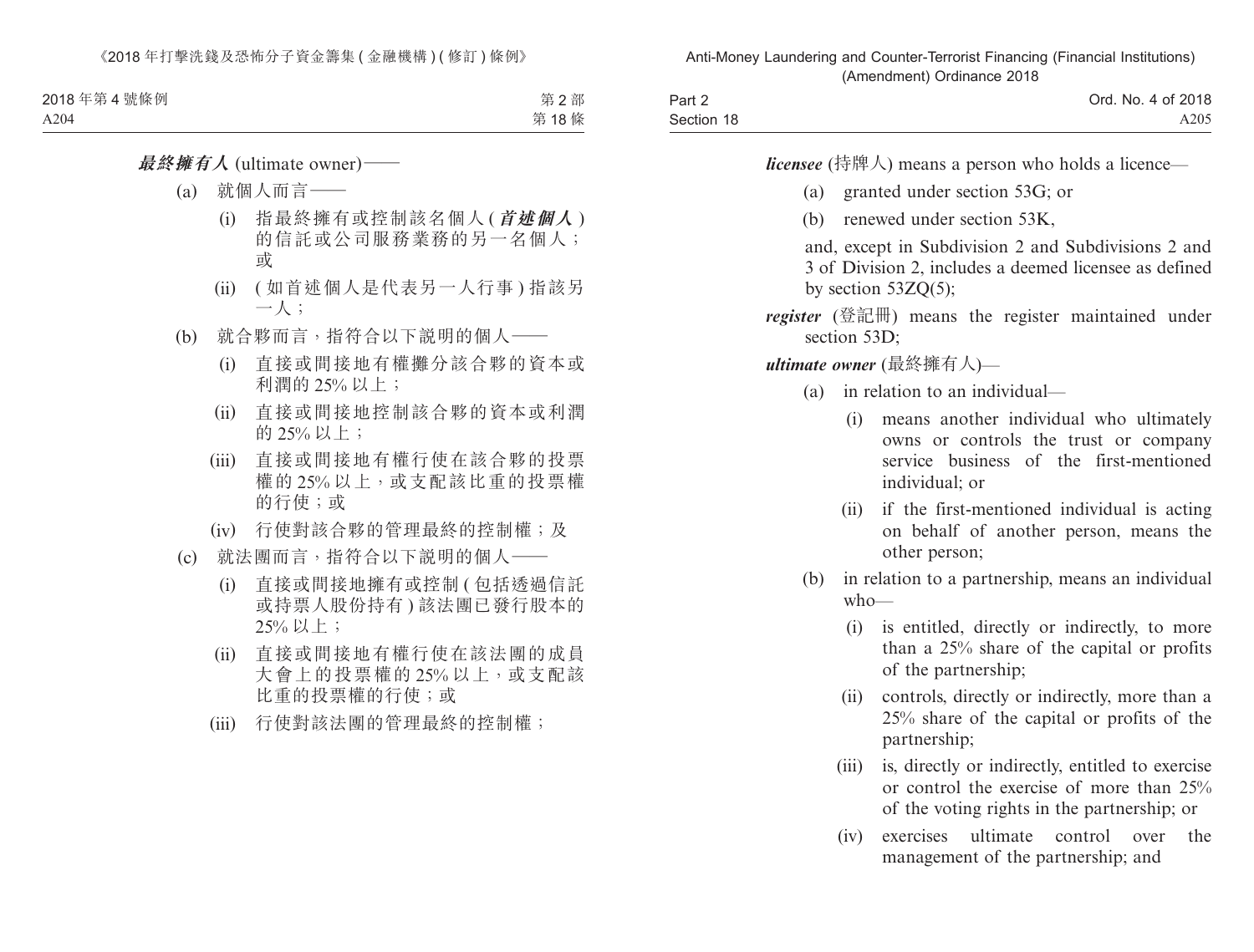| 2018年第4號條例 | 第2部  |
|------------|------|
| A206       | 第18條 |

### **牌照** (licence) 指——

- (a) 根據第 53G 條批給的牌照;或
- (b) 根據第 53K 條續期的牌照,
- 並 ( 除在第 2 分部第 2 及 3 次分部以外 ) 包括根據 第 53ZQ 條當作已批給的牌照;
- **登記冊** (register) 指根據第 53D 條備存的登記冊;
- **資訊系統** (information system) 具有《電子交易條例》( 第 553 章 ) 第 2(1) 條所給予的涵義。

#### **53B. 不適用的情況**

- (1) 本部不適用於——
	- (a) 政府;
	- (b) 認可機構;
	- (c) 經營信託或公司服務業務的持牌法團 ( 前提是 該業務附屬於該法團的主要業務 );
	- (d) 會計專業人士;
	- (e) 法律專業人士;或
	- (f) 屬根據第 (2) 款訂明的類別或描述的人。
- (2) 財經事務及庫務局局長可藉規例訂明某類別或描述 的人本部對其不適用。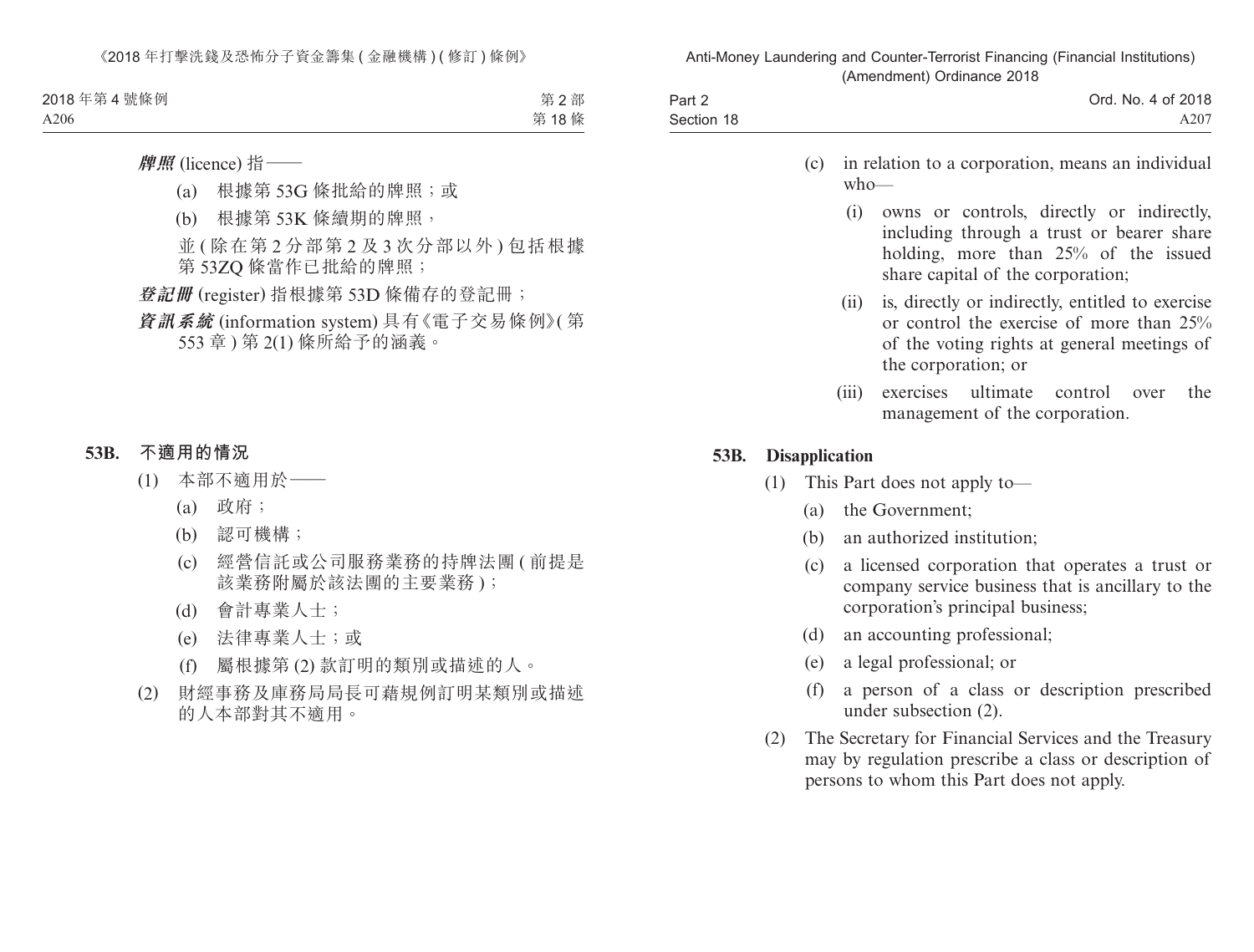2018 年第 4 號條例

A208

第 2 部 第 18 條

### **第 2 次分部——公司註冊處處長轉授職能及持牌人登記 冊**

#### **53C. 轉授職能**

- (1) 公司註冊處處長可藉書面將其在本條例下的職能, 轉授予任何受僱於公司註冊處的公職人員。
- (2) 但公司註冊處處長不得轉授——
	- (a) 第 (1) 款所指的轉授權;或
	- (b) 任何以下權力——
		- (i) 根據第 53ZL 條修訂附表 3A 的權力;或
		- (ii) 根據第 53ZM 條訂立規例的權力。

#### **53D. 處長須備存持牌人登記冊**

- (1) 處長須以其認為適當的格式,備存持牌人登記冊, 該登記冊須載有——
	- (a) 每名持牌人的姓名或名稱;及
	- (b) 就——
		- (i) 以獨資經營人身分經營業務的個人而 言——該獨資經營人的營業地址;
		- (ii) 合夥而言——該合夥的營業地址;或
		- (iii) 法團而言——該法團的營業地址。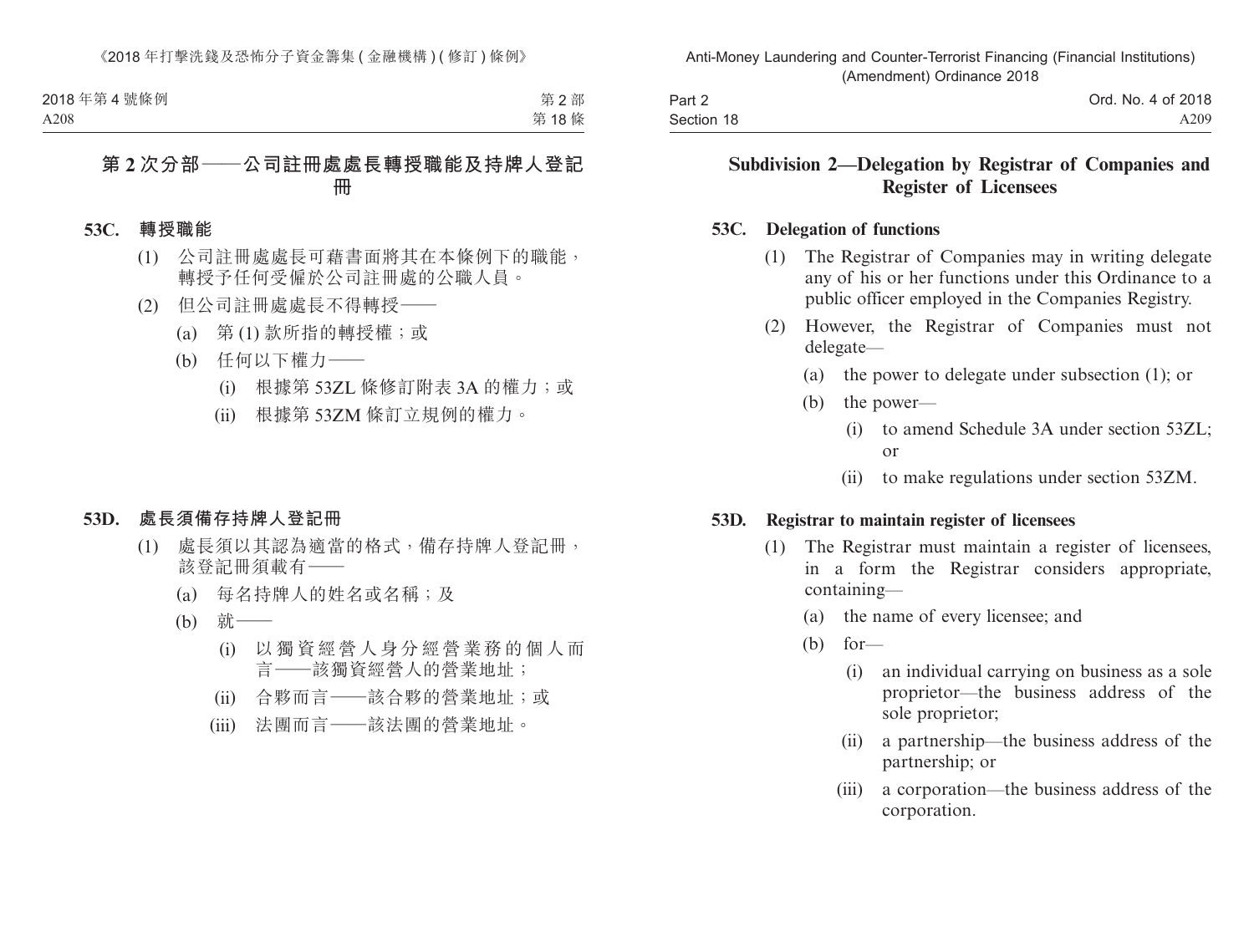| 2018年第4號條例 | 第2部  |
|------------|------|
| A210       | 第18條 |

- (2) 登記冊須提供予公眾人士查閱,以確定某人是否一 名持牌人。
- (3) 公眾人士有權在通常辦公時間內,免費查閱登記冊。

#### **53E. 核證複本及其證據價值**

- (1) 任何人在繳付附表 3A 所指明的費用後,可取得——
	- (a) 下述項目的核證複本——
		- (i) 登記冊內某記項;或
		- (ii) 登記冊的摘錄;或
	- (b) 處長所發出的、述明以下內容的證明書——
		- (i) 某人的姓名或名稱已記入登記冊;
		- (ii) 某人的姓名或名稱未有記入登記冊;
		- (iii) 某人的姓名或名稱已從登記冊刪除;或
		- (iv) 某人的姓名或名稱未從登記冊刪除。
- (2) 登記冊的記項或摘錄的複本,如看來是經處長核證 的,則在任何民事或刑事法律程序中,該複本——
	- (a) 一經交出,即可獲接納為證據,而無須進一步 證明;及
	- (b) 即為該複本所述事實的證據。
- (3) 如某人的姓名或名稱,並無出現在看來是經處長所 核證的登記冊的任何記項或摘錄的複本內,此一事 實可作為證據,證明該人在該複本看來是獲核證當 日,並不是持牌人。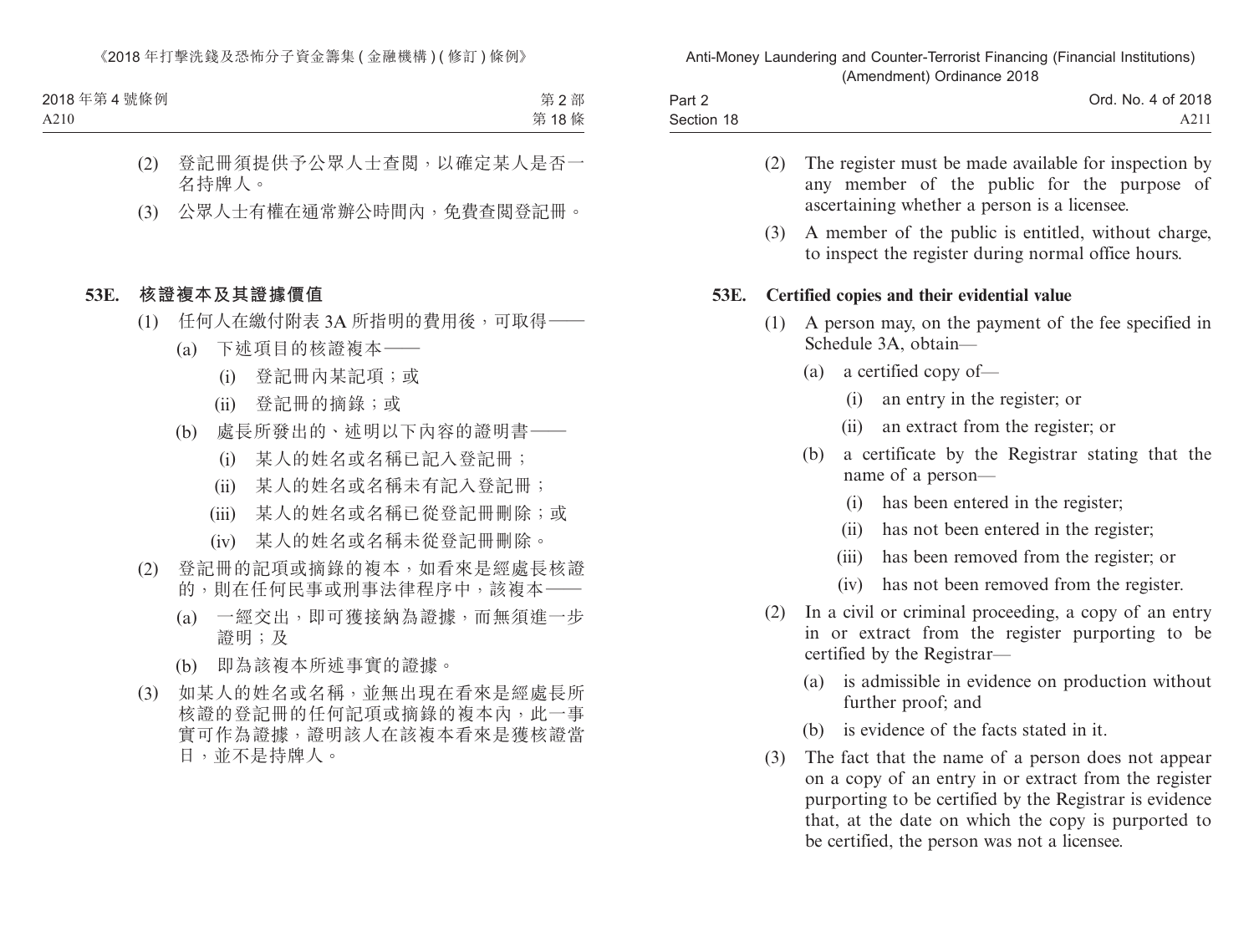2018 年第 4 號條例 A212

第 2 部 第 18 條

(4) 如任何證明書看來是經處長簽署,並述明某人的姓 名或名稱已記入登記冊或已從登記冊刪除,或未有 記入登記冊或未從登記冊刪除,則該證明書在任何 民事或刑事法律程序中,即可作為該證明書所述事 實的確證。

## **第 2 分部——信託或公司服務提供者的領牌事宜**

### **第 1 次分部——對經營信託或公司服務業務的限制**

#### **53F. 無牌經營信託或公司服務業務的罪行**

- (1) 任何人在沒有牌照的情況下經營信託或公司服務業 務,即屬犯罪。
- (2) 任 何 人 犯 第 (1) 款 所 訂 罪 行, 一 經 定 罪, 可 處 第 6 級罰款及監禁 6 個月。
- (3) 如任何人被裁定犯本條所訂罪行,裁判官可作出命 令,取消該人在一段符合以下說明的期間,持有牌 照的資格——
	- (a) 該期間始於該命令的日期;及
	- (b) 該期間在該命令中指明。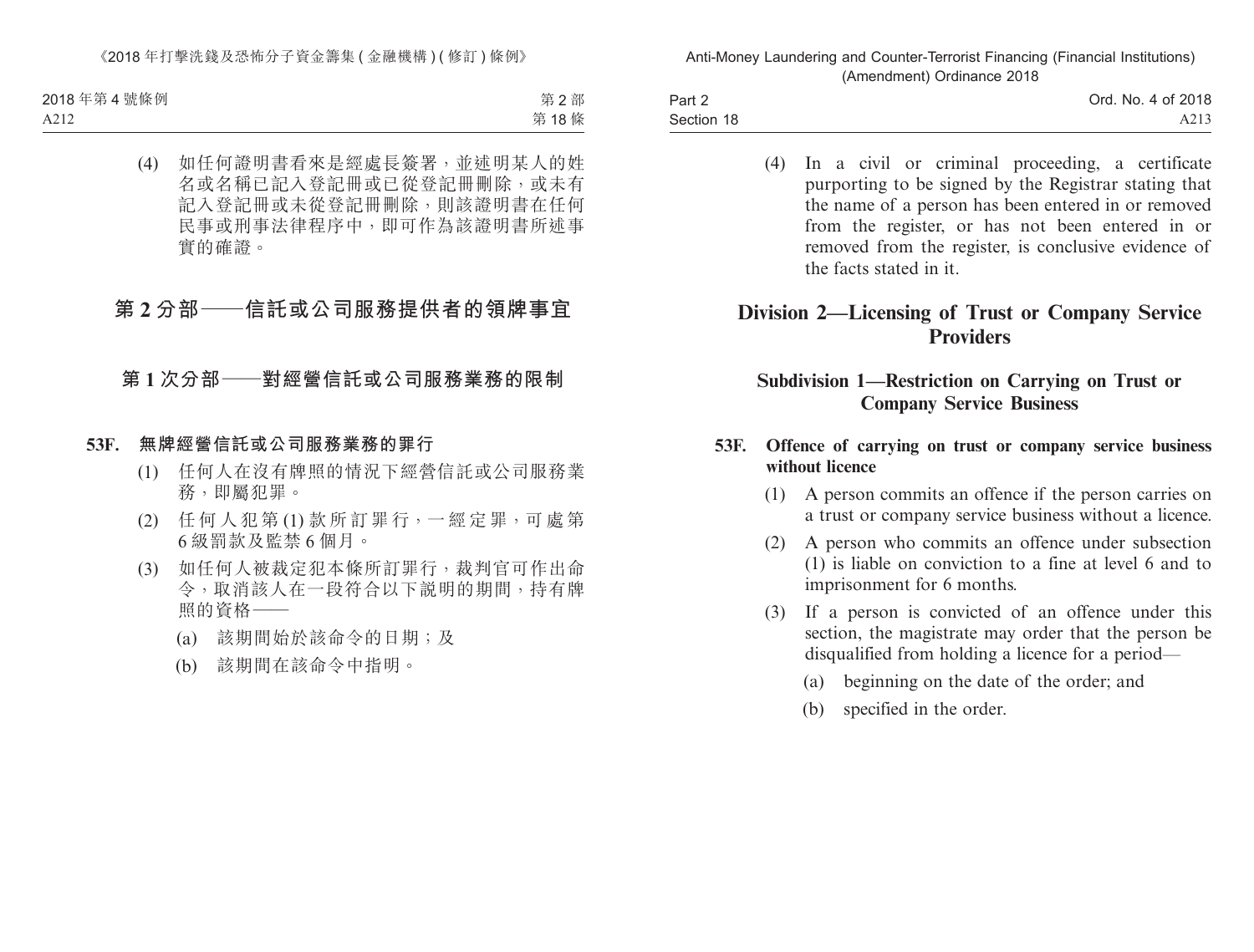第 2 部 第 18 條 2018 年第 4 號條例 A214

### **第 2 次分部——牌照申請、批給牌照及牌照續期**

#### **53G. 牌照申請及批給牌照**

- (1) 處長可應申請,按照本次分部向以下人士批給牌 照,以經營信託或公司服務業務——
	- (a) 以獨資經營人身分經營業務的個人;
	- (b) 合夥;或
	- (c) 法團。
- (2) 有關申請——
	- (a) 須以處長指明的格式及方式提出;及
	- (b) 須附隨——
		- (i) 有效的商業登記證的複本;及
		- (ii) 附表 3A 所指明的費用。

#### **53H. 僅在信納某人屬適當人選時方批給牌照**

- (1) 如申請人屬以獨資經營人身分經營業務的個人,則 處長僅可在信納以下條件獲符合的情況下,方可向 該申請人批給牌照——
	- (a) 該名個人屬經營信託或公司服務業務的適當人 選;及
	- (b) ( 如就該名個人有最終擁有人 ) 該名最終擁有 人屬與信託或公司服務業務有聯繫的適當人選。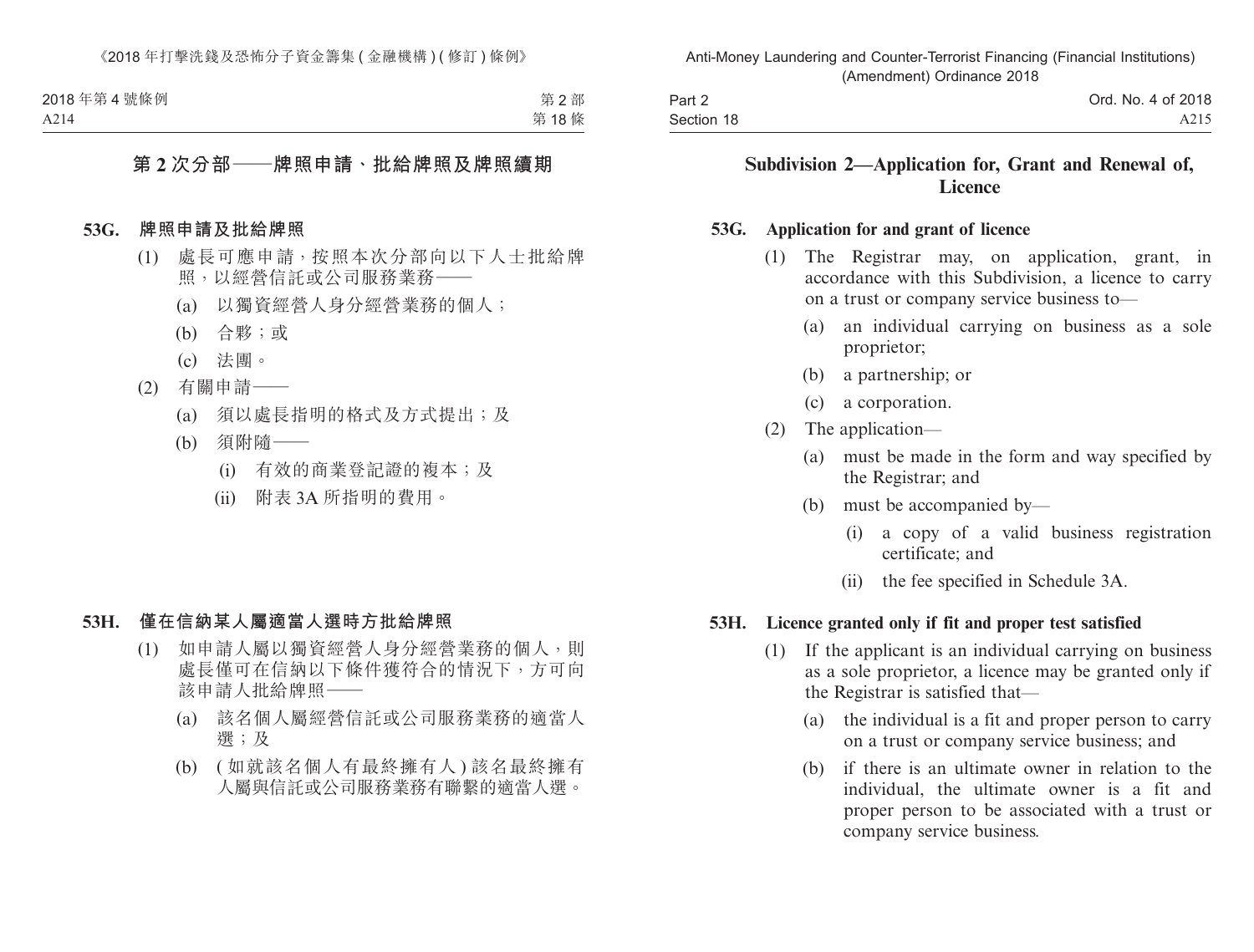| 2018年第4號條例 | 第2部  |
|------------|------|
| A216       | 第18條 |

- (2) 如申請人屬合夥,則處長僅可在信納以下條件獲符 合的情況下,方可向該申請人批給牌照——
	- (a) 該合夥的每名合夥人,均屬經營信託或公司服 務業務的適當人選;及
	- (b) ( 如就該合夥有最終擁有人 ) 該名最終擁有人 屬與信託或公司服務業務有聯繫的適當人選。
- (3) 如申請人屬法團,則處長僅可在信納以下條件獲符 合的情況下,方可向該申請人批給牌照——
	- (a) 該法團的每名董事,均屬與信託或公司服務業 務有聯繫的適當人選;及
	- (b) ( 如就該法團有最終擁有人 ) 該名最終擁有人 屬與信託或公司服務業務有聯繫的適當人選。
- (4) 處長如決定不批給牌照,須藉書面通知,將該決定 告知有關申請人。
- (5) 上述通知須說明——
	- (a) 作出有關決定的理由;及
	- (b) 有關申請人可向覆核審裁處申請覆核該決定。

#### **53I. 適當人選的評定準則**

處長在決定某人就第 53H 條而言是否屬適當人選時,除 須考慮處長認為有關的任何其他事宜外,亦須顧及以下 事宜——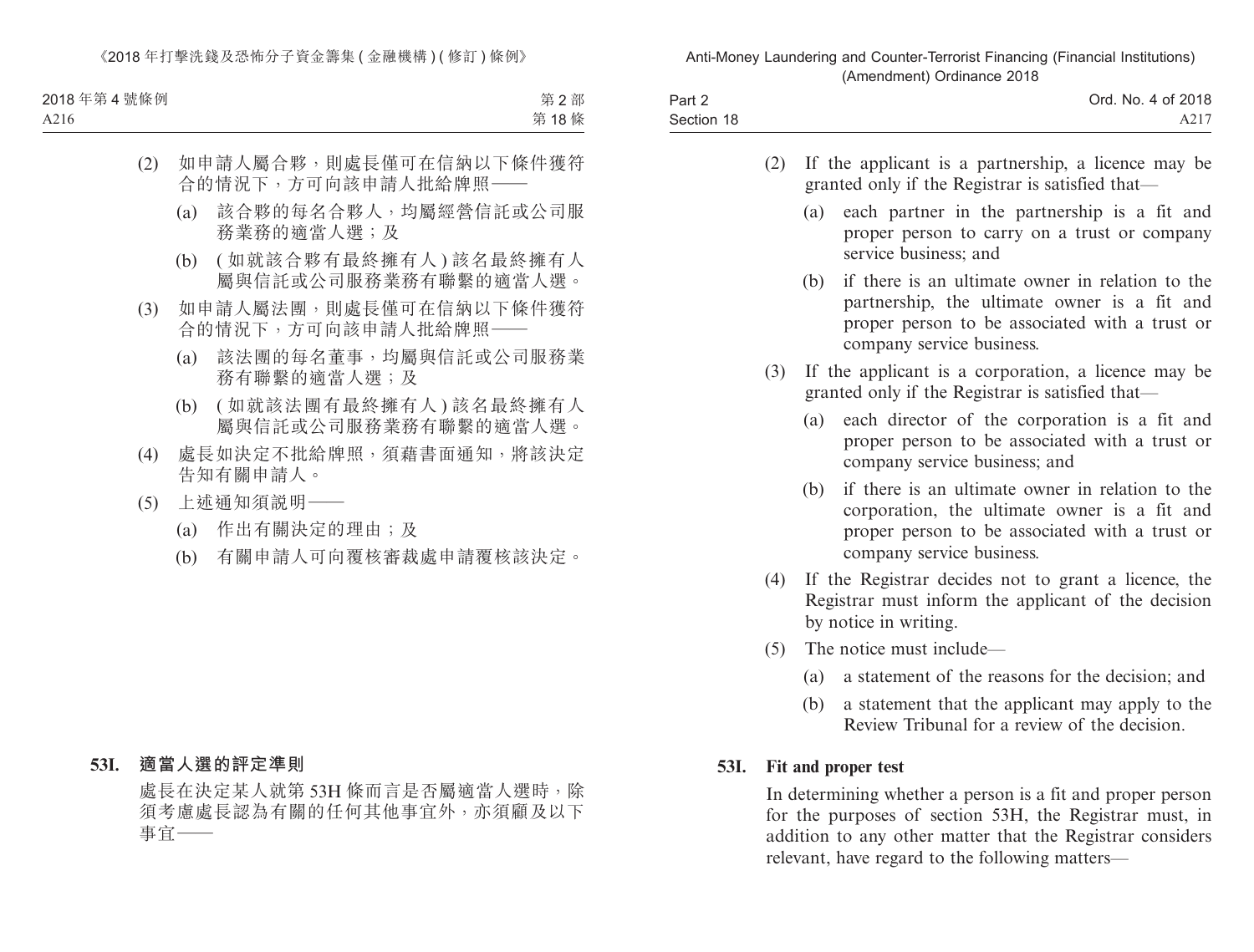| 2018年第4號條例 | 第2部  |
|------------|------|
| A218       | 第18條 |

- (a) 該人是否曾被裁定犯了——
	- (i) 第 5(5)、(6)、(7) 或 (8)、10(1)、(3)、(5)、 (6)、(7) 或 (8)、13(1)、(3)、(5)、(6)、(7) 或 (8)、17(9)、20(1)、61(2) 或 66(3) 條 所 訂罪行;
	- (ii) 《聯合國 ( 反恐怖主義措施 ) 條例》( 第 575 章 ) 第 14 條所訂罪行;
	- (iii) 《販 毒 ( 追討得益 ) 條 例》( 第 405 章 ) 第 25(1)、25A(5) 或 (7) 條所訂罪行,或該條 例附表 1 所指明的罪行;或
	- (iv) 《有組織及嚴重罪行條例》( 第 455 章 ) 第 25(1)、25A(5) 或 (7) 條所訂罪行,或該條 例附表 1 或 2 所指明的罪行;
- (b) 該人是否曾在香港以外地方被裁定——
	- (i) 就某作為犯了某罪行,而該作為假若是 在香港作出,即會構成 (a) 段所指明的罪 行;
	- (ii) 犯了關乎洗錢或恐怖分子資金籌集的罪 行;或
	- (iii) 犯了任何罪行,而對該項定罪而言,必需 裁斷該人曾有欺詐性、舞弊或不誠實的 作為;
- (c) 該人是否沒有遵從根據本條例施加的規定或根 據第 53ZM 條訂立的規例;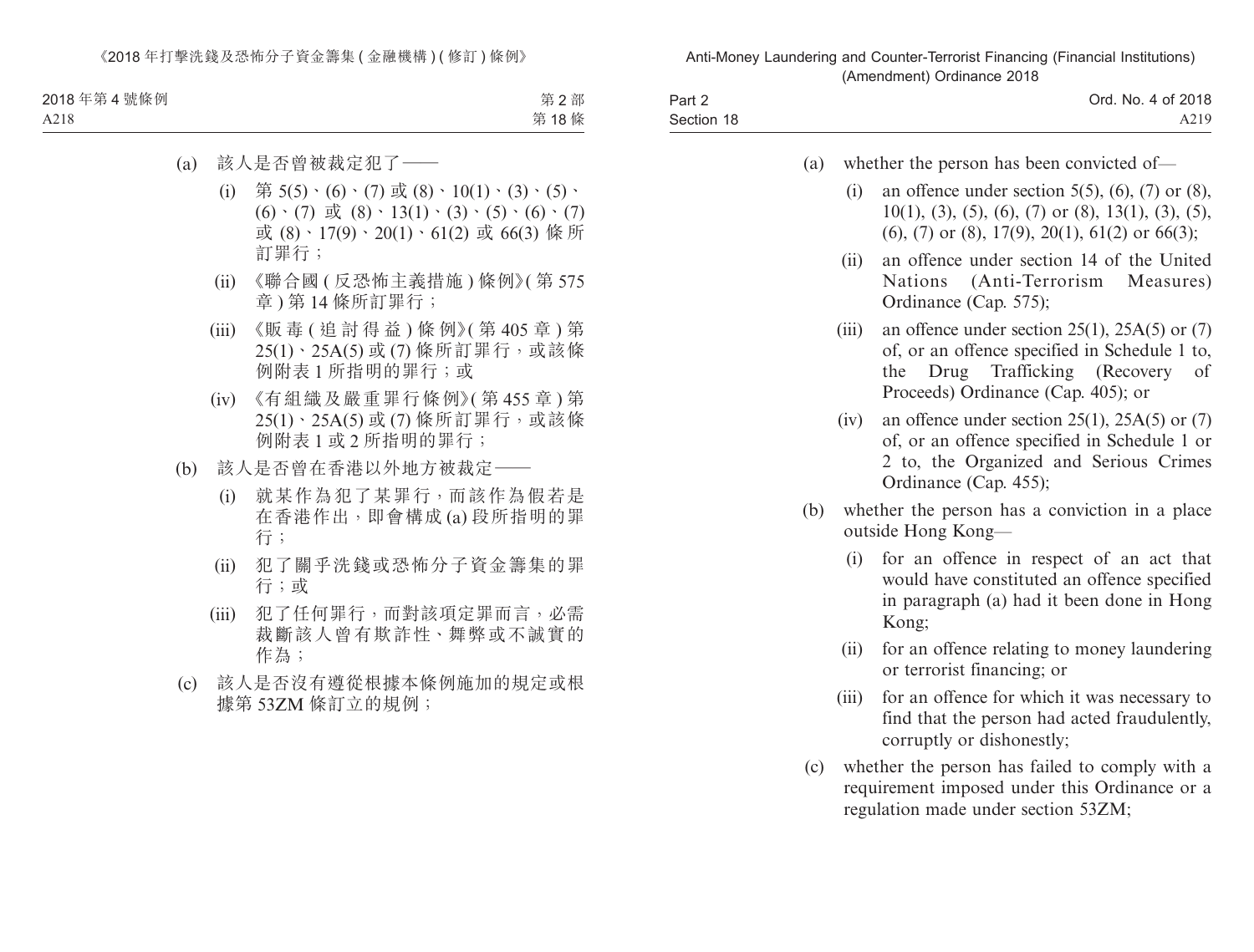| 2018年第4號條例 | 第2部  |
|------------|------|
| A220       | 第18條 |

- (d) ( 如該人屬個人 ) 該人是否屬未獲解除破產的 破產人,或是否屬《破產條例》(第6章)下的 破產程序所針對的人;
- (e) ( 如該人屬法團 ) 該法團是否正在清盤當中, 或是否屬任何清盤令所針對的法團,或是否有 接管人已就該法團而獲委任。
- **53J. 批給牌照的條件**
	- (1) 在批給牌照時,處長可施加處長認為適當的任何條 件。
	- (2) 處長如施加條件,則須在批給牌照時,藉書面通知 告知有關持牌人。
	- (3) 上述通知須說明——
		- (a) 作出第 (1) 款所指決定的理由;及
		- (b) 有關持牌人可向覆核審裁處申請覆核該決定。
	- (4) 有關條件自以下時間起生效:有關持牌人接獲上述 通知時,或在上述通知內指明的時間,兩者以較後 者為準。

#### **53K. 牌照續期**

- (1) 持牌人可向處長提出申請,要求將牌照續期。
- (2) 有關申請——
	- (a) 須在牌照的有效期屆滿前 60 日或之前提出;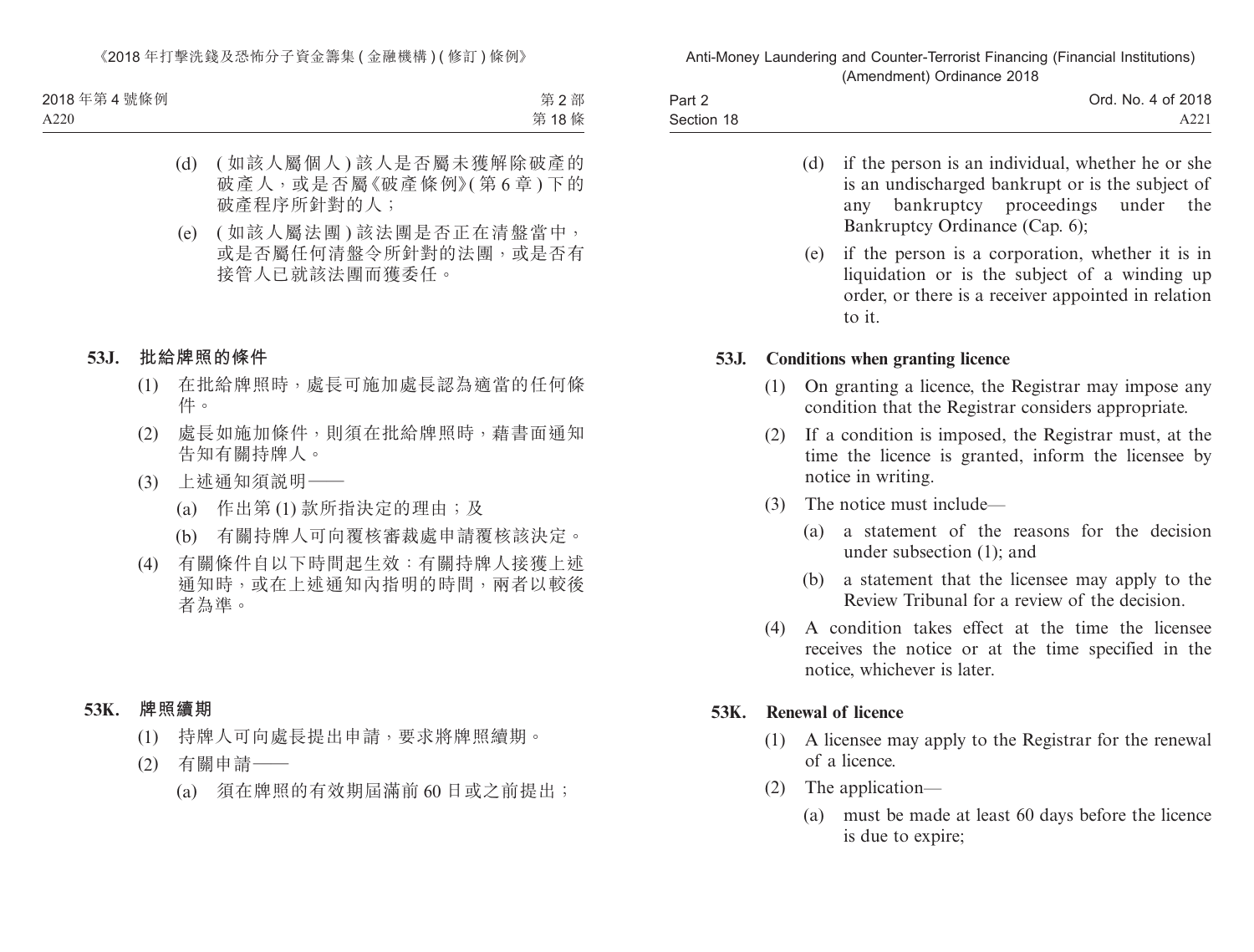| 2018年第4號條例 | 第2部  |
|------------|------|
| A222       | 第18條 |

- (b) 須以處長指明的格式及方式提出;及
- (c) 須附隨附表 3A 所指明的費用。
- (3) 第 53H(1)、(2) 及 (3) 及 53I 條適用於牌照續期申請, 一如其適用於要求批給牌照的申請。
- (4) 如有關牌照的有效期,在該牌照的續期申請獲決定 前已告屆滿,則除非該申請被撤回,或該牌照遭撤 銷或暫時吊銷,否則——
	- (a) 該牌照在獲續期前,仍然有效;或
	- (b) ( 如該牌照不獲續期 ) 該牌照在不續期的決定 根據第 75 條作為指明決定而生效前,仍然有 效。
- (5) 處長如決定不將牌照續期,須藉書面通知,將該決 定告知有關持牌人。
- (6) 上述通知須說明——
	- (a) 作出有關決定的理由;及
	- (b) 有關持牌人可向覆核審裁處申請覆核該決定。
- (7) 牌照續期——
	- (a) 自有關牌照的有效期屆滿之日的翌日起生效; 或
	- (b) ( 如屬第 (4) 款適用的情況 ) 自以下日期起生效: 有關牌照的有效期倘若沒有第 (4) 款的規定即 本應屆滿之日的翌日。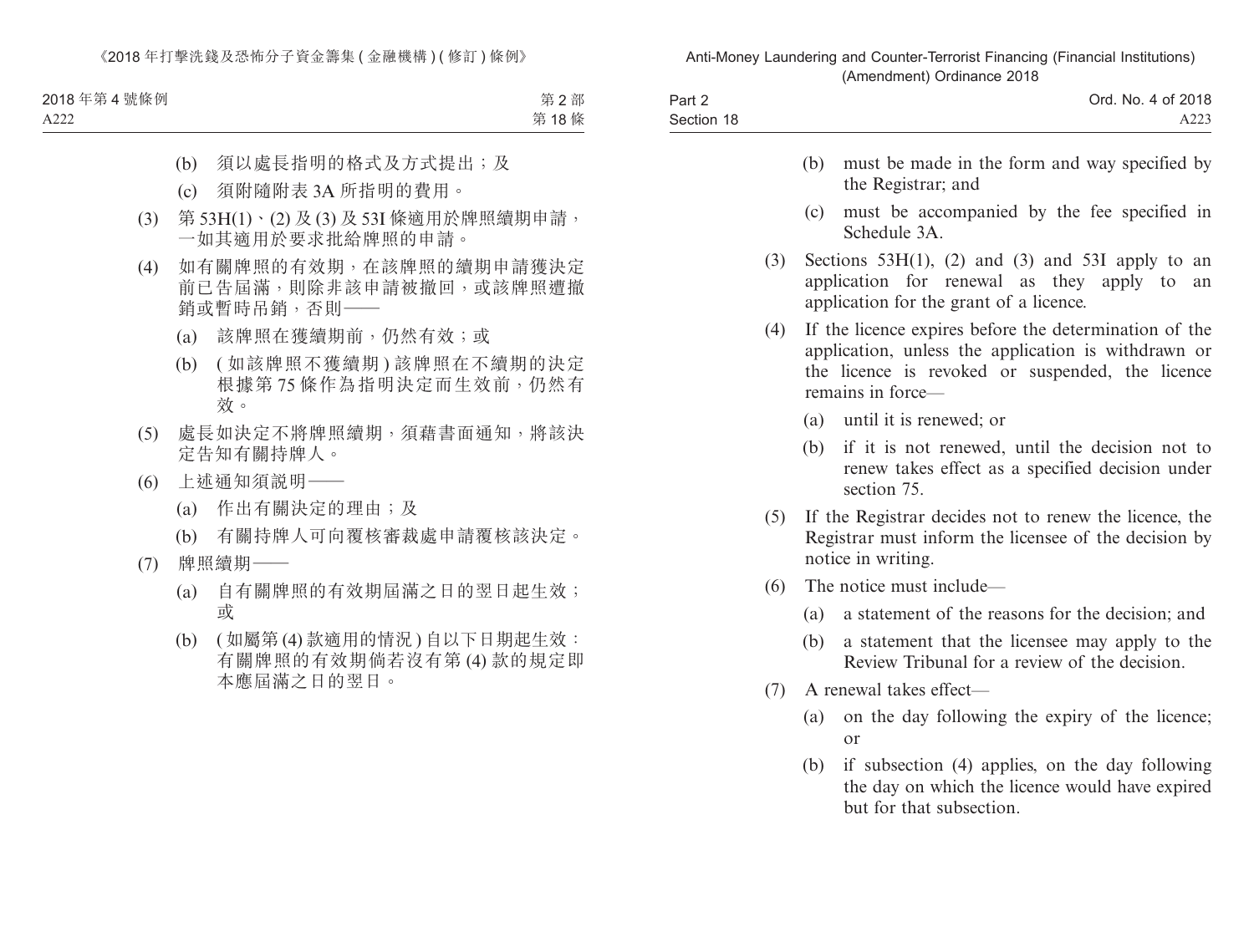| 2018年第4號條例 | 第2部  |
|------------|------|
| A224       | 第18條 |

## **53L. 牌照續期的條件**

- (1) 處長如認為適當,在將牌照續期時,可——
	- (a) 施加新的條件;
	- (b) 修改任何先前所施加的條件;或
	- (c) 免除任何先前所施加的條件。
- (2) 處長如施加新條件,或修改或免除任何條件,須在 將有關牌照續期時,藉書面通知告知有關持牌人。
- (3) 上述通知須說明——
	- (a) 作出第 (1)(a) 或 (b) 款所指決定的理由;及
	- (b) 有關持牌人可向覆核審裁處申請覆核該決定。
- (4) 有關條件的施加、修改或免除,自以下時間起生 效:有關持牌人接獲上述通知時,或在上述通知內 指明的時間,兩者以較後者為準。

#### **53M. 修改牌照條件**

- (1) 處長可就某牌照——
	- (a) 施加新的條件;
	- (b) 修改任何先前所施加的條件;或
	- (c) 免除任何先前所施加的條件,

但前提是處長信納在有關情況下,如此行事屬合理。

(2) 處長如施加新條件,或修改或免除任何條件,須藉 書面通知告知有關持牌人。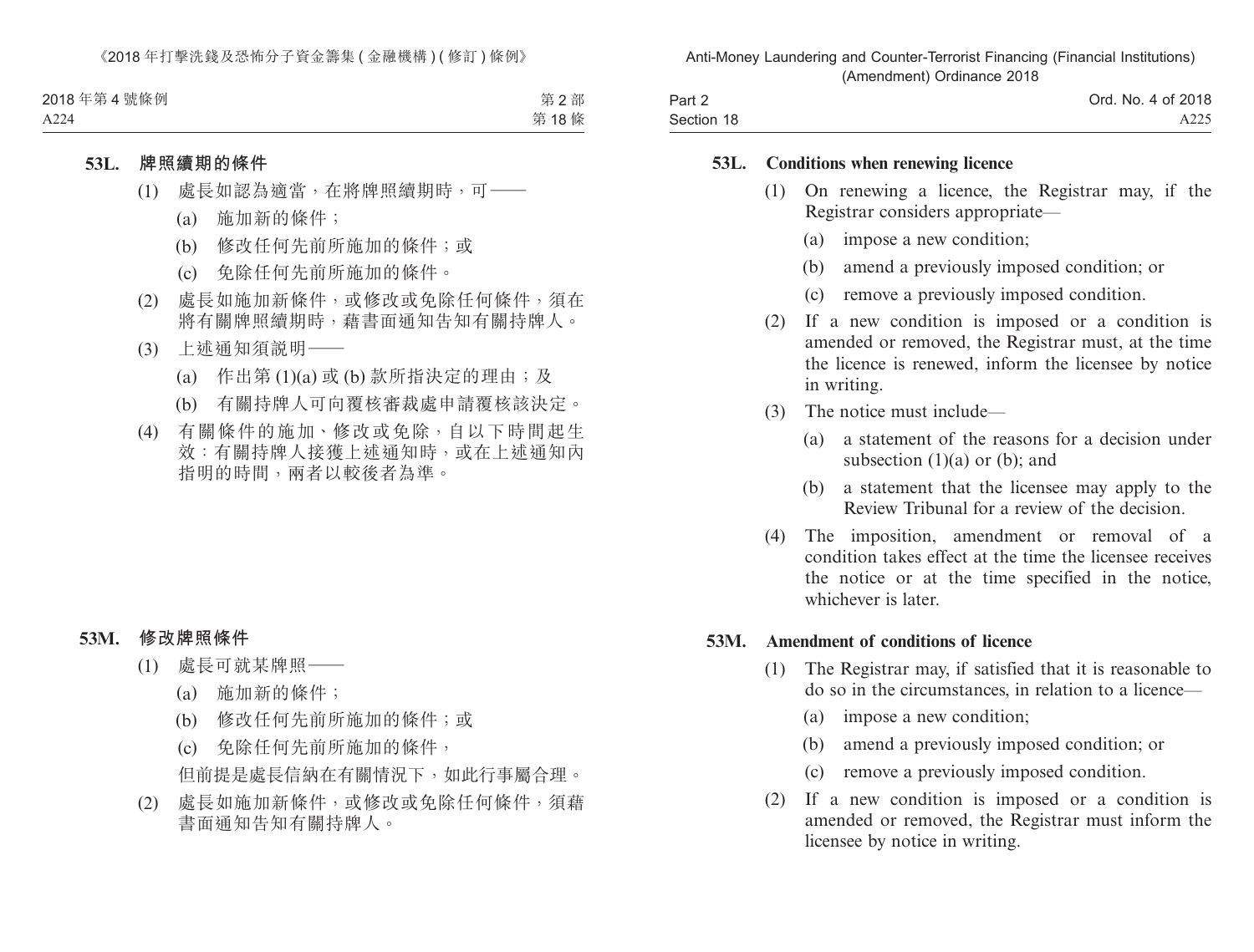| 2018年第4號條例 | 第2部  |
|------------|------|
| A226       | 第18條 |

- (3) 上述通知須說明——
	- $(a)$  作出第  $(1)(a)$  或  $(b)$  款所指決定的理由; 及
	- (b) 有關持牌人可向覆核審裁處申請覆核該決定。
- (4) 有關條件的施加、修改或免除,自以下時間起生 效:有關持牌人接獲上述通知時,或在上述通知內 指明的時間,兩者以較後者為準。

## **第 3 次分部——牌照的格式及有效期**

## **53N. 牌照的格式**

- (1) 牌照須採用處長指明的格式。
- (2) 有關牌照須——
	- (a) 指明該牌照的有效期;及
	- (b) 如有關持牌人——
		- (i) 屬以獨資經營人身分經營業務的個人—— 指明該獨資經營人的營業地址;
		- (ii) 屬合夥——指明該合夥的營業地址;或
		- (iii) 屬法團——指明該法團的營業地址。

### **53O. 牌照的有效期**

- (1) 根據第 53G 條批給的牌照,有效期為——
	- (a) 自該牌照獲批給當日起計 3 年;或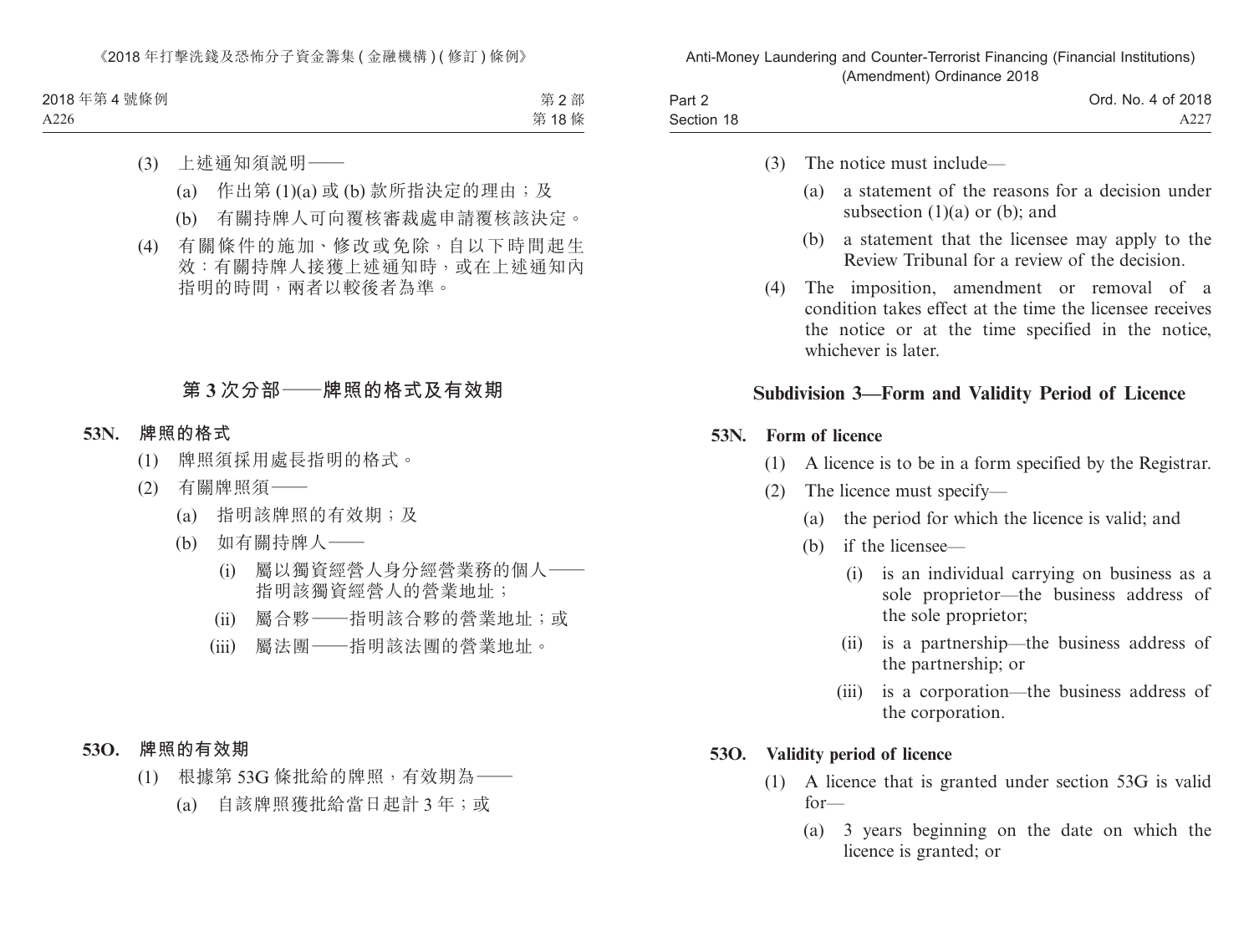| 2018年第4號條例 | 第2部  |
|------------|------|
| A228       | 第18條 |

- (b) ( 如處長在某特定個案中認為適當的話 ) 符合 以下說明的較短期間——
	- (i) 該期間由處長決定;及
	- (ii) 該期間自該牌照獲批給當日起計。
- (2) 根據第 53K 條續期的牌照,有效期為——
	- (a) 自該牌照續期生效當日起計 3 年;或
	- (b) ( 如處長在某特定個案中認為適當的話 ) 符合 以下說明的較短期間——
		- (i) 該期間由處長決定;及
		- (ii) 該期間自該牌照續期生效當日起計。

### **53P. 在若干事件發生時不再有效**

牌照在以下事件發生時即不再有效——

- (a) 如有關持牌人屬以獨資經營人身分經營業務的 個人——該名個人去世;
- (b) 如有關持牌人屬合夥——該合夥解散;或
- (c) 如有關持牌人屬法團——該法團開始清盤。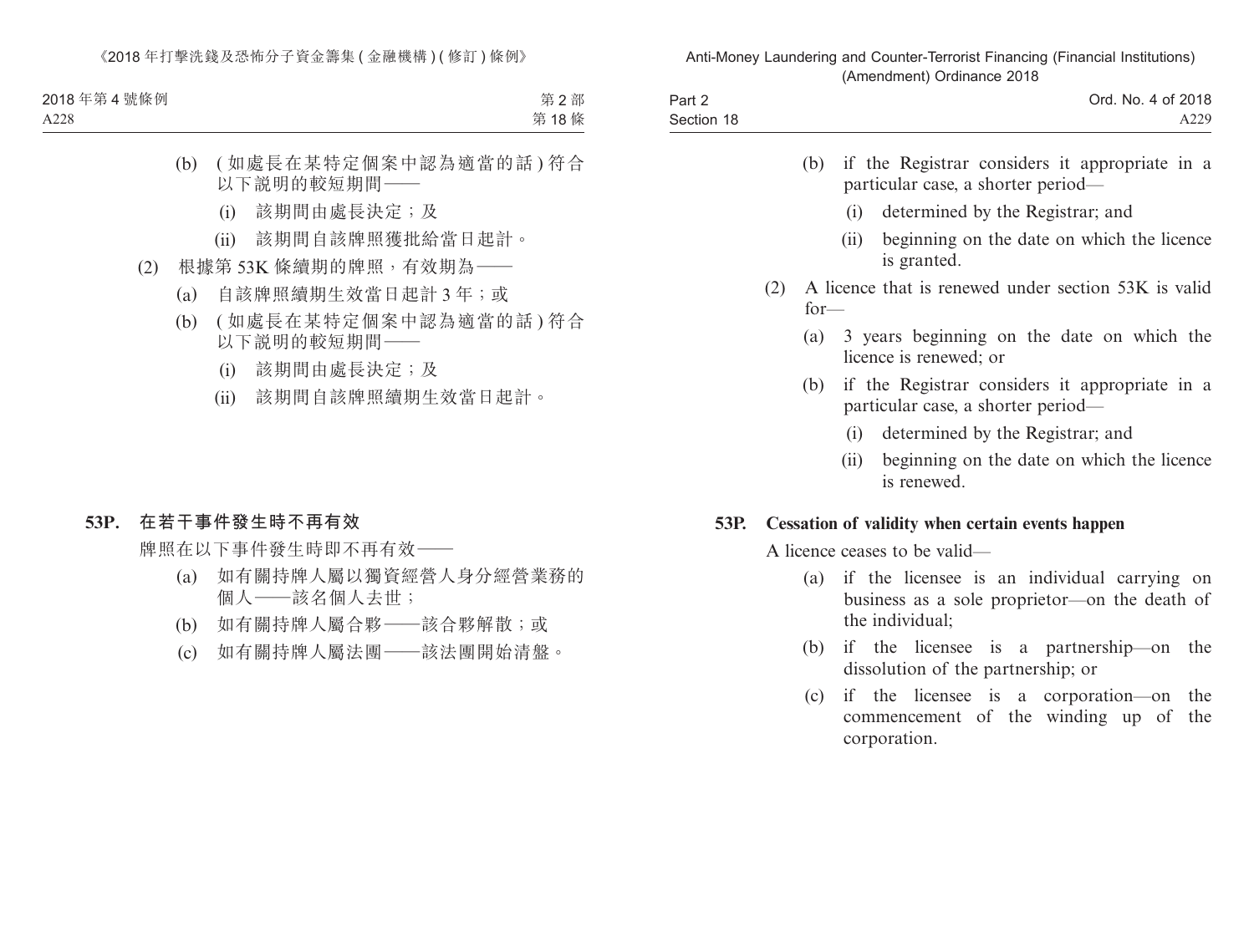| 2018年第4號條例 | 第2部  |
|------------|------|
| A230       | 第18條 |

# **第 4 次分部——牌照的撤銷或暫時吊銷**

## **53Q. 何時可撤銷或暫時吊銷牌照**

- (1) 處長可在第 (2) 款指明的任何情況下——
	- (a) 撤銷持牌人的牌照;或
	- (b) 在——
		- (i) 處長指明的期間,暫時吊銷持牌人的牌 照;或
		- (ii) 處長指明的某事件發生之前,暫時吊銷 持牌人的牌照。
- (2) 有關情況是——
	- (a) 凡有關持牌人屬以獨資經營人身分經營業務的 個人,而處長不再信納——
		- (i) 該名個人屬經營信託或公司服務業務的 適當人選;或
		- (ii) ( 如就該名個人有最終擁有人 ) 該名最終 擁有人屬與信託或公司服務業務有聯繫 的適當人選;
	- (b) 凡有關持牌人屬合夥,而處長不再信納——
		- (i) 該合夥的任何合夥人,屬經營信託或公 司服務業務的適當人選;或
		- (ii) ( 如就該合夥有最終擁有人 ) 該名最終擁 有人屬與信託或公司服務業務有聯繫的 適當人選;或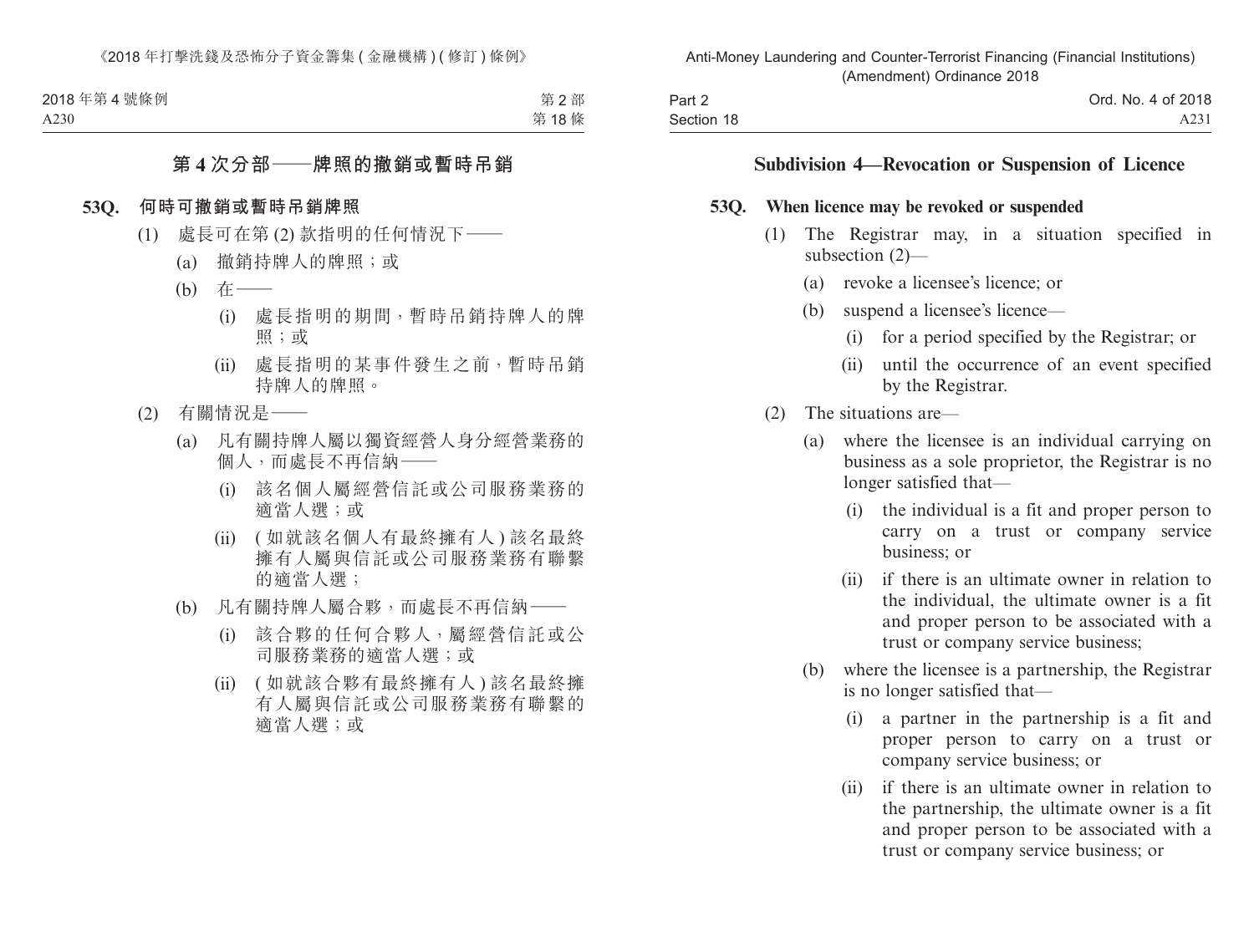| 2018年第4號條例 | 第2部  |
|------------|------|
| A232       | 第18條 |

- (c) 凡有關持牌人屬法團,而處長不再信納——
	- (i) 該法團的任何董事,屬與信託或公司服 務業務有聯繫的適當人選;或
	- (ii) ( 如就該法團有最終擁有人 ) 該名最終擁 有人屬與信託或公司服務業務有聯繫的 適當人選。
- **53R. 撤銷或暫時吊銷牌照的程序**
	- (1) 處長如決定根據第 53Q(1) 條行使權力,須藉書面 通知,將該決定告知有關持牌人。
	- (2) 上述通知須——
		- (a) 說明作出有關決定的理由;
		- (b) 就暫時吊銷牌照的決定而言——指明暫時吊 銷的持續期及條款;及
		- (c) 說明有關持牌人可向覆核審裁處申請覆核該決 定。
	- (3) 處長須先給予有關持牌人合理的陳詞機會,方可行 使有關權力。
	- (4) 牌照的撤銷或暫時吊銷,自上述通知所指明的時間 起生效。
	- (5) 凡牌照被撤銷或暫時吊銷,則就該牌照的批給或續 期而已繳付的費用,無須退回。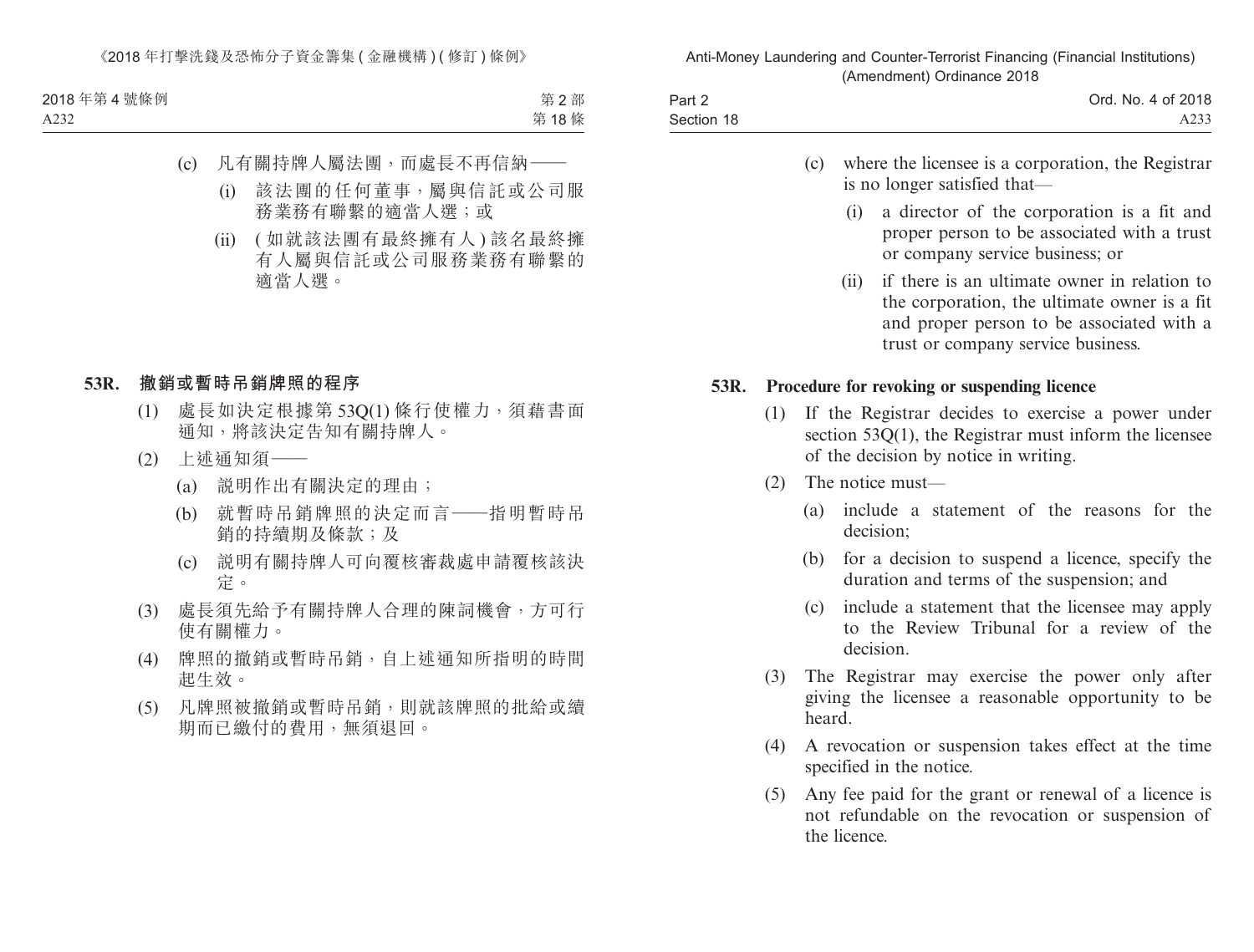| 2018年第4號條例 | 第2部  |
|------------|------|
| A234       | 第18條 |

# **第 3 分部——處長的批准**

- **53S. 須獲批准成為持牌人的最終擁有人**
	- (1) 除非處長給予書面批准,否則任何人不得成為持牌 人的最終擁有人。
	- (2) 處長僅可在以下情況下給予批准——
		- (a) 有關持牌人就有關批准提出申請;及
		- (b) 處長信納有關的人屬與信託或公司服務業務有 聯繫的適當人選。
	- (3) 處長在決定某人是否屬適當人選時,除須考慮處長 認為有關的任何其他事宜外,亦須顧及第 53I 條所 指明的事宜。
	- (4) 處長如決定不給予批准,須藉書面通知,將該決定 告知有關持牌人。
	- (5) 上述通知須說明——
		- (a) 作出有關決定的理由;及
		- (b) 有關持牌人可向覆核審裁處申請覆核該決定。
	- (6) 任何人無合理辯解而違反第 (1) 款,即屬犯罪,一 經定罪,可處第 5 級罰款及監禁 6 個月。

## **53T. 須獲批准成為持牌人的合夥人**

(1) 除非處長給予書面批准,否則任何人不得成為屬合 夥的持牌人的合夥人。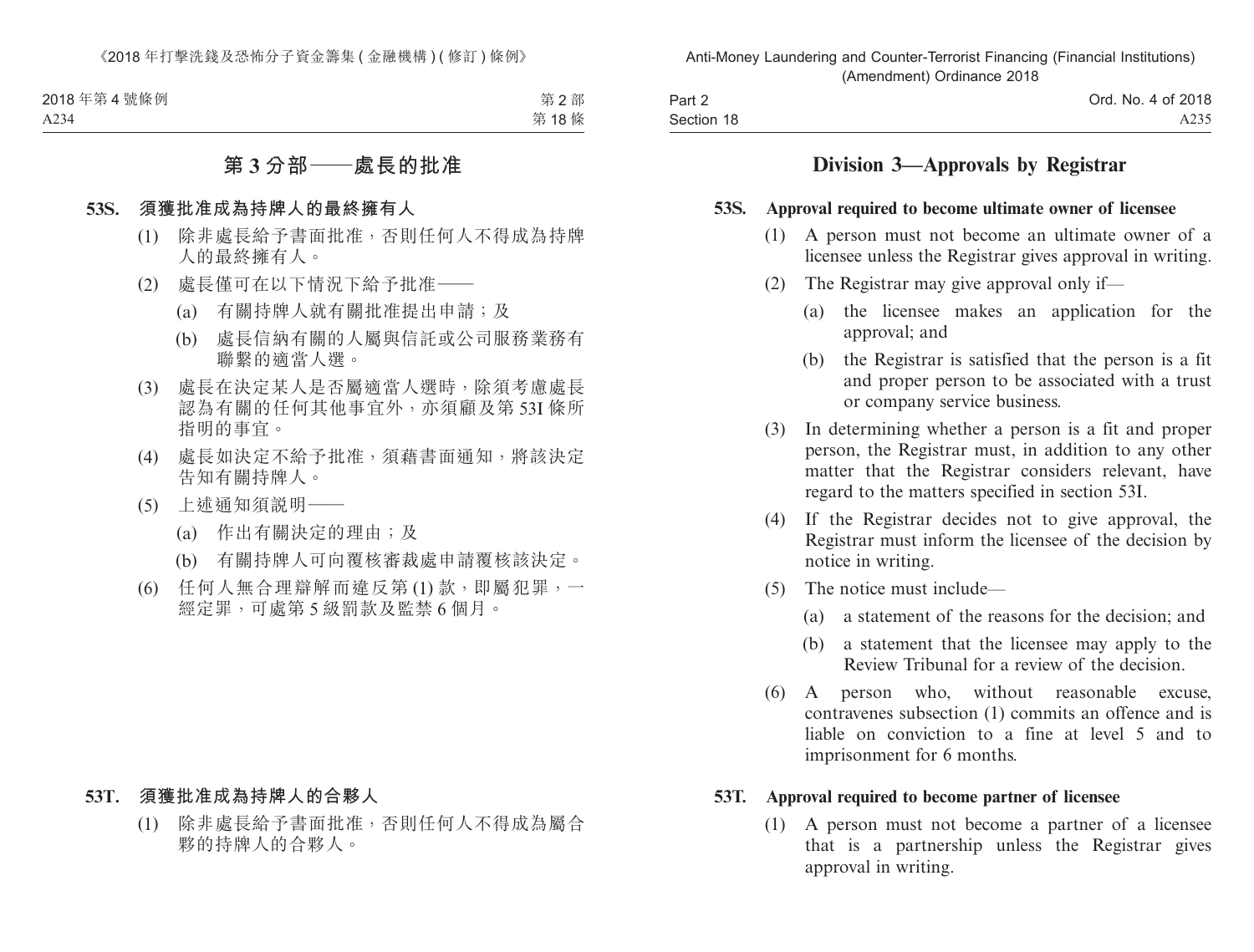| 2018年第4號條例 | 第2部  |
|------------|------|
| A236       | 第18條 |

- (2) 處長僅可在以下情況下給予批准——
	- (a) 有關持牌人就有關批准提出申請;及
	- (b) 處長信納有關的人屬經營信託或公司服務業務 的適當人選。
- (3) 處長在決定某人是否屬適當人選時,除須考慮處長 認為有關的任何其他事宜外,亦須顧及第 53I 條所 指明的事宜。
- (4) 處長如決定不給予批准,須藉書面通知,將該決定 告知有關持牌人。
- (5) 上述通知須說明——
	- (a) 作出有關決定的理由;及
	- (b) 有關持牌人可向覆核審裁處申請覆核該決定。
- (6) 任何人無合理辯解而違反第 (1) 款,即屬犯罪,一 經定罪,可處第 5 級罰款及監禁 6 個月。

- **53U. 須獲批准成為持牌人的董事**
	- (1) 除非處長給予書面批准,否則任何人不得成為屬法 團的持牌人的董事。
	- (2) 處長僅可在以下情況下給予批准——
		- (a) 有關持牌人就有關批准提出申請;及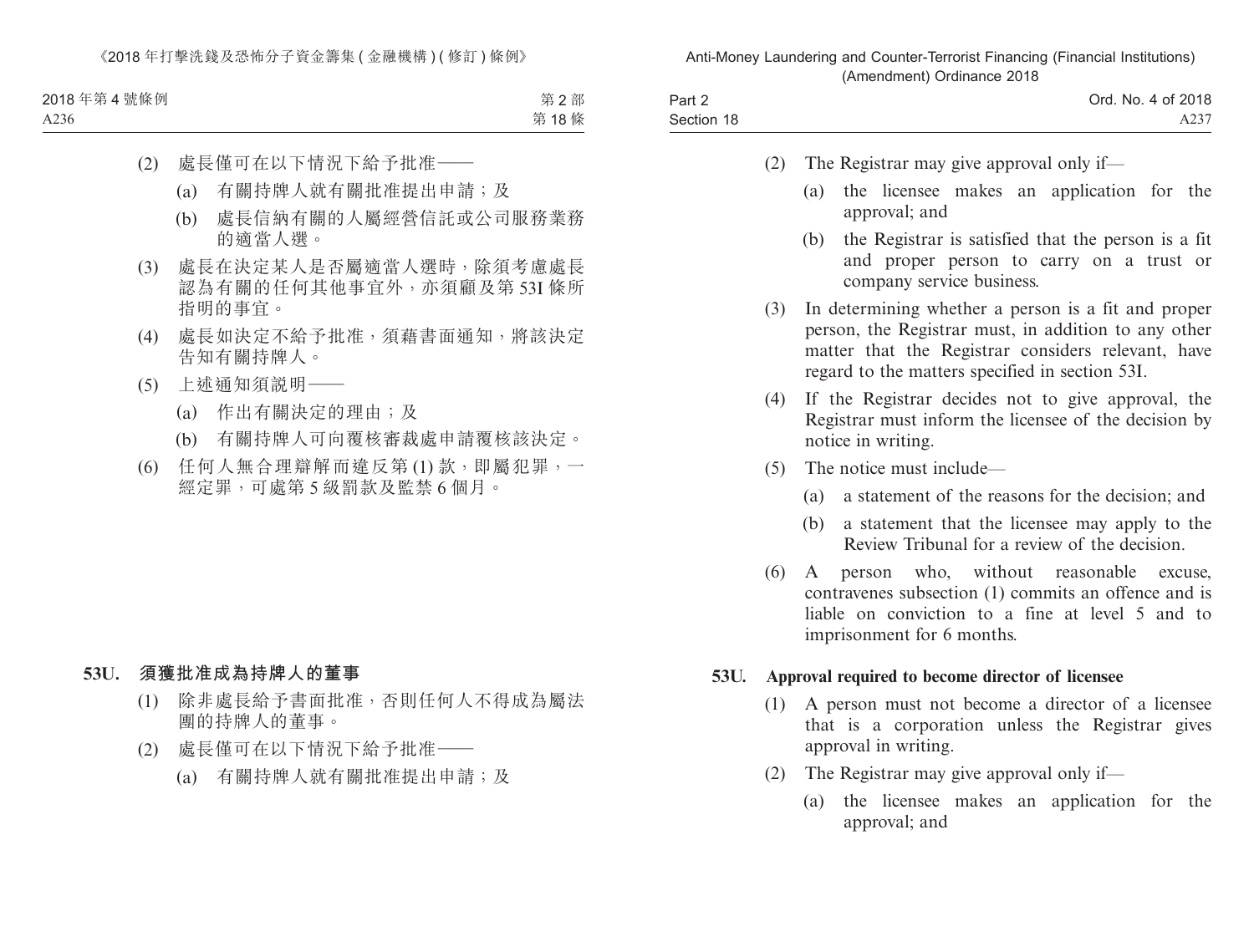| 2018年第4號條例 | 第2部  |
|------------|------|
| A238       | 第18條 |

- (b) 處長信納有關的人屬與信託或公司服務業務有 聯繫的適當人選。
- (3) 處長在決定某人是否屬適當人選時,除須考慮處長 認為有關的任何其他事宜外,亦須顧及第 53I 條所 指明的事宜。
- (4) 處長如決定不給予批准,須藉書面通知,將該決定 告知有關持牌人。
- (5) 上述通知須說明——
	- (a) 作出有關決定的理由;及
	- (b) 有關持牌人可向覆核審裁處申請覆核該決定。
- (6) 任何人無合理辯解而違反第 (1) 款,即屬犯罪,一 經定罪,可處第 5 級罰款及監禁 6 個月。

#### **53V. 如何申請批准**

本分部下的申請——

- (a) 須以處長指明的格式及方式提出;及
- (b) 須附隨附表 3A 所指明的費用。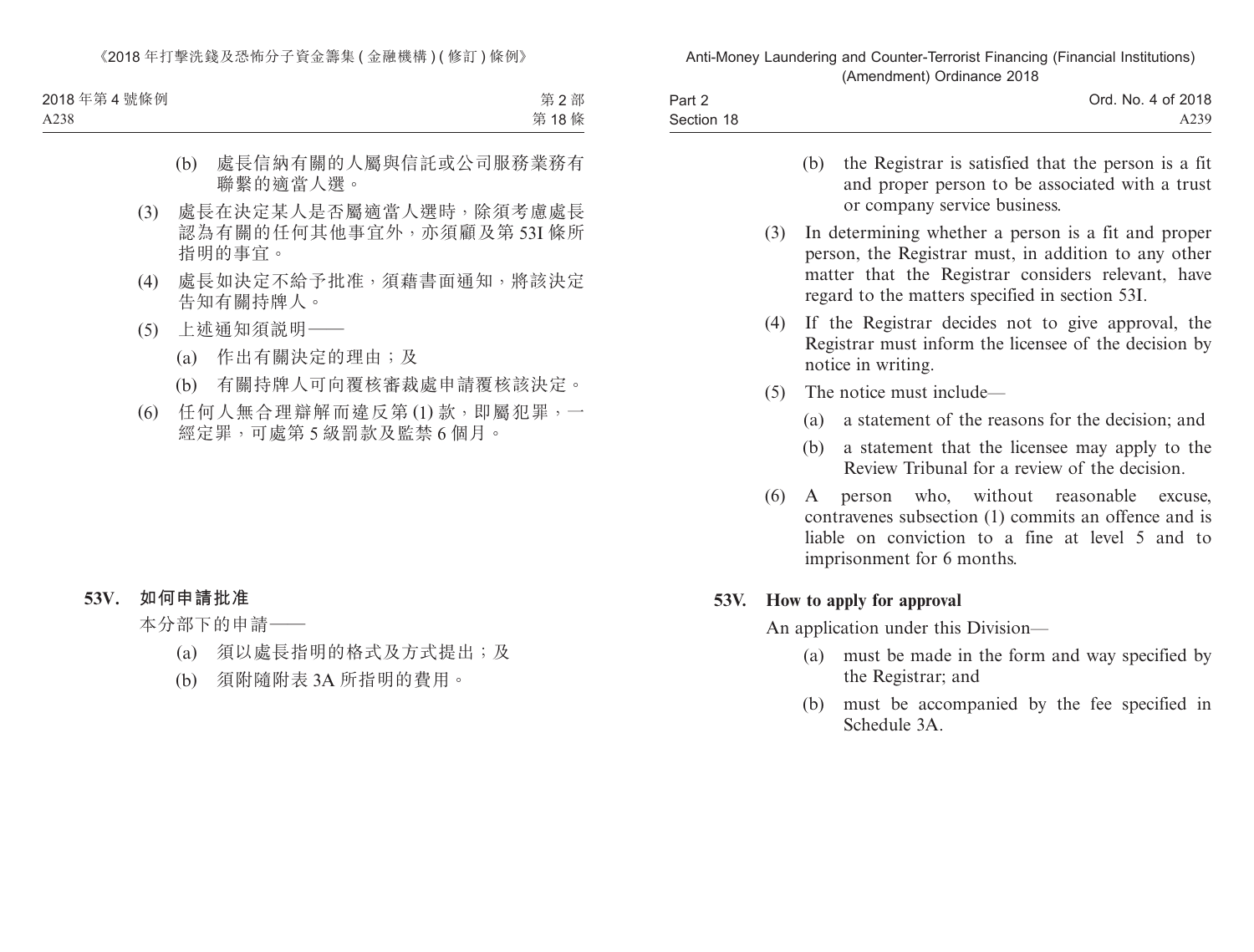| 2018年第4號條例 | 第2部  |
|------------|------|
| A240       | 第18條 |

# **第 4 分部——向處長具報**

#### **53W. 具報詳情有所改變**

- (1) 凡在與某持牌人就牌照的批給或續期而提出的申請 相關的情況下提供詳情予處長,而該等先前提供的 詳情有所改變,則該持牌人須在自該等改變發生之 日起計的 1 個月內,向處長具報該等改變。
- (2) 就第 (1) 款而言,先前在與就牌照的批給或續期而 提出的申請相關的情況下提供的詳情,包括根據該 款具報的詳情。
- (3) 處長在接獲有關具報後,如有需要修改登記冊中的 有關詳情,須在合理地切實可行範圍內,盡快作出 修改。
- (4) 任何持牌人無合理辯解而違反第 (1) 款,即屬犯罪, 一經定罪,可處第 5 級罰款。

#### **53X. 具報停業**

- (1) 如持牌人擬停止經營該持牌人的信託或公司服務業 務,該持牌人須在擬停業的日期前,向處長具 報——
	- (a) 該意向;及
	- (b) 該擬停業的日期。
- (2) 處長在接獲有關具報後,須在合理地切實可行範圍 內,盡快將有關牌照取消,該項取消自擬停業的日 期起生效。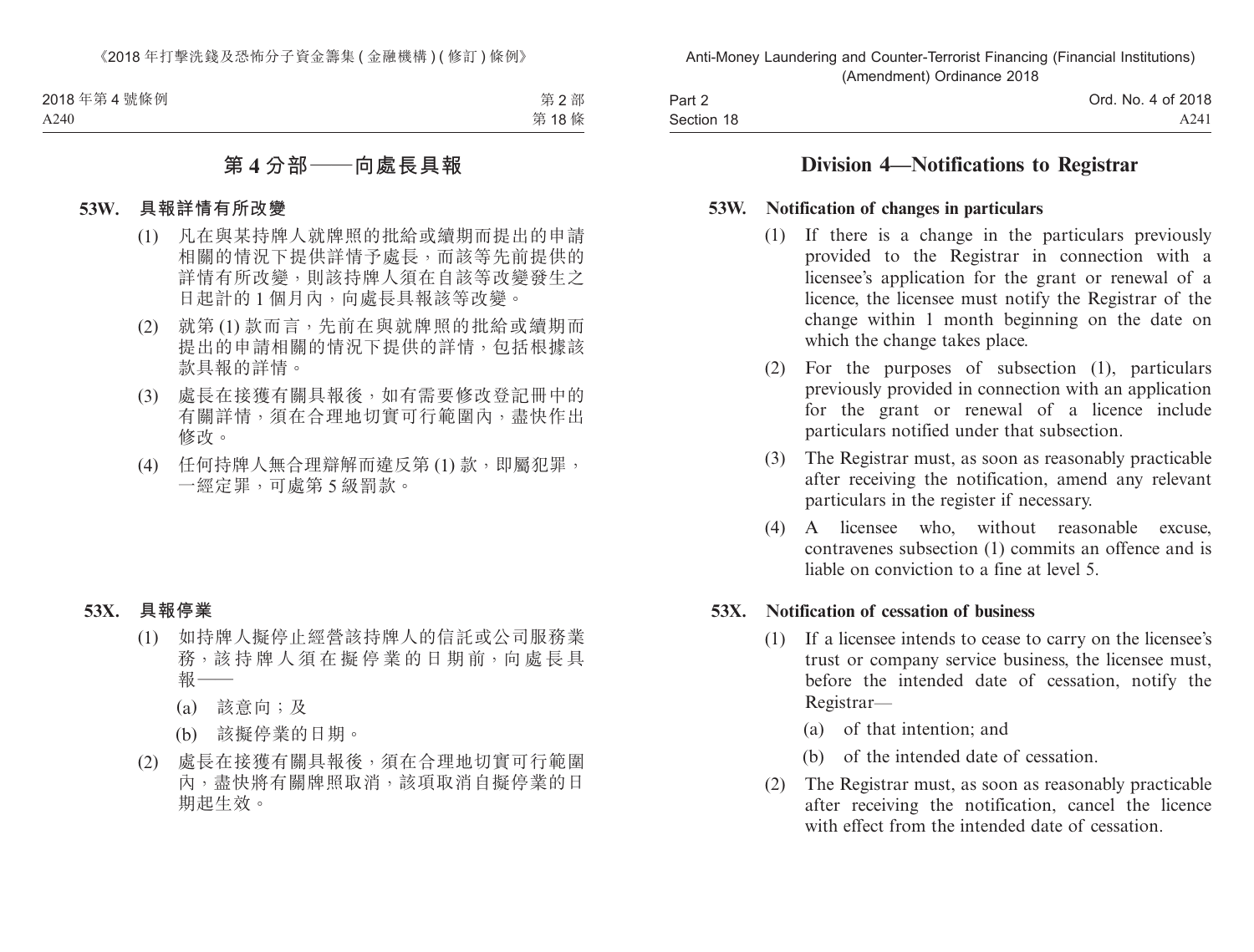| 2018年第4號條例 | 第2部  |
|------------|------|
| A242       | 第18條 |

- (3) 凡牌照被取消,則就該牌照的批給或續期而已繳付 的費用,無須退回。
- (4) 任何持牌人無合理辯解而違反第(1)款,即屬犯罪, 一經定罪,可處第 5 級罰款。

#### **53Y. 如何作出具報**

本分部下的具報須——

- (a) 以處長指明的格式作出;及
- (b) 以處長指明的方式作出。

# **第 5 分部——處長的紀律處分權力**

### **53Z. 處長採取紀律行動**

- (1) 在符合第 53ZA 及 53ZB 條的規定下,處長可在第 (2) 款指明的任何情況下,就某持牌人行使第(3)款指 明的一項或多於一項權力。
- (2) 有關情況是——
	- (a) 該持牌人違反——
		- (i) 列於附表 2 中適用於屬信託或公司服務 持牌人的指定非金融業人士的規定;
		- (ii) 根據第 53ZM 條訂立的規例;或
		- (iii) 有關牌照的任何條件;或
	- (b) 第 53S(1)、53T(1)、53U(1)、53W(1) 或 53X(1) 條遭違反。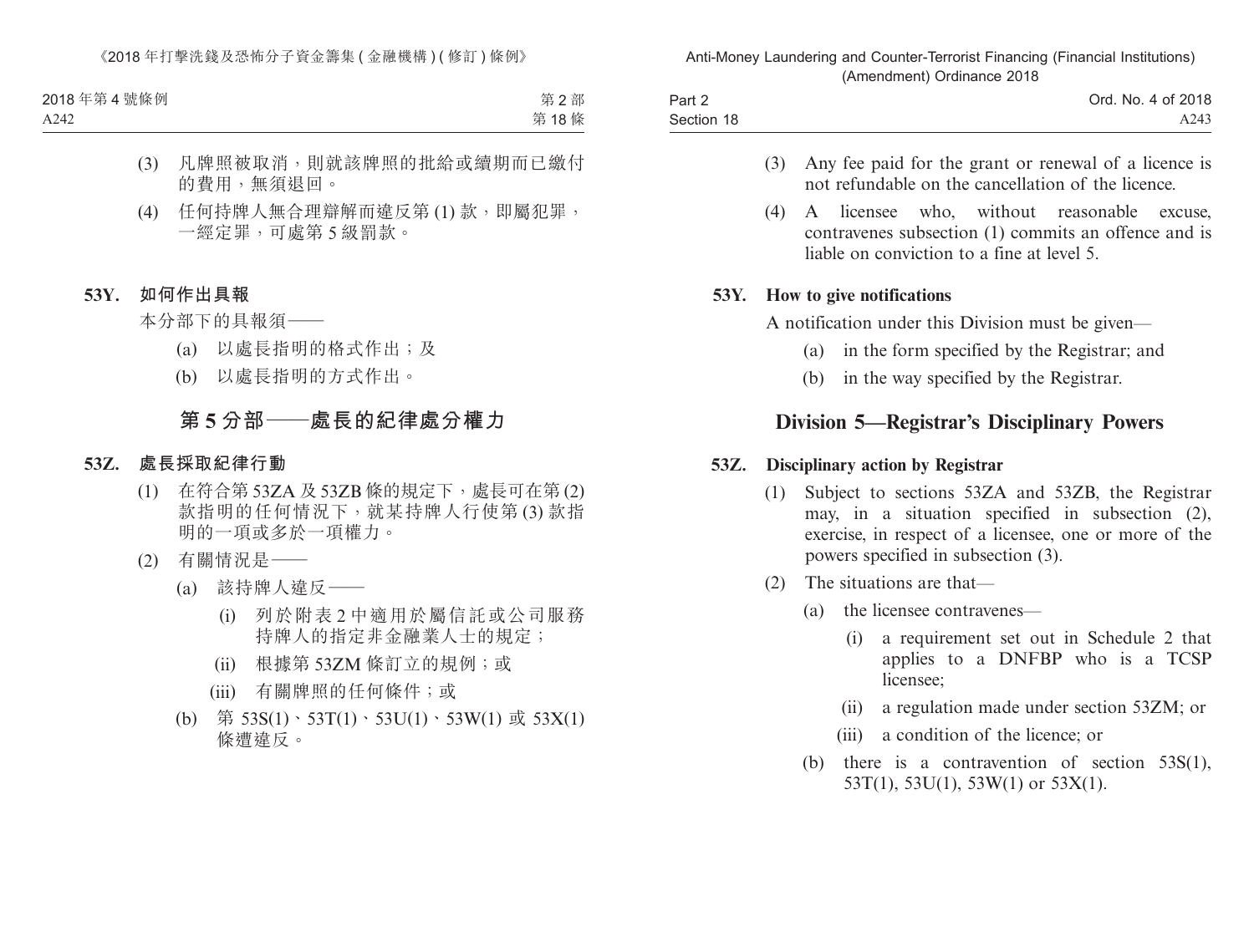| 2018年第4號條例 | 第2部  |
|------------|------|
| A244       | 第18條 |

- (3) 有關權力是——
	- (a) 公開譴責有關持牌人;
	- (b) 命令有關持牌人在處長指明的日期或以前,採 取處長指明的行動,以糾正有關的違反;及
	- (c) 命令有關持牌人繳付不多於 \$500,000 的罰款。
- (4) 如持牌人沒有遵從命令採取糾正行動,處長可進一 步命令該持牌人,就沒有遵從首述命令的狀況在須 予遵從日期後持續的每一日,繳付不多於 \$10,000 的按日罰款。
- (5) 被命令繳付罰款的持牌人,須在該命令根據第 75 條作為指明決定而生效之後的以下期間內,向處長 繳付該罰款——
	- (a) 30 日;或
	- (b) 第 53ZA(1) 條提述的通知內指明的一段較長的 期間。
- (6) 行使紀律處分權力的決定在根據第 75 條作為指明 決定而生效後,處長可向公眾披露——
	- (a) 該決定的細節;
	- (b) 作出該決定的理由;及
	- (c) 關於有關個案的任何重要事實。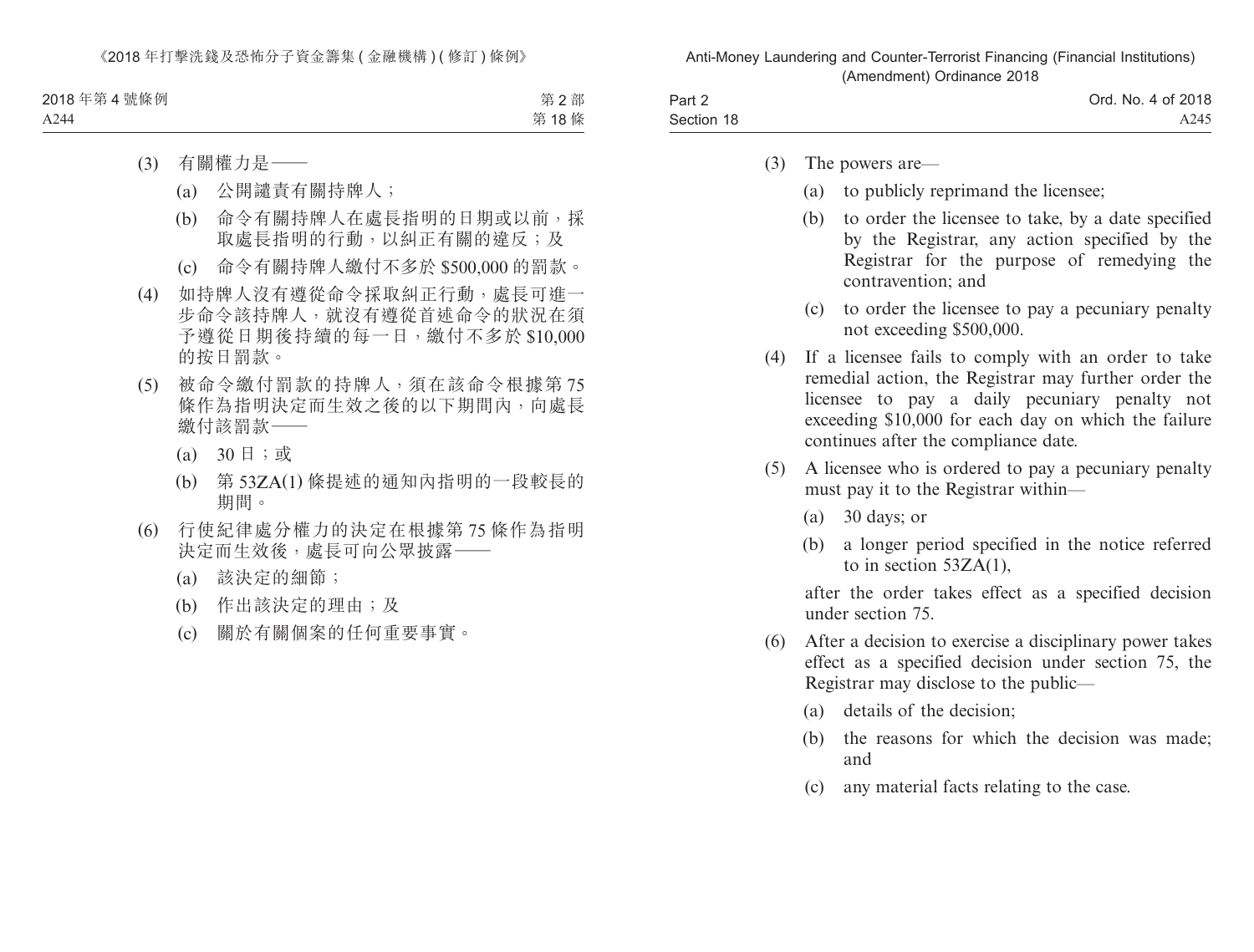《2018 年打擊洗錢及恐怖分子資金籌集 ( 金融機構 ) ( 修訂 ) 條例》

| 2018年第4號條例 | 第2部  |
|------------|------|
| A246       | 第18條 |

- (7) 在本條中——
- **糾正行動** (remedial action) 指根據第 (3)(b) 款命令須採取 的行動;
- **須予遵從日期** (compliance date) 指在根據第 (3)(b) 款作 出的命令中指明為須採取有關糾正行動的到期日的 日期。

## **53ZA. 行使紀律處分權力的程序**

- (1) 處長如決定就某持牌人行使紀律處分權力,須藉書 面通知,將該決定告知該持牌人。
- (2) 上述通知——
	- (a) 須說明作出有關決定的理由;
	- (b) 須指明有關持牌人須根據該決定採取的行動;
	- (c) ( 如該決定是公開譴責持牌人 ) 須指明對該持 牌人的譴責的內容;
	- (d) 如該決定是施加罰款——
		- (i) 須指明罰款金額;及
		- (ii) (如須繳付有關罰款的期限並非第53Z(5)(a) 條所提述者 ) 須指明須繳付罰款的該其他 期限;及
	- (e) 須說明該持牌人可向覆核審裁處申請覆核該決 定。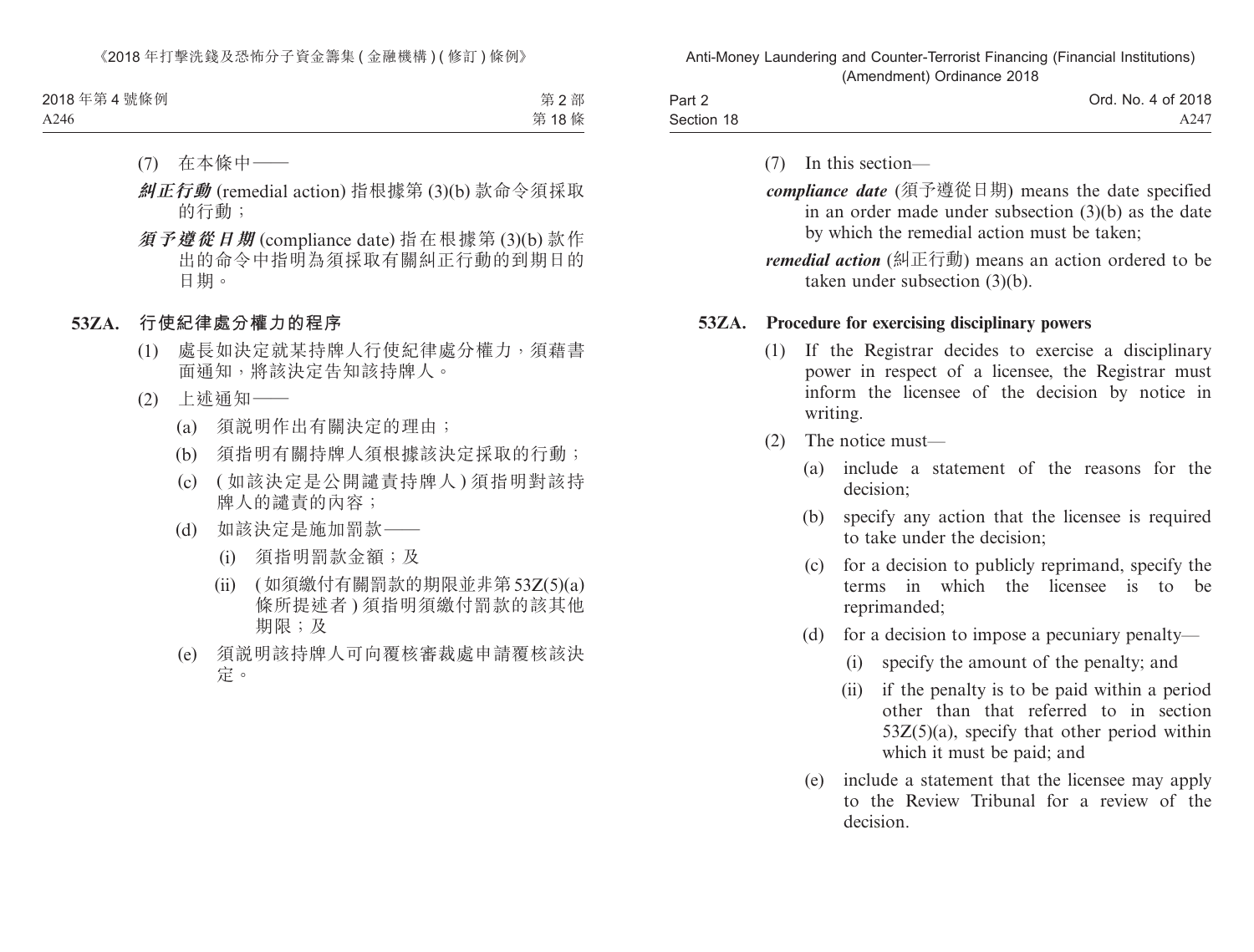| 2018年第4號條例 | 第2部  |
|------------|------|
| A248       | 第18條 |

(3) 處長須先給予有關持牌人合理的陳詞機會,方可行 使紀律處分權力。

#### **53ZB. 施加罰款的指引**

- (1) 處長須公布指引,示明處長擬採用何種方式,行使 有關紀律處分權力以施加罰款。
- (2) 有關指引須——
	- (a) 在處長第一次行使紀律處分權力以施加罰款之 前公布;及
	- (b) 在憲報公布,並以處長認為適當的任何其他方 式公布。
- (3) 處長在行使有關紀律處分權力以施加罰款時,須顧 及已公布的指引。
- (4) 上述指引不是附屬法例。

#### **53ZC. 登記處以罰款的命令**

- (1) 原訟法庭可應處長提出的申請,將飭令繳付罰款的 命令,在該法庭登記。
- (2) 上述申請須以書面通知,要求將有關命令登記,連 同該命令的正本及複本,送交高等法院司法常務官 而提出。
- (3) 上述命令一經登記,就所有目的而言,即視為原訟 法庭在其民事司法管轄權範圍內作出的繳付款項的 命令。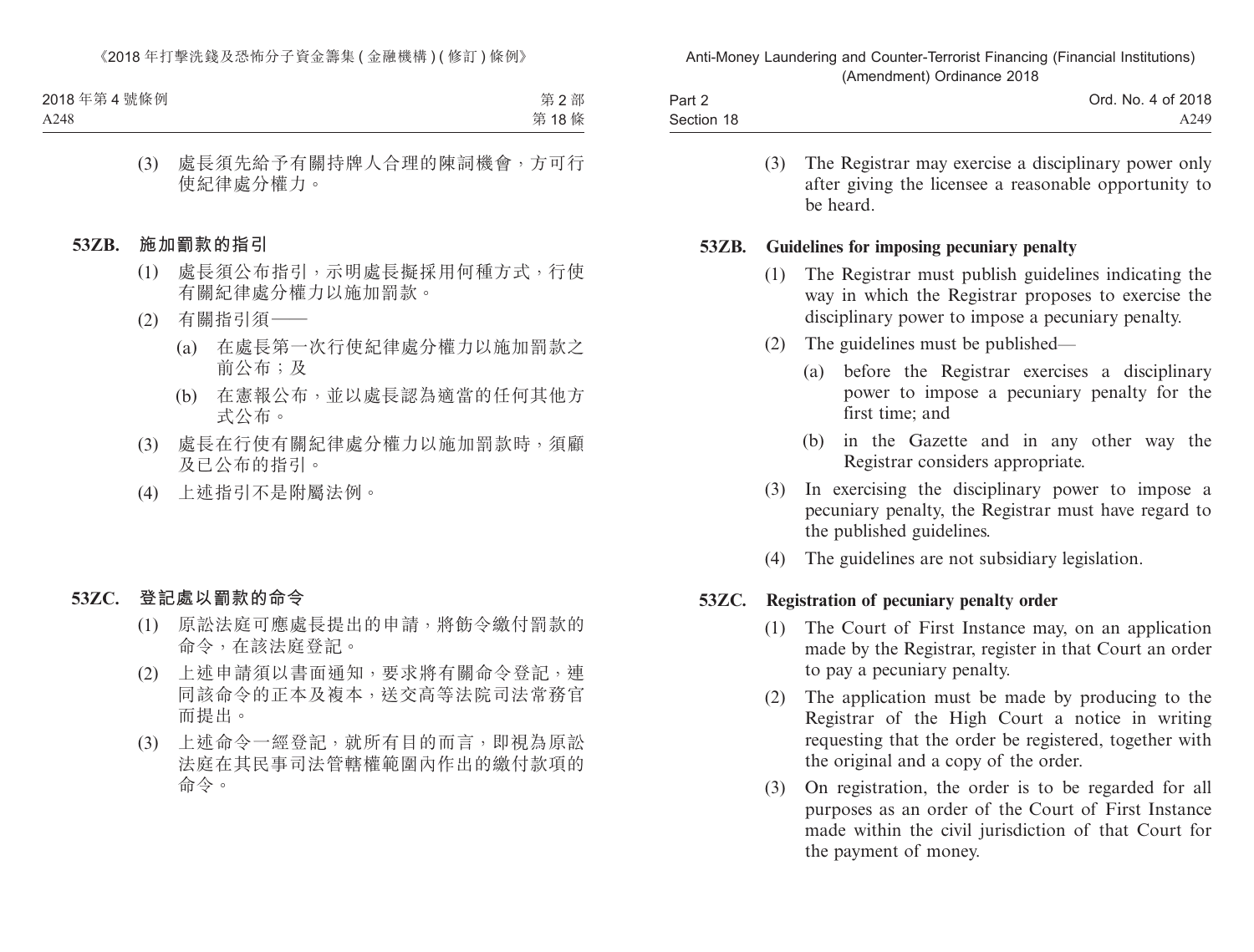《2018 年打擊洗錢及恐怖分子資金籌集 ( 金融機構 ) ( 修訂 ) 條例》

| 2018年第4號條例 | 第2部  |
|------------|------|
| A250       | 第18條 |

(4) 在本條中——

## **53ZD. 紀律處分權力就法團董事適用的情況**

- (1) 在以下情況下,本條適用——
	- (a) 處長就屬法團的持牌人在與第 53Z(2)(a)(i) 條 提述的違反行為相關的情況下,行使紀律處分 權力;及
	- (b) 符合以下其中一項描述——
		- (i) 該項違反行為是該法團的董事所導致或 容許的;
		- (ii) 該董事沒有採取合理步驟以防止該項違 反行為。
- (2) 處長亦可就該董事行使有關紀律處分權力,猶如該 董事是持牌人一樣。
- (3) 本分部須據此解釋。
- (4) 在本條中——
- **董事** (director) 不包括屬會計專業人士或法律專業人士 的人。

# **第 6 分部——進入處所的手令**

#### **53ZE. 處長可委任獲授權人員**

處長可為施行本分部而藉書面委任受僱於公司註冊處的 任何公職人員為獲授權人員。

**罰 款** (pecuniary penalty) 指根據第 53Z(3)(c) 或 (4) 條 命 令須予繳付的罰款。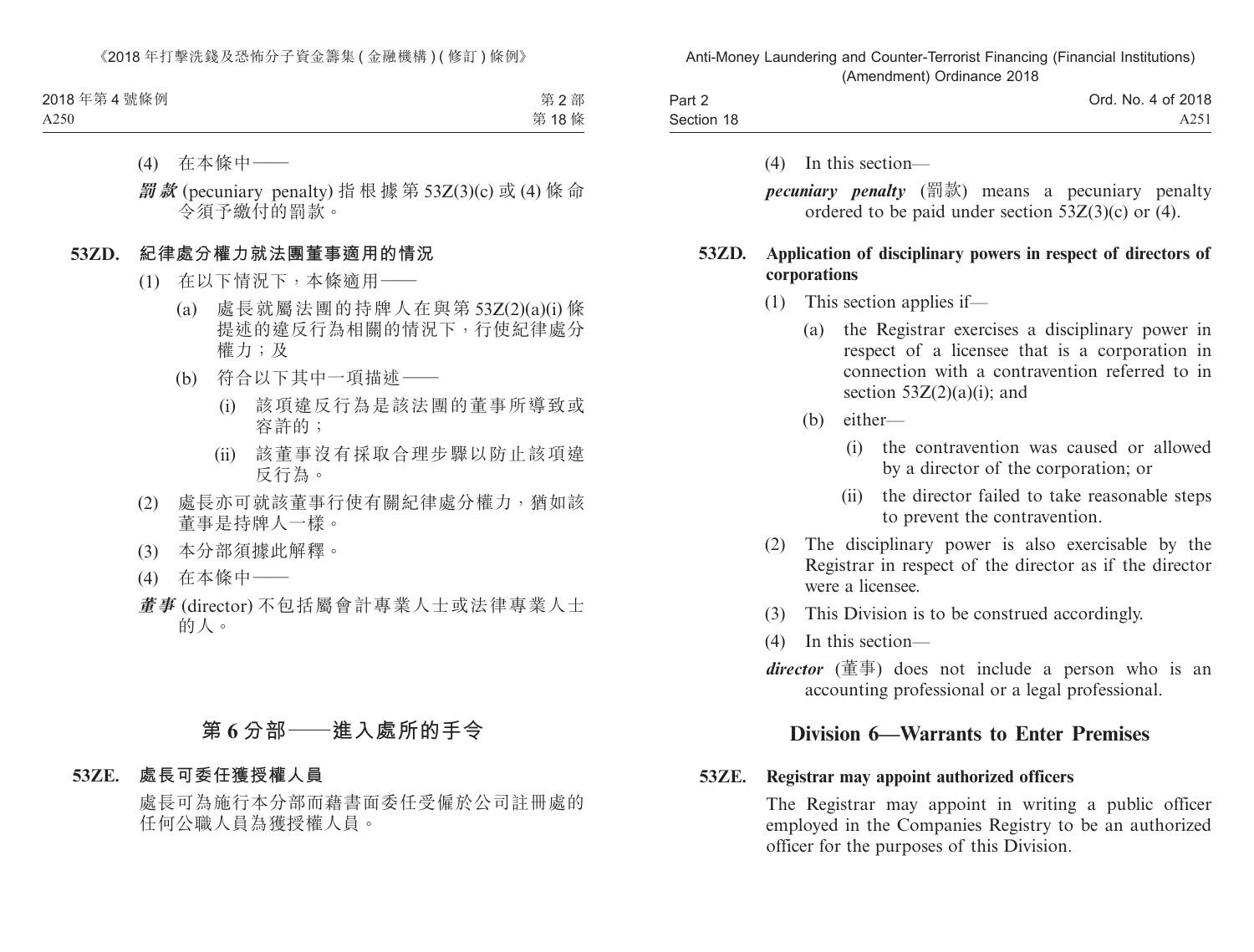| 2018年第4號條例 | 第2部  |
|------------|------|
| A252       | 第18條 |

## **53ZF. 裁判官的進入處所的手令**

- (1) 如裁判官根據經宣誓而作的告發,信納有合理理由 懷疑有符合以下說明的情況,則可發出手令,授權 獲授權人員採取第 (2) 款提述的行動——
	- (a) 有人正於某處所犯第 53F 條所訂的罪行;或
	- (b) 有人已於某處所犯第 53F 條所訂的罪行。
- (2) 有關行動是——
	- (a) 進入和搜查該處所;及
	- (b) 以下所述的檢取、移走或扣留的行動——
		- (i) 在以下情況下,檢取、移走或扣留於該處 所發現的任何紀錄、文件、現金或其他物 品:該紀錄、文件、現金或物品屬犯涉嫌 罪行的證據、或是該人員覺得屬或包含 ( 或相當可能屬或包含 ) 犯涉嫌罪行的證 據;及
		- (ii) 檢取、移走或扣留該人員有合理因由相 信,在就涉嫌罪行而進行的法律程序中 可能需用作證據的任何物件。
- (3) 獲手令授權的獲授權人員,可召請任何人協助該人 員進入和搜查有關處所。
- (4) 根據本條進入任何處所的獲授權人員,在有人提出 要求時,須出示有關手令供查閱。
- (5) 任何人妨礙獲授權人員行使本條下的權力,即屬犯 罪,一經定罪,可處第 6 級罰款及監禁 6 個月。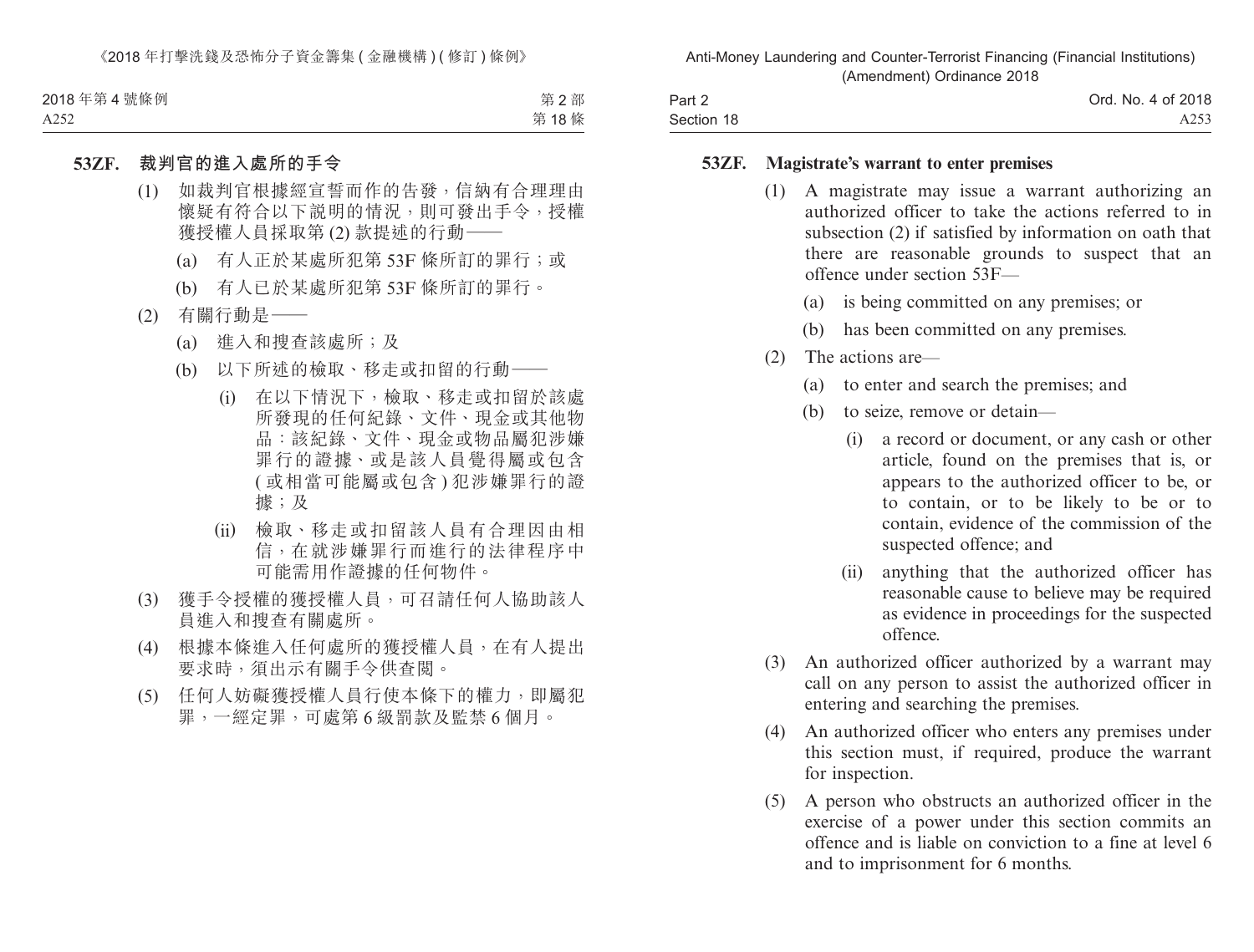《2018 年打擊洗錢及恐怖分子資金籌集 ( 金融機構 ) ( 修訂 ) 條例》

| 2018年第4號條例 | 第2部  |
|------------|------|
| A254       | 第18條 |

(6) 在本條中——

**獲授權人員** (authorized officer) 指根據第 53ZE 條獲委任 為獲授權人員的人。

# **53ZG. 要求交出可閱讀形式材料的權力**

- (1) 如載於任何紀錄或文件內的資料或事項 (**材料** ) 符 合以下說明,則本條就其適用——
	- (a) 該項材料是在根據手令進入的處所內發現的; 及
	- (b) 該項材料並非屬可閱讀形式,或該項材料是在 資訊系統內的。
- (2) 如有關材料並非屬可閱讀形式,但能夠以該形式重 現,有關獲授權人員可要求第(4)款提述的人,以 可閱讀形式交出該項材料 ( 或其有關部分 )。
- (3) 如有關材料是在資訊系統內的,有關獲授權人員可 要求第 (4) 款提述的人,以某個能夠使該項材料 ( 或 其有關部分) 以可閱讀形式重現的形式, 交出該項 材料 ( 或其有關部分 )。
- (4) 第 (2) 及 (3) 款所指的人是——
	- (a) 有關獲授權人員覺得是有關處所負責人的人; 或
	- (b) 有關獲授權人員覺得是有能力或相當可能有能 力將有關材料以下述形式交出的人——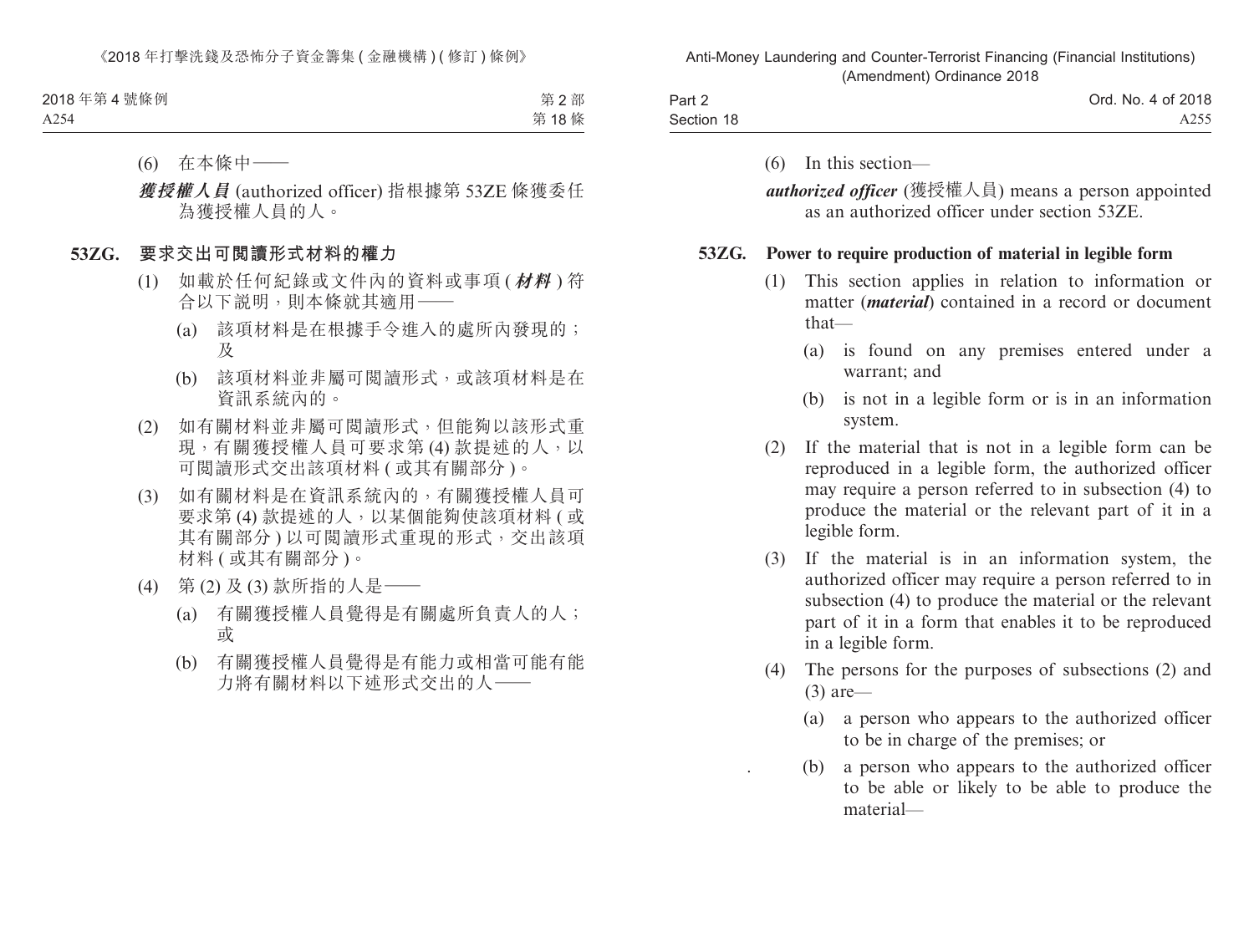| 2018年第4號條例 | 第2部  |
|------------|------|
| A256       | 第18條 |

- (i) 以可閱讀形式;或
- (ii) 以某個能夠使該項材料以可閱讀形式重 現的形式。
- (5) 任何人妨礙獲授權人員行使本條下的權力,即屬犯 罪,一經定罪,可處第 6 級罰款及監禁 6 個月。
- (6) 在本條中——
- **獲授權人員** (authorized officer) 指藉根據第 53ZF 條發出 的手令獲授權的獲授權人員 ( 第 53ZF(6) 條所界定 者 )。

# **第 7 分部——保密的規定**

- **53ZH. 第 7 分部的釋義**
	- (1) 在本分部中——
	- **指明人士** (specified person) 指––
		- (a) 處長;
		- (b) 受僱於公司註冊處的人;或
		- (c) 協助處長執行本條例賦予的職能的人;

# **資料** (information)指第53ZI條適用的事宜、紀錄或文件。

(2) 在本分部中,凡提述披露資料,即包括傳達該資料 及容許取覽該資料 ( 視乎情況所需而定 )。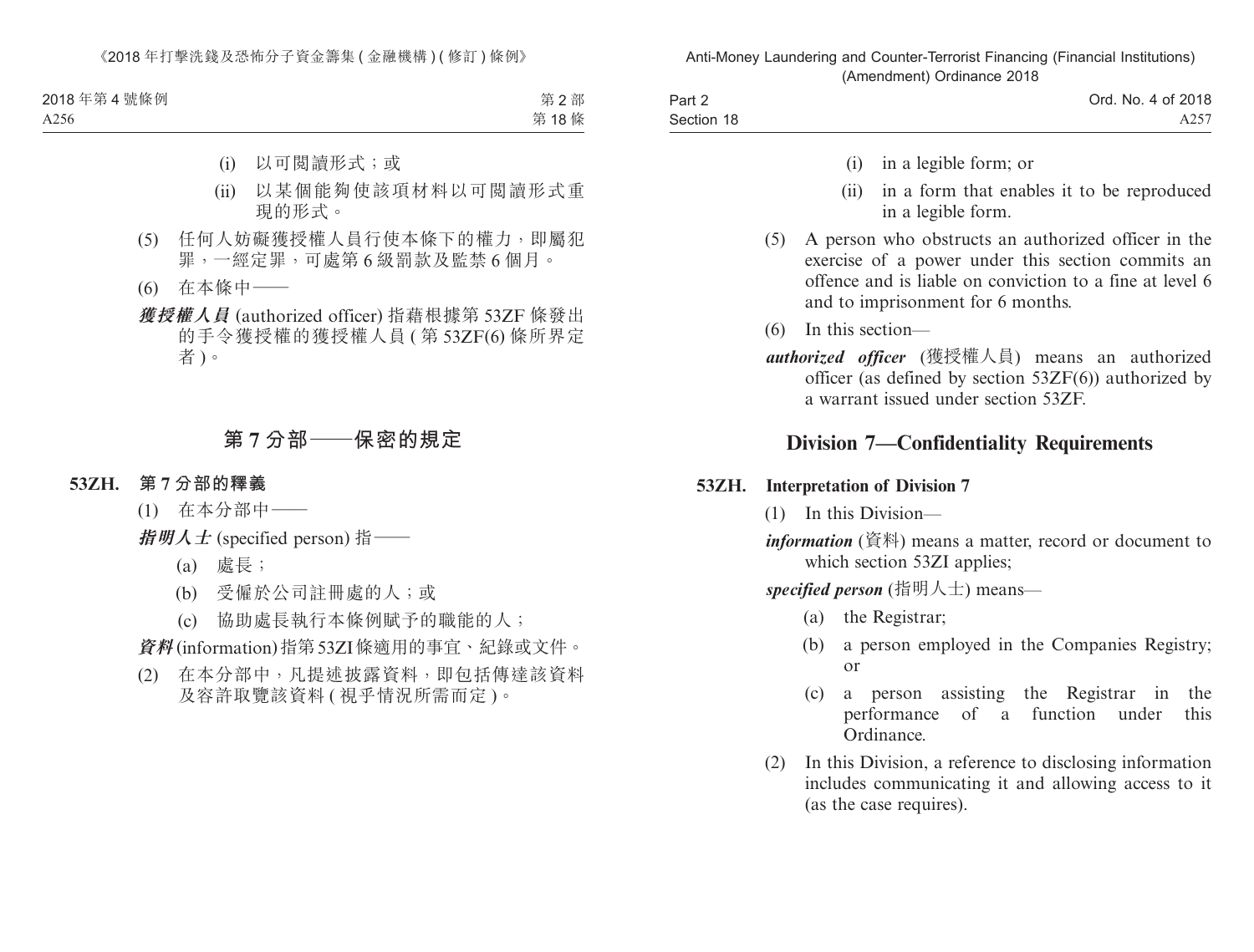| 2018年第4號條例 | 第2部  |
|------------|------|
| A258       | 第18條 |

## **53ZI. 保密**

- (1) 本條適用於——
	- (a) 指明人士在下述情況下獲悉的事宜——
		- (i) 在根據本條例某條文執行職能或施行本 條例某條文的過程中獲悉;或
		- (ii) 在協助另一人根據本條例某條文執行職 能或施行本條例某條文的過程中獲悉; 及
		- (b) 指明人士因 (a) 段所述情況而得以管有的紀錄 或文件。
- (2) 指明人士——
	- (a) 除第 (1)(a)(i) 或 (ii) 款提述的任何事宜所關乎 的人外,不得將該事宜傳達予任何其他人;及
	- (b) 不得容許另一人取覽第 (1)(b) 款提述的紀錄或 文件。
- (3) 任何人違反第 (2) 款,即屬犯罪——
	- (a) 一經循公訴程序定罪,可處罰款 \$1,000,000 及 監禁 2 年;或
	- (b) 一經循簡易程序定罪,可處第 6 級罰款及監禁 6 個月。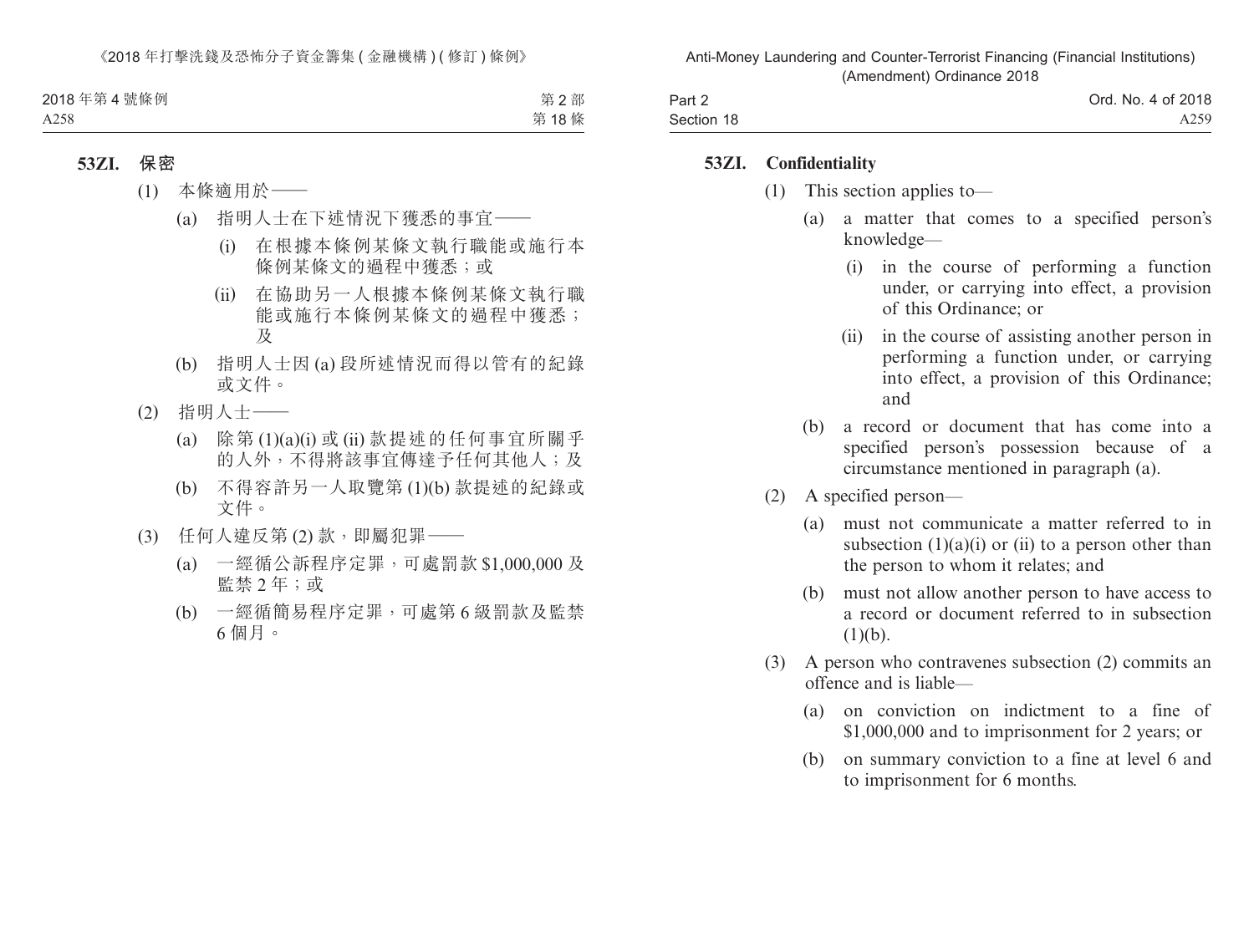| 2018年第4號條例 | 第2部  |
|------------|------|
| A260       | 第18條 |

## **53ZJ. 指明人士可作獲准許的披露**

儘管有第 53ZI 條的規定,指明人士可——

- (a) 在以下情況下披露資料——
	- (i) 在根據本條例執行職能的過程中;
	- (ii) 為施行本條例的條文;或
	- (iii) 為作出根據本條例規定作出或授權作出 的事情;
- (b) 披露公眾已可得到的資料;
- (c) 以在香港提起刑事法律程序為出發點而披露資 料,或為該等程序的目的而披露資料;
- (d) 以根據香港法律在香港開始進行任何調查為出 發點而披露資料,或為該調查的目的而披露資 料;
- (e) 為向以專業身分行事或擬以專業身分行事的大 律師、律師或其他專業顧問就根據本條例引起 的任何事宜徵詢意見而披露資料,或為由該大 律師、律師或顧問就該事宜給予意見而披露資 料;
- (f) 在與其作為其中一方的司法或其他法律程序相 關的情況下,披露資料;及
- (g) 按照法庭、裁判官或審裁處的命令,或按照香 港法律或根據香港法律施加的規定而披露資料。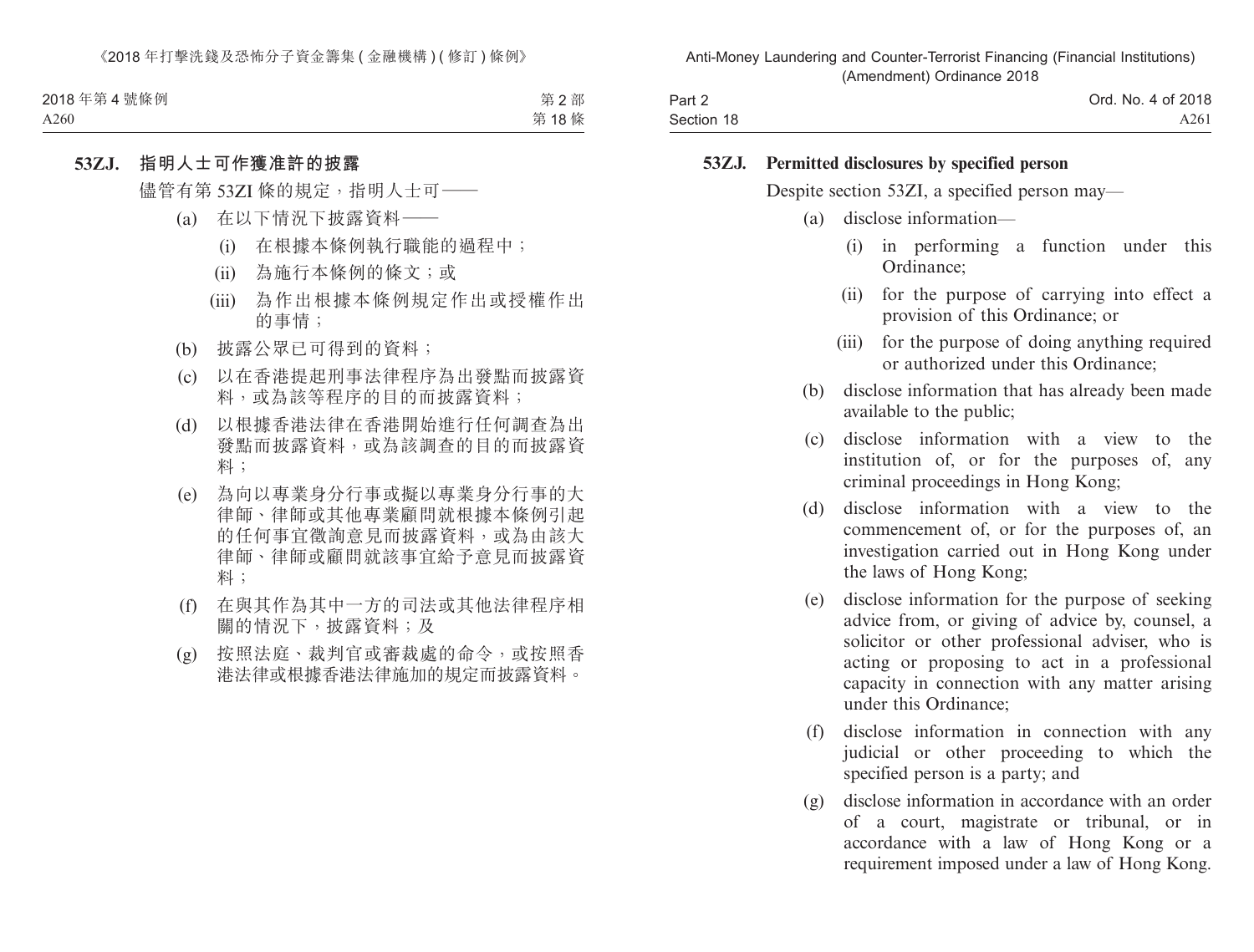| 2018年第4號條例 | 第2部  |
|------------|------|
| A262       | 第18條 |

## **53ZK. 處長可作獲准許的披露**

- (1) 儘管有第 53ZI 條的規定,處長可——
	- (a) 以撮要形式披露資料,但該撮要須以處長管有 的資料 ( 包括由某人根據本條例任何條文提供 的資料) 編成, 而該撮要的編纂手法, 須使人 無法從中確定關乎任何人的業務或身分的詳情 或其營業詳情;
	- (b) 向覆核審裁處披露資料;
	- (c) ( 如有關資料是從某人處取得或接獲 ) 在該人 同意的情況下披露該等資料;( 如該等資料與 另一人有關 ) 在該人及該另一人均同意的情況 下披露該等資料;
	- (d) 在第 (2) 款的規限下,向以下的人或機構披露 資料——
		- (i) 財政司司長;
		- (ii) 金融管理專員;
		- (iii) 保監局;
		- (iv) 證監會;
		- (v) 個人資料私隱專員;
		- (vi) 申訴專員;
		- (vii) 根據第 (6) 款獲授權的公職人員;
		- (viii) 香港會計師公會;
			- (ix) 律師會;或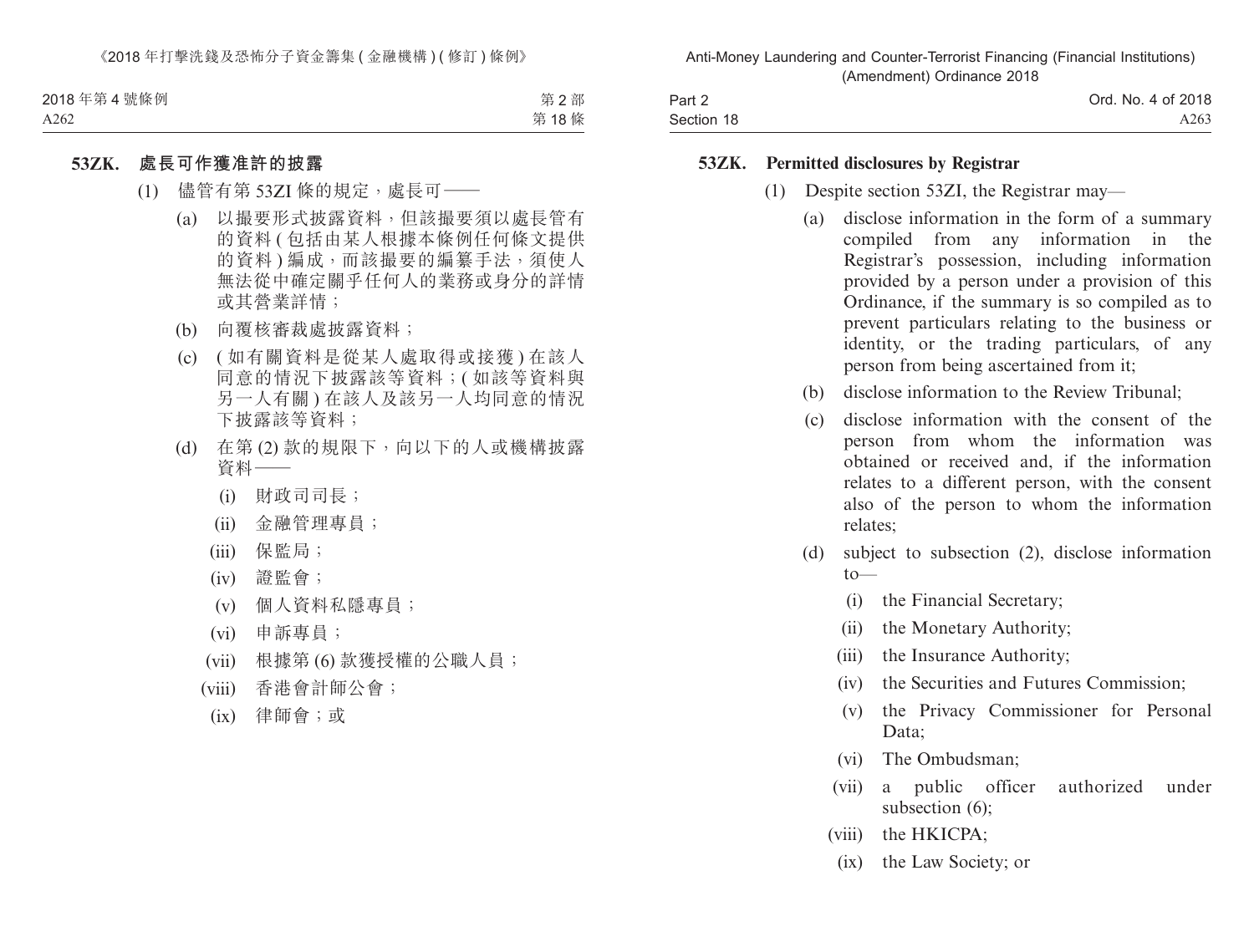《2018 年打擊洗錢及恐怖分子資金籌集 ( 金融機構 ) ( 修訂 ) 條例》

| 2018年第4號條例 | 第2部  |
|------------|------|
| A264       | 第18條 |

- (x) 地產代理監管局;
- (e) 在第 (2) 款的規限下,及在處長認為以下條件 均符合的情況下,向在香港以外地方的某主管 當局或規管機構披露資料––
	- (i) 該當局或機構執行與本條例賦予處長的 職能相類似的職能,或規管、監管或調查 銀行服務、保險服務或其他金融服務或 法律或會計服務;及
	- (ii) 該當局或機構受充分的保密條文所規限。
- (2) 處長僅可在信納有以下的情況下,根據第(1)(d)或(e) 款披露資料——
	- (a) 為維護持牌人或其客户的利益或公眾利益,披 露該等資料是可取或合宜的;或
	- (b) 披露該等資料——
		- (i) 會使該等資料的收受者能夠執行其職能, 或會協助該收受者執行其職能;而
		- (ii) 並非有違持牌人或其客户的利益或公眾 利益。
- (3) 處長在根據第 (1) 款披露任何資料時,可施加處長 認為適當的條件。
- (4) 在不局限第 (3) 款的原則下,處長可施加以下條 件——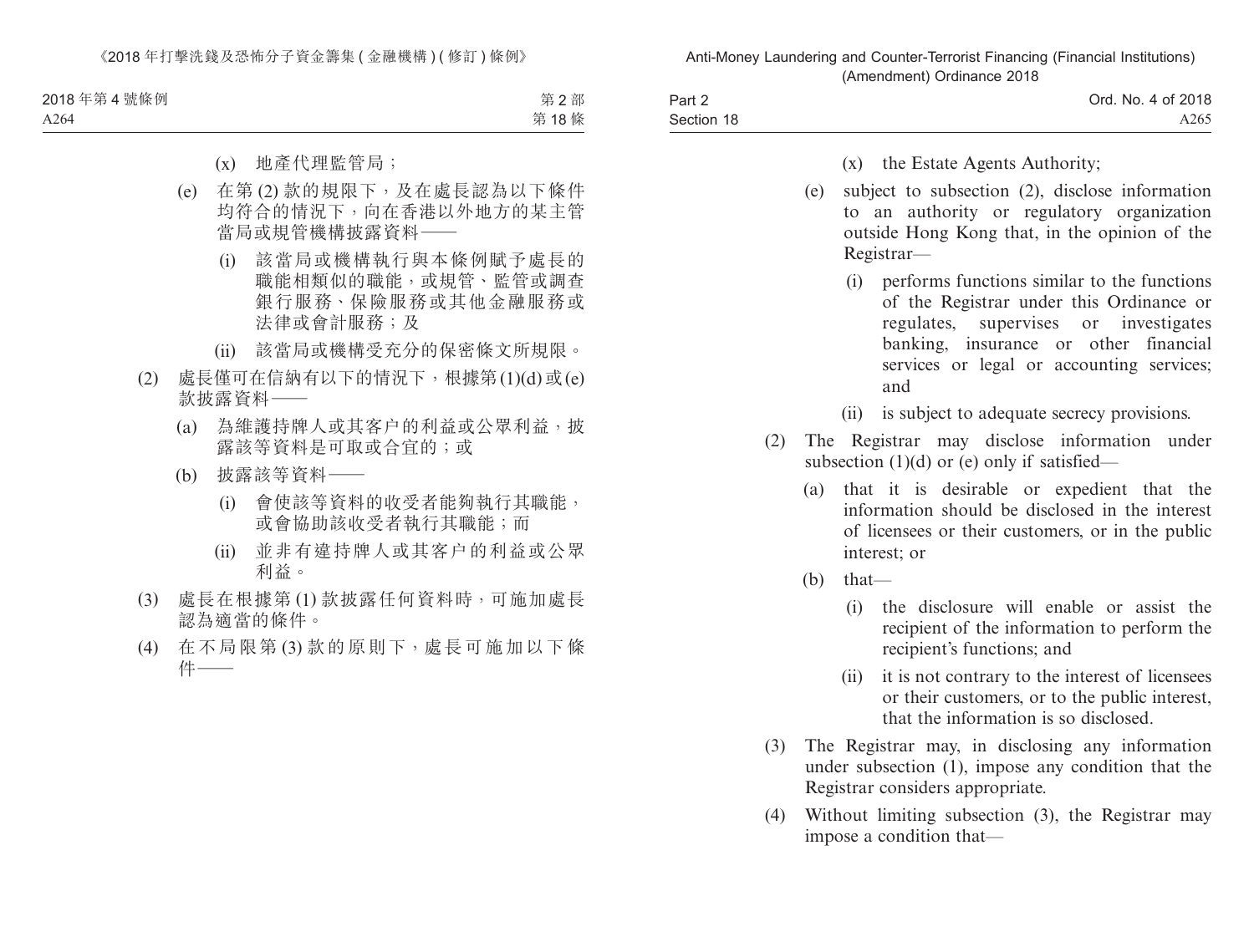《2018 年打擊洗錢及恐怖分子資金籌集 ( 金融機構 ) ( 修訂 ) 條例》

| 2018年第4號條例 | 第2部  |
|------------|------|
| A266       | 第18條 |

- (a) 獲披露資料的對象 (**首述的人** ),不得在沒有 處長的同意下,向另一人披露該等資料;及
- (b) 直接或間接從首述的人取得或接獲該等資料的 人,不得在沒有處長的同意下,向另一人披露 該等資料。
- (5) 第 (1)(c) 款並不規定處長在任何民事法律程序中, 披露處長可根據該款披露或已根據該款披露的資 料,亦不規定處長就任何民事法律程序披露該等資 料。
- (6) 財政司司長可授權任何公職人員為處長可根據第 (1)(d)(vii) 款披露資料的對象。
- (7) 任何人明知有根據第 (4) 款施加的條件而違反該條 件,或明知有該條件而協助、教唆、慫使或促致任 何人違反該條件,即屬犯罪。
- (8) 任何人犯第 (7) 款所訂罪行——
	- (a) 一經循公訴程序定罪,可處罰款 \$1,000,000 及 監禁 2年;或
	- (b) 一經循簡易程序定罪,可處第 6 級罰款及監禁 6 個月。

# **第 8 分部——雜項條文**

 **53ZL. 修訂附表 3A**

公司註冊處處長可藉憲報公告修訂附表 3A。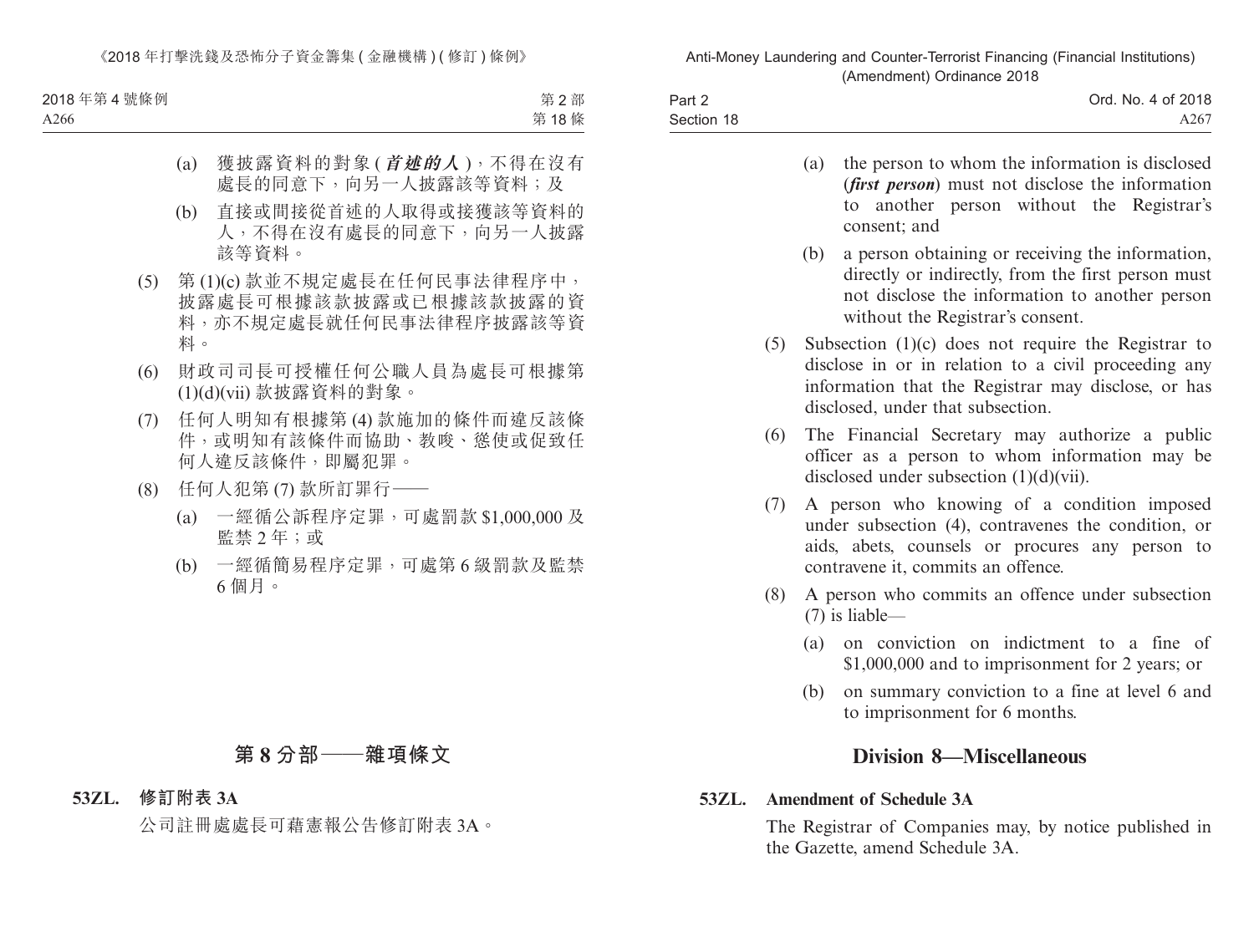| 2018年第4號條例 | 第2部  |
|------------|------|
| A268       | 第18條 |

#### **53ZM. 規例**

公司註冊處處長可訂立規例,以更佳地施行本部的條文, 及達致本部的目的。

#### **53ZN. 提供虛假或具誤導性資料的罪行**

- (1) 任何人在指明文件內或為指明目的——
	- (a) 作出在要項上屬虛假或具誤導性的陳述;及
	- (b) 知道該項陳述在要項上屬虛假或具誤導性,或 罔顧該項陳述是否在要項上屬虛假或具誤導性, 即屬犯罪。
- (2) 任何人在指明文件內或為指明目的——
	- (a) 在某項陳述中遺漏任何要項,以致該項陳述成 為虛假或具誤導性的陳述;及
	- (b) 知道該項陳述遺漏該要項,或罔顧該項陳述是 否遺漏該要項,

即屬犯罪。

- (3) 任何人犯第 (1) 或 (2) 款所訂罪行,一經定罪,可處 第 5 級罰款及監禁 6 個月。
- (4) 在本條中——
- **指明文件** (specified document) 指——
	- (a) 根據本部向處長提出的申請;
	- (b) 根據本部向處長作出的具報;或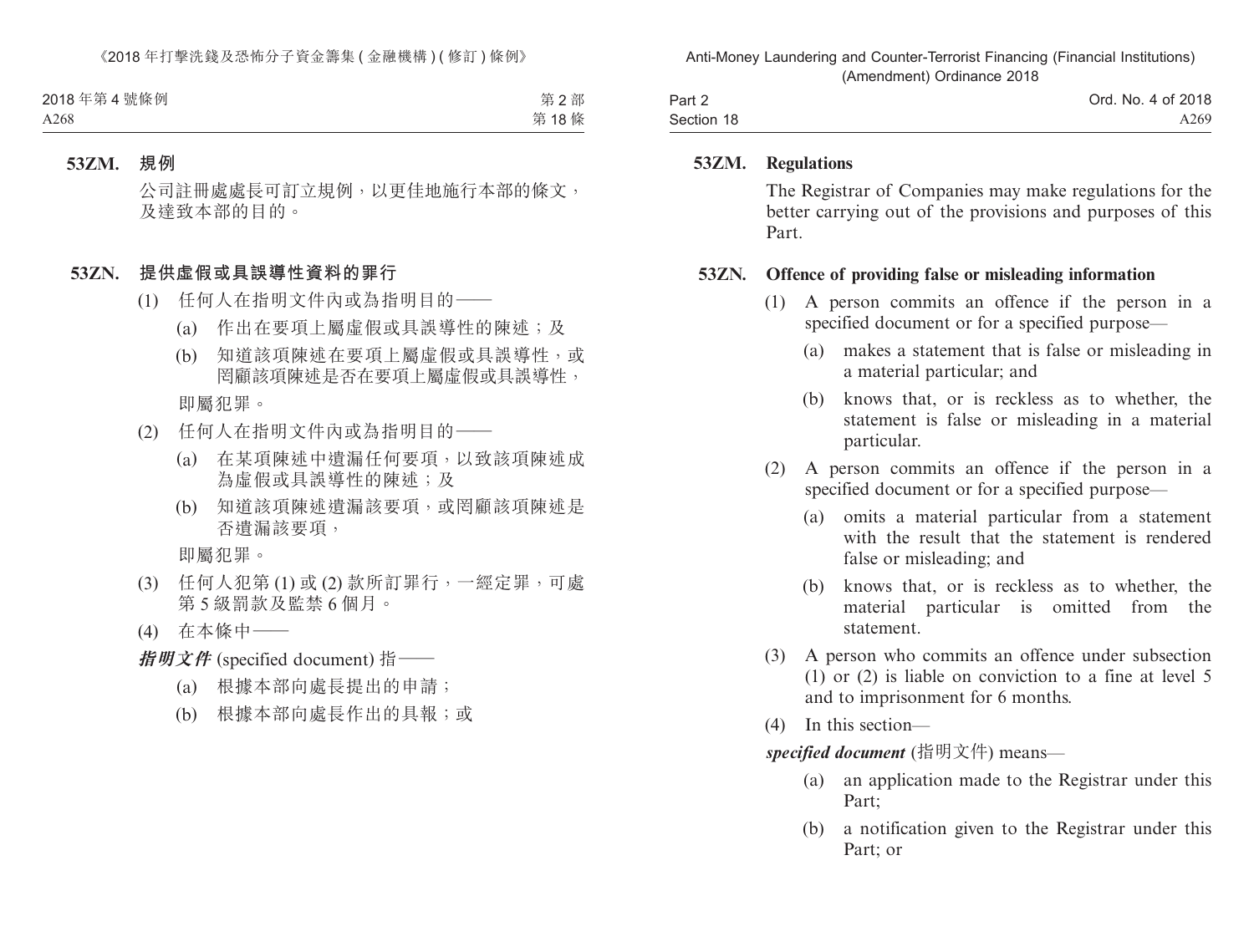| 2018年第4號條例 | 第2部  |
|------------|------|
| A270       | 第18條 |

(c) 為在本部下任何目的而向處長提供的任何其他 文件;

**指明目的** (specified purpose) 指與在本部下向處長提出的 申請或在本部下向處長作出的具報相關的目的。

 **53ZO. 檢控時限**

儘管有《裁判官條例》(第227章)第26條的規定,就本 部所訂罪行 ( 可公訴罪行除外 ) 而提起的法律程序, 可 於處長發現或知悉有關罪行後 12 個月內提起。

### **53ZP. 關於認證及交付有關文書的規定**

- (1) 處長可就某份有關文書——
	- (a) 指明關於認證該文書的規定;及
	- (b) 指明關於須向處長交付該文書的方式的規定。
- (2) 處長可就不同的有關文書或不同情況,指明不同的 規定。
- (3) 為施行第 (1)(a) 款,處長可——
	- (a) 規定有關文書須由特定的人或屬特定類別的人 認證;
	- (b) 指明認證的方法;及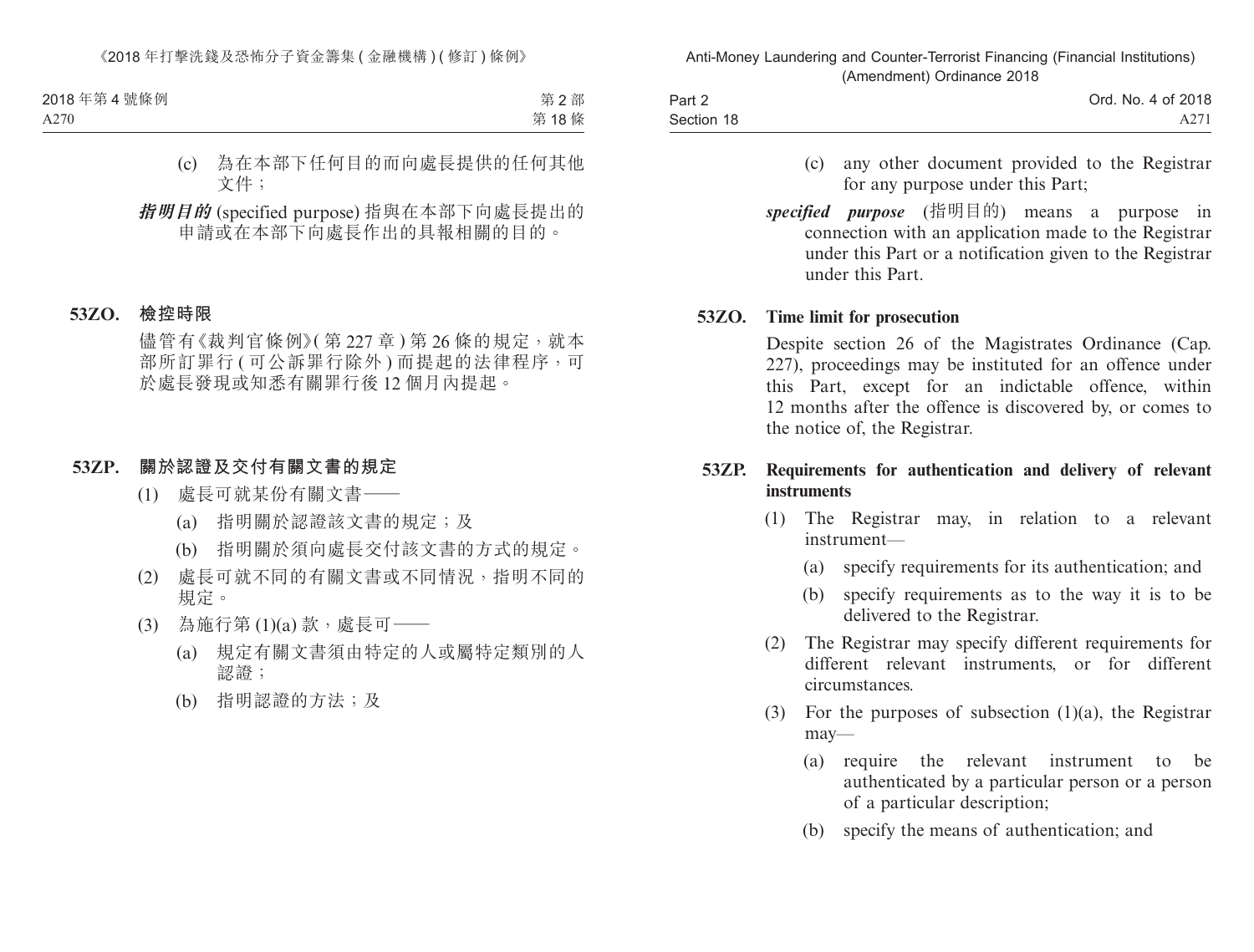| 2018年第4號條例 | 第2部  |
|------------|------|
| A272       | 第18條 |
|            |      |

- (c) 規定有關文書須載有或隨附該文書所關乎的持 牌人的——
	- (i) 姓名或名稱或牌照編號;或
	- (ii) 姓名或名稱及牌照編號。
- (4) 為施行第 (1)(b) 款,處長可——
	- (a) 規定有關文書須以印本形式、電子形式或任何 其他形式交付;
	- (b) 規定有關文書須以郵遞方式或任何其他方式交 付;
	- (c) 指明關於有關文書須交付至某地址的規定;及
	- (d) ( 如屬須以電子方式交付的有關文書 ) 指明關 於須使用的硬件及軟件以及技術規格的規定。
- (5) 在本條中——
- **印本形式** (in hard copy form) 指紙張形式,或能夠供閱 讀的相類似形式;
- **地址** (address) 包括任何為以電子方式送交或接收有關文 書 (**用途** ) 而使用的數目字,或為上述用途而使用 的以任何語文的字母、字樣、數目字或符號組成的 序列或組合;
- **有關文書** (relevant instrument) 指——
	- (a) 根據本部向處長提出的申請;或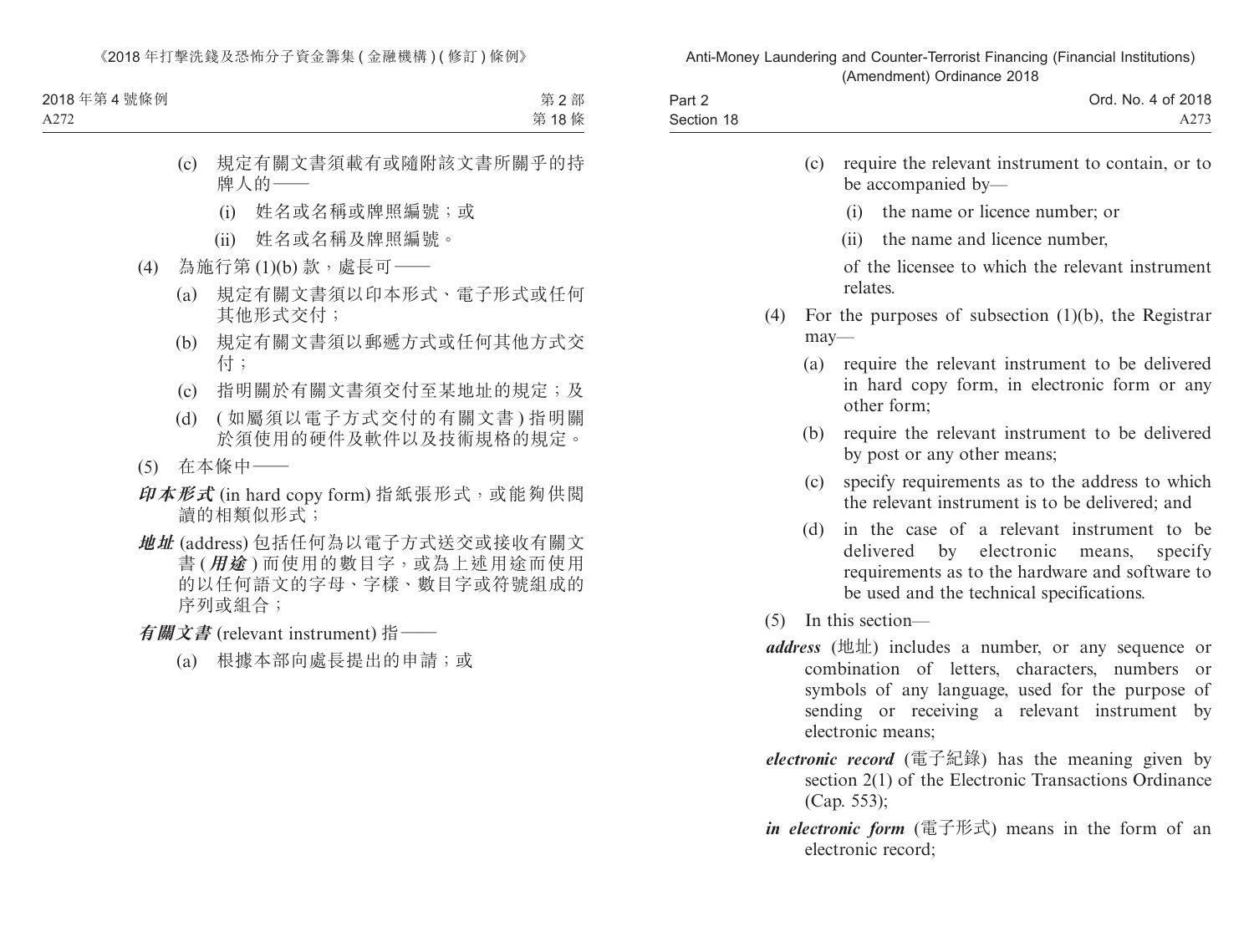| 2018年第4號條例 | 第2部  |
|------------|------|
| A274       | 第18條 |

- (b) 根據本部須向處長作出、送交或以其他方式向 處長提供的具報或任何其他文件;
- **電子形式** (in electronic form) 指電子紀錄的形式;
- **電子紀錄** (electronic record) 具 有《電 子 交 易 條 例》( 第 553 章 ) 第 2(1) 條所給予的涵義。
- (6) 為施行本條——
	- (a) 凡提述向處長交付任何有關文書——
		- (i) 就某項申請而言——包括提出該項申請; 及
		- (ii) 就某具報或任何其他文件而言——包括 作出、送交或以其他方式提供該具報或 文件;
	- (b) 如符合以下描述,有關文書即屬以電子形式交 付——
		- (i) 該文書是以電子方式交付;或
		- (ii) 在該文書是屬電子形式時,該文書是以 任何其他方式交付;及
	- (c) 如有關文書以電子形式向任何資訊系統交付, 該文書即屬以電子方式交付。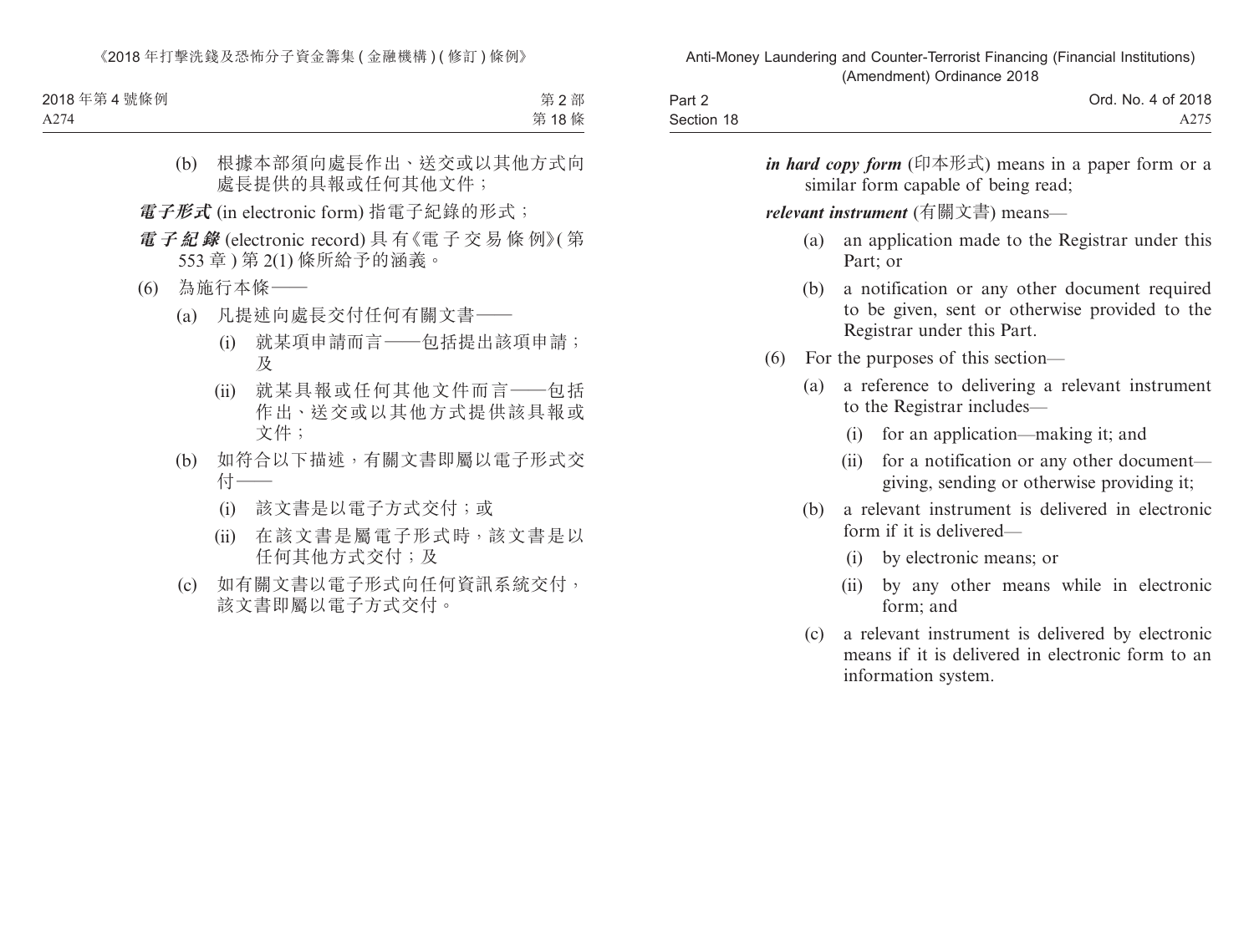2018 年第 4 號條例

A276

第 2 部 第 18 條

# **第 9 分部——就信託或公司服務提供者訂立的過渡 安排**

## **53ZQ. 過渡安排**

- (1) 任何人如符合第 (2) 款的條件,即當作自生效日期 起已獲批給牌照,經營信託或公司服務業務,而本 條例即據此就該人而適用。
- (2) 有關條件是在緊接生效日期之前,該人——
	- (a) 正經營信託或公司服務業務;及
	- (b) 為該目的而持有有效的商業登記證。
- (3) 如當作持牌人沒有在過渡期內根據第 53G 條提出 牌照申請,則當作已批給的牌照,在以下的事件中 最早發生者發生時,即不再有效——
	- (a) 過渡期結束;
	- (b) 該當作持牌人不再經營其信託或公司服務業 務;
	- (c) 該當作持牌人不再持有有效的商業登記證;
	- (d) 就該當作持牌人有第 53P 條提述的事件發生。
- (4) 如當作持牌人在過渡期內根據第 53G 條提出牌照 申請,則當作已批給的牌照,在以下的事件中最早 發生者發生時,即不再有效——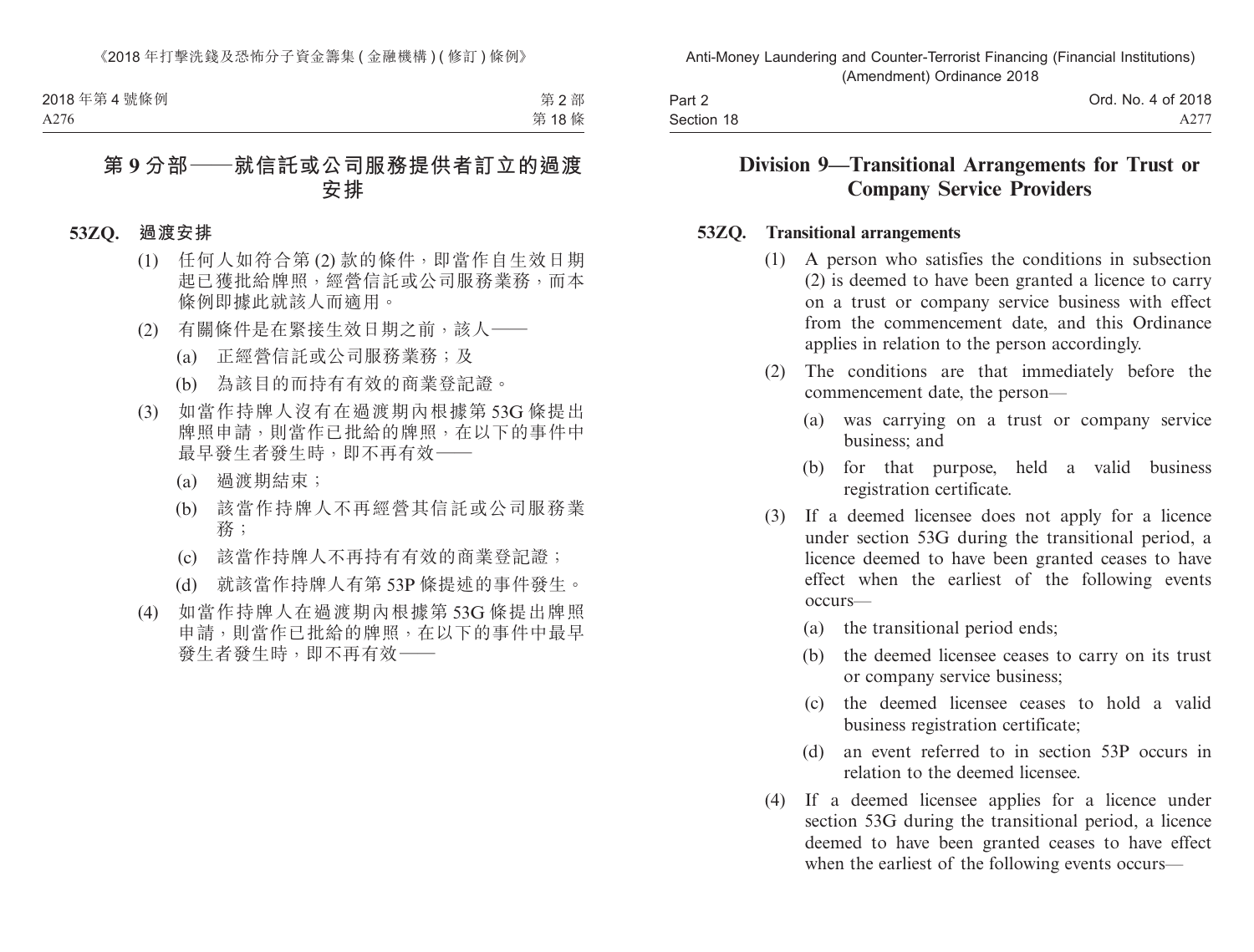| 2018年第4號條例 | 第2部  |
|------------|------|
| A278       | 第19條 |

- (a) 該牌照獲批給;
- (b) 該牌照不獲批給,而不批給的決定,根據第 75 條作為指明決定而生效;
- (c) 該項申請被撤回;
- (d) 該當作持牌人不再經營其信託或公司服務業 務;
- (e) 該當作持牌人不再持有有效的商業登記證;
- (f) 就該當作持牌人有第 53P 條提述的事件發生。
- (5) 在本條中——

**生效日期** (commencement date) 指本部的生效日期;

**當作持牌人** (deemed licensee) 指當作已獲批給牌照的人; **過渡期** (transitional period) 指自生效日期起計 120 日 內。"。

# **19. 修訂第 6 部標題 ( 打擊洗錢及恐怖分子資金籌集 ( 金融機構 ) 覆核審裁處 )**

第 6 部,標題——

**廢除**

"**( 金融機構 )**"。

- **20. 修訂第 54 條 ( 第 6 部的釋義 )**
	- (1) 第 54 條,**指明當局**的定義,(c) 段——

**廢除**

"及"。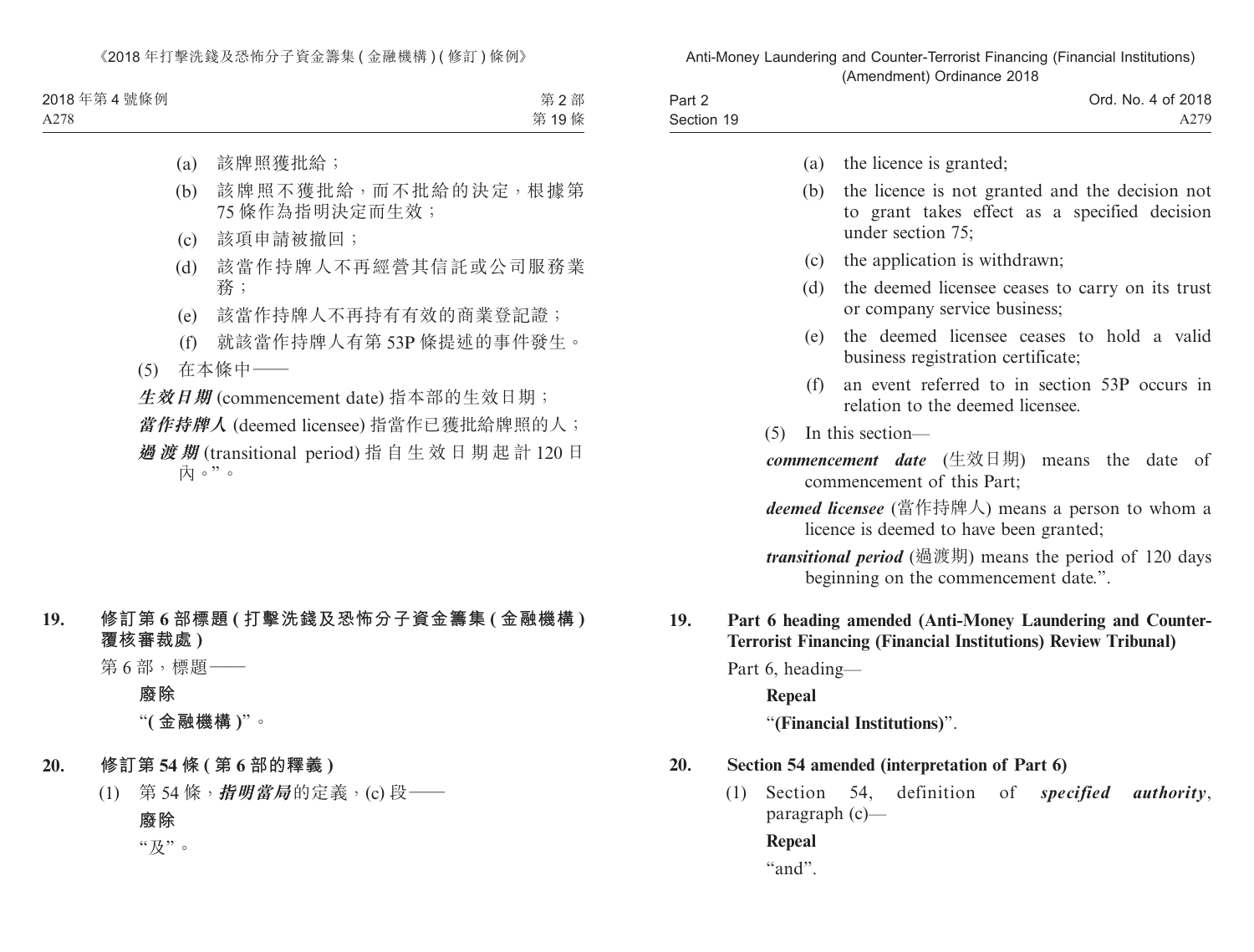| 2018年第4號條例 | 第2部  |
|------------|------|
| A280       | 第20條 |

| (2)           | 第 54 條, <b>指明當局</b> 的定義, (d) 段––          |
|---------------|-------------------------------------------|
| 廢除分號          |                                           |
| 代以            |                                           |
| ";及"。         |                                           |
| (3)           | 第 54 條, <b><i>指明當局</i>的定義,在 (d)</b> 段之後―― |
| 加入            |                                           |
| $\degree$ (e) | 就 <b>指明決定</b> 的定義中的 (e) 段所指的指明決定而言,       |
|               | 指處長;"。                                    |

(4) 第 54 條,**指明決定**的定義,在 (d) 段之後——

**加入**

- "(e) 由處長作出的以下決定——
	- (i) 不根據第 53H 條批給牌照;
	- (ii) 根據第 53J 條施加牌照條件;
	- (iii) 不根據第 53K 條將牌照續期;
	- (iv) 根據第 53L 或 53M 條修改或施加牌照條件;
	- (v) 根據第 53Q 條撤銷或暫時吊銷牌照;
	- (vi) 不根據第 53S 條給予批准,讓某人成為持牌人 的最終擁有人;
	- (vii) 不根據第 53T 條給予批准,讓某人成為持牌人 的合夥人;
	- (viii) 不根據第 53U 條給予批准,讓某人成為持牌 人的董事;或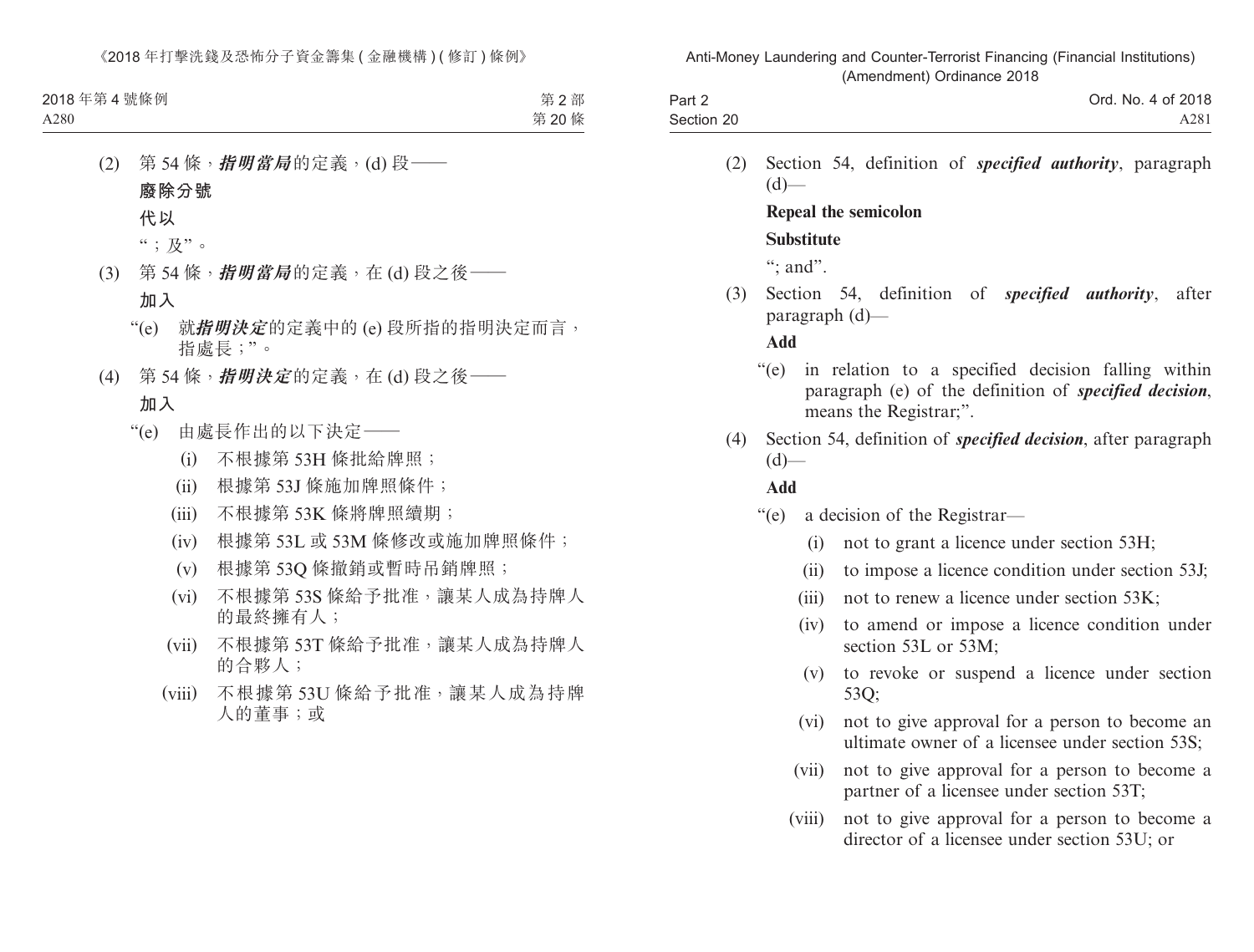| 2018年第4號條例 | 第2部  |
|------------|------|
| A282       | 第21條 |

- (ix) 行使第 53Z 或 53ZD 條所指的權力;"。
- (5) 第 54 條,**審裁處**的定義——

### **廢除**

"( 金融機構 )"。

**21. 修訂第 6 部第 2 分部標題 ( 打擊洗錢及恐怖分子資金籌集 ( 金 融機構 ) 覆核審裁處 )**

第6部,第2分部,標題––

# **廢除**

"**( 金融機構 )**"。

- **22. 修訂第 55 條 ( 審裁處的設立 )**
	- (1) 第 55(1) 條—— **廢除**

"( 金融機構 )"。

(2) 第 55(1) 條——

# **廢除**

"(Financial Institutions)"。

# **23. 修訂第 77 條 ( 行政長官會同行政會議訂立規例 )**

第 77(1) 條——

**廢除** 所有"第 5 部" **代以** "第 5 及 5A 部"。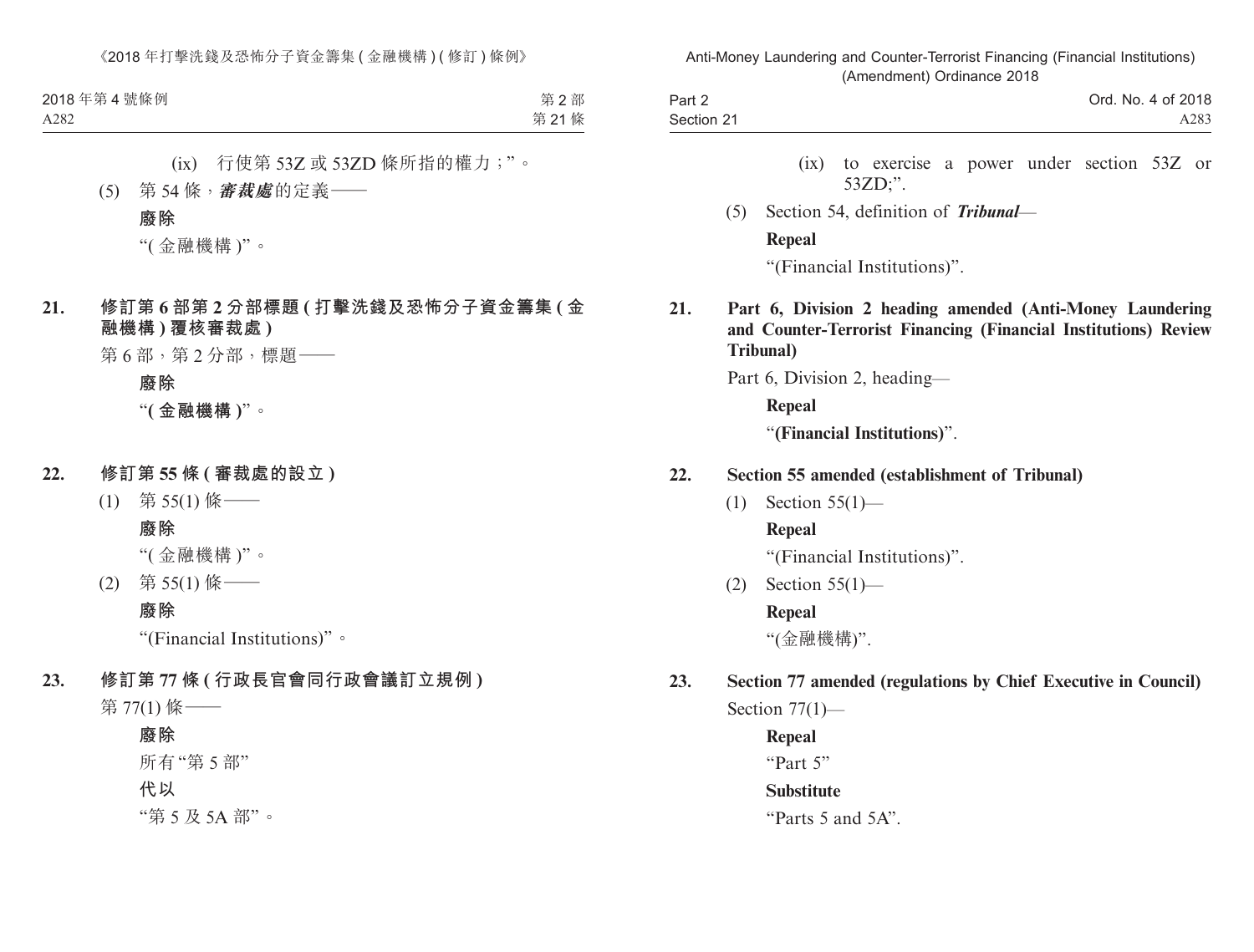| 2018年第4號條例 | 第2部  |
|------------|------|
| A284       | 第24條 |

#### **24. 修訂第 80 條 ( 有關當局發出通知 )**

在第 80(1) 條之後——

**加入**

- "(1A) 處長根據本條例獲授權或須向任何人 (**目標收件人** ) 發出或送交的通知或其他文件 ( 不論實際如何稱 述 ),在以下情況下,即屬已發出或送交——
	- (a) 就個人而言,該通知或文件留在或郵寄往該名 個人最後為人所知的——
		- (i) 營業地址;
		- (ii) 住址;或
		- (iii) 通訊地址;
	- (b) 就合夥而言,該通知或文件留在或郵寄往該合 夥最後為人所知的——
		- (i) 主要營業地點;或
		- (ii) 營業地址;
	- (c) 就屬《公司條例》( 第 622 章 ) 第 2(1) 條所界定 的公司的法團而言,該通知或文件留在或郵寄 往該法團的——
		- (i) ( 該條例所指的 ) 註冊辦事處;或
		- (ii) 最後為人所知的營業地址;
	- (d) 就任何其他法團而言,該通知或文件留在或郵 寄往該法團最後為人所知的營業地址;或
	- (e) 就 (a)、(b)、(c) 或 (d) 段提述的目標收件人而 言,該通知或文件以電子方式傳送往目標收件 人最後為人所知的電郵地址。"。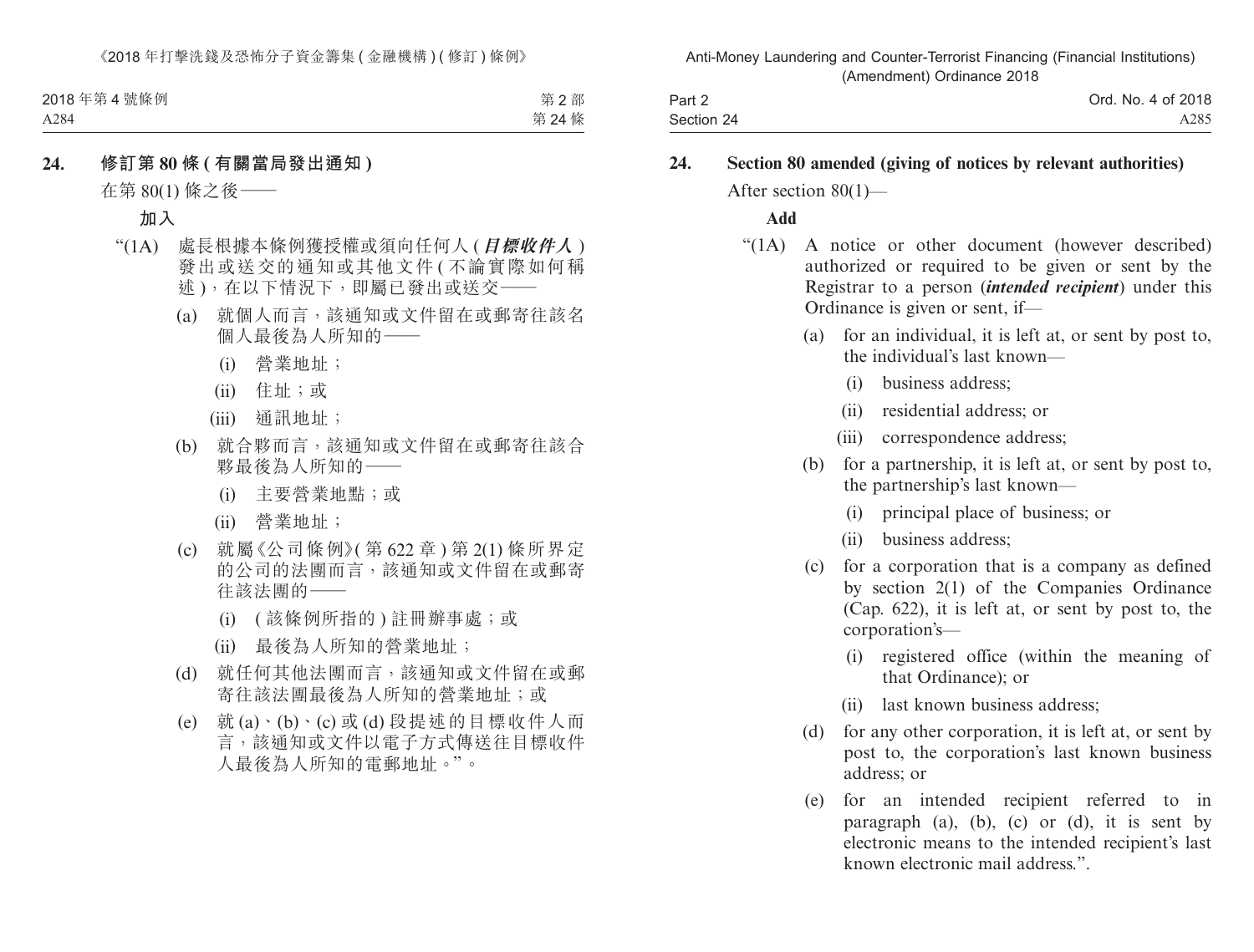| 2018年第4號條例 | 第2部  |
|------------|------|
| A286       | 第25條 |

### **25. 修訂附表 1 ( 釋義 )**

- (1) 附表 1——
	- **廢除**

"[ 第 2 條 ]"

## **代以**

"[ 第 2 及 5A 條 ]"。

(2) 附 表 1,英 文 文 本,第 1 部,第 1 條,*terrorist financing* 的定義, $(c)$ 段 ——

## **廢除句點**

**代以分號。**

(3) 附表 1, 第 1 部, 第 1 條 ——

# **按筆劃數目順序加入**

- "**信託或公司服務** (trust or company service) 指任何人以 業務形式在香港向其他人提供以下一項或多於一項 的服務——
	- (a) 成立法團或其他法人;
	- (b) 擔任或安排另一人擔任——
		- (i) 法團的董事或秘書;
		- (ii) 合夥的合夥人;或
		- (iii) 就其他法人而言,一個相類似的位置或 職位;
	- (c) 為法團、合夥或任何其他法人或法律安排,提 供註冊辦事處、營業地址、通訊或行政地址;
	- (d) 擔任或安排另一人擔任——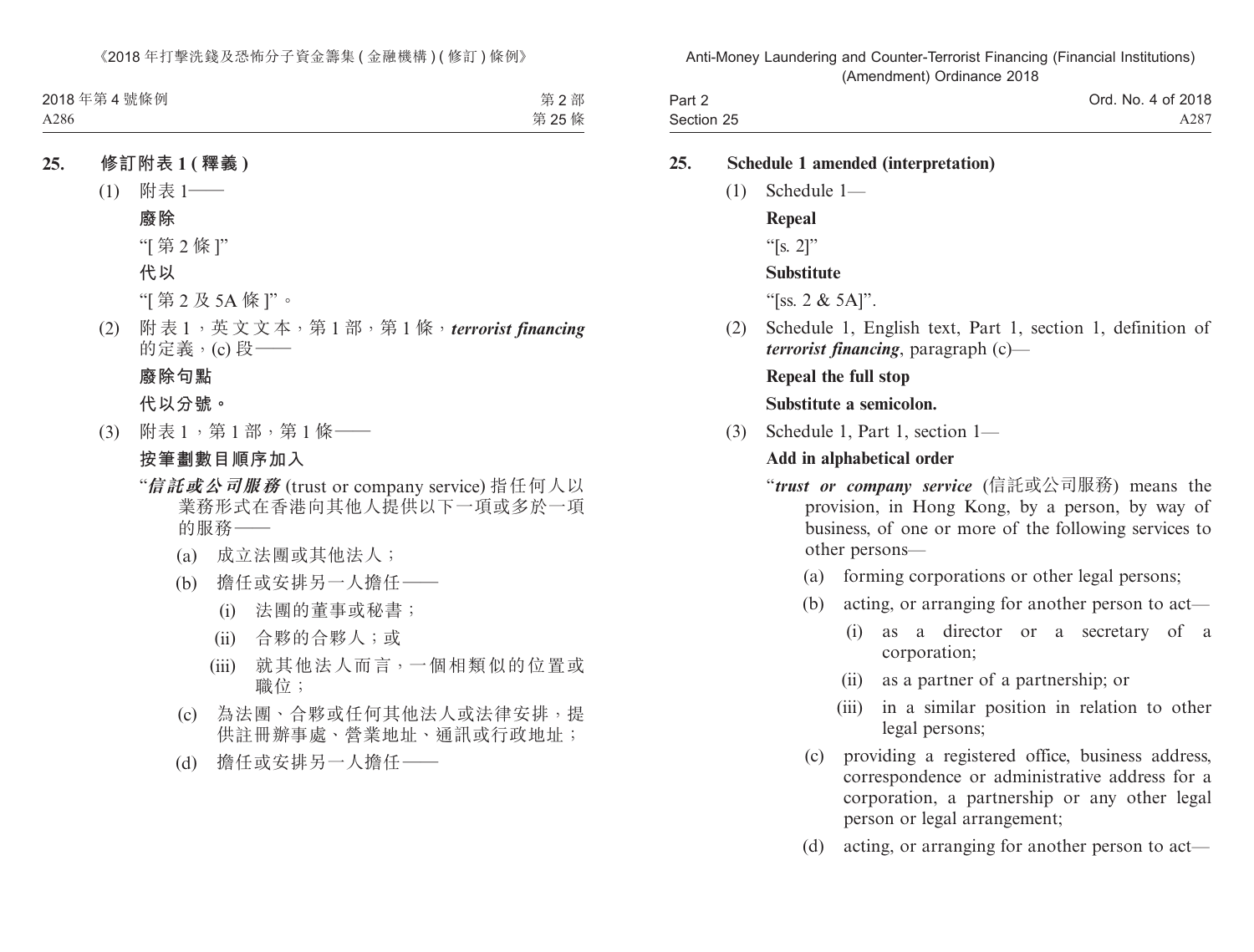| 2018年第4號條例 | 第2部  |
|------------|------|
| A288       | 第25條 |

- (i) 明示信託或相類似法律安排的受託人; 或
- (ii) 某人的代名股東,但如該人為法團並且 其證券是在認可證券市場上市者,則不 包括該人;
- **信託或公司服務業務** (trust or company service business) 指提供信託或公司服務的業務;"。
- (4) 附表 1,第 2 部,第 1 條,**有關當局**的定義,(c) 段—— **廢除**

"及"。

(5) 附表 1,第 2 部,第 1 條,**有關當局**的定義,(d) 段—— **廢除分號**

**代以**

 $``$ ;  $R"$ 。

(6) 附表 1,第 2 部,第 1 條,**有關當局**的定義,在 (d) 段之 後——

# **加入**

"(e) 就信託或公司服務持牌人而言,指處長;"。

(7) 附表 1,英文文本,第 2 部,第 1 條,*system operator* 的 定義——

## **廢除**

"(Cap. 584)."

## **代以**

"(Cap. 584);"。

(8) 附表 1,第 2 部,第 1 條——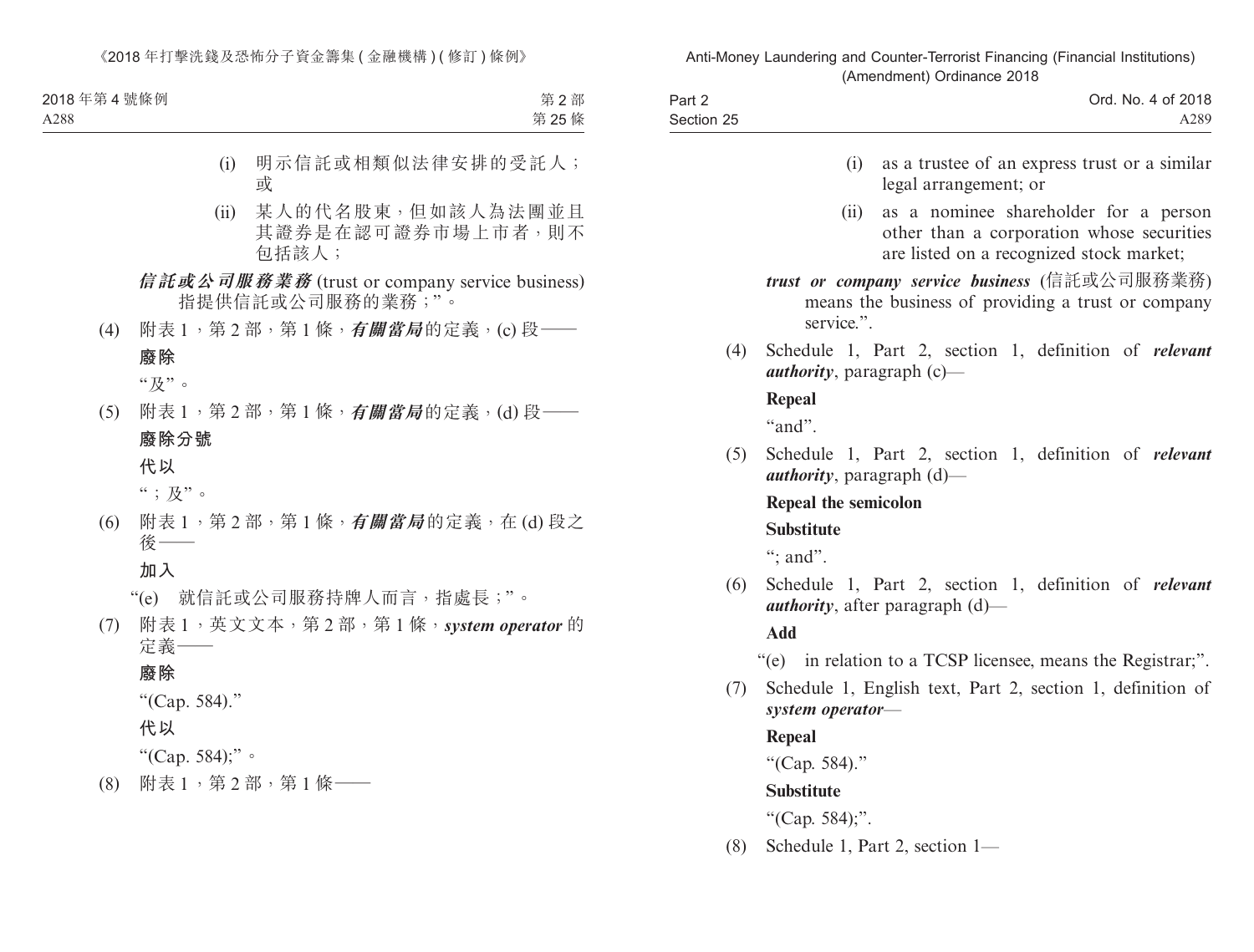| 2018年第4號條例 | 第2部  |
|------------|------|
| A290       | 第25條 |

## **按筆劃數目順序加入**

"**公司註冊處處長** (Registrar of Companies) 指根據《公司 條例》( 第 622 章 ) 第 21(1) 條獲委任為公司註冊處 處長的人;

**地產代理** (estate agent) 指——

- (a) 《地產代理條例》( 第 511 章 ) 第 2(1) 條所界定 的持牌地產代理;或
- (b) 《地產代理條例》( 第 511 章 ) 第 2(1) 條所界定 的持牌營業員;
- **地產代理監管局** (Estate Agents Authority) 指《地產代理 條例》(第511章)第4條所設立的團體;

**法律專業人士** (legal professional) 指——

- (a) 《法律執業者條例》( 第 159 章 ) 第 2(1) 條所界 定的律師;或
- (b) 《法律執業者條例》( 第 159 章 ) 第 2(1) 條所界 定的外地律師;

**信託或公司服務持牌人** (TCSP licensee) 指——

- (a) 持有根據第 53G 條批給或根據第 53K 條續期 的牌照的人;或
- (b) 第 53ZQ(5) 條所界定的當作持牌人;

**律師會** (Law Society) 指香港律師會;

**指定非金融業人士** (DNFBP) 指——

- (a) 會計專業人士;
- (b) 地產代理;
- (c) 法律專業人士;或
- (d) 信託或公司服務持牌人;

**附註 ——**

DNFBP 是在財務行動特別組織的建議中描述為指定非金融企 業及行業人士類別的人的縮寫。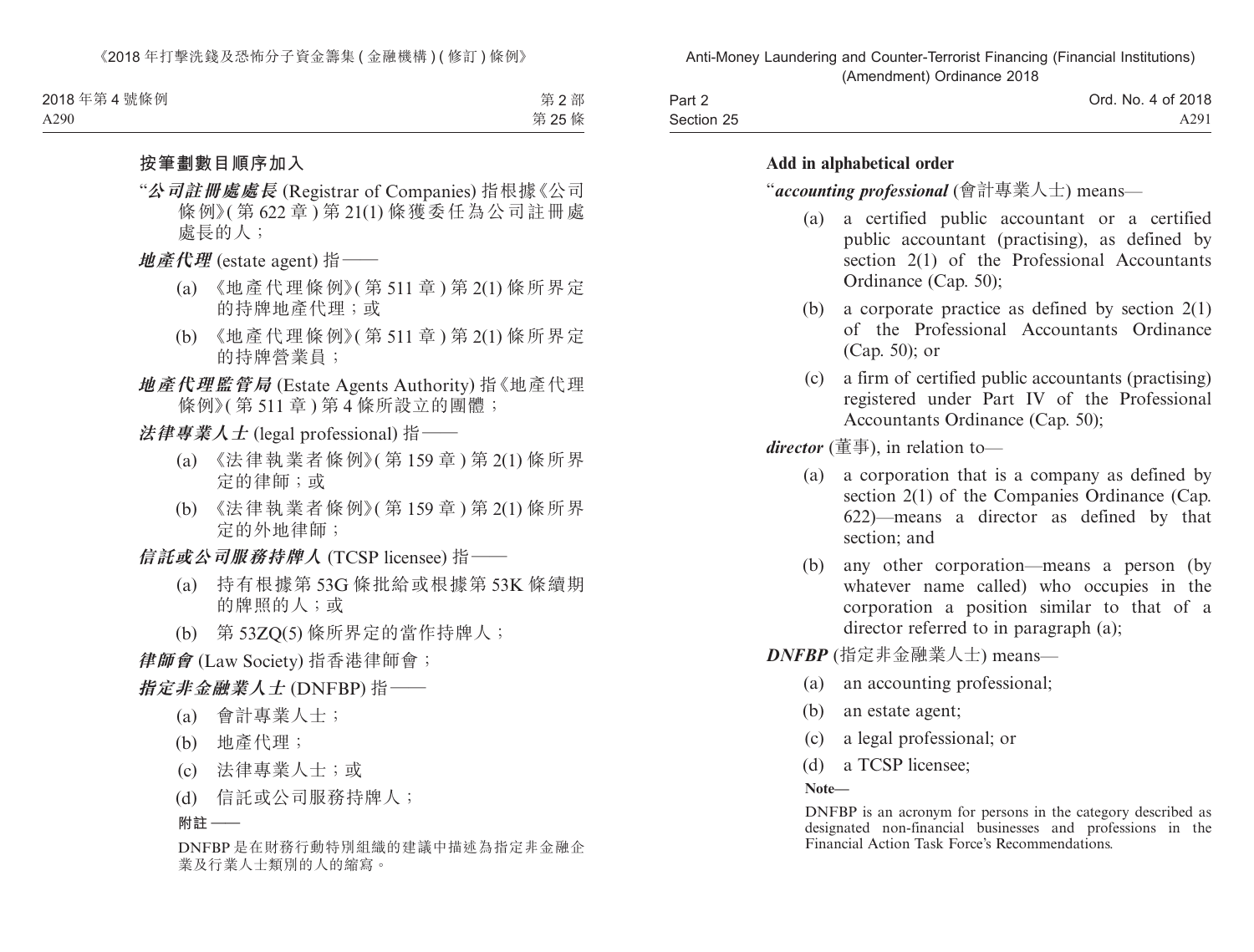| 2018年第4號條例 | 第2部  |
|------------|------|
| A292       | 第25條 |

**香港會計師公會** (HKICPA) 指藉《專業會計師條例》( 第 50 章 ) 第 3 條成立為法團的名為香港會計師公會的 團體;

## **秘書** (secretary)——

- (a) 就屬《公司條例》( 第 622 章 ) 第 2(1) 條所界定 的公司的法團而言——指該條所界定的公司 秘書;及
- (b) 就任何其他法團而言——指在該法團擔任與 (a) 段提述的公司秘書職位相類似的職位的人 ( 不 論職稱為何);

# **處長** (Registrar) 指——

- (a) 公司註冊處處長;或
- (b) 已獲公司註冊處處長根據第 53C(1) 條轉授其 職能的人;
- **會計專業人士** (accounting professional) 指——
	- (a) 《專業會計師條例》( 第 50 章 ) 第 2(1) 條所界定 的會計師或執業會計師;
	- (b) 《專業會計師條例》( 第 50 章 ) 第 2(1) 條所界定 的執業法團;或
	- (c) 根據《專業會計師條例》( 第 50 章 ) 第 IV 部註 冊的執業會計師事務所;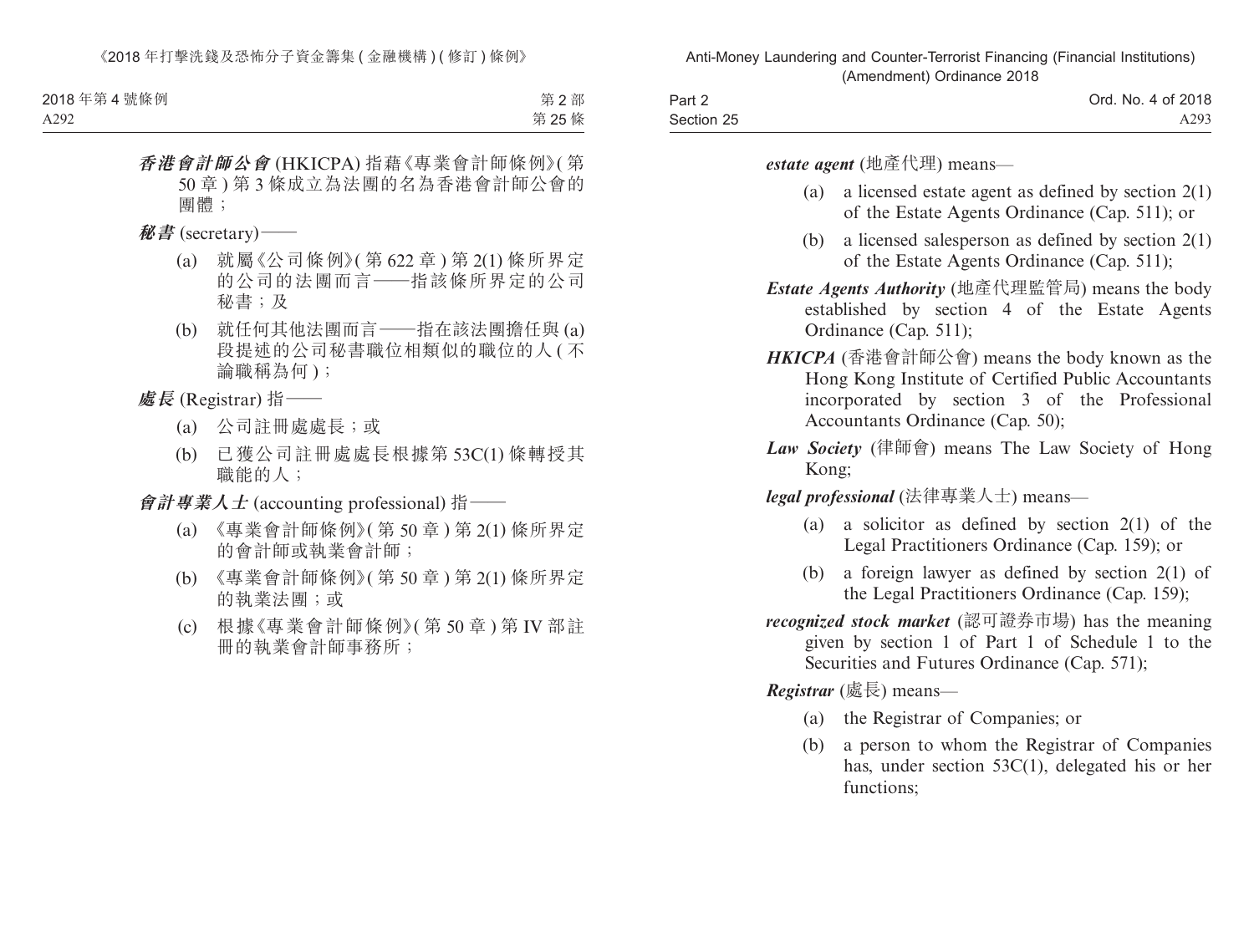| 2018年第4號條例 | 第2部  |
|------------|------|
| A294       | 第26條 |

# **董事** (director)——

- (a) 就屬《公司條例》( 第 622 章 ) 第 2(1) 條所界定 的公司的法團而言——指該條所界定的董事; 及
- (b) 就任何其他法團而言——指在該法團擔任與 (a) 段提述的董事職位相類似的職位的人 ( 不論職 稱為何);

**監管機構** (regulatory body)——

- (a) 就會計專業人士而言——指香港會計師公會;
- (b) 就地產代理而言——指地產代理監管局;及
- (c) 就法律專業人士而言——指律師會;
- **認可證券市場** (recognized stock market) 具有《證券及期 貨條例》( 第 571 章 ) 附表 1 第 1 部第 1 條所給予的 涵義;"。

#### **26. 修訂附表 2 ( 關於就客戶作盡職審查及備存紀錄的規定 )**

(1) 附表 2——

**廢除**

"[ 第 3、5、6 及 7 條 ]"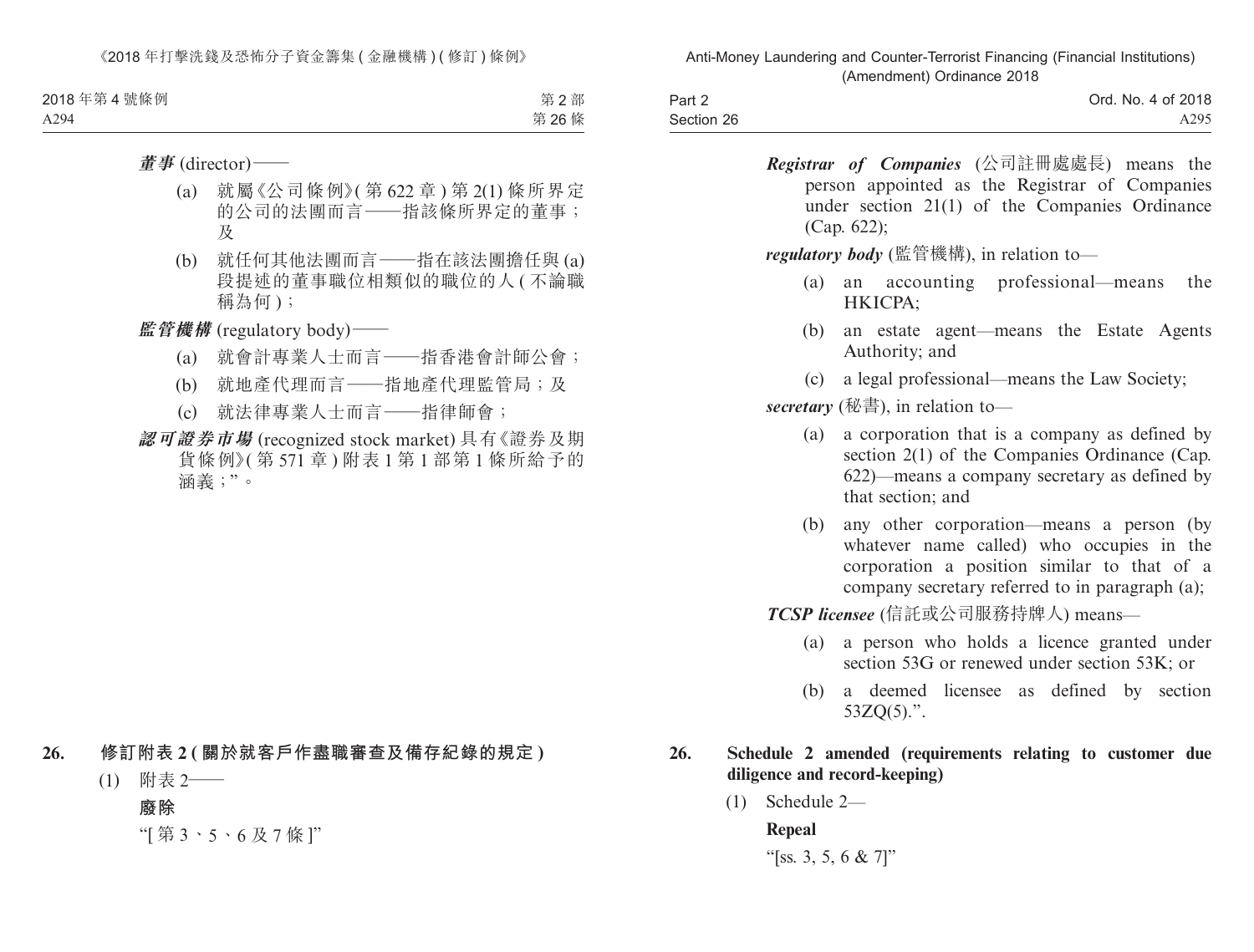| 2018年第4號條例 | 第2部  |
|------------|------|
| A296       | 第26條 |

# **代以**

"[ 第 5、5A、6、7 及 53Z 條 ]"。

(2) 附表 2,第 1(1) 條,**實益擁有人** 的定義,(a)(i)(A) 及 (B) 段——

## **廢除**

"不少於 10%"

# **代以**

"25% 以上"。

(3) 附表 2,第 1(1) 條,**實益擁有人**的定義,(b)(i)(A) 段—— **廢除**

"不少於 10%"

### **代以**

"25% 以上"。

(4) 附表 2,第 1(1) 條,**實益擁有人**的定義,(b)(i)(B) 及 (c)(i) 段——

# **廢除**

"不少於 10%"

### **代以**

"25% 以上"。

(5) 附表 2,第 1(1) 條,**業務關係**的定義——

#### **廢除**

"金融機構"

### **代以**

"金融機構或指定非金融業人士"。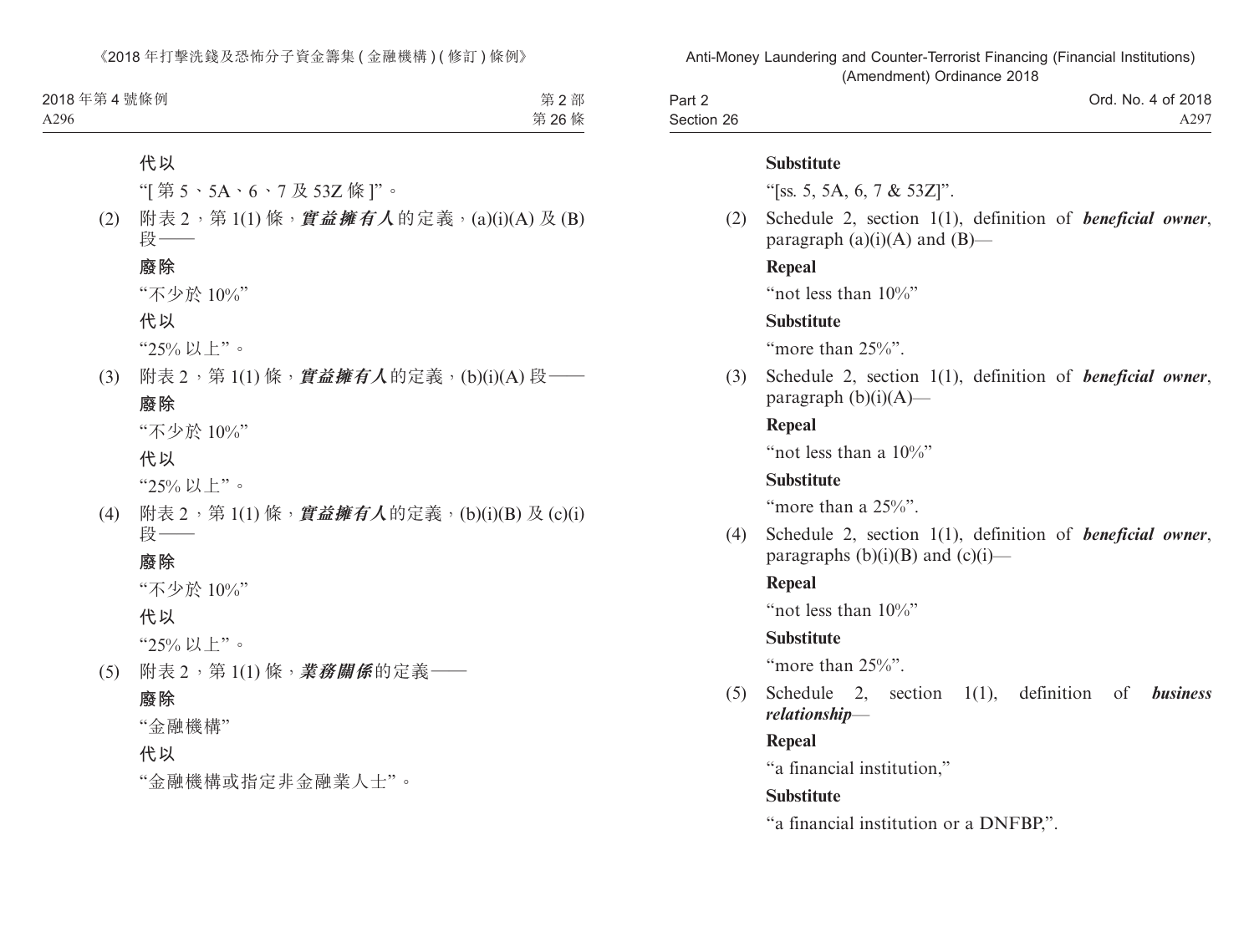第 2 部 第 26 條 2018 年第 4 號條例 A298

> (6) 附表 2,第 1(1) 條,**業務關係**的定義,(b) 段—— **廢除**

所有"該機構"

#### **代以**

"該機構或該人士"。

- (7) 附表 2,第 1(1) 條——
	- (a) **廢除財務特別行動組織的定義;**
	- (b) **按筆劃數目順序加入**
		- "**財務行動特別組織** (Financial Action Task Force) 指由在 1989 年於巴黎舉行的七大工業國財長 會議成立的打擊清洗黑錢財務行動特別組 織;"。
- (8) 附表 2,第 1(1) 條,**非經常交易**的定義——

### **廢除**

"金融機構"

# **代以**

"金融機構或指定非金融業人士"。

(9) 附表 2,第 1(1) 條,**非經常交易**的定義——

### **廢除**

"該機構"

### **代以**

"該機構或該人士"。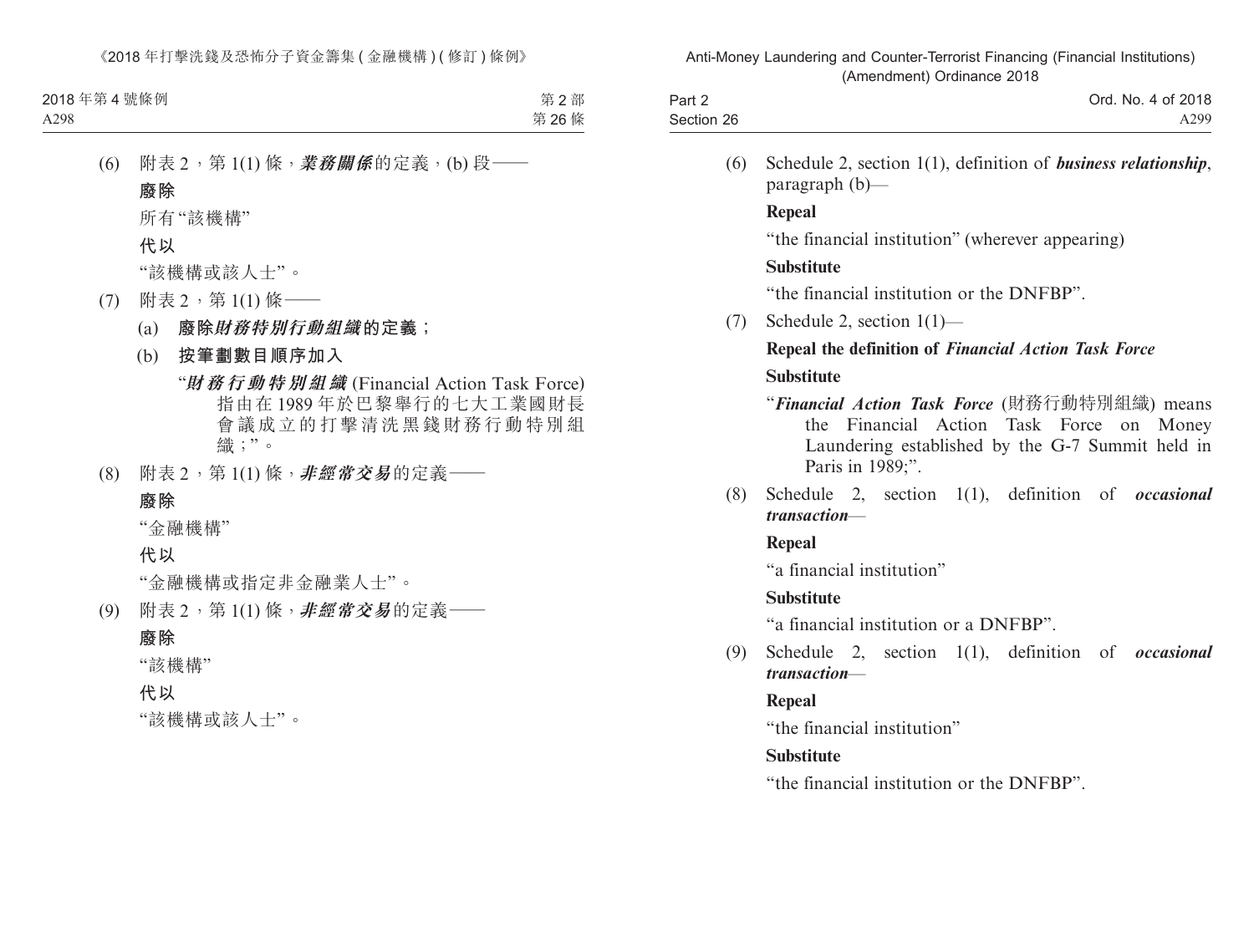| 2018年第4號條例 | 第2部  |
|------------|------|
| A300       | 第26條 |

(10) 附表 2, 第 1(1) 條 —— **廢除先前客戶的定義**

**代以**

- "**先前客户** (pre-existing customer)——
	- (a) 就某金融機構而言——指在本條例的生效日 期前已與該金融機構建立業務關係的客户;及
	- (b) 就某指定非金融業人士而言——指在《2018 年 打擊洗錢及恐怖分子資金籌集 ( 金融機構 ) ( 修 訂 ) 條例》(2018 年第 4 號 ) 第 26 條的生效日期 前已與該人士建立業務關係的客户;"。
- (11) 附表 2,中文文本,第 1(1) 條,**對等司法管轄區**的定義,  $(a)$ 段一

#### **廢除**

"特別行動"

#### **代以**

"行動特別"。

(12) 附表 2,第 1(1) 條——

# **按筆劃數目順序加入**

"**客户** (customer) 包括當事人;"。

(13) 附表 2, 第 2(1) 條 ——

### **廢除**

"金融機構"

## **代以**

"金融機構或指定非金融業人士"。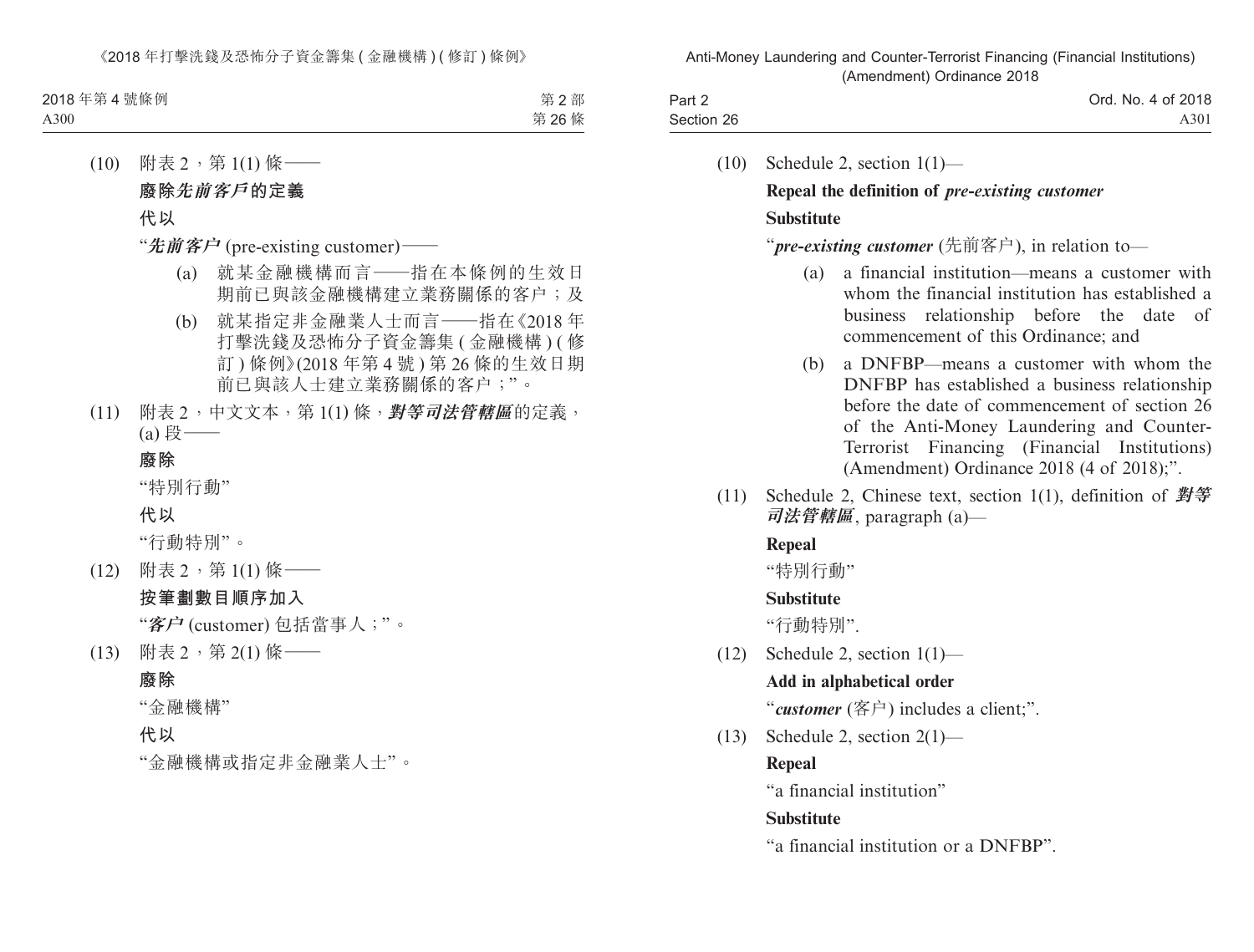| 2018年第4號條例 | 第2部  |
|------------|------|
| A302       | 第26條 |

(14) 附表  $2,$  第 2(1)(a) 條 ——

### **廢除**

"識別"

### **代以**

"就金融機構或屬信託或公司服務持牌人的指定非金融 業人士而言,識別"。

(15) 附表 2,在第 2(1)(a) 條之後——

### **加入**

- "(ab) 就屬會計專業人士、地產代理或法律專業人士的指 定非金融業人士而言,識別客户的身分,及根據以 下來源所提供的文件、數據或資料,核實該客户的 身分——
	- (i) 政府機構;
	- (ii) 有關監管機構;
	- (iii) 在香港以外地方執行與有關監管機構職能相類 似的職能的主管當局;或
	- (iv) 有關監管機構認可的任何其他可靠及獨立來 源;"。
- (16) 附表 2,第 2(1)(b) 條——

# **廢除**

",及除第 (2) 款另有規定外,"

**代以**

"及"。

(17) 附表 2,第 2(1)(b) 條——

#### **廢除**

所有"該機構"

### **代以**

"該機構或該人士"。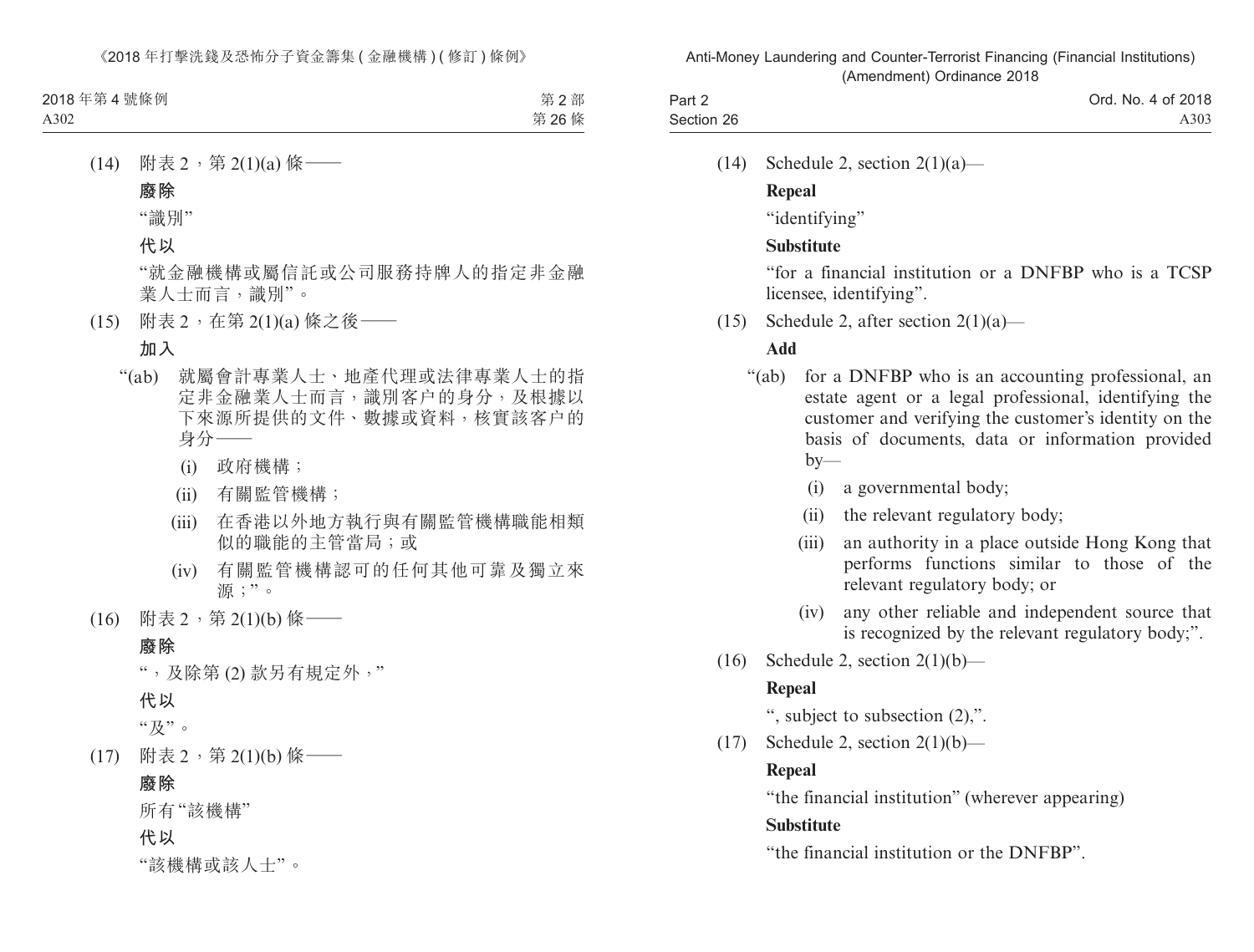| 2018年第4號條例<br>A304 |                                        | 第2部<br>第26條 |
|--------------------|----------------------------------------|-------------|
| (18)               | 附表 2,第 2(1)(b) 條 ――                    |             |
|                    | 廢除                                     |             |
|                    | "它"                                    |             |
|                    | 代以                                     |             |
|                    | "該機構或該人士"。                             |             |
| (19)               | 附表 2 ,第 2(1)(c) 條 ――                   |             |
|                    | 廢除                                     |             |
|                    | "該機構"                                  |             |
|                    | 代以                                     |             |
|                    | "該機構或該人士"。                             |             |
| (20)               | 附表 2 ,第 2(1)(d)(i) 條 ――                |             |
|                    | 廢除                                     |             |
|                    | "識別"                                   |             |
|                    | 代以                                     |             |
|                    | "就金融機構或屬信託或公司服務持牌人的指定非金融<br>業人士而言,識別"。 |             |

(21) 附表 2,第 2(1)(d)(i)(D) 條––

### **廢除**

 $``; \mathcal{R}"$ 

### **代以分號。**

(22) 附表 2,在第 2(1)(d)(i) 條之後——

# **加入**

"(ia) 就屬會計專業人士、地產代理或法律專業人士的指 定非金融業人士而言,識別該人的身分及採取合理 措施,根據以下來源所提供的文件、數據或資料, 核實該人的身分——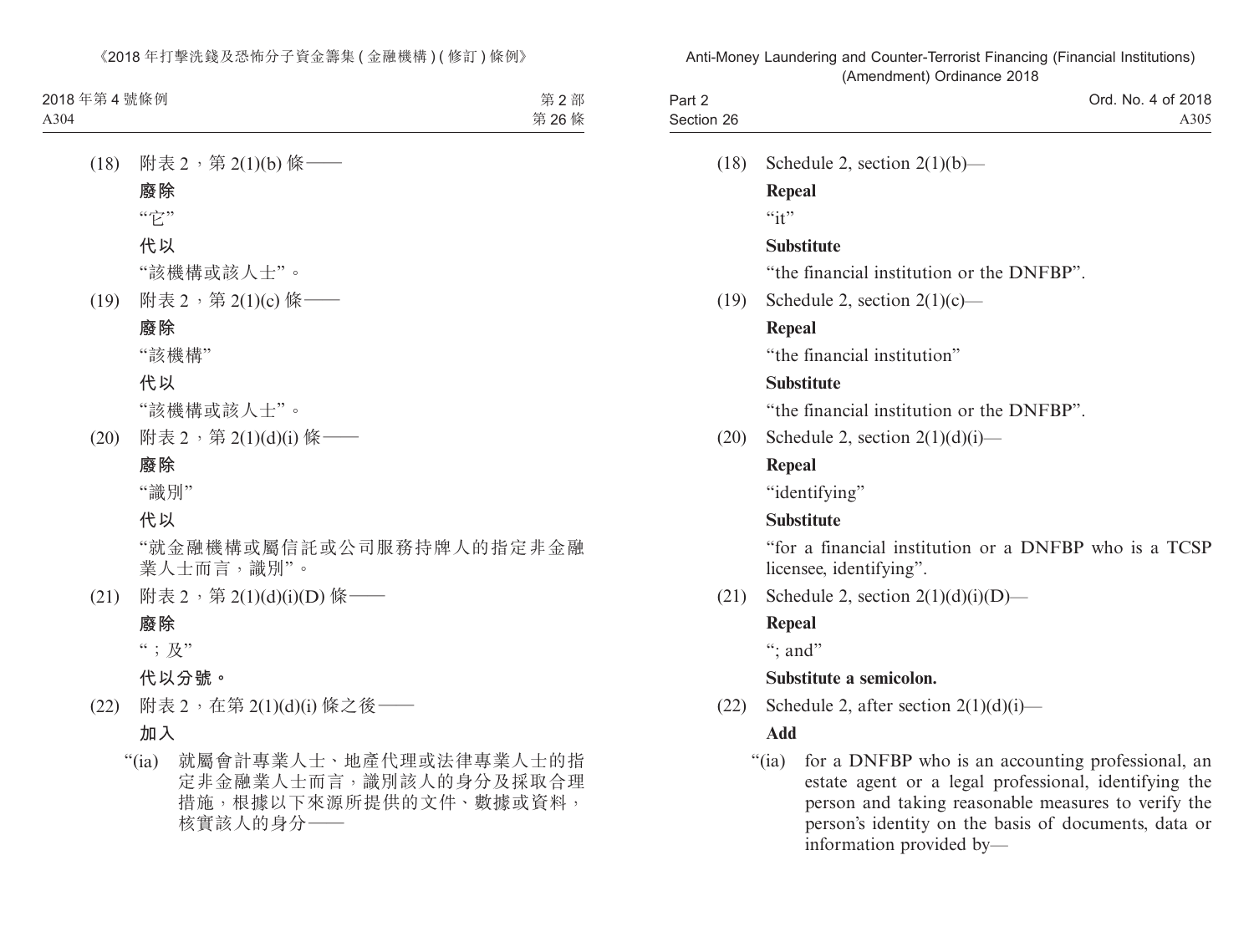| 2018年第4號條例 | 第2部  |
|------------|------|
| A306       | 第26條 |

- (A) 政府機構;
- (B) 有關監管機構;
- (C) 在香港以外地方執行與有關監管機構職能相類 似的職能的主管當局;或
- (D) 有關監管機構認可的任何其他可靠及獨立來 源;及"。
- (23) 附表 2, 第 2條––

**廢除第 (2) 款。**

(24) 附表 2,第 3(1)條–

## **廢除**

"金融機構須"

#### **代以**

"金融機構或指定非金融業人士須"。

(25) 附表 2,第 3(1)(b)、(d) 及 (e) 條——

### **廢除**

"該機構"

# **代以**

"該機構或該人士"。

(26) 附表 2,第 3(2) 條––

### **廢除**

"機構"

### **代以**

"機構或指定非金融業人士"。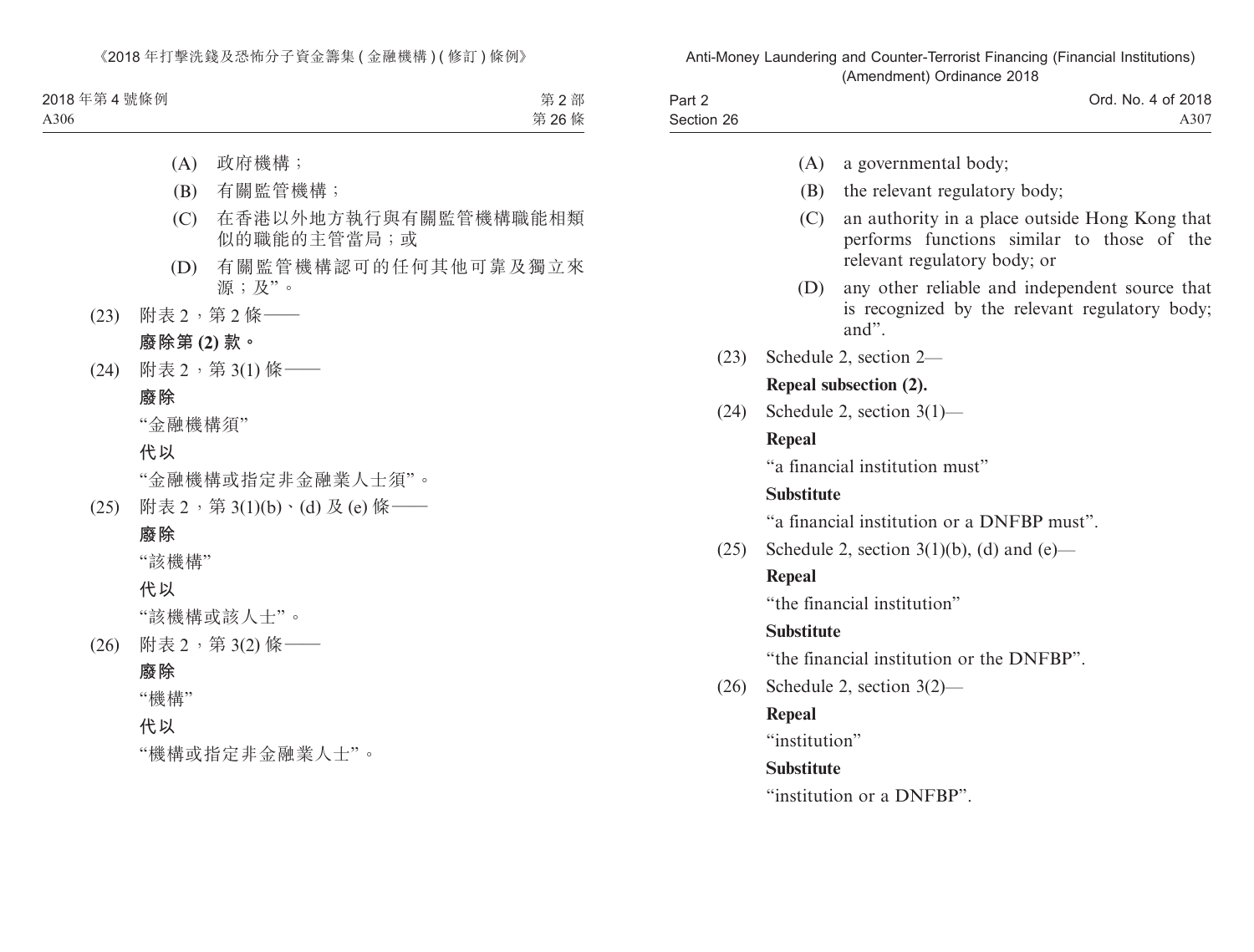| 2018年第4號條例<br>A308 |                                             | 第2部<br>第26條 |
|--------------------|---------------------------------------------|-------------|
| (27)               | 附表 2 ,第 3(3) 條――                            |             |
|                    | 廢除                                          |             |
|                    | "機構"                                        |             |
|                    | 代以                                          |             |
|                    | "機構或指定非金融業人士"。                              |             |
|                    | (28) 附表 2,第3(4)條––                          |             |
|                    | 廢除                                          |             |
|                    | "機構"                                        |             |
|                    | 代以                                          |             |
|                    | "機構或指定非金融業人士"。                              |             |
|                    | (29) 附表 2,第 3(4)條——                         |             |
|                    | 廢除                                          |             |
|                    | 所有"它"                                       |             |
|                    | 代以                                          |             |
|                    | "該機構或該人士"。                                  |             |
|                    | (30) 附表 2,第4(1)條——                          |             |
|                    | 廢除                                          |             |
|                    | "金融機構"                                      |             |
|                    | 代以                                          |             |
|                    | "金融機構或指定非金融業人士"。                            |             |
| (31)               | 附表 2 ,第 4(1) 條――                            |             |
|                    | 廢除                                          |             |
|                    | "(c) $\cancel{\mathcal{R}}$ (d)"            |             |
|                    | 代以                                          |             |
|                    | $"(ab) \cdot (c) \not\mathbb{R} (d)" \circ$ |             |
|                    |                                             |             |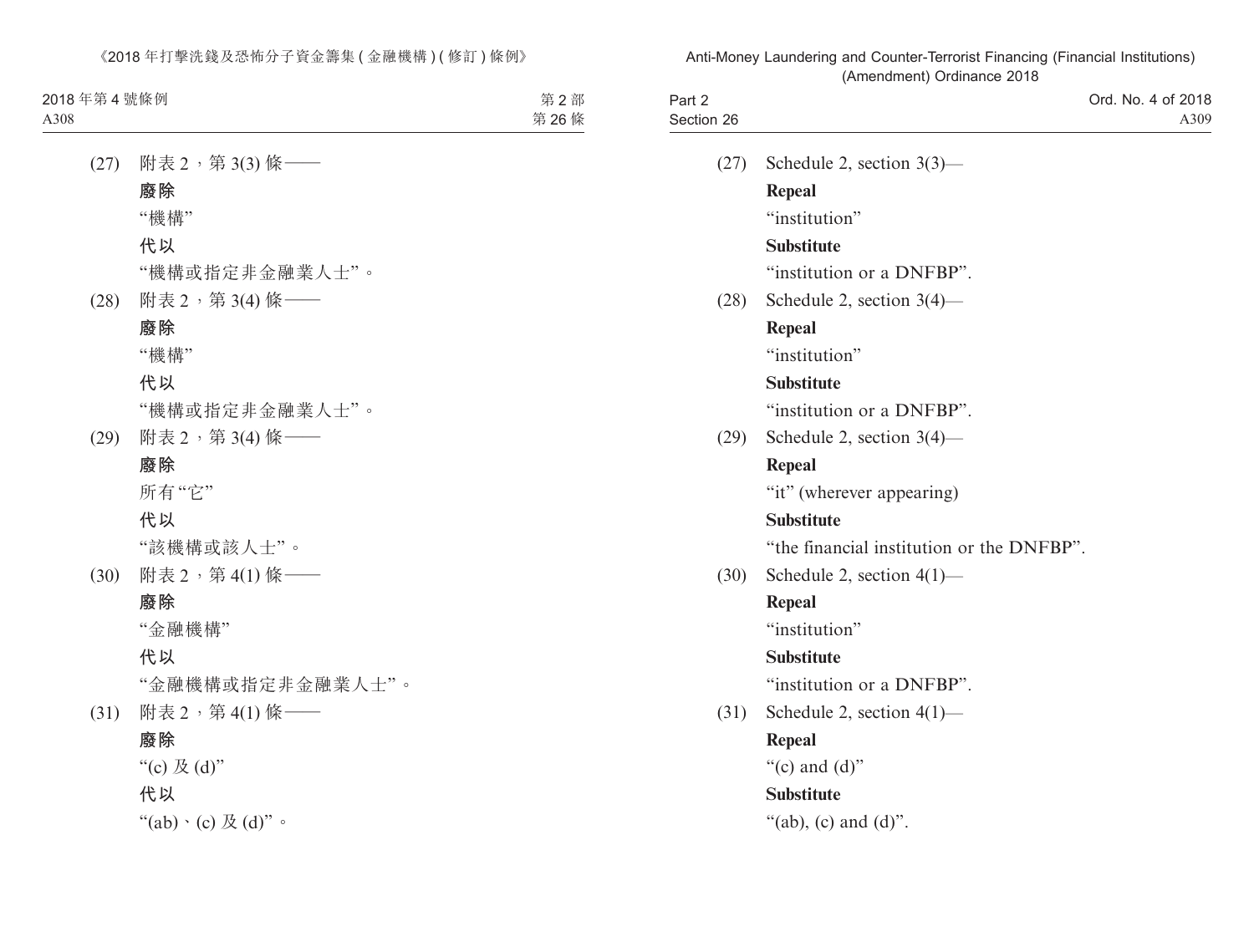| 2018年第4號條例<br>A310 |                      | 第2部<br>第26條 |
|--------------------|----------------------|-------------|
| (32)               | 附表 2 ,第 4(1) 條――     |             |
|                    | 廢除                   |             |
|                    | "該機構"                |             |
|                    | 代以                   |             |
|                    | "該機構或該人士"。           |             |
|                    | (33) 附表 2,第4(2)條––   |             |
|                    | 廢除                   |             |
|                    | "金融機構"               |             |
|                    | 代以                   |             |
|                    | "金融機構或指定非金融業人士"。     |             |
| (34)               | 附表 2,英文文本,第 4(2) 條—— |             |
|                    | 廢除                   |             |
|                    | "its"                |             |
|                    | 代以                   |             |
|                    | "the customer's" o   |             |
|                    | (35) 附表 2,第4(2)條––   |             |
|                    | 廢除                   |             |
|                    | "該機構"                |             |
|                    | 代以                   |             |
|                    | "該機構或該人士"。           |             |
|                    | (36) 附表 2,第 4(4)條——  |             |
|                    | 廢除                   |             |
|                    | "金融機構"               |             |
|                    | 代以                   |             |
|                    | "金融機構或指定非金融業人士"。     |             |
|                    |                      |             |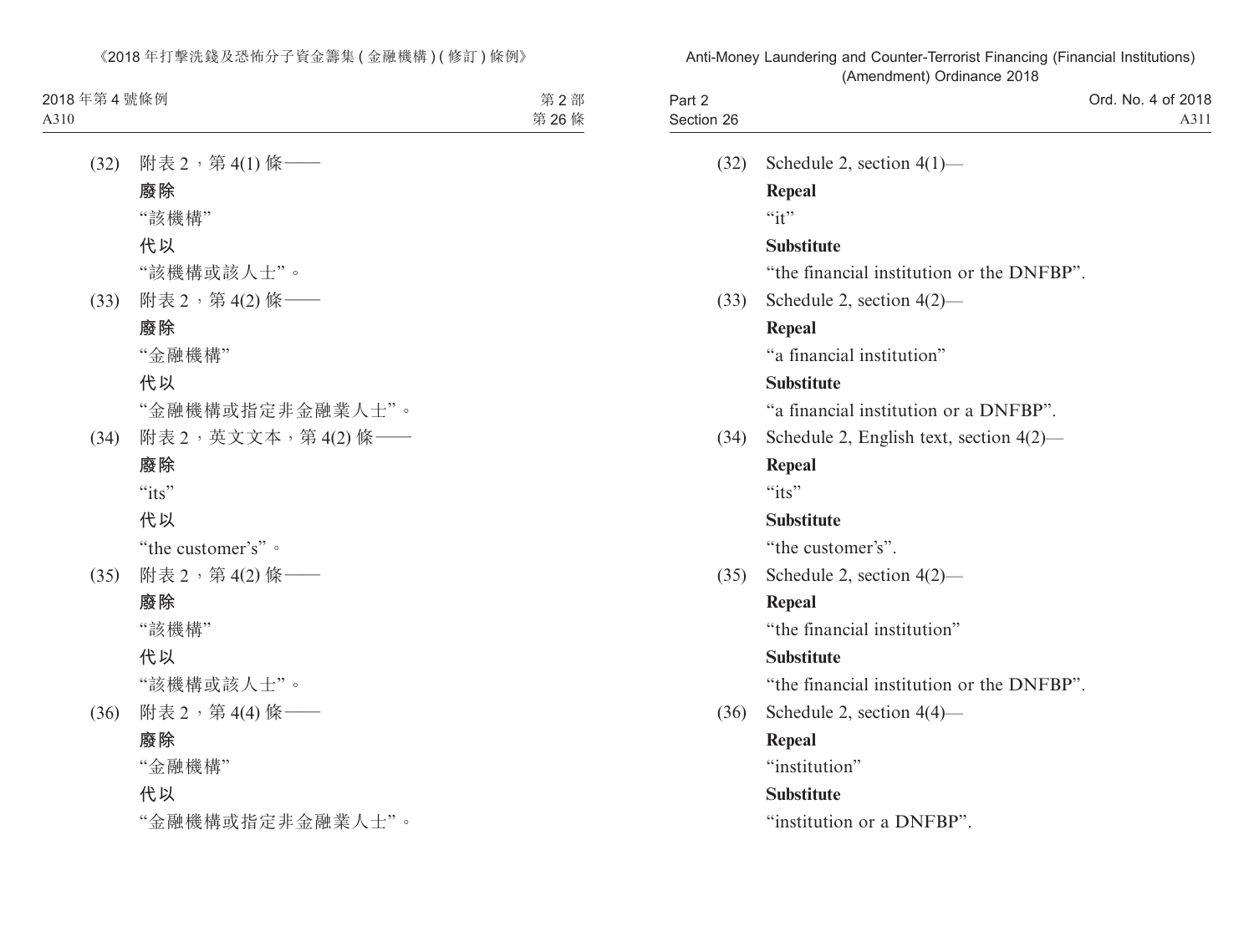|      |                                              | 第26條 |
|------|----------------------------------------------|------|
| (37) | 附表 2 ,第 4(4) 條 ――                            |      |
|      | 廢除                                           |      |
|      | "(c) $\cancel{\mathcal{R}}$ (d)"             |      |
|      | 代以                                           |      |
|      | $``(ab) \cdot (c) \not\mathbb{R} (d)" \circ$ |      |
| (38) | 附表 2 ,第 4(4) 條――                             |      |
|      | 廢除                                           |      |
|      | "該機構"                                        |      |
|      | 代以                                           |      |
|      | "該機構或該人士"。                                   |      |
| (39) | 附表 2 ,第 5(1) 條 ――                            |      |
|      | 廢除                                           |      |
|      | "金融機構"                                       |      |
|      | 代以                                           |      |
|      | "金融機構或指定非金融業人士"。                             |      |
|      | (40) 附表 2,第5(1)條——                           |      |
|      | 廢除                                           |      |
|      | "其與"                                         |      |
|      | 代以                                           |      |
|      | "與"。                                         |      |
| (41) | 附表 2 ,第 5(1)(a) 條――                          |      |
|      | 廢除                                           |      |
|      | "該機構"                                        |      |
|      | 代以                                           |      |
|      | "該機構或該人士"。                                   |      |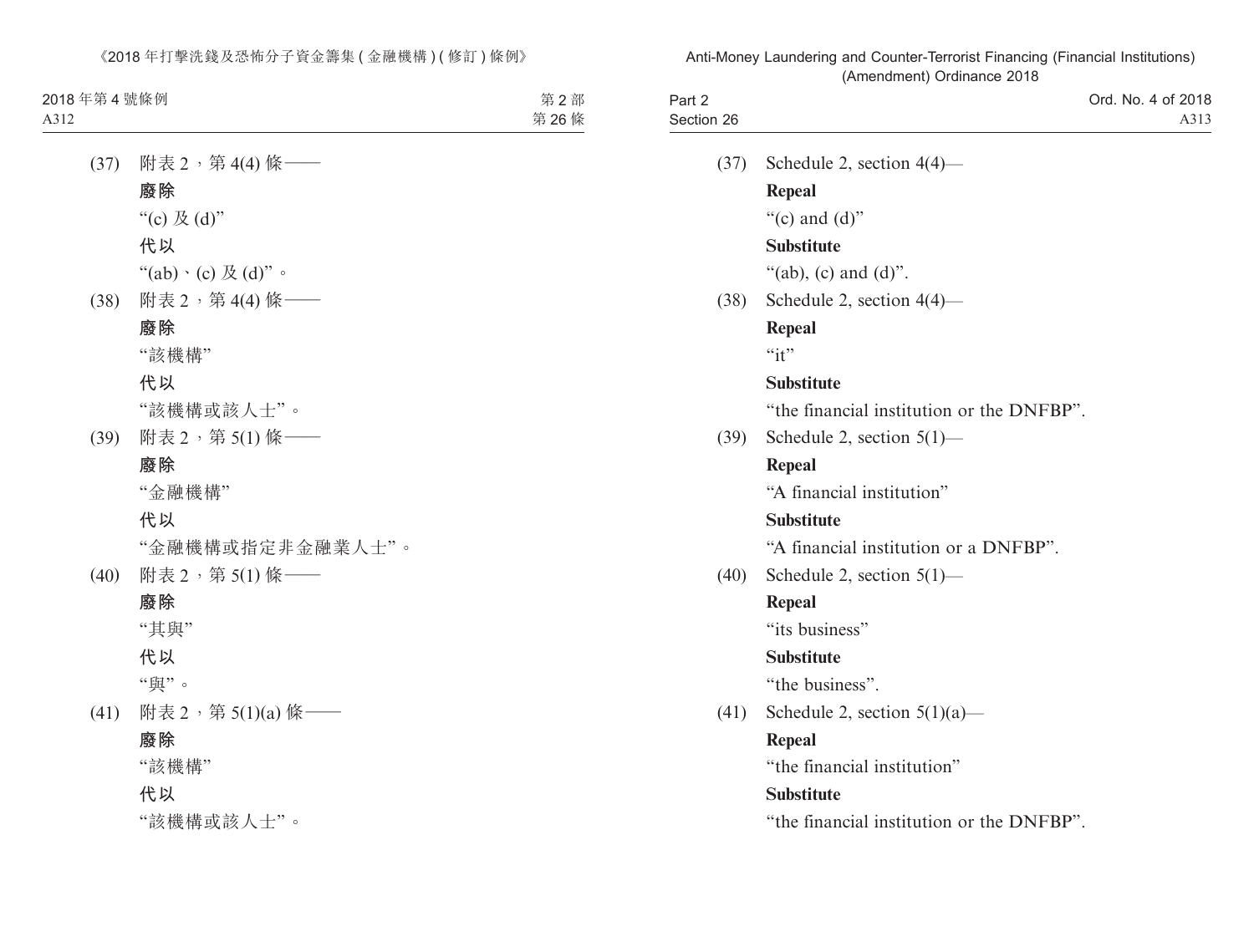| 2018年第4號條例<br>A314 |                                                 | 第2部<br>第26條 |
|--------------------|-------------------------------------------------|-------------|
|                    | (42) 附表 2,第 5(1)(b)條——                          |             |
|                    | 廢除                                              |             |
|                    | "該機構"                                           |             |
|                    | 代以                                              |             |
|                    | "該機構或該人士"。                                      |             |
|                    | (43) 附表 2,英文文本, 第 5(1)(b) 條––                   |             |
|                    | 廢除                                              |             |
|                    | "its"                                           |             |
|                    | 代以                                              |             |
|                    | "the financial institution's or the DNFBP's" of |             |
| (44)               | 附表 2 ,第 5(1)(c) 條――                             |             |
|                    | 廢除                                              |             |
|                    | "其"。                                            |             |
|                    | (45) 附表 2,第5(2)條——                              |             |
|                    | 廢除                                              |             |
|                    | "金融機構"                                          |             |
|                    | 代以                                              |             |
|                    | "金融機構或指定非金融業人士"。                                |             |
| (46)               | 附表 2 ,第 5(2) 條――                                |             |
|                    | 廢除                                              |             |
|                    | "其責任"                                           |             |
|                    | 代以                                              |             |
|                    | "責任"。                                           |             |
|                    |                                                 |             |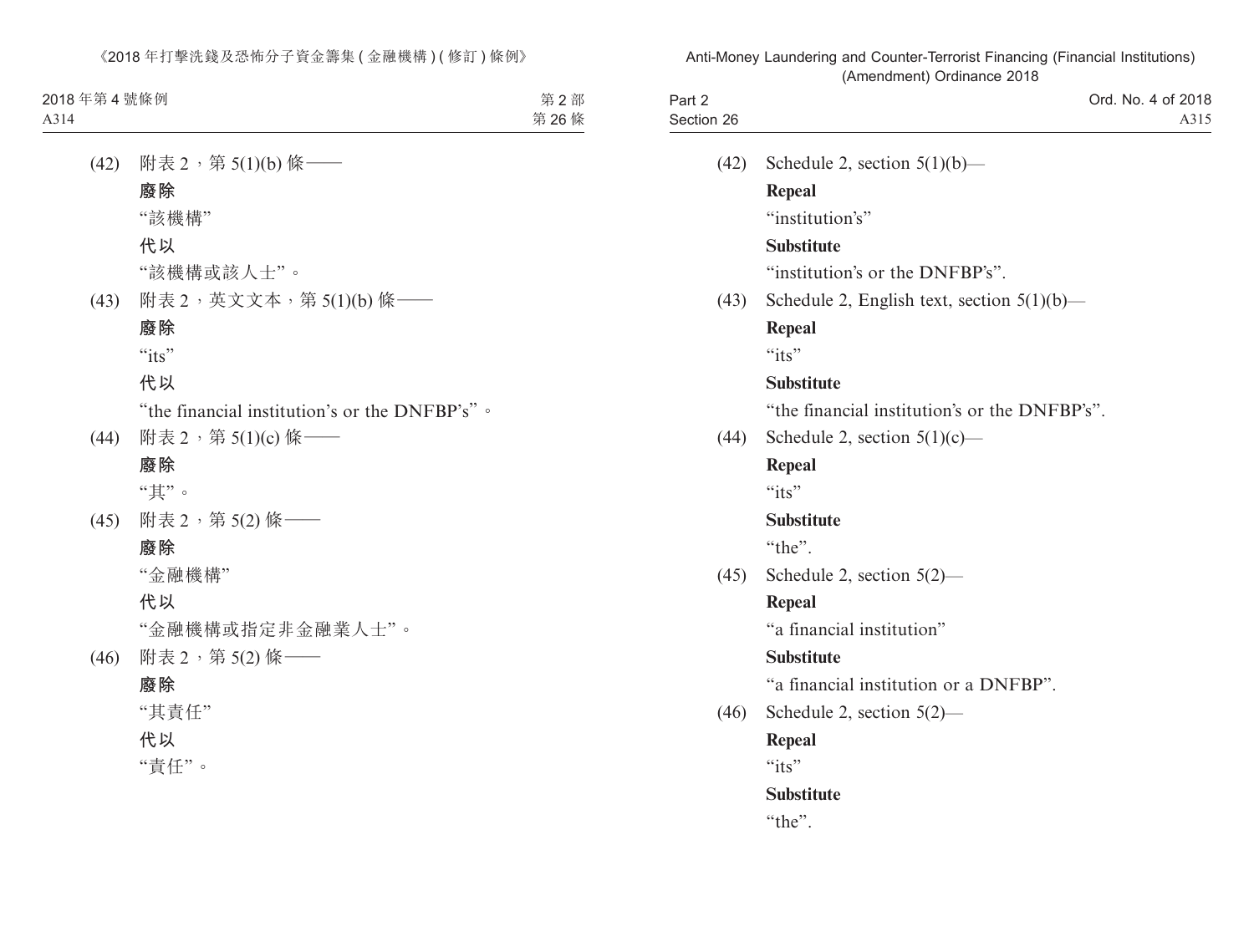| 2018年第4號條例<br>A316 |                                                  | 第2部<br>第26條 |
|--------------------|--------------------------------------------------|-------------|
|                    | (47) 附表 2,英文文本,第5(2)條——                          |             |
|                    | 廢除                                               |             |
|                    | 所有"it"                                           |             |
|                    | 代以                                               |             |
|                    | "the financial institution or the DNFBP" $\circ$ |             |
| (48)               | 附表 2 ,第 5(2) 條――                                 |             |
|                    | 廢除                                               |             |
|                    | "該機構"                                            |             |
|                    | 代以                                               |             |
|                    | "該機構或該人士"。                                       |             |
| (49)               | 附表 2 ,第 5(3)(a) 條——                              |             |
|                    | 廢除                                               |             |
|                    | "金融機構"                                           |             |
|                    | 代以                                               |             |
|                    | "金融機構或指定非金融業人士"。                                 |             |
| (50)               | 附表 2,第 5(3)(b)條——                                |             |
|                    | 廢除                                               |             |
|                    | "金融機構"                                           |             |
|                    | 代以                                               |             |
|                    | "金融機構或指定非金融業人士"。                                 |             |
| (51)               | 附表 2, 英文文本, 第 5(3)(b) 條––                        |             |
|                    | 廢除                                               |             |
|                    | "the financial institution"                      |             |
|                    | 代以                                               |             |
|                    | "the financial institution or the DNFBP" $\circ$ |             |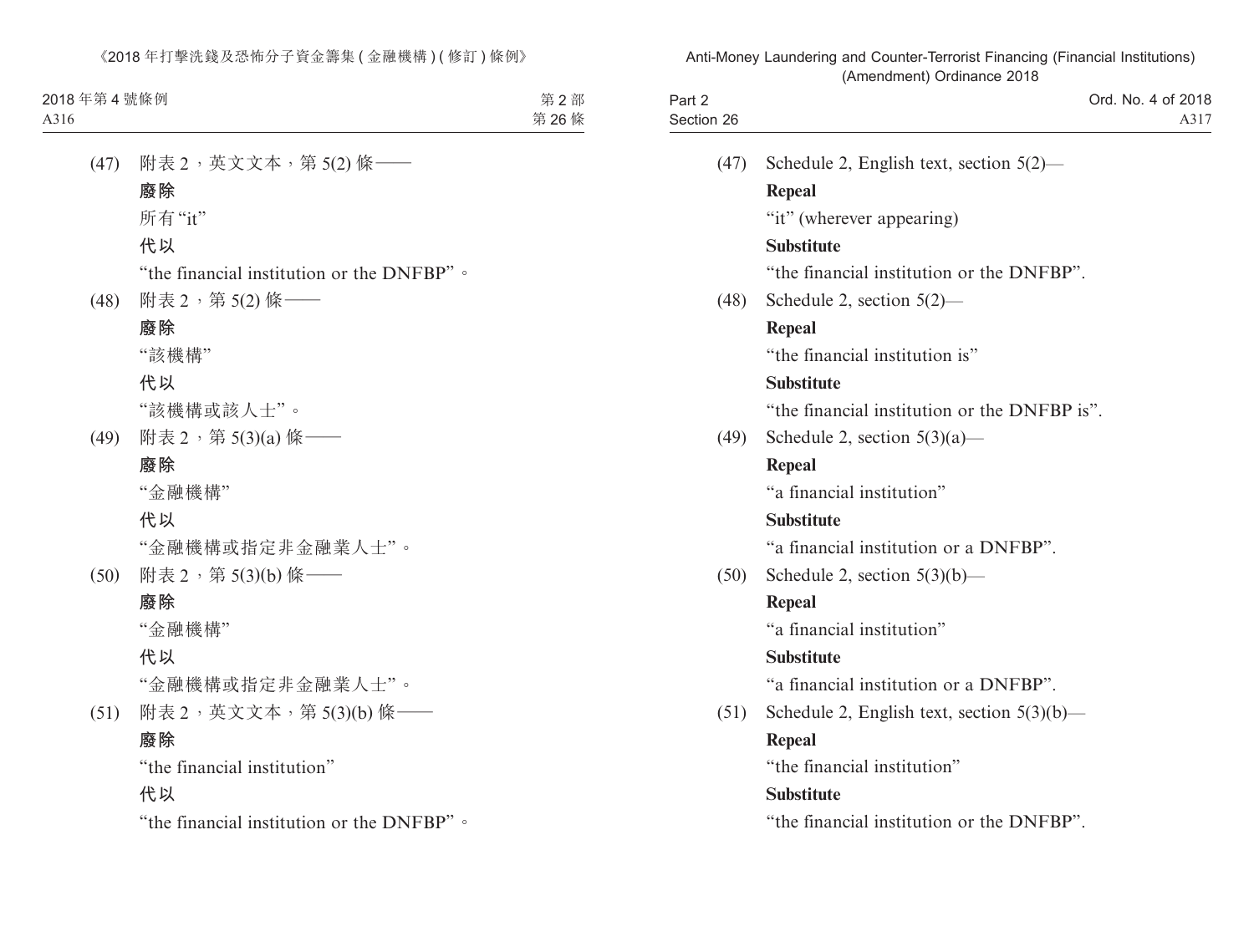| 2018年第4號條例<br>A318 |                                 | 第2部<br>第26條 |
|--------------------|---------------------------------|-------------|
| (52)               | 附表 2 ,第 5(3)(b) 條――             |             |
|                    | 廢除                              |             |
|                    | $\mathfrak{m}$ $\mathfrak{m}$ , |             |
|                    | 代以                              |             |
|                    | "該機構或該人士"。                      |             |
|                    | (53) 附表 2,第 5(3)(c)條——          |             |
|                    | 廢除                              |             |
|                    | "金融機構"                          |             |
|                    | 代以                              |             |
|                    | "金融機構或指定非金融業人士"。                |             |
|                    | (54) 附表 2,第5(3)條——              |             |
|                    | 廢除                              |             |
|                    | "該機構須"                          |             |
|                    | 代以                              |             |
|                    | "該機構或該人士須"。                     |             |
|                    | (55) 附表 2,第5(3)條——              |             |
|                    | 廢除                              |             |
|                    | "它與"                            |             |
|                    | 代以                              |             |
|                    | "該機構或該人士與"。                     |             |
| (56)               | 附表 2 ,第 6(1) 條 ――               |             |
|                    | 廢除                              |             |
|                    | "金融機構"                          |             |
|                    | 代以                              |             |
|                    | "金融機構或指定非金融業人士"。                |             |
|                    |                                 |             |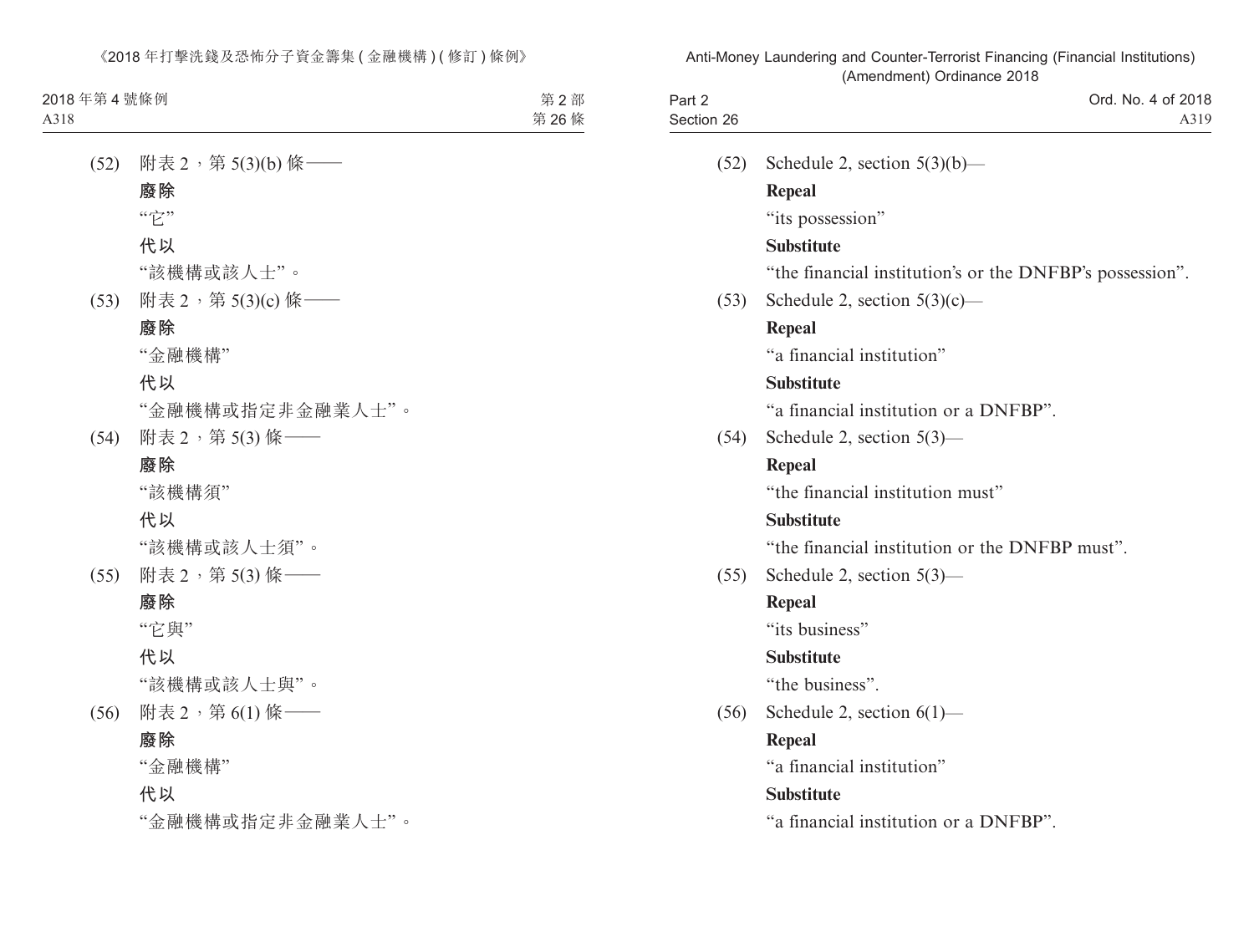| 2018年第4號條例<br>A320 |                                                 | 第2部<br>第26條 |
|--------------------|-------------------------------------------------|-------------|
| (57)               | 附表 2 ,第 6(1)(a)(ii) 條 ――                        |             |
|                    | 廢除                                              |             |
|                    | "該機構"                                           |             |
|                    | 代以                                              |             |
|                    | "該機構或該人士"。                                      |             |
| (58)               | 附表 2,英文文本, 第 6(1)(a)(ii) 條——                    |             |
|                    | 廢除                                              |             |
|                    | "its"                                           |             |
|                    | 代以                                              |             |
|                    | "the financial institution's or the DNFBP's" of |             |
| (59)               | 附表 2 ,第 6(2) 條 ――                               |             |
|                    | 廢除                                              |             |
|                    | "機構"                                            |             |
|                    | 代以                                              |             |
|                    | "機構或指定非金融業人士"。                                  |             |
|                    | $(60)$ 附表 2, 第 6(2) 條 ——                        |             |
|                    | 廢除                                              |             |
|                    | "它"                                             |             |
|                    | 代以                                              |             |
|                    | "該機構或該人士"。                                      |             |
| (61)               | 附表 2, 英文文本, 第 6(2)條––                           |             |
|                    | 廢除                                              |             |
|                    | " $its$ "                                       |             |
|                    | 代以                                              |             |
|                    | "the" o                                         |             |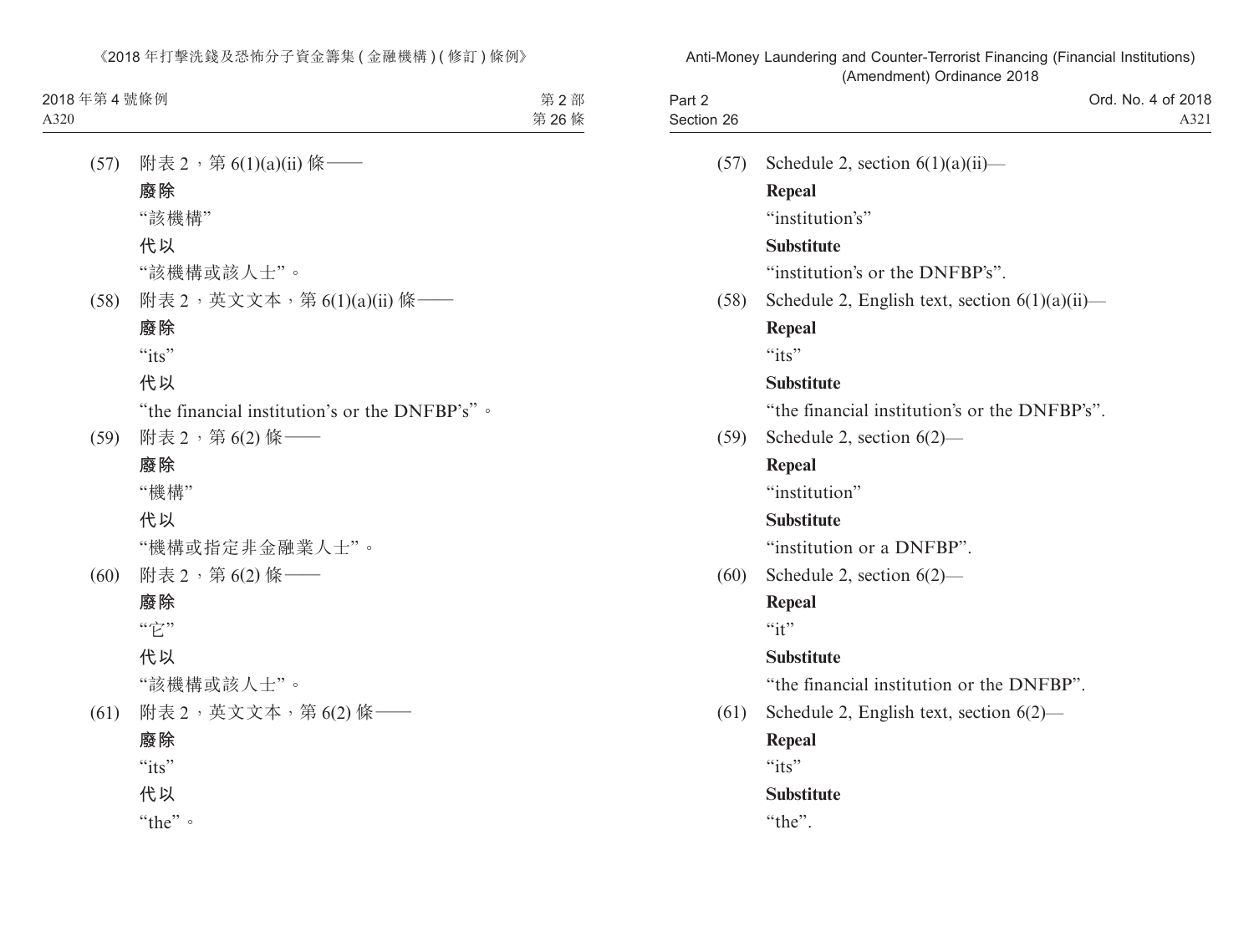| 2018年第4號條例<br>A322 |                         | 第2部<br>第26條 |
|--------------------|-------------------------|-------------|
| (62)               | 附表 2, 第8條–              |             |
|                    | 廢除                      |             |
|                    | "機構"                    |             |
|                    | 代以                      |             |
|                    | "機構或指定非金融業人士"。          |             |
| (63)               | 附表 2,第9條–               |             |
|                    | 廢除                      |             |
|                    | "金融機構"                  |             |
|                    | 代以                      |             |
|                    | "金融機構或指定非金融業人士"。        |             |
| (64)               | 附表 2,第9(a)條——           |             |
|                    | 廢除                      |             |
|                    | " $2(1)(a)$ "           |             |
|                    | 代以                      |             |
|                    | "2(1)(a) 或 (ab)"。       |             |
| (65)               | 附表 2,第9(b)條––           |             |
|                    | 廢除                      |             |
|                    | "該客戶提供的所有資料"            |             |
|                    | 代以                      |             |
|                    | "該機構或該人士已取得的、關乎該客户的資料"。 |             |
| (66)               | 附表 2,第10(1)條——          |             |
|                    | 廢除                      |             |
|                    | "機構"                    |             |
|                    | 代以                      |             |

"機構或指定非金融業人士"。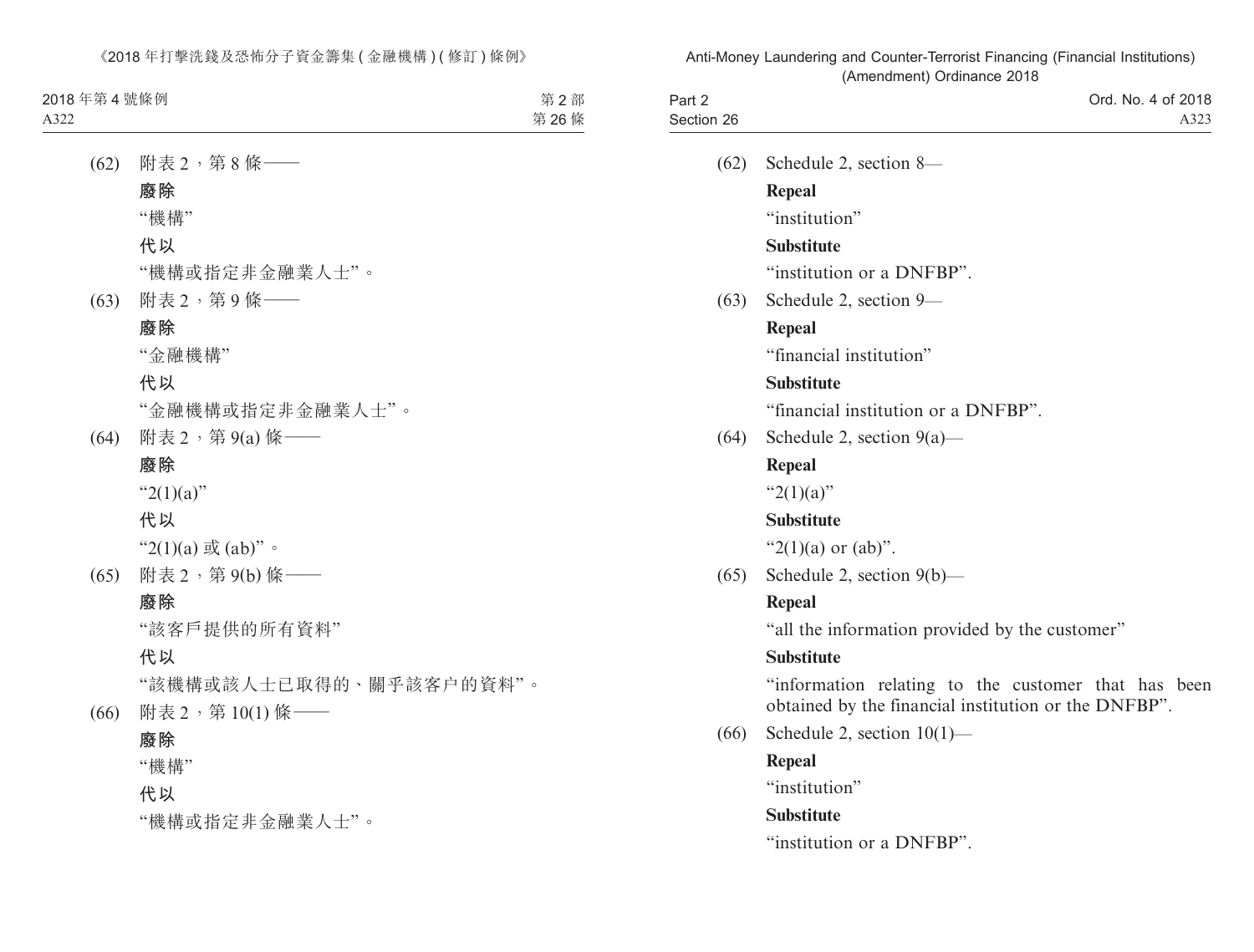| 2018年第4號條例<br>A324 |                            | 第2部<br>第26條 |
|--------------------|----------------------------|-------------|
|                    | (67) 附表 2 ,第 10(1) 條 ――    |             |
|                    | 廢除                         |             |
|                    | "它管"                       |             |
|                    | 代以                         |             |
|                    | "該機構或該人士管"。                |             |
|                    | (68) 附表 2,第10(1)條–         |             |
|                    | 廢除                         |             |
|                    | "它在"                       |             |
|                    | 代以                         |             |
|                    | "該機構或該人士在"。                |             |
|                    | (69) 附表 2, 第 10(1)(a) 條 —— |             |
|                    | 廢除                         |             |
|                    | "其"                        |             |
|                    | 代以                         |             |
|                    | "有關"。                      |             |
| (70)               | 附表 2 ,第 10(2) 條――          |             |
|                    | 廢除                         |             |
|                    | "機構"                       |             |
|                    | 代以                         |             |
|                    | "機構或指定非金融業人士"。             |             |
| (71)               | 附表 2, 英文文本, 第10(2)條––      |             |
|                    | 廢除                         |             |
|                    | "its possession"           |             |
|                    | 代以                         |             |
|                    |                            |             |

"the financial institution's or the DNFBP's possession"。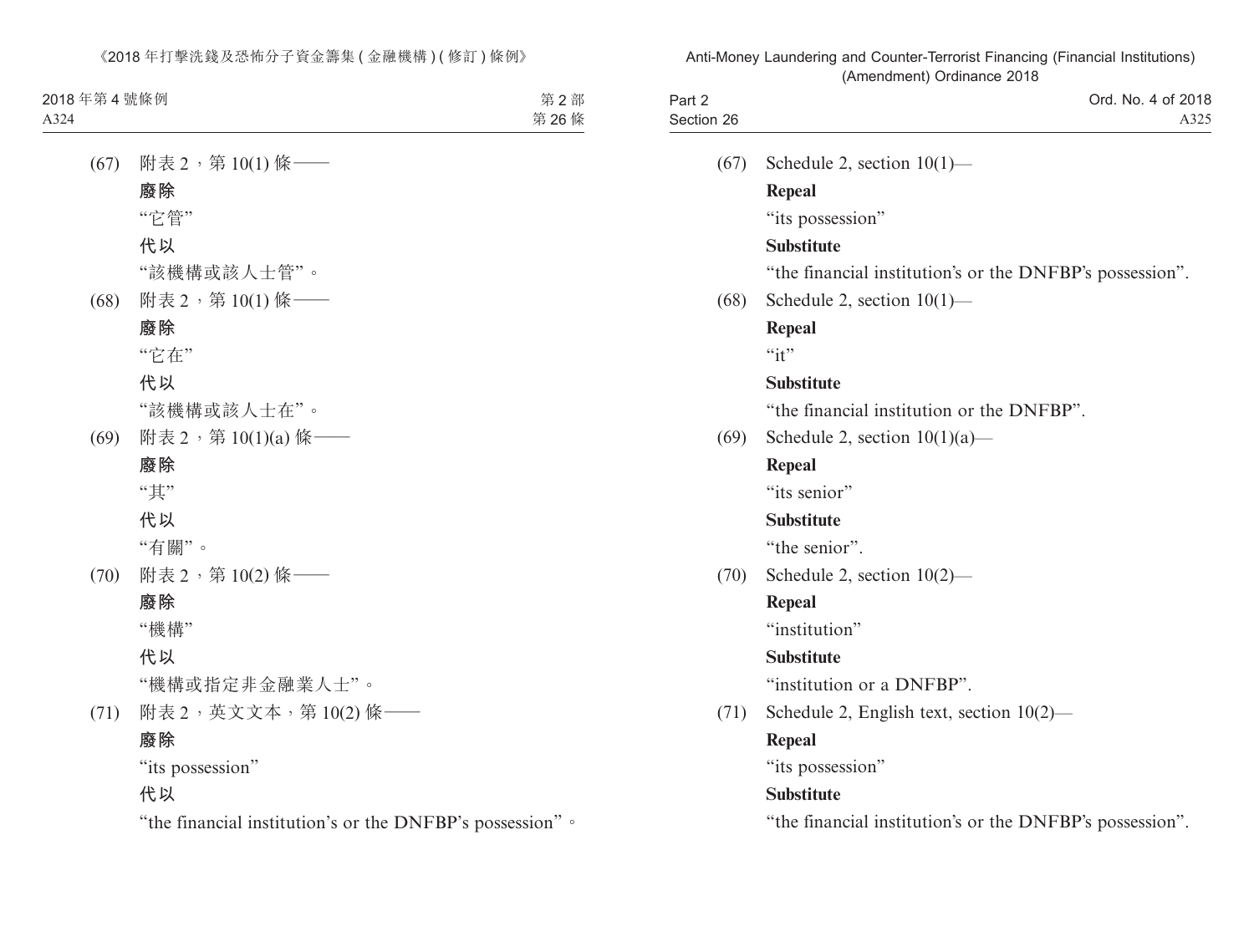| 2018年第4號條例<br>A326 |                         | 第2部<br>第26條 |
|--------------------|-------------------------|-------------|
|                    | (72) 附表 2,第10(2)條––     |             |
|                    | 廢除                      |             |
|                    | 所有"它"                   |             |
|                    | 代以                      |             |
|                    | "該機構或該人士"。              |             |
|                    | (73) 附表 2,第 10(2)(a)條—— |             |
|                    | 廢除                      |             |
|                    | "其"                     |             |
|                    | 代以                      |             |
|                    | "有關"。                   |             |
|                    | (74) 附表 2,第12條–         |             |
|                    | 廢除第(1)款。                |             |
|                    | (75) 附表 2,第12(3)條——     |             |
|                    | 廢除                      |             |
|                    | "在進行"                   |             |
|                    | 代以                      |             |
|                    | "除第(3A)款另有規定外,在進行"。     |             |
| (76)               | 附表 2,第12(3)(b)條––       |             |
|                    | 廢除                      |             |
|                    | ";及"                    |             |
|                    | 代以分號。                   |             |
|                    | (77) 附表 2,第12(3)(c)條––  |             |
|                    | 廢除                      |             |
|                    | "或(如沒有地址)"              |             |
|                    | 代以頓號。                   |             |
|                    |                         |             |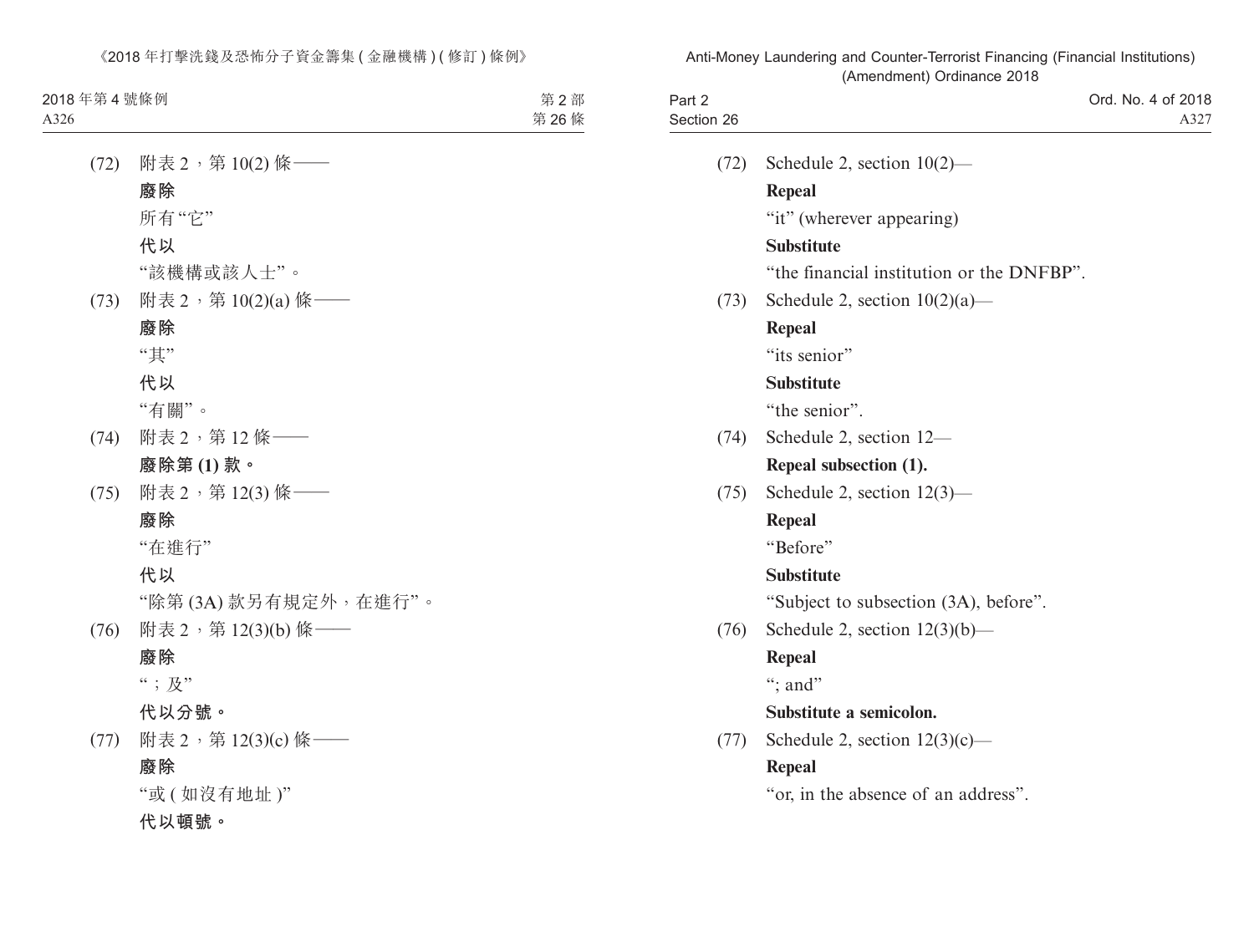| 2018年第4號條例 | 第2部  |
|------------|------|
| A328       | 第26條 |

- (78) 附表 2,第 12(3)(c) 條—— **廢除句號 代以分號。**
- (79) 附表 2,在第 12(3)(c) 條之後—— **加入**
	- "(d) 收款人的姓名或名稱;及
		- (e) 該收款人在有關收款機構開立的户口 ( 該户口為電 傳轉帳所付金錢的對象) 的號碼,或 (如沒有該户口) 由該收款機構編配予該電傳轉帳的獨特參考編號。"。
- (80) 附表 2,在第 12(3) 條之後——

### **加入**

- "(3A) 第 (3)(c) 款不適用於涉及 \$8,000 以下的款額 ( 或折 算為另一貨幣的相同款額 ) 的電傳轉帳。"。
- $(81)$  附表 2, 第 12 條 —— **廢除第 (4) 款。**
- (82) 附表 2,第 12(5)條–

#### **廢除**

在"表格"之後的所有字句

### **代以**

# "內——

(a) 就涉及相等於 \$8,000 或以上的款額 ( 或折算為 另一貨幣的相同款額 ) 的電傳轉帳——包括根 據第 (3)(a)、(b)、(c)、(d) 及 (e) 款就該項轉帳 記錄的資料;及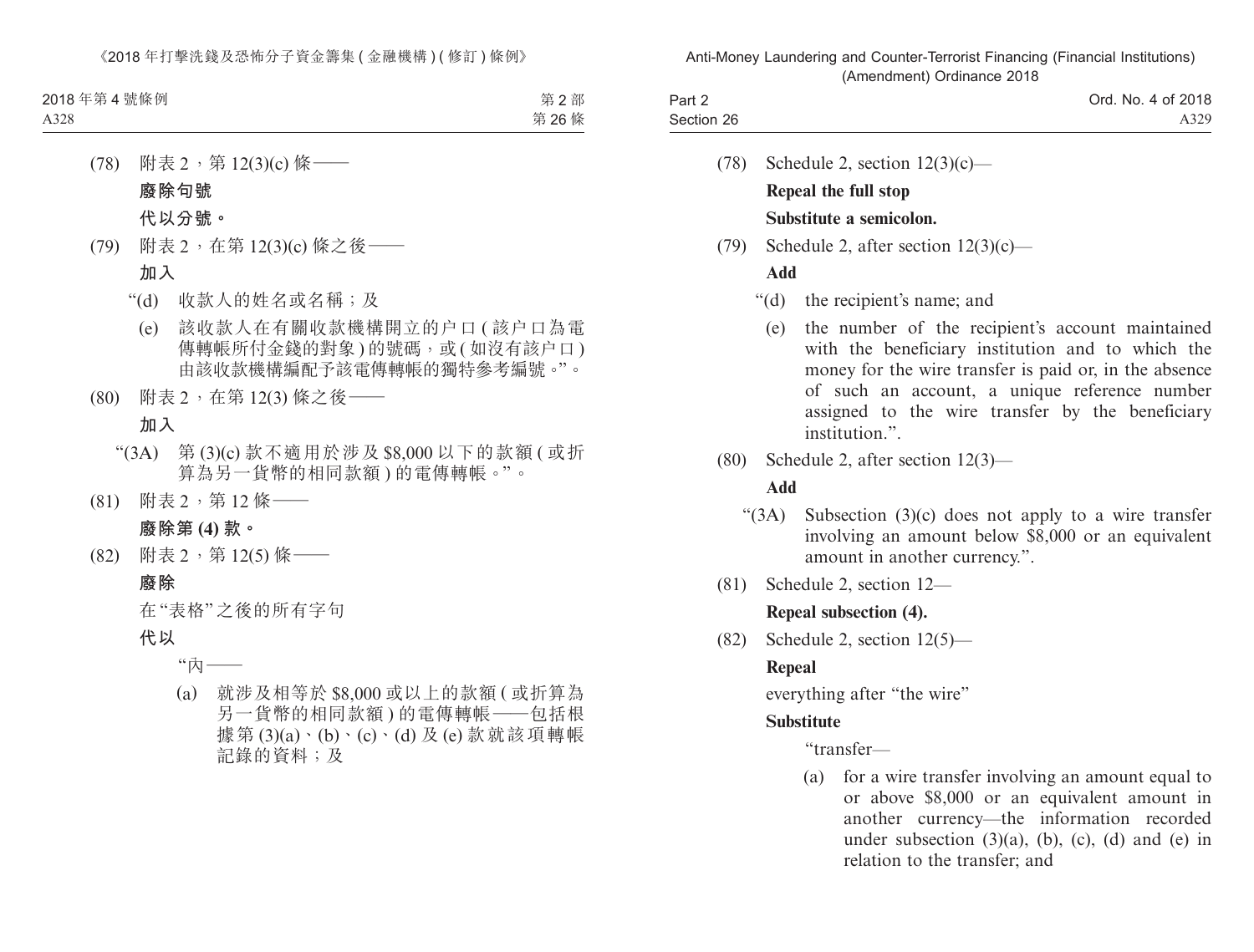第 2 部 第 26 條 2018 年第 4 號條例 A330

- (b) 就涉及 \$8,000 以下的款額 ( 或折算為另一貨 幣的相同款額 ) 的電傳轉帳——包括根據第  $(3)(a) \cdot (b) \cdot (d)$ 及 $(e)$ 款就該項轉帳記錄的資 料。"。
- (83) 附表 2,第 12(10)條–

### **廢除**

"收款機構"

#### **代以**

"收款機構或中介機構"。

(84) 附表 2,第 15條–

### **廢除**

"金融機構"

### **代以**

"金融機構或指定非金融業人士"。

(85) 附表 2,第 15 條——

#### **廢除**

"當局"

### **代以**

"當局或 ( 如指定非金融業人士屬會計專業人士、地產代 理或法律專業人士)有關監管機構,"。

(86) 附表 2, 第 15 條–

#### **廢除**

"予該機構"

**代以**

"予該機構或該人士"。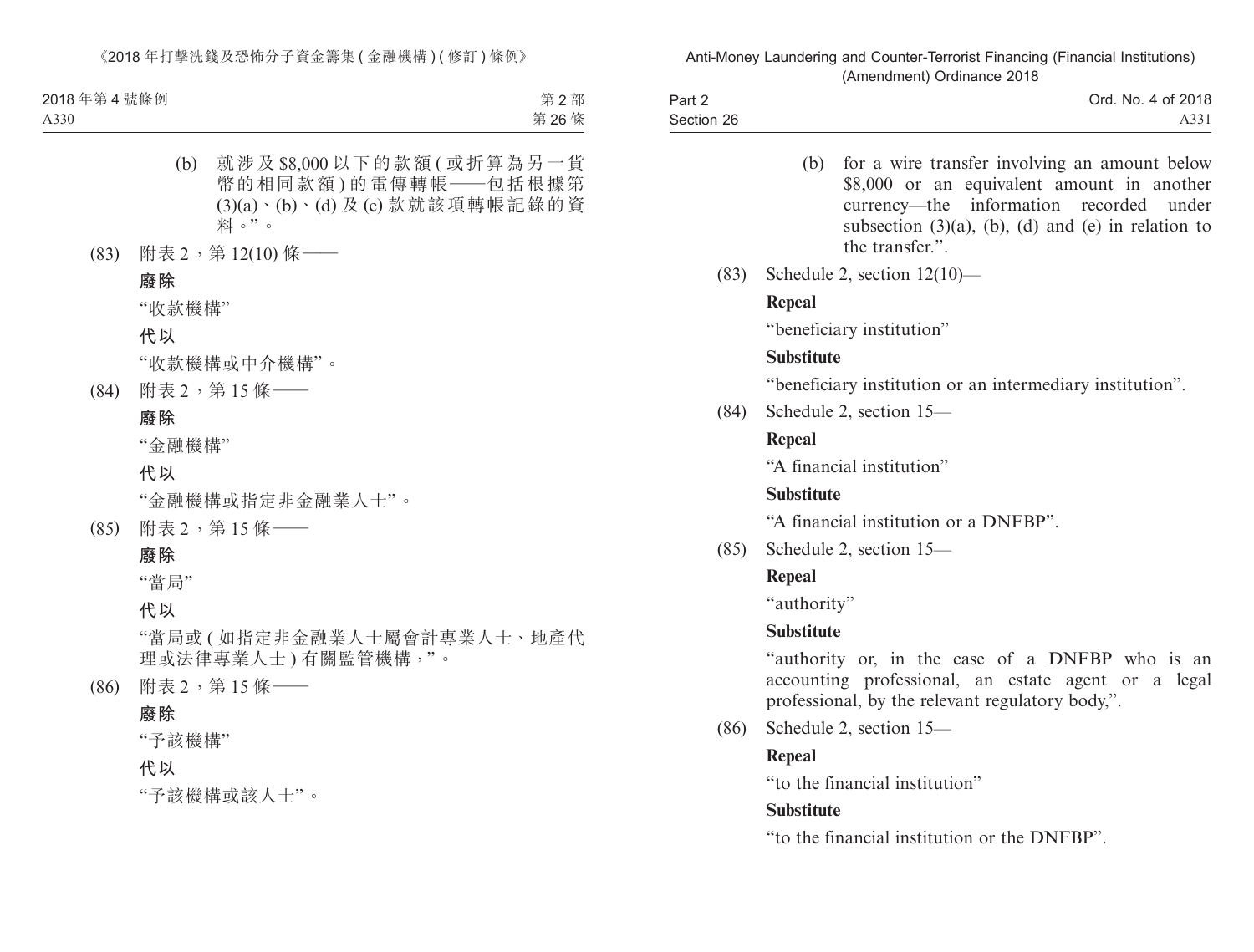| 2018年第4號條例<br>A332 |                        | 第2部<br>第26條 |
|--------------------|------------------------|-------------|
| (87)               | 附表 2, 第 15(a)(i) 條——   |             |
|                    | 廢除                     |             |
|                    | "其"                    |             |
|                    | 代以                     |             |
|                    | "有關"。                  |             |
| (88)               | 附表 2,第 15(b)(i) 條――    |             |
|                    | 廢除                     |             |
|                    | "其"                    |             |
|                    | 代以                     |             |
|                    | "有關"。                  |             |
| (89)               | 附表 2 ,第 15(b)(ii) 條 ―― |             |
|                    | 廢除                     |             |
|                    | "該機構"                  |             |
|                    | 代以                     |             |
|                    | "該機構或該人士"。             |             |
| (90)               | 附表 2,第15(b)(ii)條-      |             |
|                    | 廢除                     |             |
|                    | "它"                    |             |
|                    | 代以                     |             |
|                    | "該機構或該人士"。             |             |
| (91)               | 附表 2,第16條——            |             |
|                    | 廢除                     |             |
|                    | "機構"                   |             |
|                    | 代以                     |             |
|                    | "機構或指定非金融業人士"。         |             |
|                    |                        |             |
|                    |                        |             |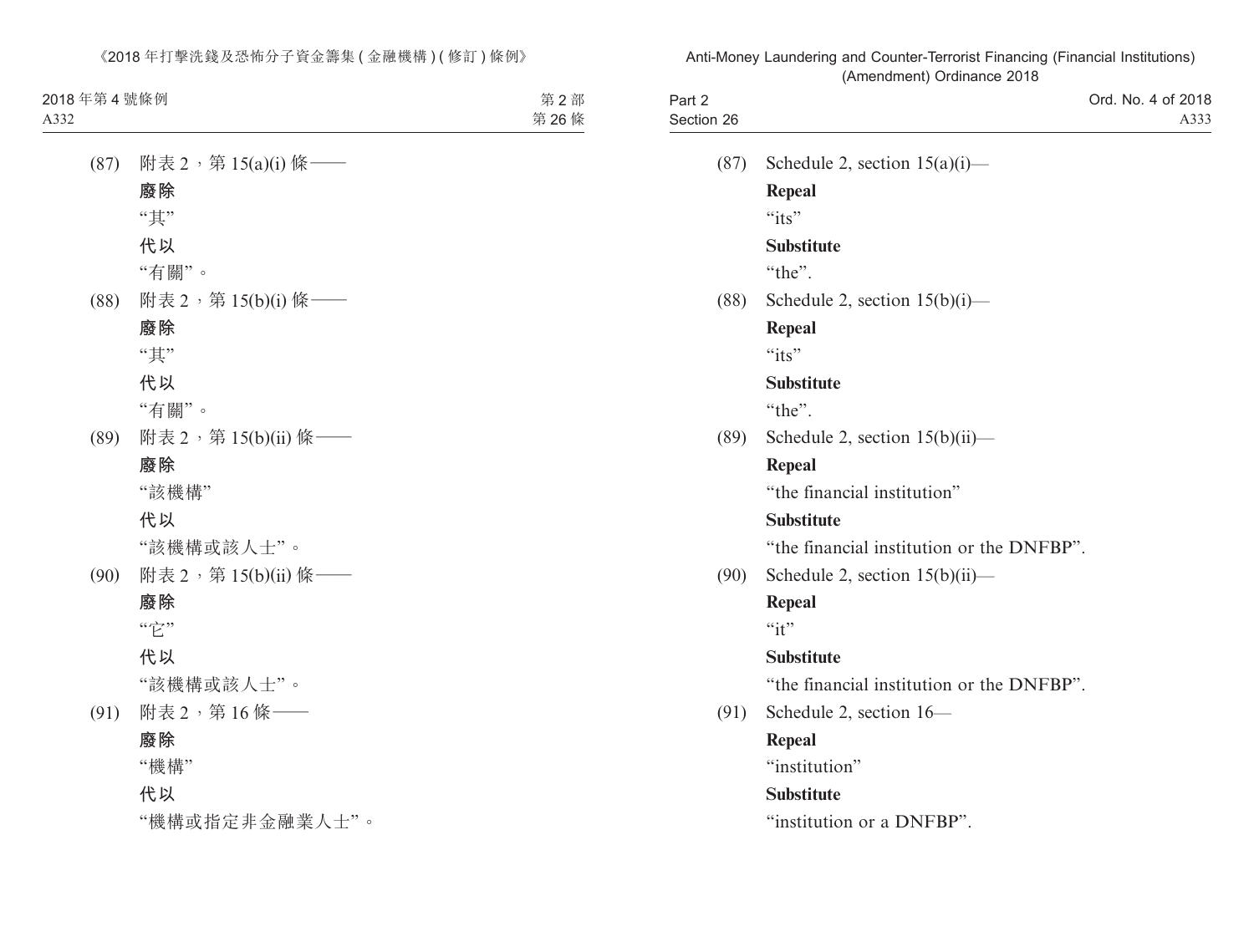| 2018年第4號條例 | 第2部  |
|------------|------|
| A334       | 第26條 |

- (92) 附表 2,第 18(1)條–
	- **廢除**

"機構可"

### **代以**

"機構或指定非金融業人士可"。

(93) 附表 2,第 18(1)(a) 條——

### **廢除**

"該機構"

### **代以**

"該機構或該人士"。

(94) 附表 2,第 18(1)(b) 條——

### **廢除**

在"提供"之前的所有字句

### **代以**

- "(b) 該機構或該人士信納,該中介人可應其要求,沒有 延誤地"。
- (95) 附表 2,第 18(2)條–

### **廢除**

"機構"

#### **代以**

"機構或指定非金融業人士"。

(96) 附表 2,第 18(3)(a) 條——

# **廢除**

"可令金融機構"

# **代以**

"能夠令有關金融機構或指定非金融業人士"。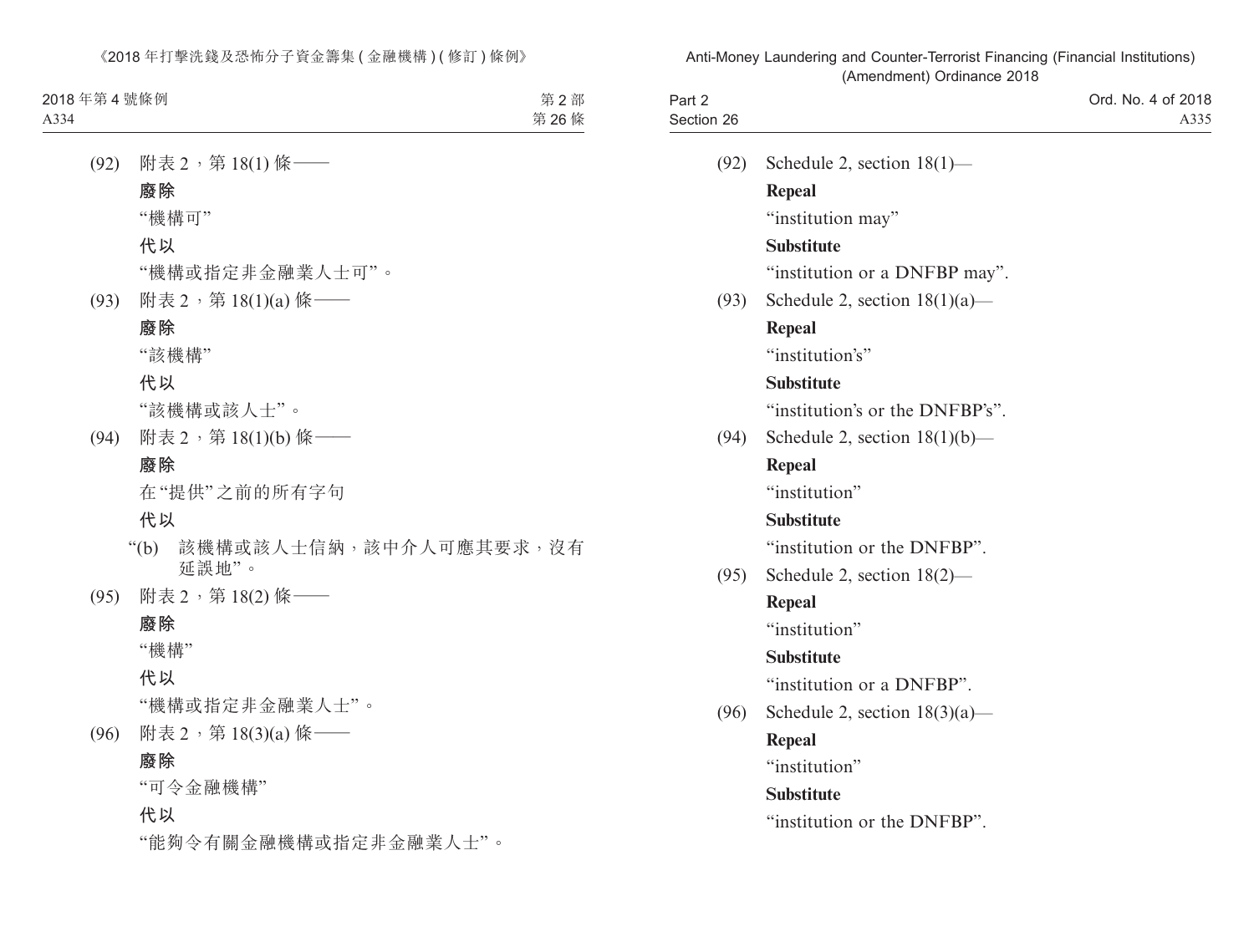| 2018年第4號條例 | 第2部  |
|------------|------|
| A336       | 第26條 |

- (97) 附表 2,第 18(3)(a) 條—— **廢除第 (i)、(ii)、(iii) 及 (iv) 節 代以**
	- "(i) 會計專業人士;
	- (ii) 地產代理;
	- (iii) 法律專業人士;
	- (iv) 信託或公司服務持牌人;"。
- (98) 附表 2,第 18(3)(b) 條——

# **廢除**

";或"

### **代以分號。**

(99) 附表 2,第 18(3)(c)條–

# **廢除**

"信託公司,"

### **代以**

"信託公司,或在對等司法管轄區經營與地產代理所經 營的業務相類似的業務的人,"。

(100) 附表 2,第 18(3)(c) 條——

### **廢除**

"(b) 段所述的金融機構"

### **代以**

"中介人金融機構"。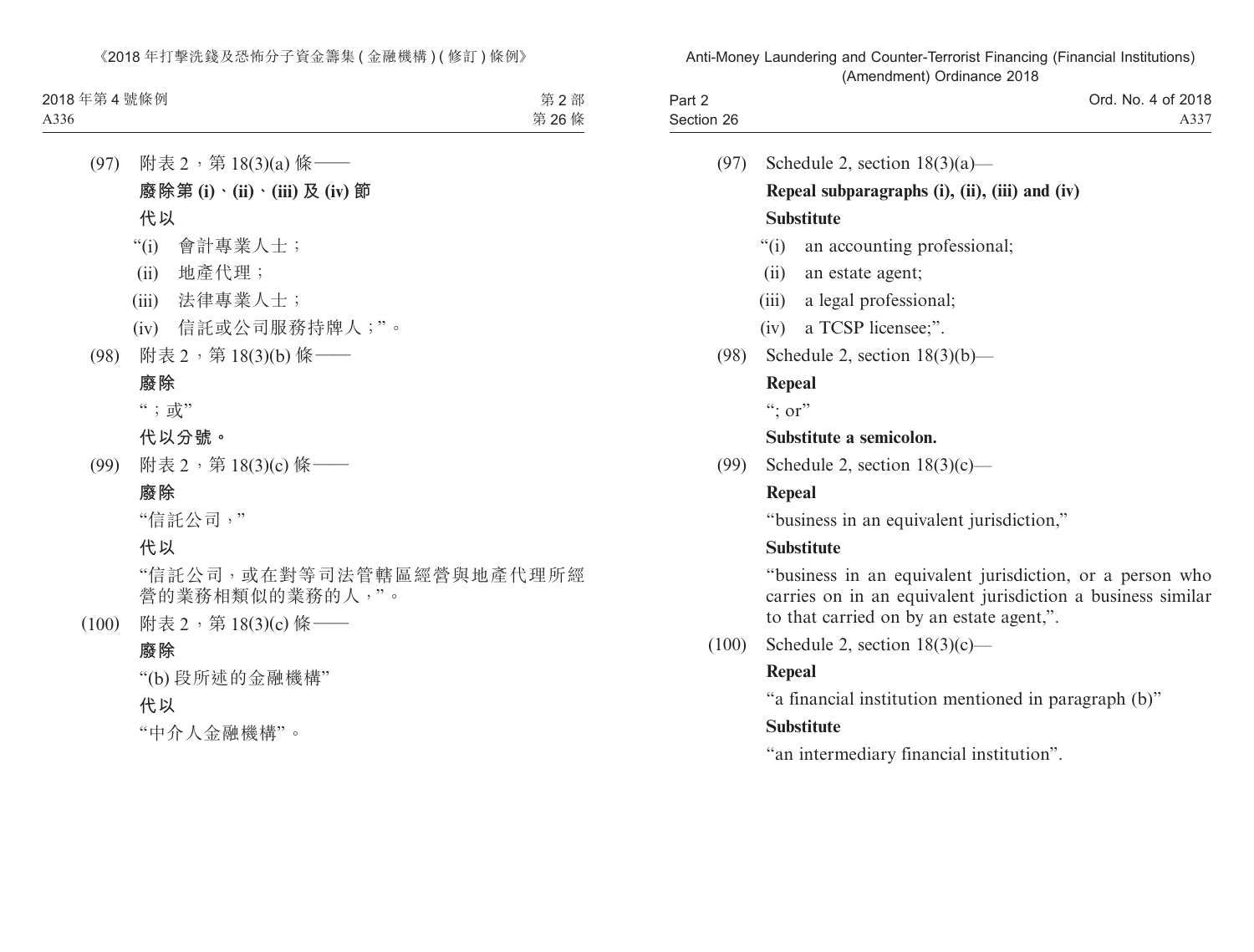| 2018年第4號條例 | 第2部  |
|------------|------|
| A338       | 第26條 |

 $(101)$  附表 2, 第 18(3)(c)(iii) 條——

### **廢除**

"有關當局的職能相類似。"

**代以**

"有關當局或監管機構 ( 視何者適用而定 ) 的職能相類似; 或"。

(102) 附表 2,在第 18(3)(c) 條之後——

# **加入**

- "(d) ( 如屬金融機構的情況 ) 符合以下說明的機構——
	- (i) 該機構就有關金融機構而言,屬相關外地金融 機構;及
	- (ii) 該機構符合第 (3A) 款的條件。"。
- (103) 附表 2,在第 18(3) 條之後——

### **加入**

- "(3A) 有關條件為——
	- (a) 該相關外地金融機構根據集團政策須——
		- (i) 設有措施確保遵從與根據本附表所施加 的規定相類似的規定;及
		- (ii) 針對洗錢及恐怖分子資金籌集而實施計 劃;及
	- (b) 該相關外地金融機構就遵從 (a) 段所述的規定 而言,是在集團層面受以下主管當局所監管 的 $-$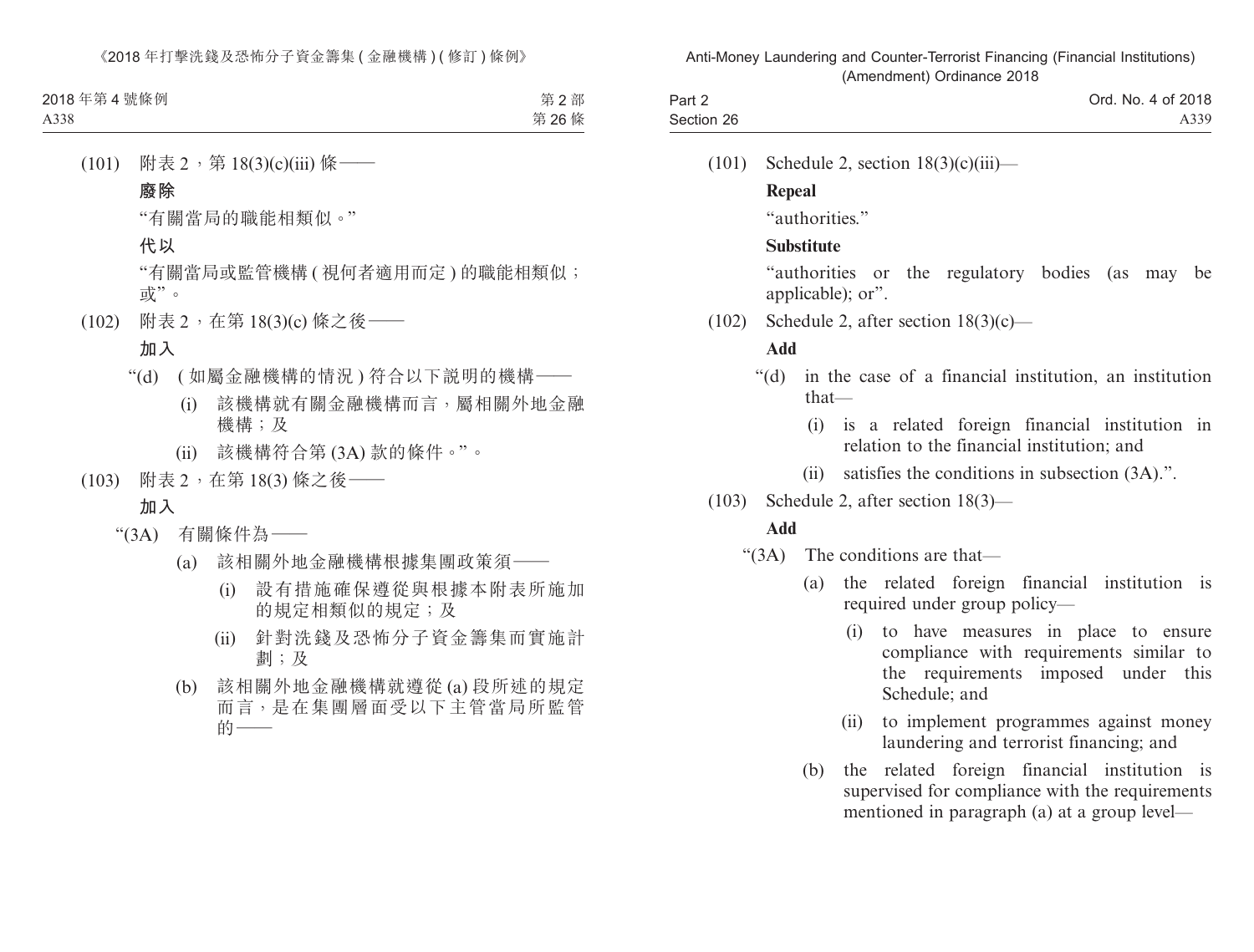第 2 部 第 26 條 2018 年第 4 號條例 A340

- (i) 有關當局;或
- (ii) 在對等司法管轄區就該機構的控權公司 或總行執行與有關當局在本條例下所執 行的職能相類似的職能的主管當局。"。
- (104) 附表 2,第 18(4)條–

#### **廢除**

"金融機構"

# **代以**

"金融機構或指定非金融業人士"。

(105) 附表 2,第 18(4)(a) 條——

# **廢除**

"該機構"

# **代以**

"該機構或該人士"。

 $(106)$  附表 2, 第 18(4)(a) 條一

# **廢除**

"及"。

(107) 附表 2,第 18(4)(b) 條——

# **廢除**

所有"該機構"

#### **代以**

"該機構或該人士"。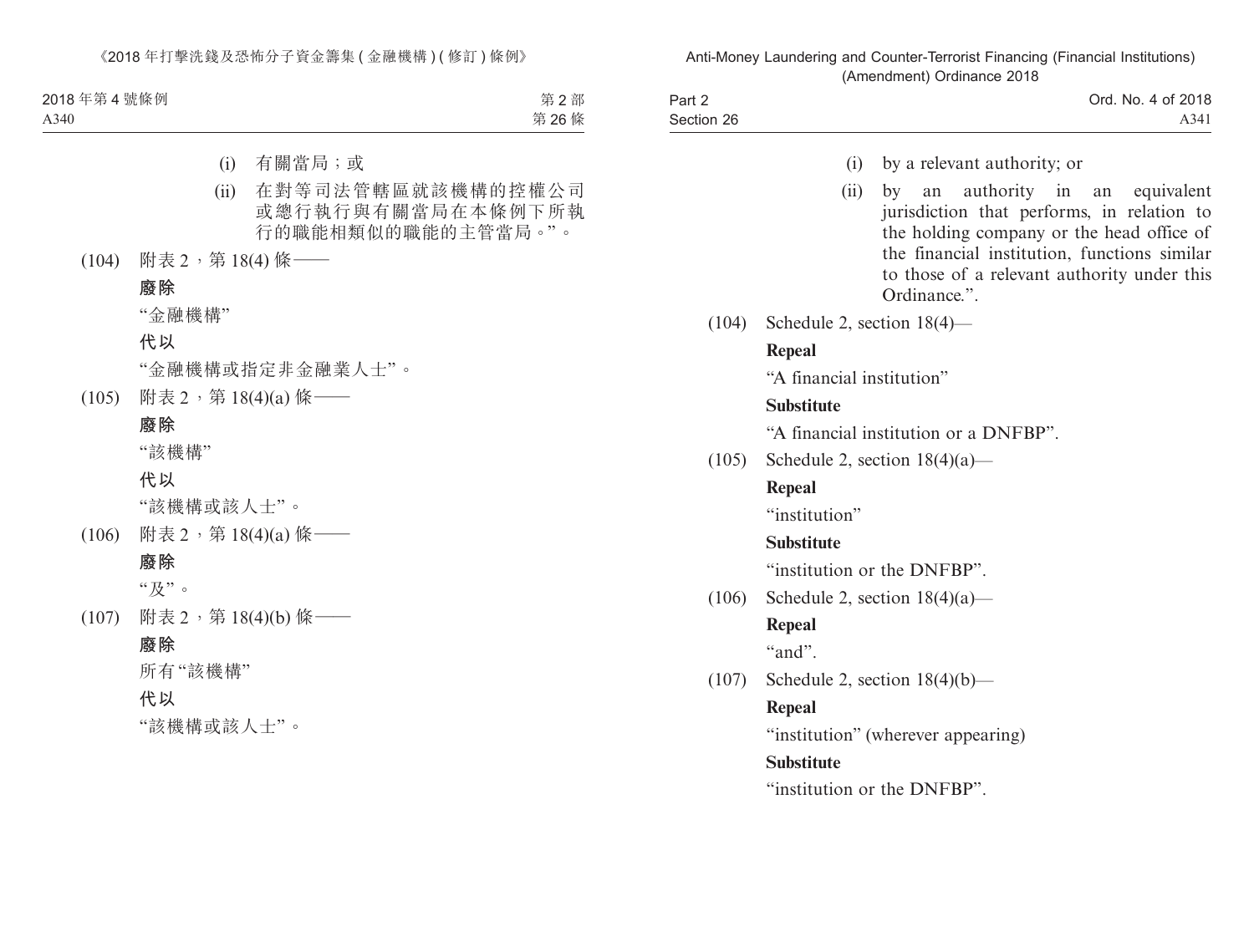| 2018年第4號條例 | 第2部  |
|------------|------|
| A342       | 第26條 |

| (108) 附表 2,第 18(4)(b) 條――      |
|--------------------------------|
| 廢除句號                           |
| 代以                             |
| ";及"。                          |
| (109) 附表 2,在第 18(4)(b) 條之後――   |
| 加入                             |
| "(c) (如屬金融機構的情況,而該中介人屬第(3)(d)。 |

- "(c) ( 如屬金融機構的情況,而該中介人屬第 (3)(d) 款 所指的指明中介人 ) 採取合理措施以減低涉及洗錢 或恐怖分子資金籌集的風險。"。
- (110) 附表 2,第 18條–

# **廢除第 (5) 款。**

(111) 附表 2,第 18(6)條–

# **廢除**

"金融機構"

# **代以**

"金融機構或指定非金融業人士"。

(112) 附表 2,第 18(6)條–

#### **廢除**

"著其代理人執行客戶盡職審查措施,但該機構仍然根 據本條例"

# **代以**

"着某代理人執行客户盡職審查措施,但該機構或該人 士仍然根據本條例,"。

(113) 附表 2,第 18條–

# **廢除第 (7) 款**

#### **代以**

"(7) 在本條中——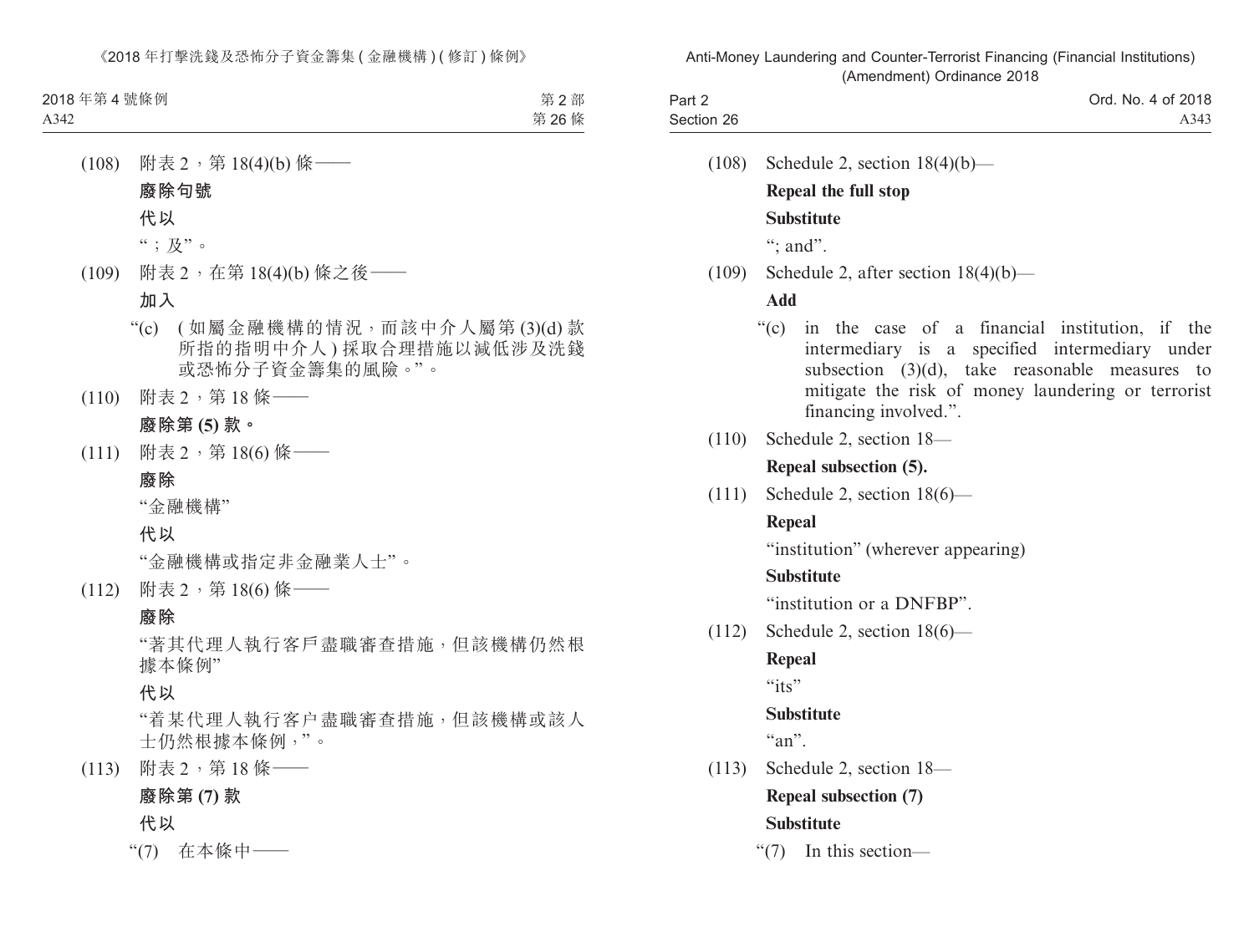| 2018年第4號條例 | 第2部  |
|------------|------|
| A344       | 第26條 |

- **中介人金融機構** (intermediary financial institution) 指第 (3)(b) 款所述的金融機構;
- **公司集團** (group of companies) 具有《公司條例》( 第 622 章 ) 第 2(1) 條所給予的涵義;
- **相關外地金融機構** (related foreign financial institution) 就 某 金 融 機 構 而 言,指 符 合 以 下 說 明 的 另 一 機 構——
	- (a) 該另一機構在香港以外地方經營與中介人金融 機構所經營的業務相類似的業務;及
	- (b) 屬任何以下所描述者——
		- (i) 該另一機構與該金融機構屬同一公司集 團;
		- (ii) ( 如該金融機構是在香港成立為法團的 ) 該另一機構是該金融機構的分行;
		- (iii) 如該金融機構是在香港以外成立為法團 的——
			- (A) 該另一機構是該金融機構的總行; 或
			- (B) 該另一機構是該金融機構總行的分 行;
- **控權公司** (holding company) 就金融機構而言,指《公司 條例》(第622章)第13條所指的控權公司;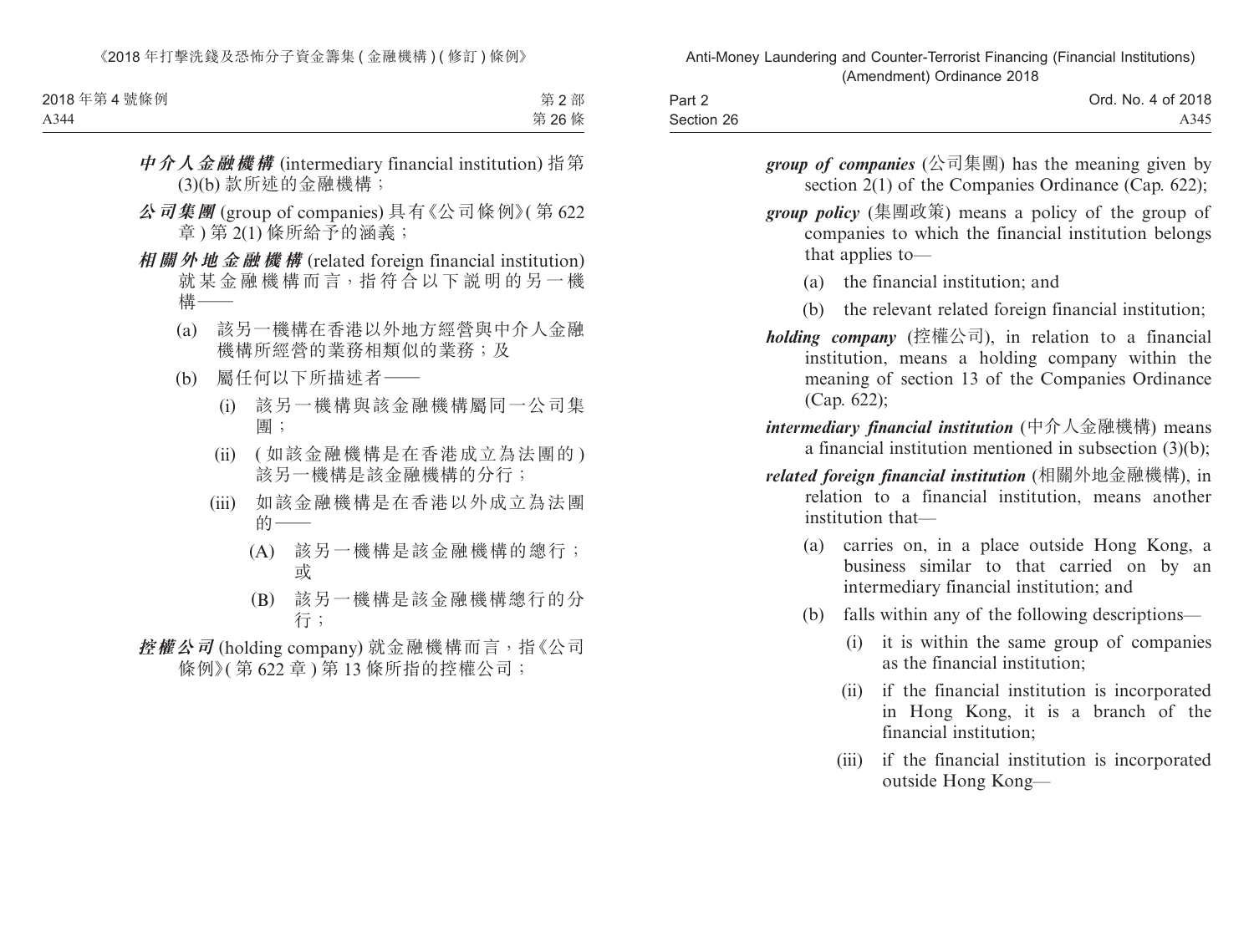| 2018年第4號條例 | 第2部  |
|------------|------|
| A346       | 第26條 |

**集團政策** (group policy) 指有關金融機構所屬的公司集 團的政策,而該政策適用於——

- (a) 該金融機構;及
- (b) 有關相關外地金融機構。"。
- (114) 附表 2,第 19 條,標題——

#### **廢除**

### "**機構**"

**代以**

#### "**機構及指定非金融業人士**"。

(115) 附表 2,第 19(1)條–

# **廢除**

"機構"

### **代以**

"機構或指定非金融業人士"。

(116) 附表 2,第 19(3)條 ——

#### **廢除**

"機構"

# **代以**

"機構或指定非金融業人士"。

(117) 附表 2, 英文文本, 第 19(3) 條––

### **廢除**

 $\alpha_{its}$ "

### **代以**

"the"。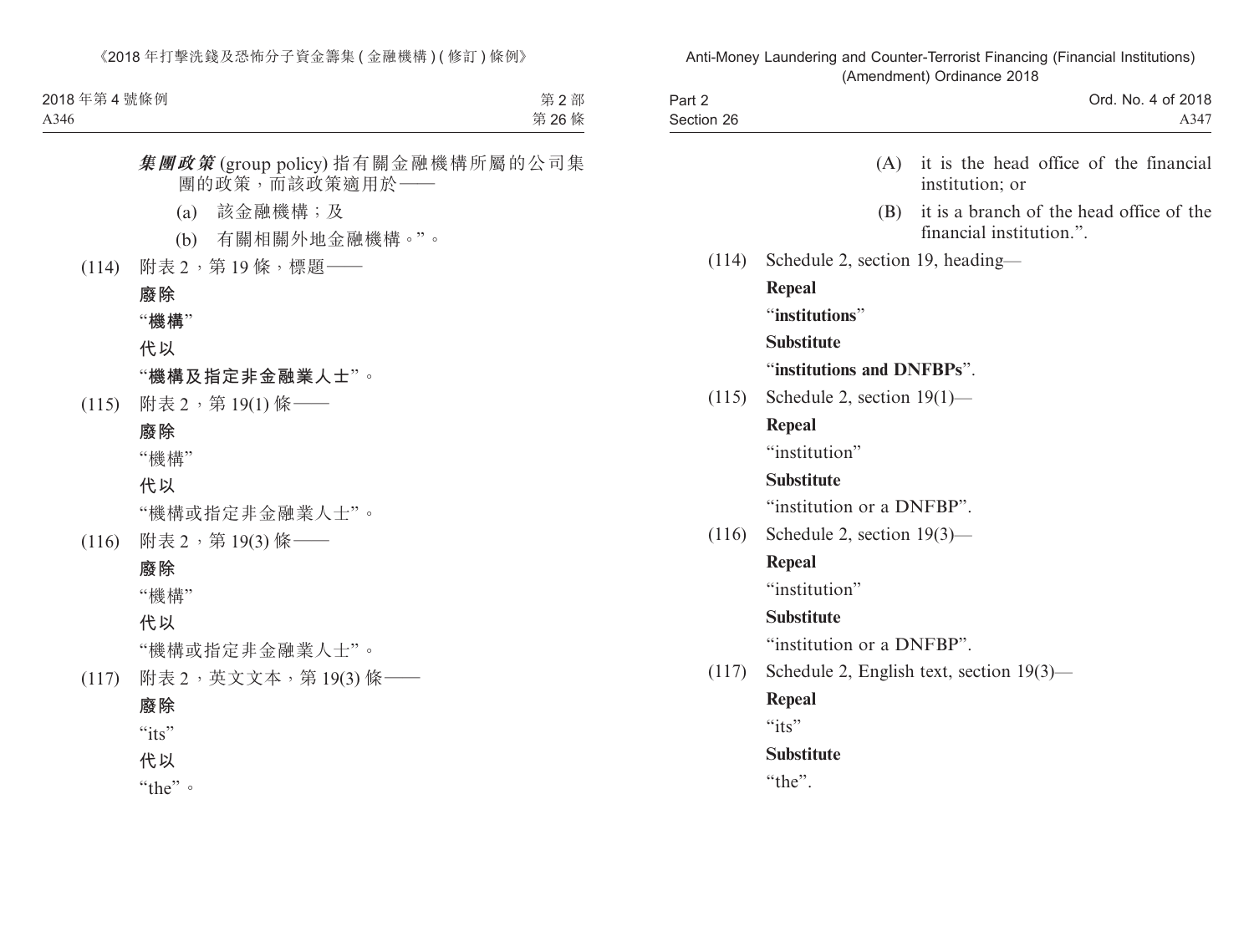| 2018年第4號條例<br>A348 |                              | 第2部<br>第26條 |
|--------------------|------------------------------|-------------|
|                    | $(118)$ 附表 2,第20(1)條 —       |             |
|                    | 廢除                           |             |
|                    | "機構"                         |             |
|                    | 代以                           |             |
|                    | "機構或指定非金融業人士"。               |             |
|                    | (119) 附表 2,第20(1)(a)條––      |             |
|                    | 廢除                           |             |
|                    | $``\overleftrightarrow{F}$ " |             |
|                    | 代以                           |             |
|                    | "該機構或該人士"。                   |             |
| (120)              | 附表 2,第 20(1)(b) 條——          |             |
|                    | 廢除                           |             |
|                    | "它的"。                        |             |
|                    | (121) 附表 2,第20(2)條––         |             |
|                    | 廢除                           |             |
|                    | ``6"                         |             |
|                    | 代以                           |             |
|                    | "至少5"。                       |             |
| (122)              | 附表 2 ,第 20(3) 條――            |             |
|                    | 廢除                           |             |
|                    | ``6"                         |             |
|                    | 代以                           |             |
|                    | "至少5"。                       |             |
|                    |                              |             |
|                    |                              |             |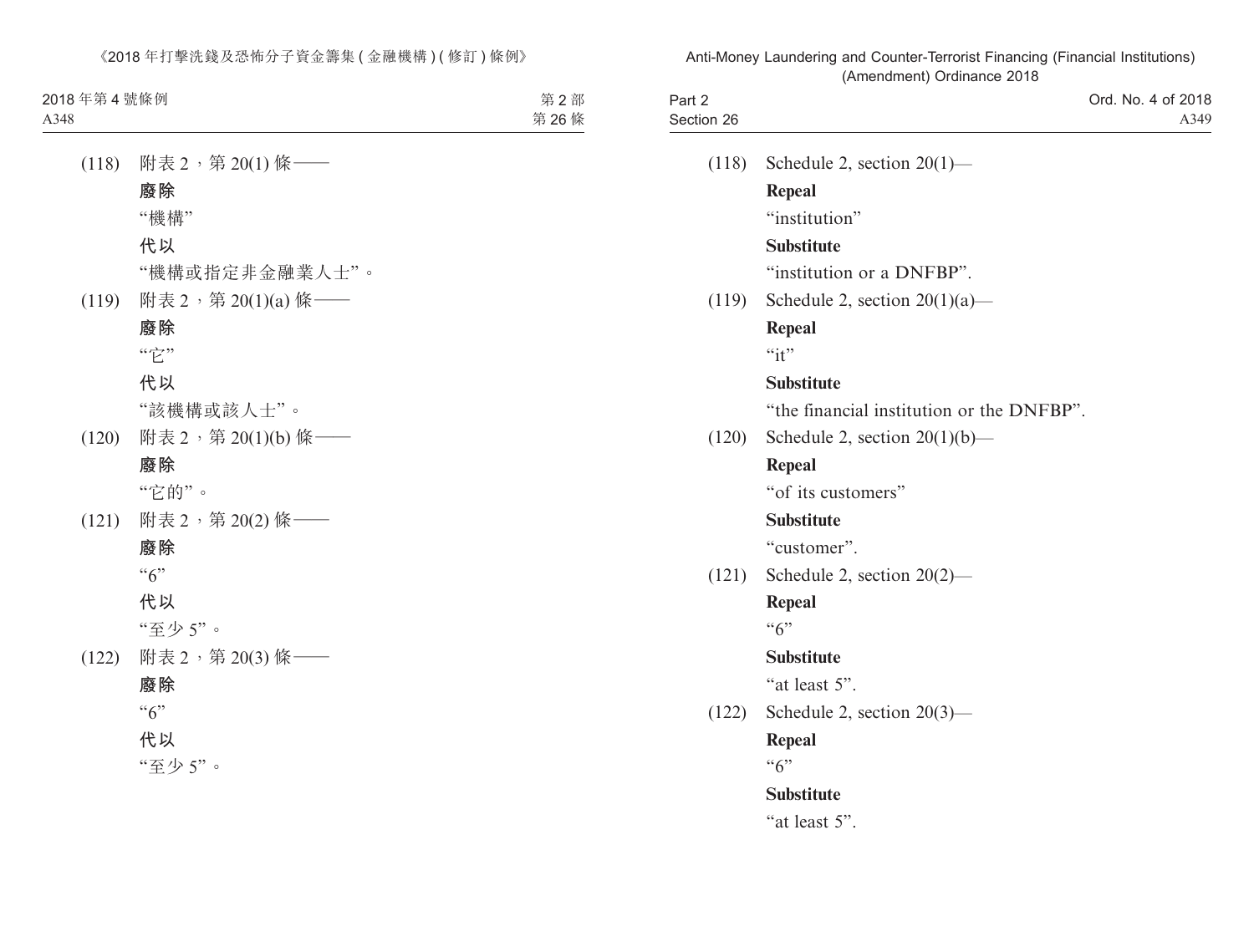| 2018年第4號條例 | 第2部   |
|------------|-------|
| A350       | 第 26條 |
|            |       |

| (123) 附表 2,英文文本,第20(4)條——                     |
|-----------------------------------------------|
| 廢除                                            |
| "A relevant authority"                        |
| 代以                                            |
| "A relevant authority or a regulatory body" . |
| (124) 附表 2,第20(4)條––                          |
| 廢除                                            |
| "金融機構"                                        |
| 代以                                            |
| "金融機構或指定非金融業人士"。                              |
| (125) 附表 2,第 20(4)條——                         |
| 廢除                                            |
| "該機構"                                         |
| 代以                                            |
| "該機構或該人士"。                                    |
| (126) 附表 2,第20(4)條––                          |
| 廢除                                            |
| 所有"當局"                                        |
| 代以                                            |
| "當局或監管機構"。                                    |
| (127) 附表 2,第20(5)條–                           |
| 廢除                                            |
| "機構"                                          |
| 代以                                            |
| "機構或指定非金融業人士"。                                |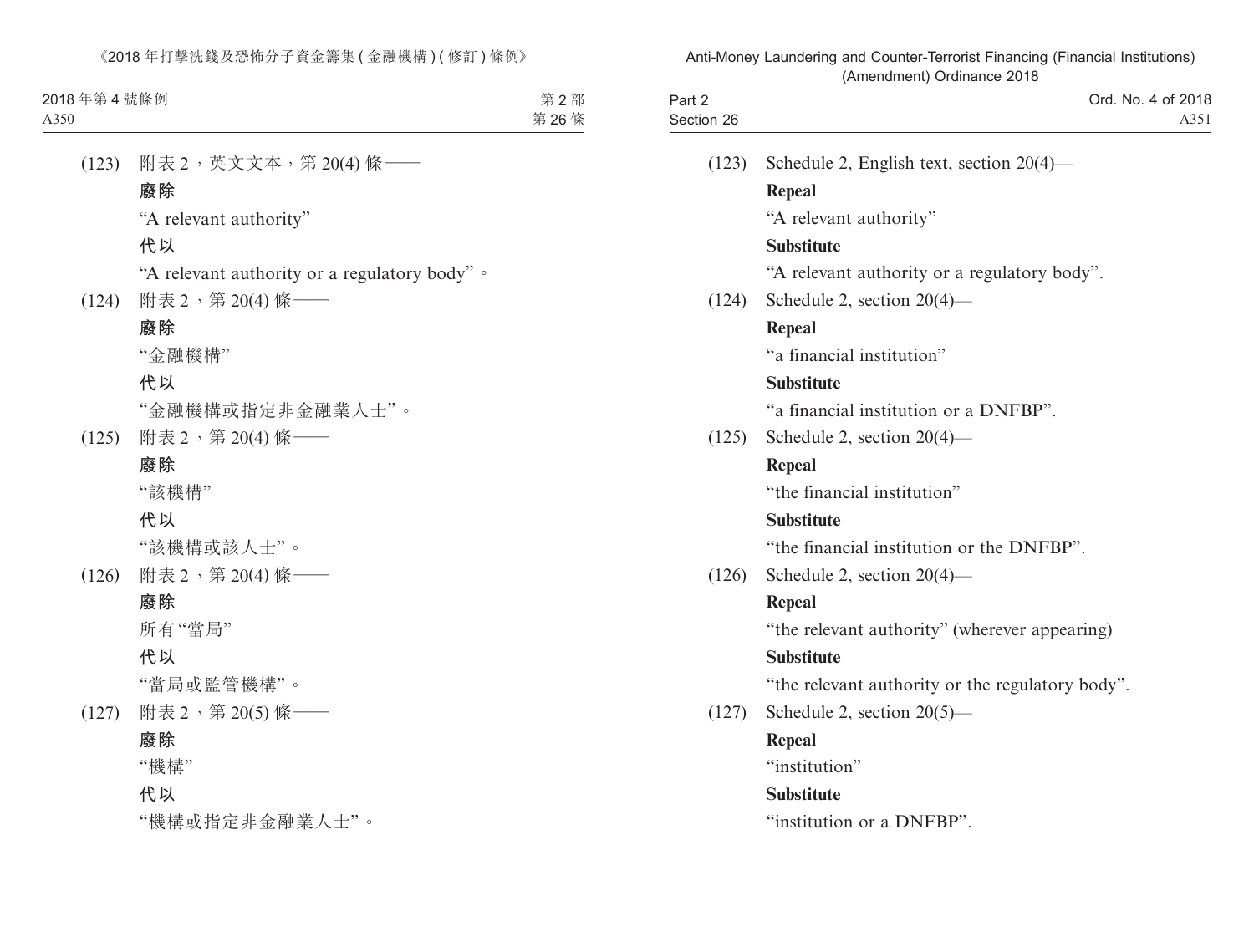| 2018年第4號條例 | 第2部  |
|------------|------|
| A352       | 第26條 |

(128) 附表 2,在第 22(2) 條之後——

# **加入**

- "(2A) 在香港成立為法團的指定非金融業人士須確保——
	- (a) 其分行;及
	- (b) 其在香港以外地方經營與指定非金融業人士相 同的業務的附屬企業,

設有程序,確保與根據本附表第 2 及 3 部施加的、 適用於該人士的規定相類似的規定,在該地方法律 准許的範圍內獲遵從。

- (2B) 如指定非金融業人士的分行或附屬企業經營業務所 在的地方的法律,並不准許實行關乎第 (2A) 款提 述的任何規定的任何程序,該人士須——
	- (a) 將此情況告知有關當局或 ( 如適用的話 ) 有關 監管機構;及
	- (b) 採取增補措施,以有效地減低該分行或附屬企 業因不能遵從該等規定而面對的洗錢及恐怖分 子資金籌集風險。"。
- (129) 附表 2,第 22(3) 條,**分行**的定義——

#### **廢除**

"金融機構"

### **代以**

"金融機構或指定非金融業人士"。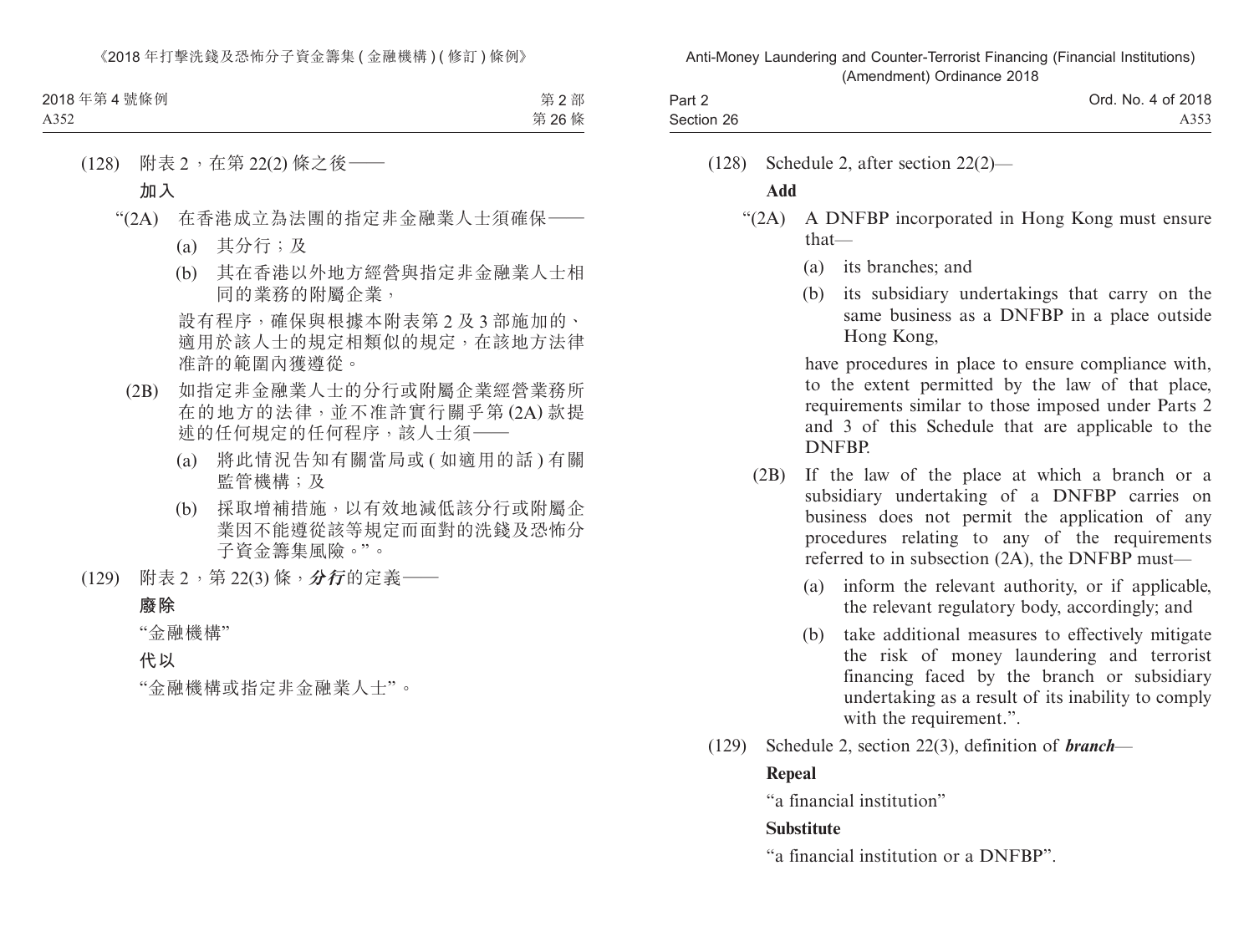| 2018年第4號條例 | 第2部  |
|------------|------|
| A354       | 第27條 |

| (130) 附表 2,第 22(3) 條, 分行的定義–– |
|-------------------------------|
| 廢除                            |
| 所有"該機構"                       |
| 代以                            |
| "該機構或該人士"。                    |
| (131) 附表 2,第23條,標題——          |
|                               |

# **廢除**

### "**機構**"

**代以**

# "**機構及指定非金融業人士**"。

(132) 附表 2,第 23 條——

# **廢除**

"機構"

**代以**

"機構或指定非金融業人士"。

**27. 加入附表 3A**

在附表 3 之後——

**加入**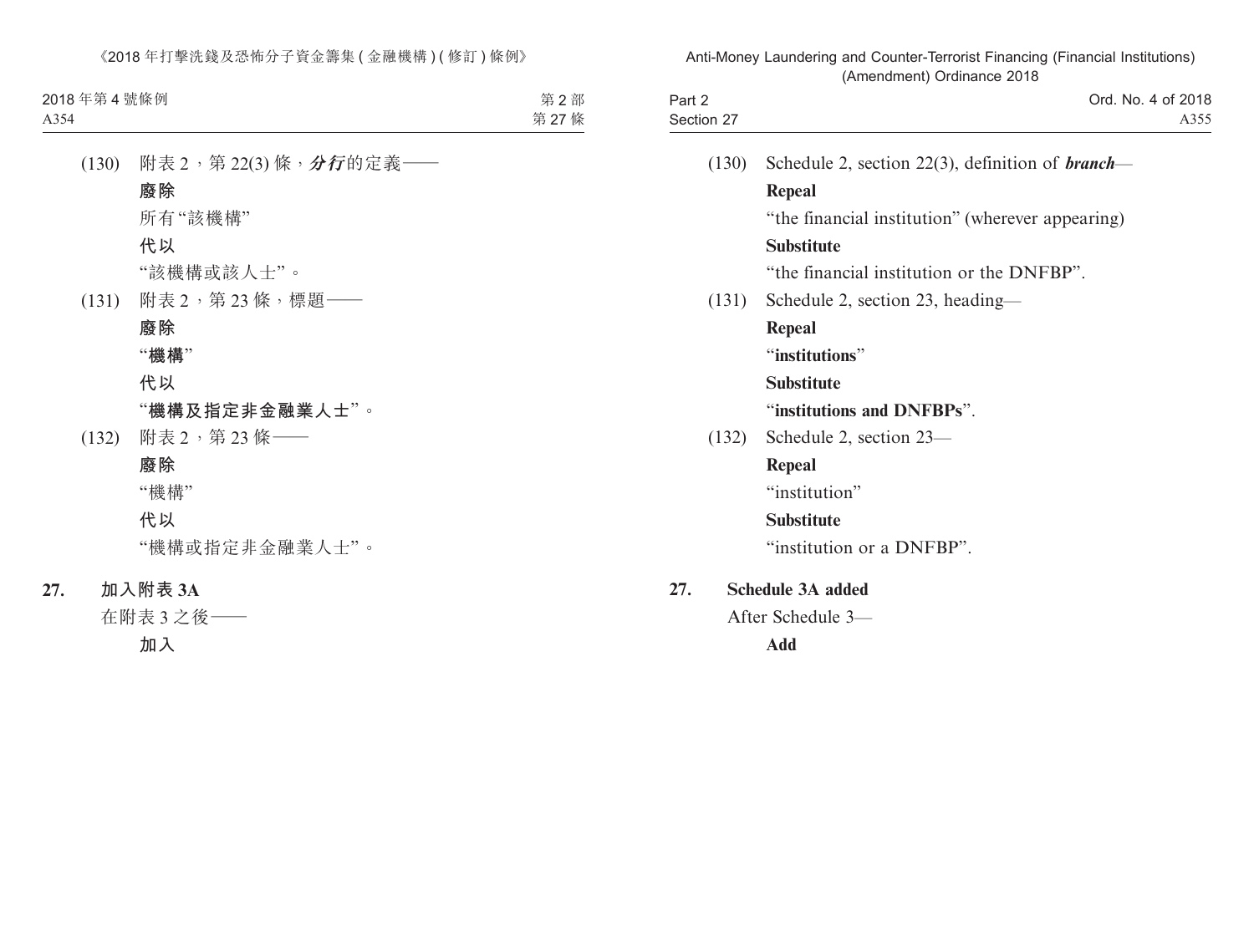| 2018年第4號條例 | 第2部  |
|------------|------|
| A356       | 第27條 |

# "**附表 3A**

[ 第 53C、53E、53G、 53K、53V 及 53ZL 條 ]

# **關乎第 5A 部的費用**

| 第1欄 | 第2欄                                 | 第3欄          |
|-----|-------------------------------------|--------------|
| 項   | 詳情                                  | 費用<br>S      |
| 1.  | 核證登記冊的記項或摘錄的複本                      | 每份 \$260     |
| 2.  | 提供第 53E(1)(b) 條提述的證明<br>書           | 每份 \$385     |
| 3.  | 申請批給牌照<br>就每一個須予評定是否屬適當<br>人選的人,另加  | 3,440<br>975 |
| 4.  | 申請將牌照續期<br>就每一個須予評定是否屬適當<br>人選的人,另加 | 2,910<br>975 |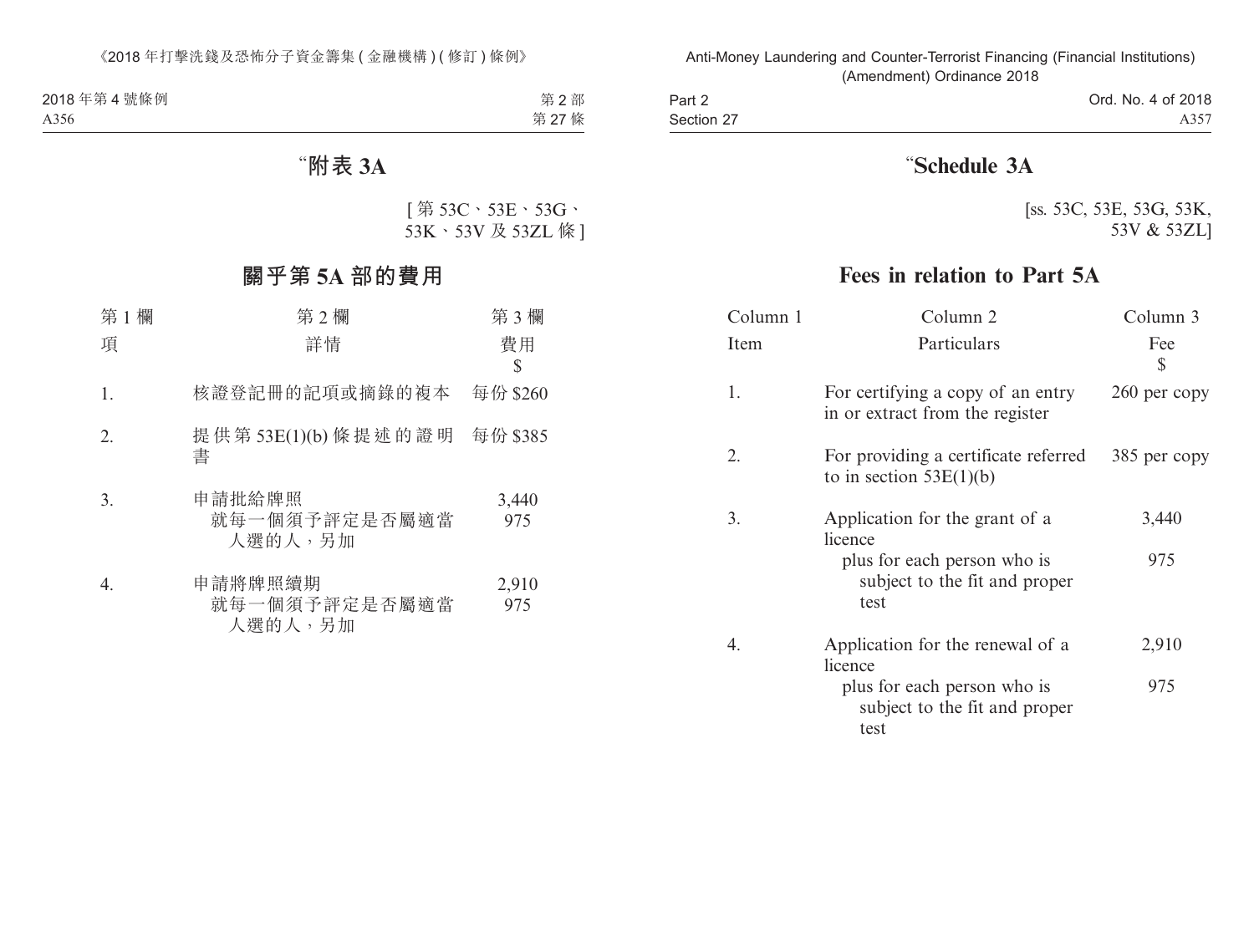| 2018年第4號條例<br>A358 | 第2部<br>第28條                |                                               |
|--------------------|----------------------------|-----------------------------------------------|
| 第1欄                | 第2欄                        | 第3欄                                           |
| 項                  | 詳情                         | 費用<br>\$                                      |
| 5.                 | 申請批准成為信託或公司服務持<br>牌人的最終擁有人 | 就提出申請<br>所關乎的每<br>$-\lambda$ \$1,140          |
| 6.                 | 申請批准成為信託或公司服務持<br>牌人的合夥人   | 就提出申請<br>所關乎的每<br>$-\lambda$ \$1,140          |
| 7.                 | 申請批准成為信託或公司服務持<br>牌人的董事    | 就提出申請<br>所關乎的每<br>$-\lambda$ \$1,140" $\circ$ |

**28. 修訂附表 4 ( 關於打擊洗錢及恐怖分子資金籌集 ( 金融機構 ) 覆核審裁處的條文 )**

(1) 附表 4,標題——

**廢除**

"**( 金融機構 )**"。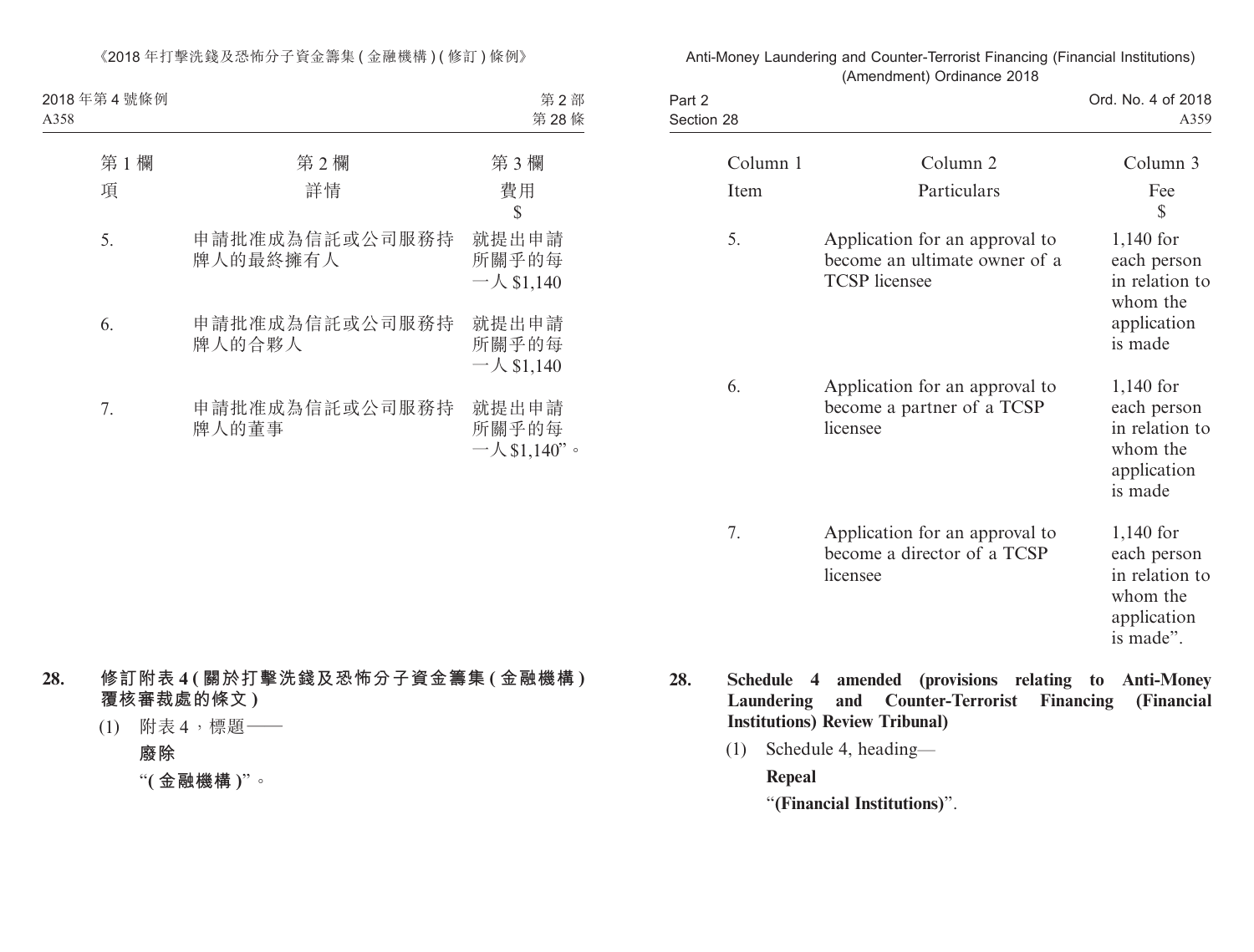第 2 部 第 28 條 2018 年第 4 號條例 A360

- (2) 附表 4,第 6(11) 條,**代表**的定義,(c) 段—— **廢除** "及"。
- (3) 附表 4,第 6(11) 條,**代表**的定義,(d) 段—— **廢除句號 代以**

";及"。

- (4) 附表 4,第 6(11) 條,**代表**的定義,在 (d) 段之後—— **加入**
	- "(e) 就處長而言,指受僱任職於公司註冊處的公職人 員。"。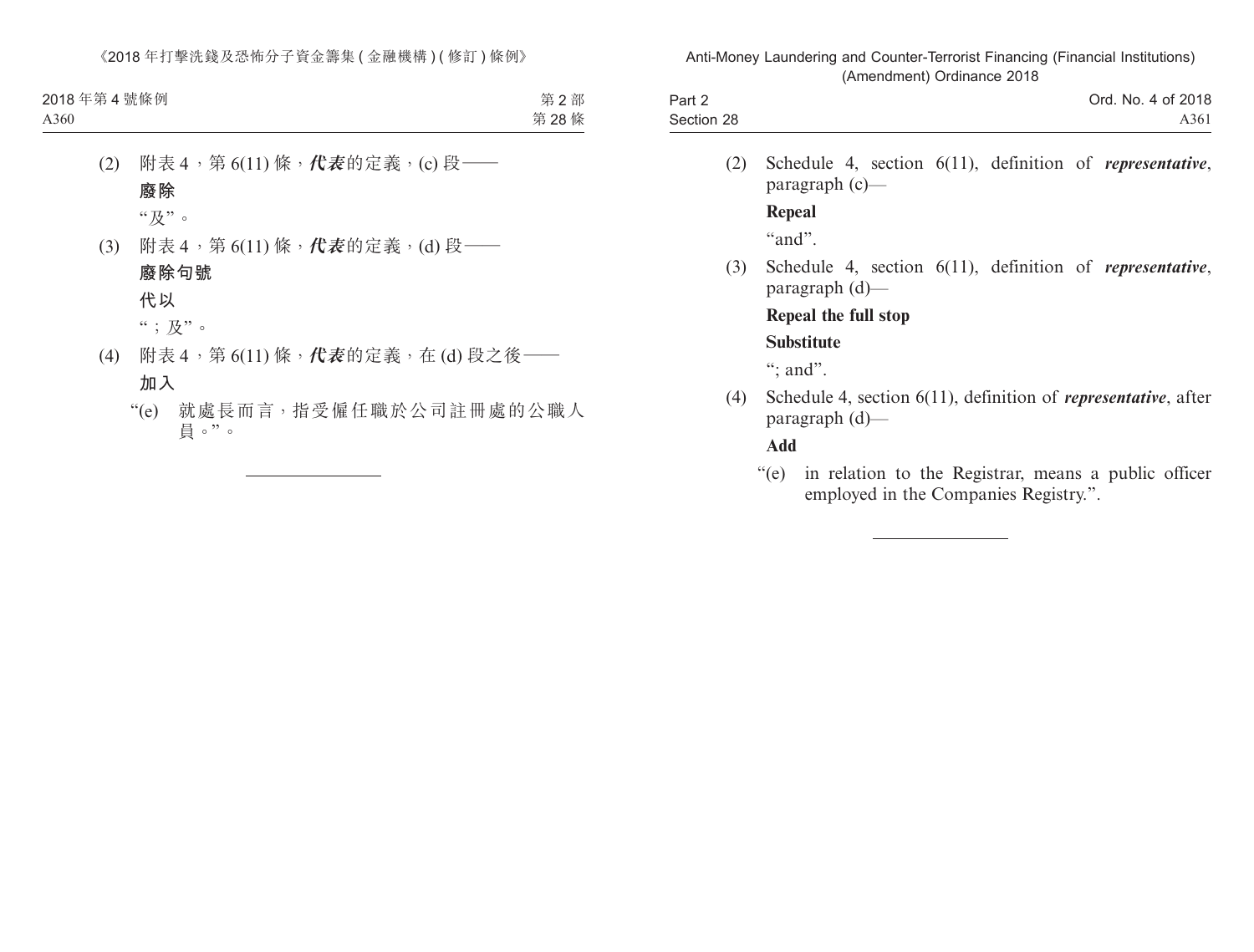第 3 部——第 1 分部 第 29 條 2018 年第 4 號條例 A362

# **第 3 部**

# **修訂《規管條例》等及相應修訂**

**第 1 分部——修訂《規管條例》**

**第 1 次分部——修訂《專業會計師條例》( 第 50 章 )**

**29. 修訂第 18B 條 ( 理事會發出指示的權力 )**

第 18B(1)(c) 條——

- **廢除** " $(xii)$ " **代以** " $(xv)$ "
- **30. 修訂第 34 條 ( 紀律條文 )**
	- $(1)$  第 34(1)(a)(xi) 條 ——

**廢除**

";或"

**代以分號。**

(2) 在第 34(1)(a)(xii) 條之後——

# **加入**

- "(xiii) 沒有遵從任何反洗錢及恐怖分子集資規定;
- (xiv) 在作為執業法團的董事時——
	- (A) 導致或容許該執業法團違反任何反洗錢及恐怖 分子集資規定;或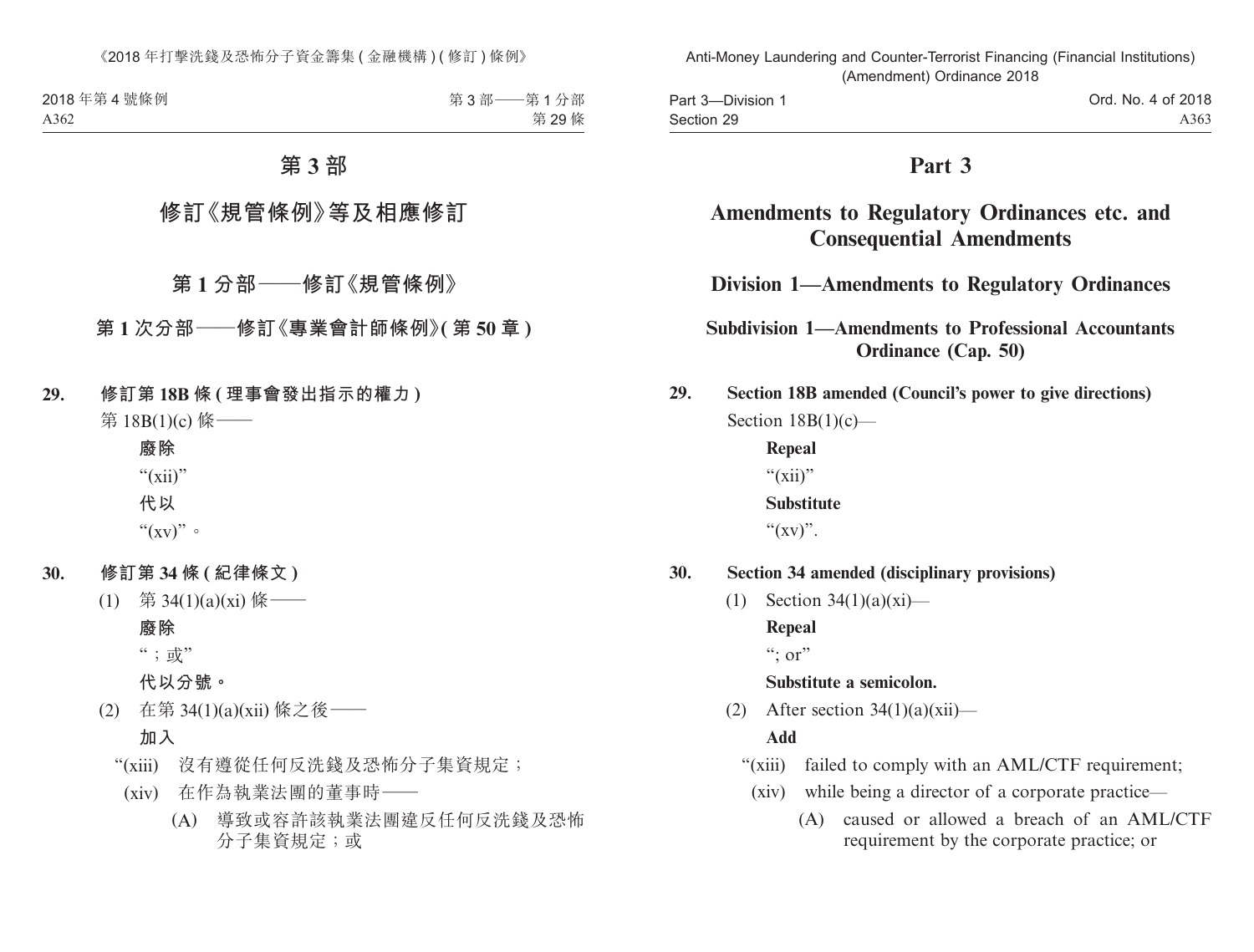第 3 部——第 1 分部 第 30 條 2018 年第 4 號條例 A364

- (B) 沒有採取合理步驟以防止該項違反行為;或
- (xv) 在作為屬信託或公司服務持牌人的法團的董事 時——
	- (A) 導致或容許該法團違反任何反洗錢及恐怖分子 集資規定;或
	- (B) 沒有採取合理步驟以防止該項違反行為;"。
- (3) 第 34(1)(b)(iv) 條——

# **廢除**

";或"

**代以分號。**

(4) 第 34(1)(b)(v) 條——

#### **廢除**

"行為,"

**代以**

"行為;或"。

(5) 在第 34(1)(b)(v) 條之後——

### **加入**

"(vi) 沒有遵從任何反洗錢及恐怖分子集資規定,"。

(6) 在第 34(3) 條之後——

# **加入**

"(4) 在本條中——

# **反洗錢及恐怖分子集資規定** (AML/CTF requirement)——

(a) 指列於《打擊洗錢條例》附表 2 第 2、3 或 4 部 的規定;及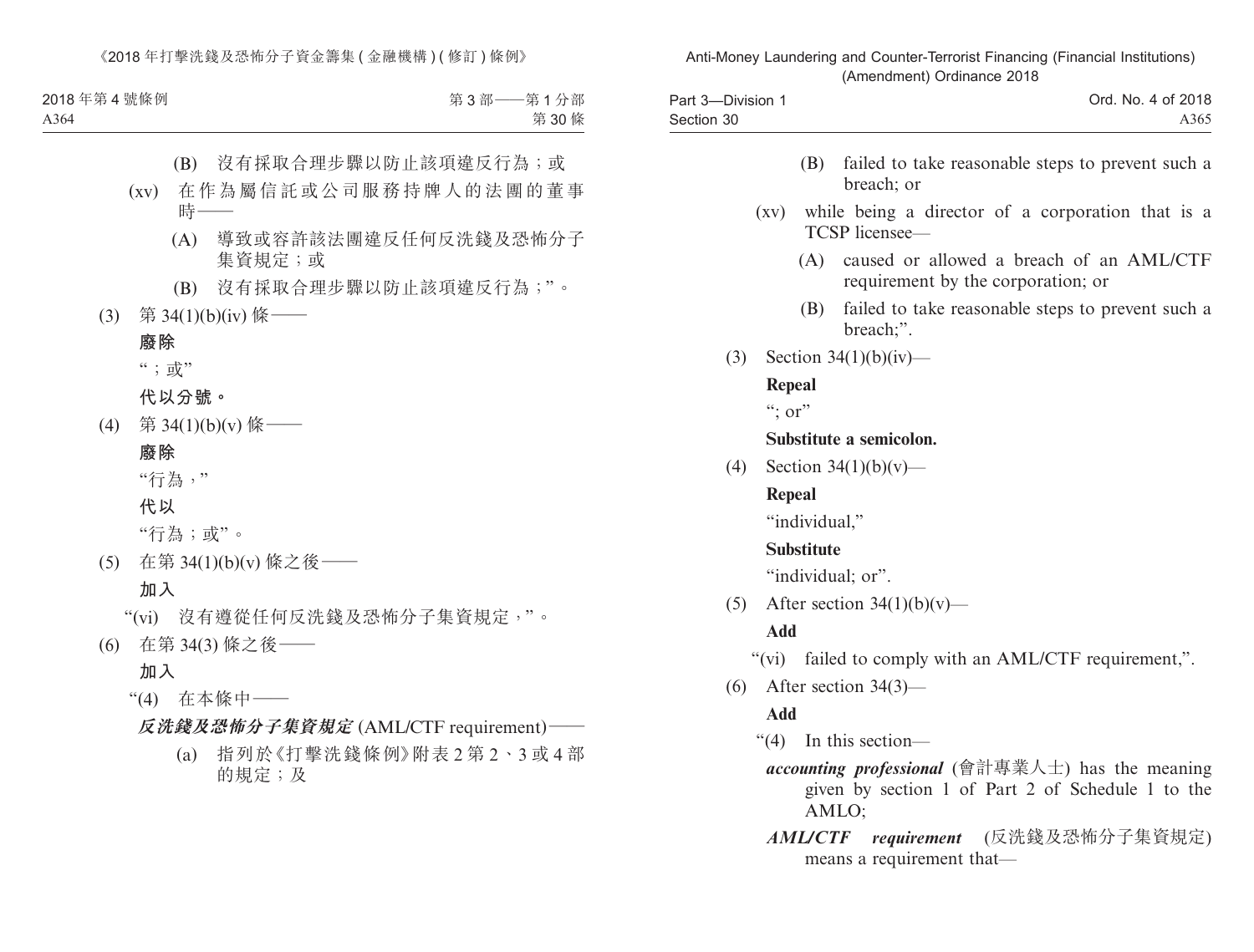| 2018年第4號條例 | 第3部——第1分部 |
|------------|-----------|
| A366       | 第31條      |

- (b) 就——
	- (i) 第 (1)(a)(xiii) 及 (xiv) 及 (b)(vi) 款而言—— 指根據《打擊洗錢條例》第 5A(3) 條而適 用於會計專業人士的規定;及
	- (ii) 第 (1)(a)(xv) 款 而 言——指 根 據《打 擊 洗 錢條例》第 5A(5) 條而適用於信託或公司 服務持牌人的規定;
- **《打擊洗錢條例》**(AMLO) 指《打擊洗錢及恐怖分子資金 籌集條例》( 第 615 章 );
- **信託或公司服務持牌人** (TCSP licensee) 具有《打擊洗錢 條例》附表 1 第 2 部第 1 條所給予的涵義;
- **會計專業人士** (accounting professional) 具有《打擊洗錢 條例》附表 1 第 2 部第 1 條所給予的涵義;
- **董 事** (director) 具 有《打 擊 洗 錢 條 例》附 表 1 第 2 部 第 1 條所給予的涵義。"。
- **31. 修訂第 35B 條 ( 同意令 )**

第 35B(1) 條——

**廢除**

"或 $(x)$ "

**代以**

 $`` \cdot (x) \cdot (xiii) \cdot (xiv)$  或  $(xv)$ "。

- **32. 修訂第 41A 條 ( 紀律處分條文對事務所的適用 )**
	- (1) 第 41A 條——

**廢除** "及 $(xii)$ "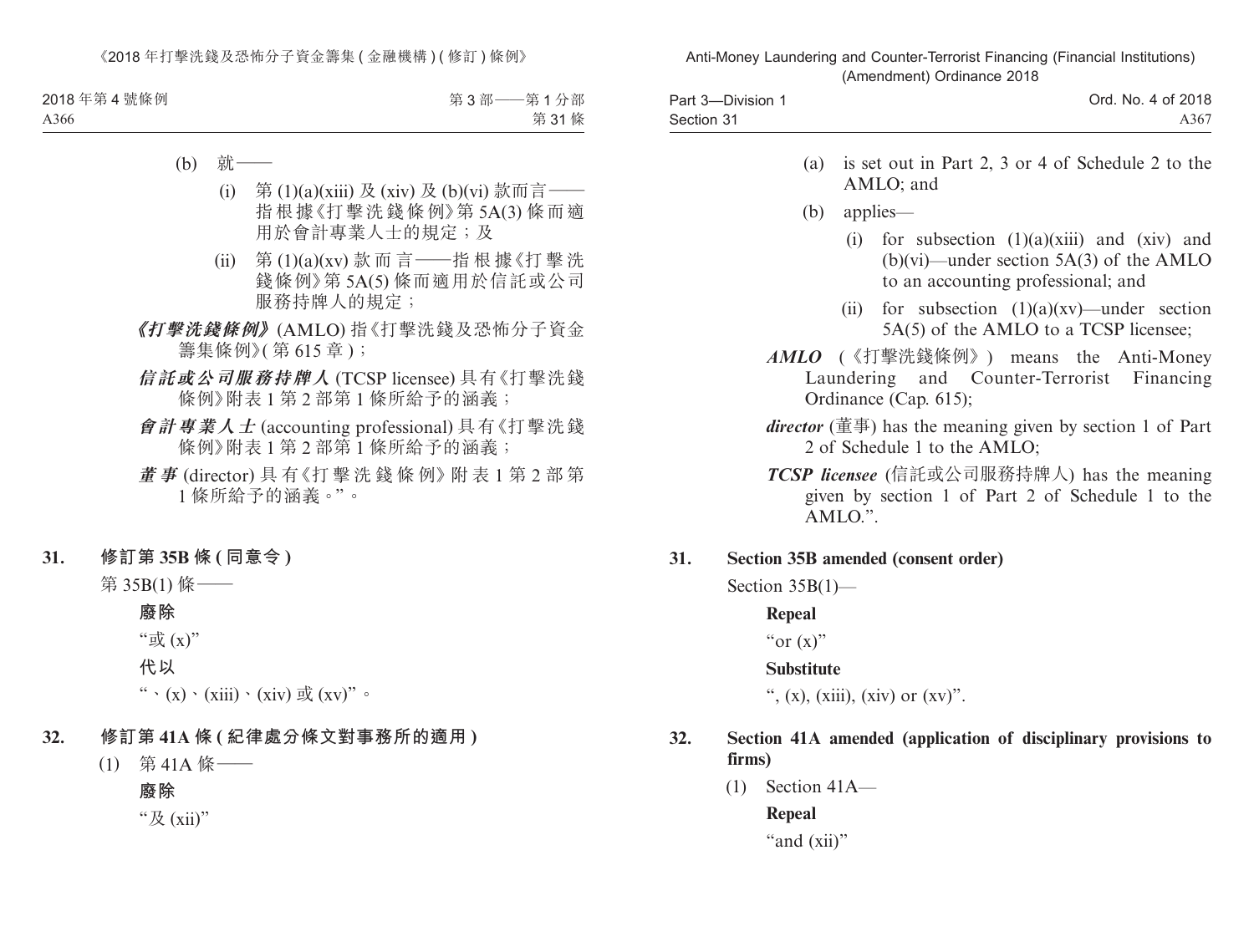| 2018年第4號條例 | 第3部——第1分部 |
|------------|-----------|
| A368       | 第33條      |

# **代以**  $`` \cdot (xii) \cdot (xiv) \not\mathbb{R} (xv)''$ (2) 第 41A 條—— **廢除** " $34(1)(b)(iii)$ " **代以** "34(1)(b)(iii) 及 (vi)"。

- **33. 修訂第 42C 條 ( 調查委員會的委出 )**
	- (1) 第 42C(2)(a)(i) 條 —— **廢除** "或 $(xii)$ " **代以**  $`` \cdot (xii) \cdot (xiv)$  或  $(xv)$ "。 (2) 第 42C(2)(a)(ii) 條 —— **廢除** "或 $(x)$ " **代以**  $`` \cdot (x) \t{\mathbb{R}} (xiii)" \t\t\circ$

**第 2 次分部——修訂《法律執業者條例》( 第 159 章 )**

# **34. 修訂第 9A 條 ( 對律師、外地律師等行為操守的申訴 )**

(1) 在第 9A(1) 條之後——

**加入**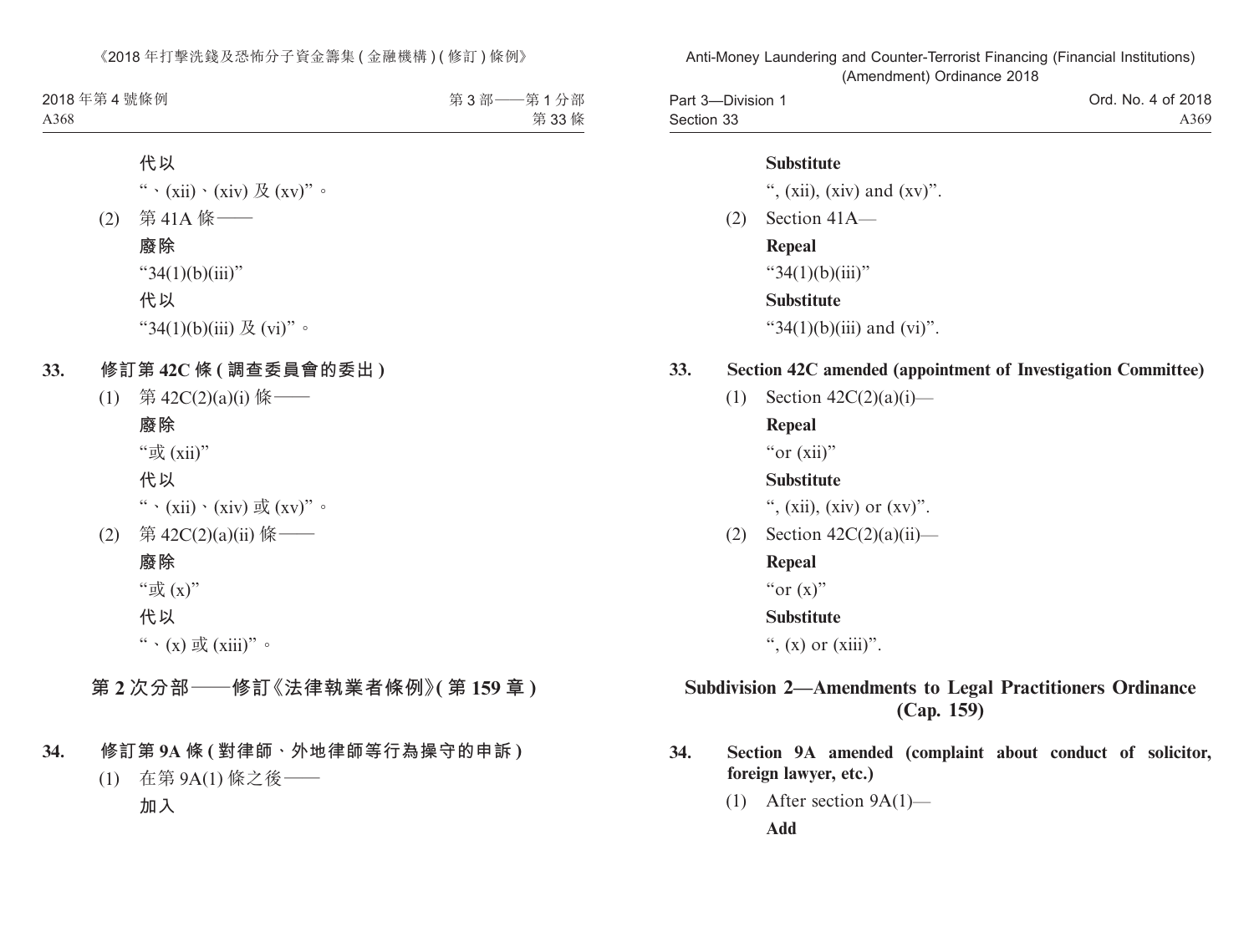《2018 年打擊洗錢及恐怖分子資金籌集 ( 金融機構 ) ( 修訂 ) 條例》

第 3 部——第 1 分部 第 34 條 2018 年第 4 號條例 A370

- "(1AA) 在不局限第 (1) 款的原則下,凡理事會認為有關的 行為操守——
	- (a) 涉及第 (1AAB)(a) 或 (b) 款提述的指稱違反事 件;及
	- (b) 屬應該進行研訊或調查的行為操守,

理事會須將該事宜,呈交審裁組召集人,以對該行 為操守,進行研訊或調查。

- (1AAB) 為施行第 (1AA)(a) 款,指稱違反事件是律師或外地 律師作出以下行為——
	- (a) 沒有遵從任何反洗錢及恐怖分子集資規定;或
	- (b) 在該律師或外地律師作為屬信託或公司服務持 牌人的法團的董事時——
		- (i) 導致或容許該法團違反任何反洗錢及恐 怖分子集資規定;或
		- (ii) 沒有採取合理步驟以防止該項違反行為。
- (1AAC) 理事會在考慮行為操守是否屬第 (1AA)(a) 或 (b) 款 所指者時,須將執業指引 P 列入考慮。"。
- (2) 在第 9A(2) 條之後——
	- **加入**
	- "(3) 在本條中——

**反洗錢及恐怖分子集資規定** (AML/CTF requirement)——

(a) 指列於《打擊洗錢條例》附表 2 第 2、3 或 4 部 的規定;及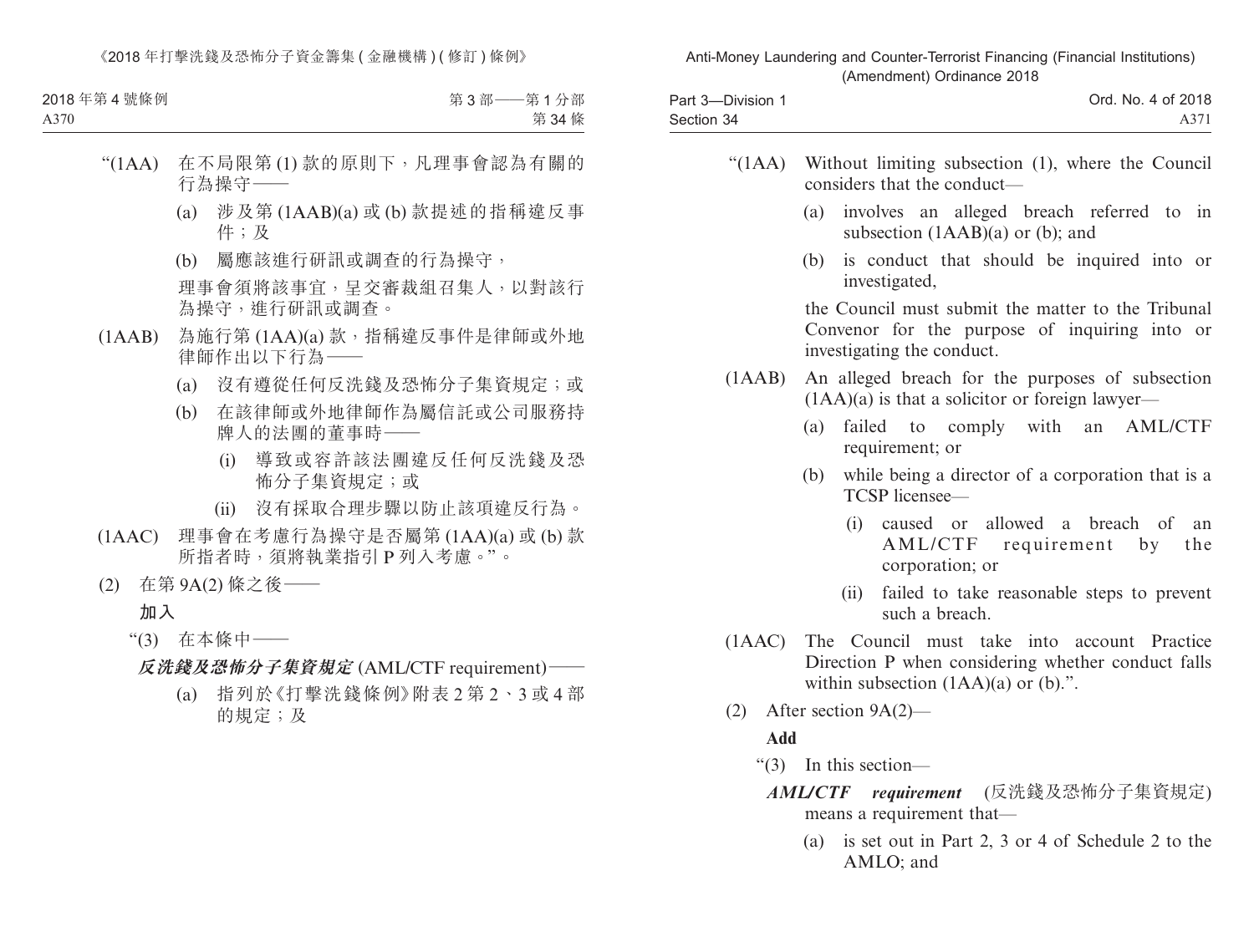《2018 年打擊洗錢及恐怖分子資金籌集 ( 金融機構 ) ( 修訂 ) 條例》

第 3 部——第 1 分部 第 35 條 2018 年第 4 號條例 A372

- (b) 就——
	- (i) 第 (1AAB)(a) 款而言——指根據《打擊洗 錢條例》第 5A(3) 條而適用於法律專業人 士的規定;及
	- (ii) 第 (1AAB)(b) 款而言——指根據《打擊洗 錢條例》第 5A(5) 條而適用於信託或公司 服務持牌人的規定;
- **《打擊洗錢條例》**(AMLO) 指《打擊洗錢及恐怖分子資金 籌集條例》( 第 615 章 );
- **法律專業人士** (legal professional) 具有《打擊洗錢條例》 附表 1 第 2 部第 1 條所給予的涵義;
- **信託或公司服務持牌人** (TCSP licensee) 具有《打擊洗錢 條例》附表 1 第 2 部第 1 條所給予的涵義;
- **執業指引 <sup>P</sup>**(Practice Direction P) 指為就施行反洗錢及 恐怖分子集資規定提供導引,而由律師會發出的執 業指引;
- **董事** (director) 具有《打擊洗錢條例》附表 1 第 2 部第 1 條所給予的涵義。"。

# **第 3 次分部——修訂《地產代理條例》( 第 511 章 )**

- **35. 修訂第 2 條 ( 釋義 )**
	- 第 2(1) 條——

## **按筆劃數目順序加入**

"**反洗錢及恐怖分子集資規定** (AML/CTF requirement) 指——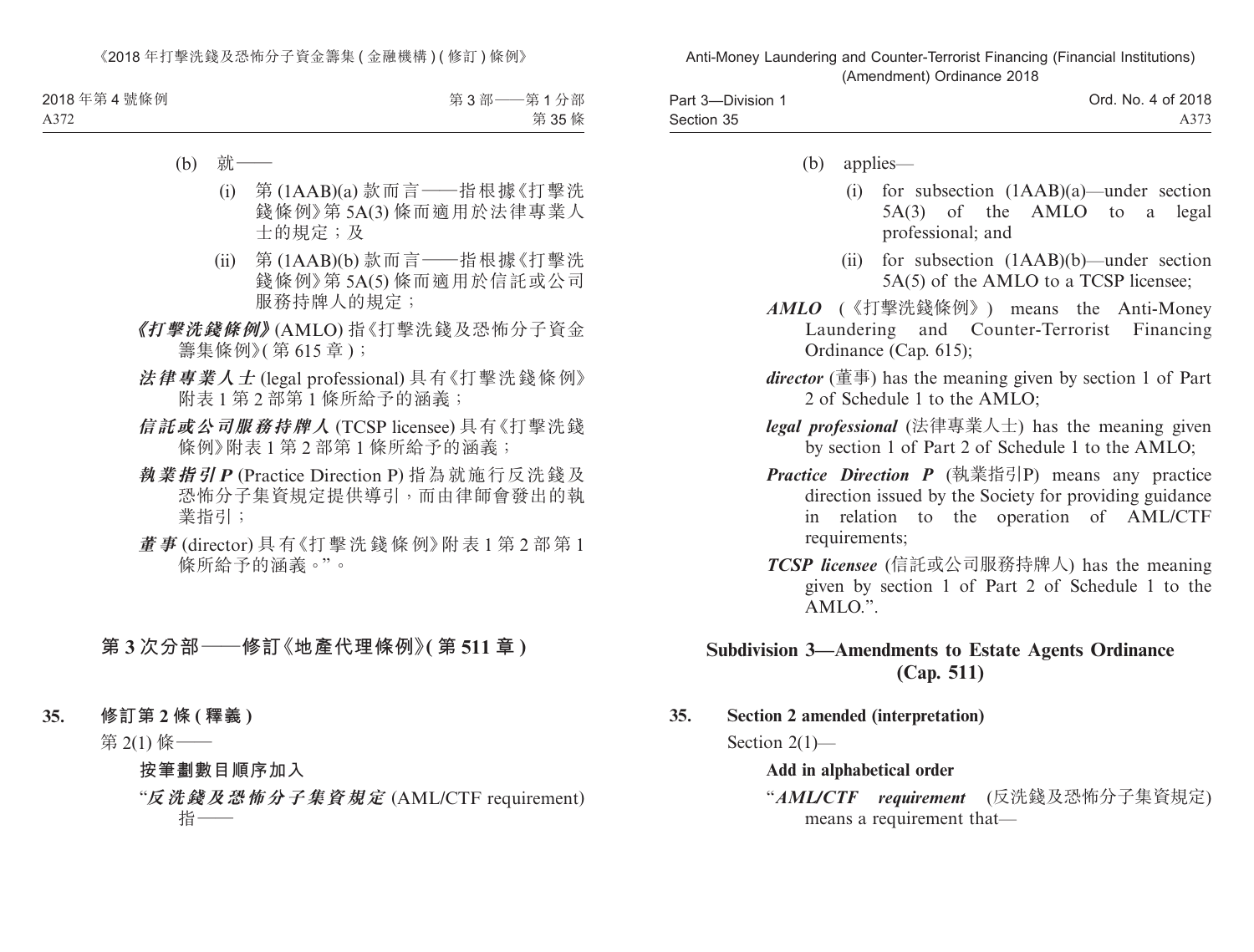《2018 年打擊洗錢及恐怖分子資金籌集 ( 金融機構 ) ( 修訂 ) 條例》

第 3 部——第 1 分部 第 36 條 2018 年第 4 號條例 A374

- (a) 列於《打擊洗錢及恐怖分子資金籌集條例》( 第 615 章) 附表 2 第 2、3 或 4 部的規定;及
- (b) 根據該條例第 5A(4) 條適用於地產代理 ( 該條 例附表 1 第 2 部第 1 條所界定者 ) 的規定;"。

**36. 修訂第 27 條 ( 暫時吊銷牌照或撤銷牌照 )**

 $(1)$  第 27(2)(f) 條 ——

### **廢除**

"或"。

(2) 第 27(2)(g) 條 ——

# **廢除句號**

**代以**

";或"。

(3) 在第 27(2)(g) 條之後——

# **加入**

"(h) 有關持牌人違反或沒有遵守任何反洗錢及恐怖分子 集資規定。"。

# **37. 修訂第 28 條 ( 調查 )**

第 28(1) 條——

# **廢除**

"文可"

# **代以**

"文或任何反洗錢及恐怖分子集資規定可"。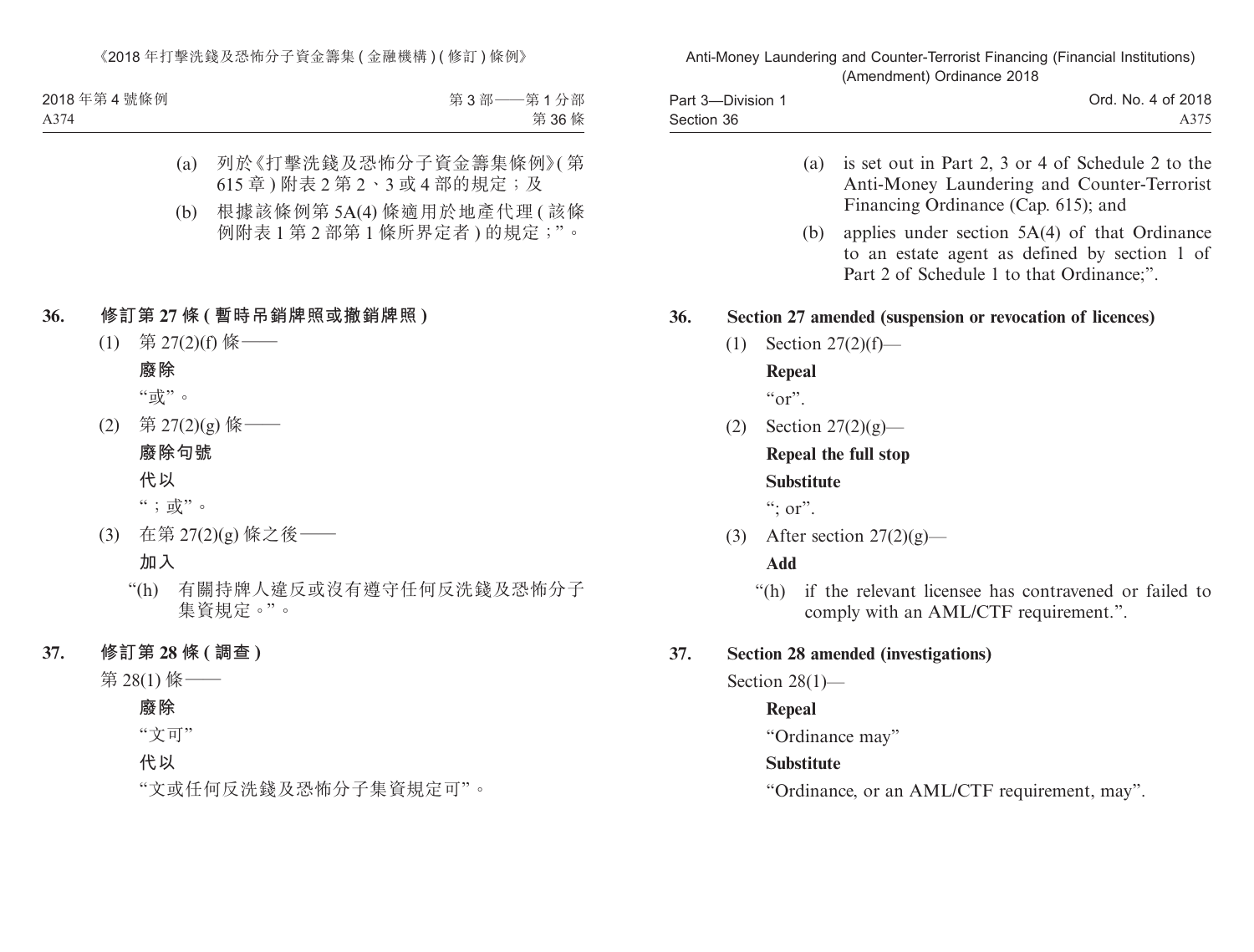第 3 部——第 2 分部 第 39 條 2018 年第 4 號條例 A376

# **38. 修訂第 29 條 ( 投訴 )**

 $(1)$  第 29(1)(c) 條 —— **廢除**

"或"。

(2) 第 29(1)(d) 條——

### **廢除**

"規例,"

# **代以**

"規例;或"。

(3) 在第 29(1)(d) 條之後——

# **加入**

"(e) 沒有遵守或違反任何反洗錢及恐怖分子集資規定,"。

(4) 第 29(2) 條——

# **廢除**

"(c) 或 (d)"

# **代以**

 $``(c) \cdot (d) \times (e)''$ 。

# **第 2 分部——修訂設立公司註冊處營運基金的立法局決 議 ( 第 430 章,附屬法例 B)**

# **39. 修訂附表 1 ( 藉營運基金提供的服務 )**

附表 1,在第 1 條之後——

**加入**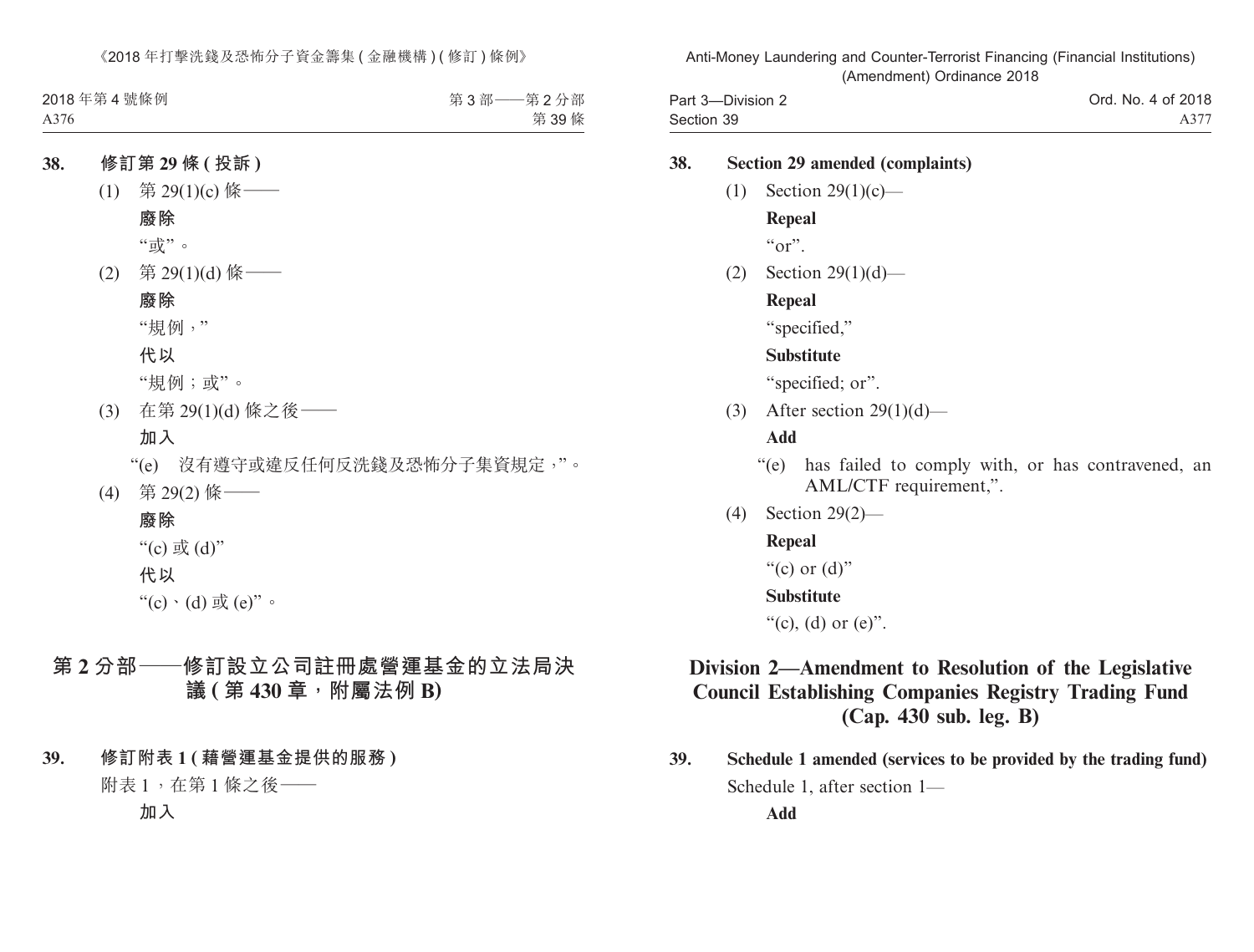2018 年第 4 號條例 A378

第 3 部——第 3 分部 第 40 條

"1A. 實施及執行《打擊洗錢及恐怖分子資金籌集條例》( 第 615 章 ) 適用於該條例附表 1 第 1 部第 1 條所界定的信 託或公司服務業務的條文。"。

# **第 3 分部——相應修訂**

# **第 1 次分部——修訂《保險業條例》( 第 41 章 )**

**40. 修訂第 53A 條 ( 保密 )**

第 53A(3)(fa) 條 ——

**廢除**

所有"( 金融機構 )"。

**第 2 次分部——修訂《郵政署條例》( 第 98 章 )**

**41. 修訂第 7 條 ( 法律責任的豁免 )**

第 7(4)(b) 條——

**廢除**

"( 金融機構 )"。

**第 3 次分部——修訂《銀行業條例》( 第 155 章 )**

**42. 修訂第 120 條 ( 公事保密 )**

第 120(5)(db) 條——

**廢除**

所有"( 金融機構 )"。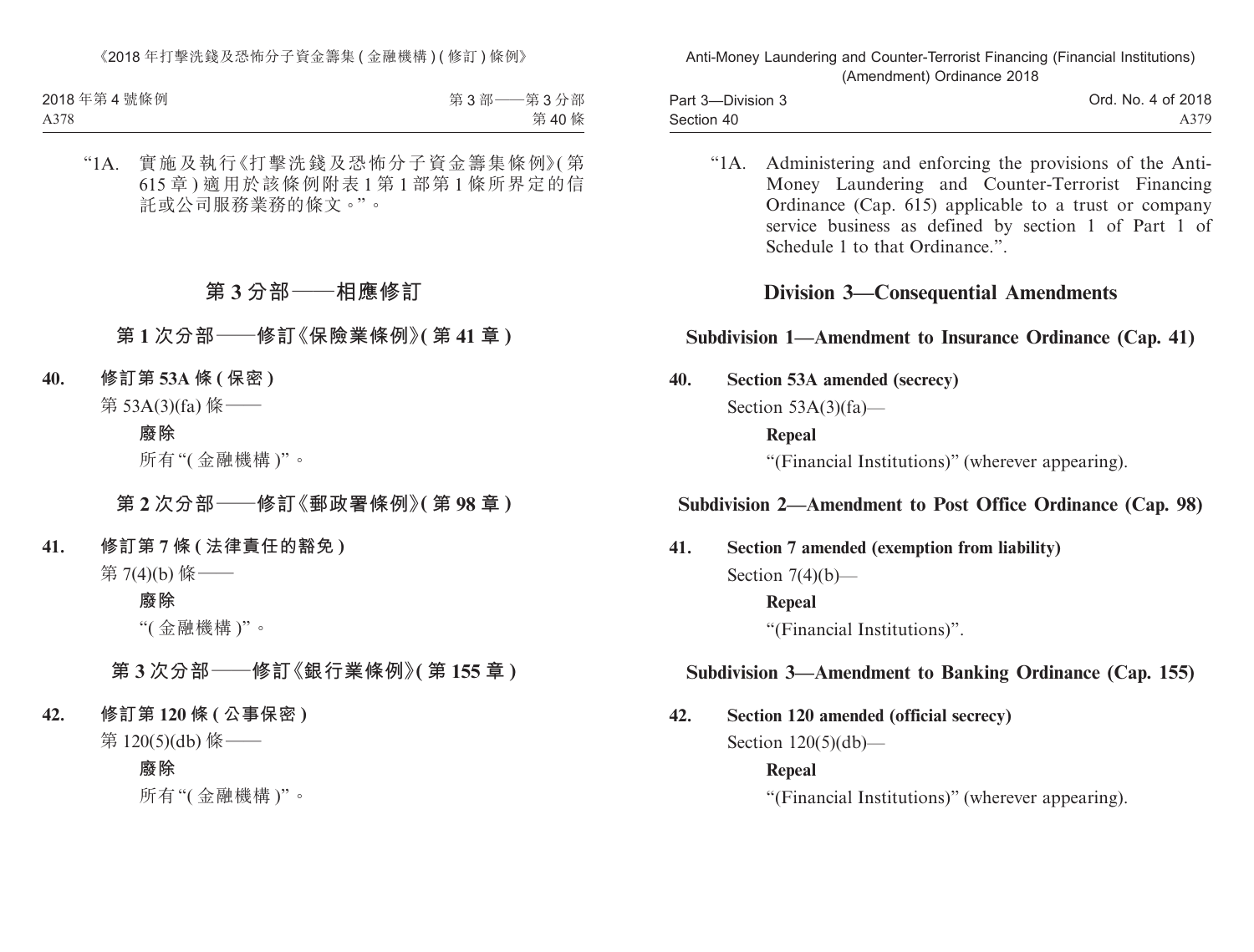第 3 部——第 3 分部 第 43 條 2018 年第 4 號條例 A380

# **第 4 次分部——修訂《證券及期貨條例》( 第 571 章 )**

**43. 修訂第 130 條 ( 存放紀錄或文件的處所的適合性 )**

第 130(1) 條——

# **廢除**

"( 金融機構 )"。

**44. 修訂第 180 條 ( 對中介人及其有聯繫實體的監管 )**

第 180(2)(ba) 條——

**廢除**

"( 金融機構 )"。

**45. 修訂第 378 條 ( 保密等 )**

第 378(3)(ea) 條——

### **廢除**

所有"( 金融機構 )"。

**46. 修訂第 381B 條 ( 由金融管理專員作出的披露 )**

第 381B(1)(f) 條——

**廢除**

所有"( 金融機構 )"。

**47. 修訂附表 1 ( 釋義及一般條文 )**

附表 1,第 1 部,第 1 條,**有關條文**的定義,(d) 段——